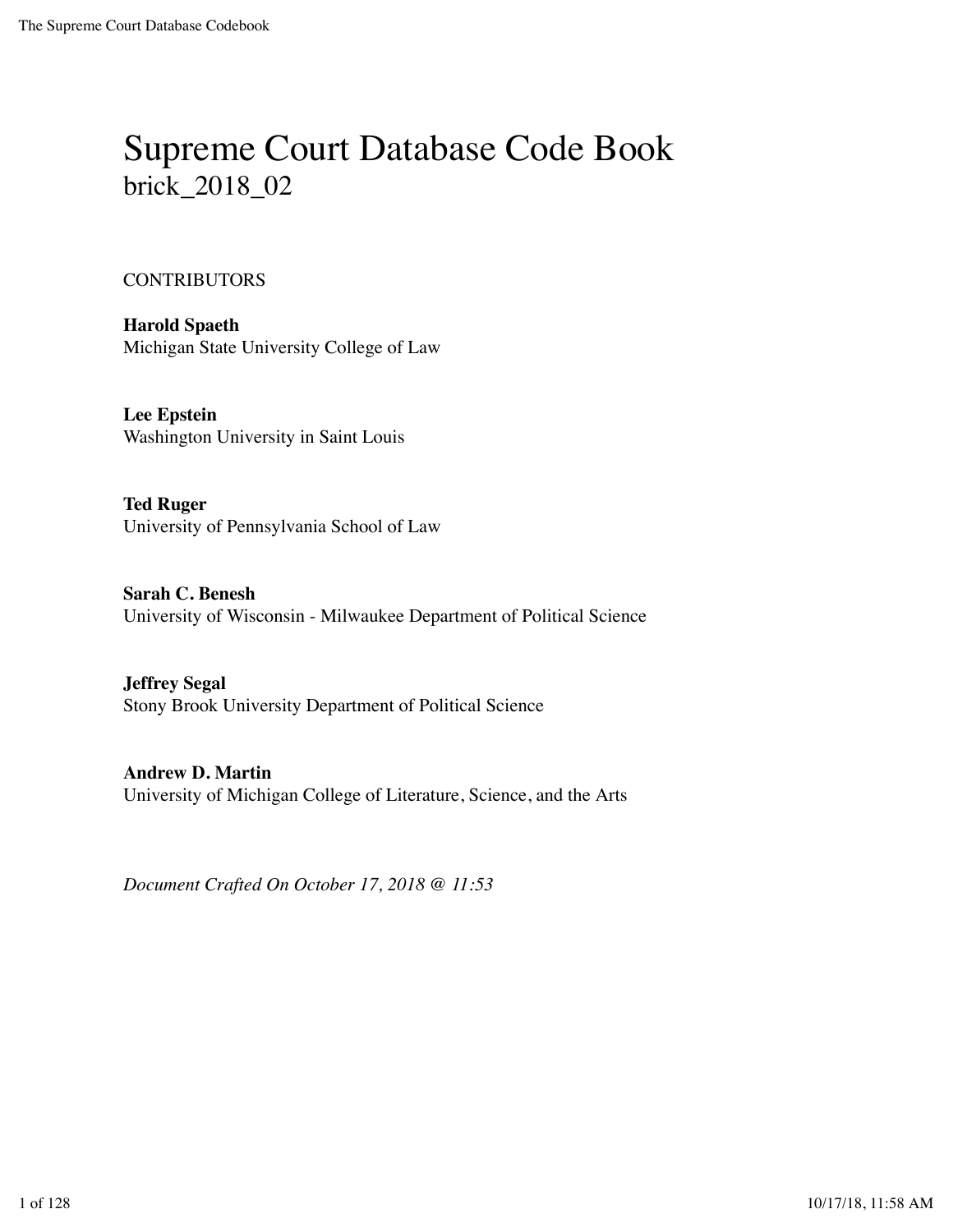# Table of Contents

### INTRODUCTORY

- Introduction
- Citing to the SCDB

#### IDENTIFICATION VARIABLES

- SCDB Case ID
- SCDB Docket ID
- SCDB Issues ID
- SCDB Vote ID
- U.S. Reporter Citation
- Supreme Court Citation
- Lawyers Edition Citation
- LEXIS Citation
- Docket Number

#### BACKGROUND VARIABLES

- Case Name
- Petitioner
- Petitioner State
- Respondent
- Respondent State
- Manner in which the Court takes Jurisdiction
- Administrative Action Preceeding Litigation
- Administrative Action Preceeding Litigation State
- Three-Judge District Court
- Origin of Case
- Origin of Case State
- 23 Source of Case
- Source of Case State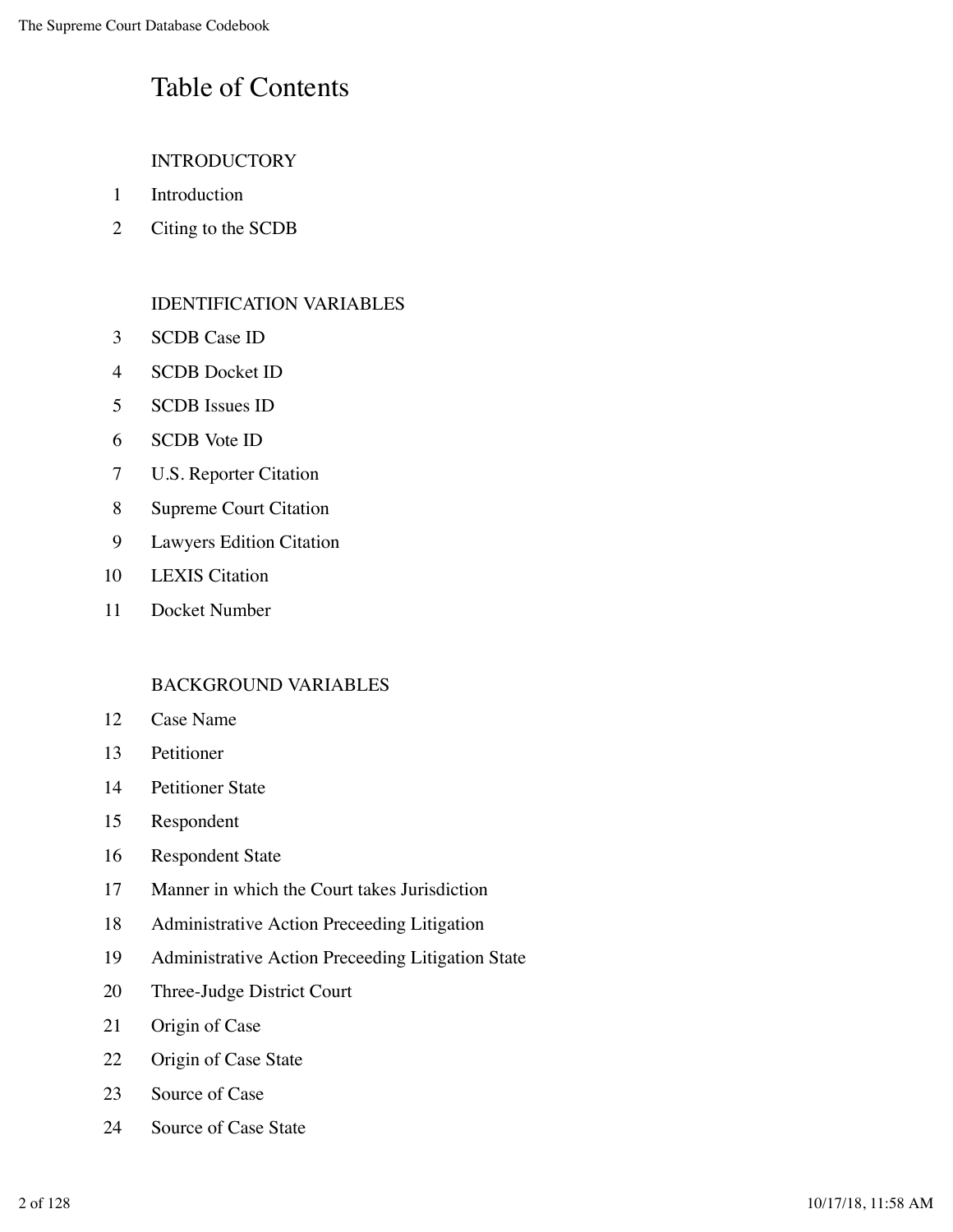- Lower Court Disagreement
- Reason for Granting Cert
- Lower Court Disposition
- Lower Court Disposition Direction

### CHRONOLOGICAL VARIABLES

- Date of Decision
- Term of Court
- Natural Court
- Chief Justice
- Date of Oral Argument
- Date of Reargument

### SUBSTANTIVE VARIABLES

- Issue
- Issue Area
- Decision Direction
- Decision Direction Dissent
- Authority for Decision 1
- Authority for Decision 2
- Legal Provisions Considered by the Court
- Legal Provision Supplement
- Legal Provision Minor Supplement

### OUTCOME VARIABLES

- Decision Type
- Declaration of Unconstitutionality
- Disposition of Case
- Unusual Disposition
- Winning Party
- Formal Alteration of Precedent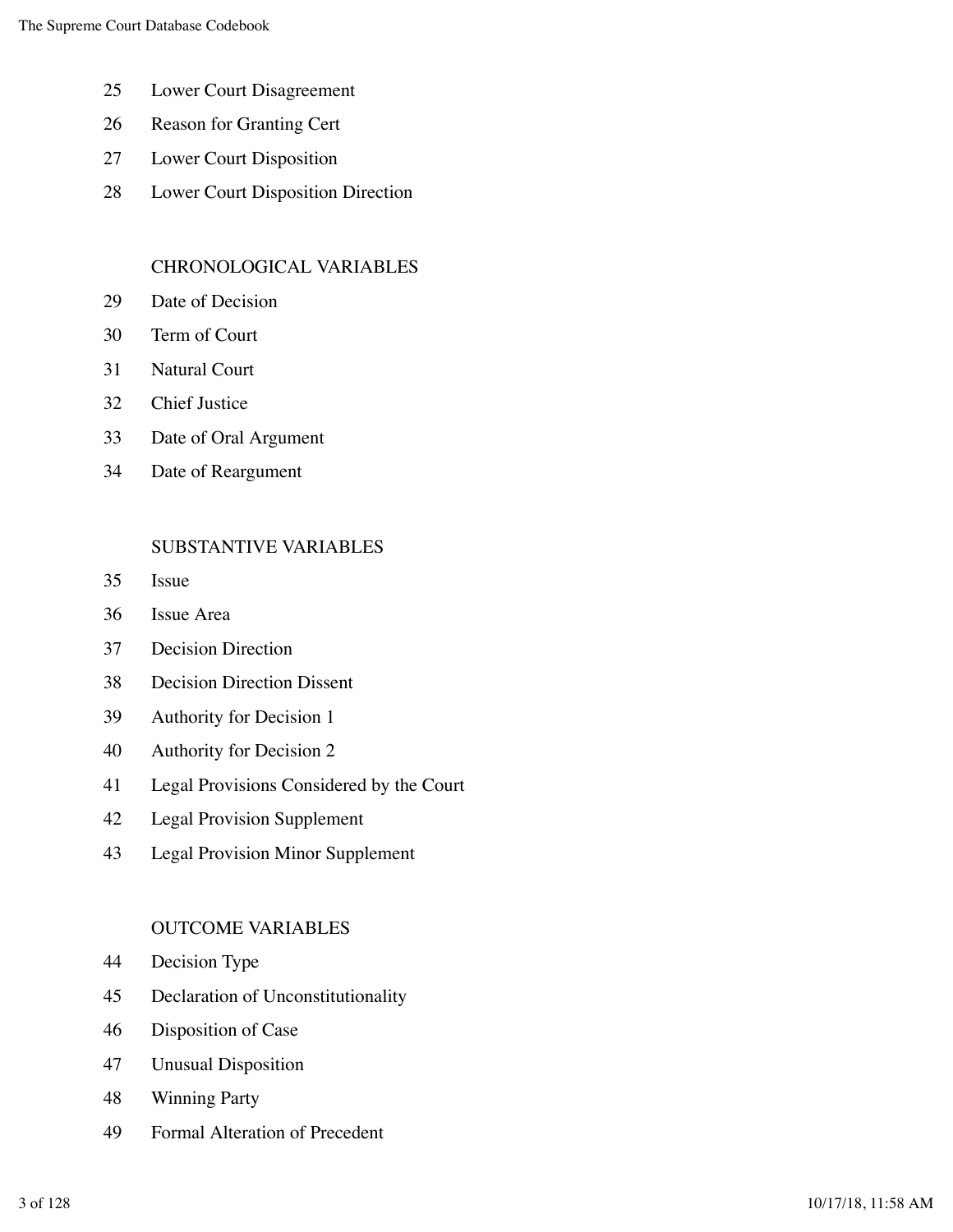#### VOTING & OPINION VARIABLES

- 50 Vote Not Clearly Specified
- 51 Majority Opinion Writer
- 52 Majority Opinion Assigner
- 53 Split Vote
- 54 Majority Votes
- 55 Minority Votes
- 56 Justice ID
- 57 Justice Name
- 58 The Vote in the Case
- 59 Opinion
- 60 Direction of the Individual Justice's Votes
- 61 Majority and Minority Voting by Justice
- 62 First Agreement
- 63 Second Agreement

#### APPENDICES / DATA NORMALIZATIONS

- A1 varAdminAction
- A2 varAuthorityDecision
- A3 varCaseDispositionLc
- A4 varCaseDispositionSc
- A5 varCaseDispositionUnusual
- A6 varCaseSources
- A7 varCertReason
- A8 varChiefs
- A9 varDecisionDirection
- A10 varDecisionDirectionDissent
- A11 varDecisionTypes
- A12 varDeclarationUncon
- A13 varIssues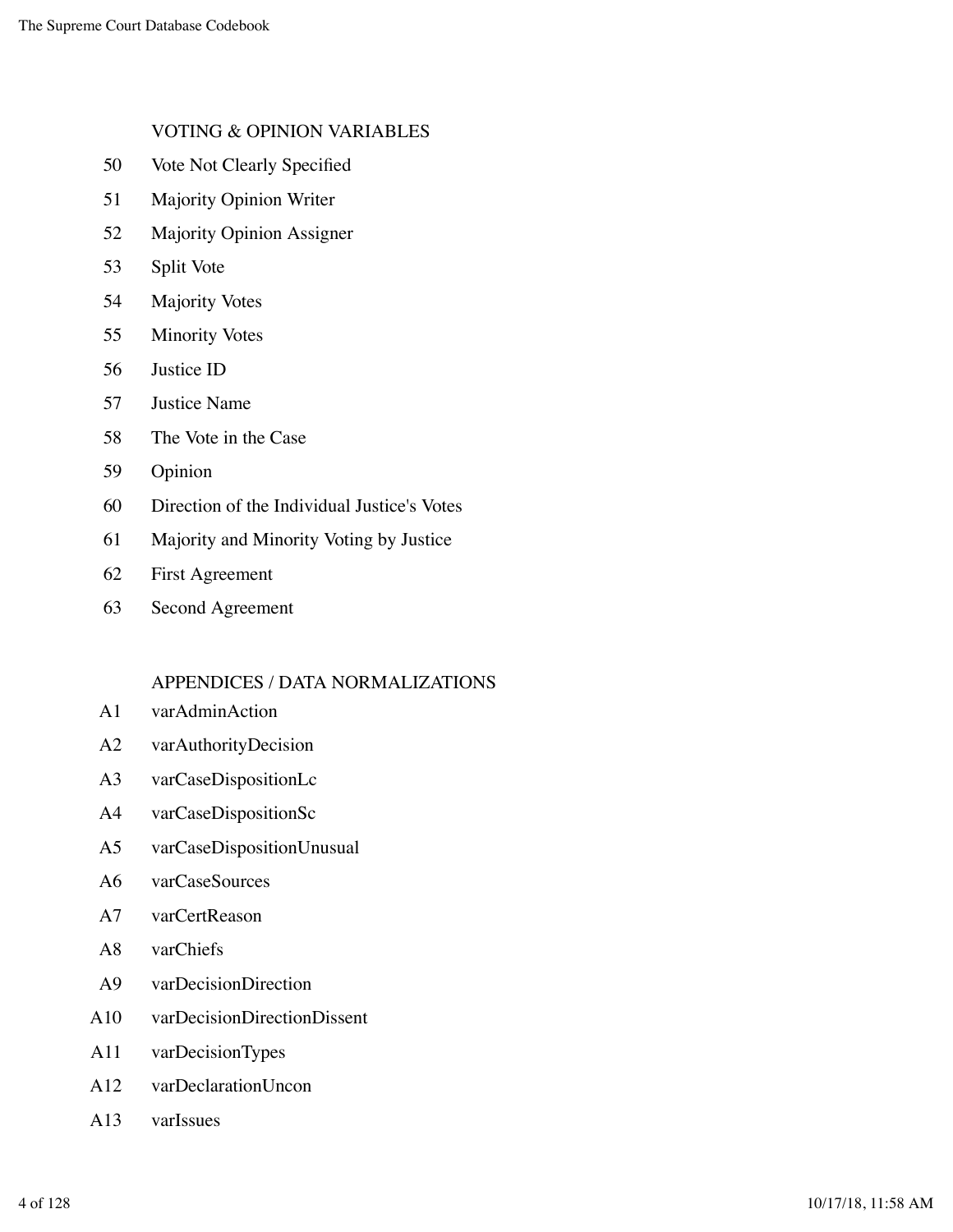- A14 varIssuesAreas
- A15 varJurisdiction
- A16 varJusticeDirection
- A17 varJusticeMajority
- A18 varJusticeOpinion
- A19 varJustices
- A20 varLawArea
- A21 varLcDisagreement
- A22 varLegalProvisions
- A23 varNaturalCourt
- A24 varParties
- A25 varPartyWinning
- A26 varPrecedentAlteration
- A27 varSplitVote
- A28 varStates
- A29 varThreeJudgeFdc
- A30 varVote
- A31 varVoteUnclear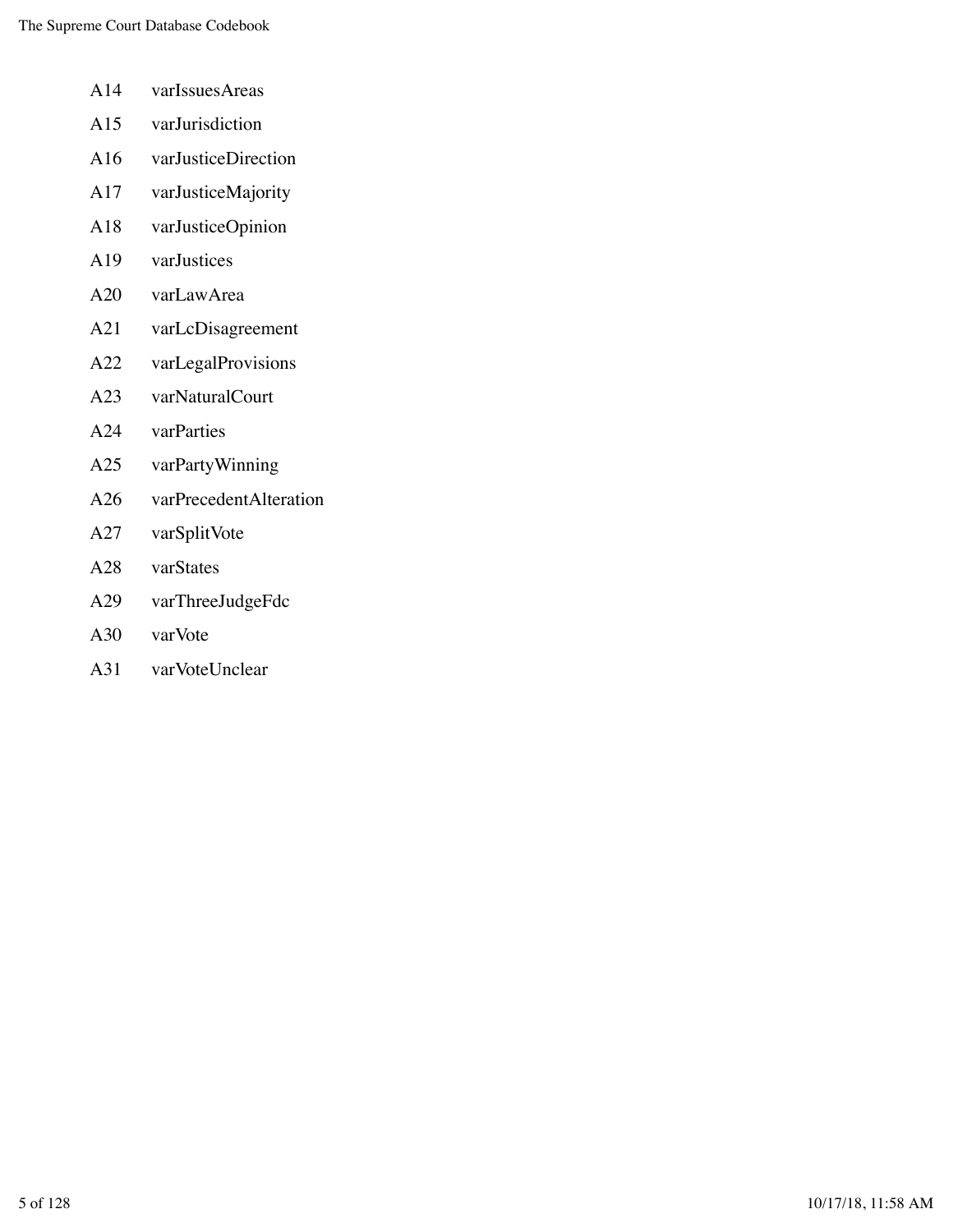## 1 Introduction

A Prefatory Note from Harold J. Spaeth, Distinguished University Professor, emeritus, Michigan State University; Research Professor in the College of Law and in the Institute for Public Policy & Social Research.

The database to which this introduction pertains spans all four centuries of the Court's decisions, from its first decision in 1791 to the Court's most recent decision. As such, it contains sixty variables for each case which, in turn, are composed of 2,633 elements, or components. The data in any given case, therefore, is drawn from a universe of 157,980 data points. The likelihood of resulting error -- actual or debatable -- remains ever present, and so I invite users of the database to inform me not only of errors, but also of any comments or suggestions (good, bad, or indifferent) they care to make at spaeth@msu.edu.

The initial version of this database, which began with the Warren Court in 1953 and was back dated to the beginning of the Vinson Court in 1946, dates from the mid-1980's at the dawn of the desktop computing revolution and relies on pre-microcomputing and pre-internet conditions. As such, users needed knowledge of statistical software packages and the codified variables that the database contains. This new version, however, recognizes the existence of the 21st century by eliminating acquaintance with statistical software packages and coded variables. Plain English rules! But do note that the database can be uploaded into statistical packages to perform advanced calculations if a user so desires.

Aside from the foregoing, the major feature of this version of the database is an interface that is in line with modern technology and which will allow users to directly calculate and view relationships among the variables in the database. At present, this feature is available for the post-1946 terms; we are working on incorporating the legacy data.

I have specified decision rules governing the entry of data into the various variables, most particularly the legal provisions governing the Court's decisions and the issues to which cases pertain. These, however, are not set in concrete. You, of course, are free to redefine any and all variables on your copy of the database. If convention applies, I adhere to it. But for many variables and their specific entries, none exists.

Because the database now extends over four centuries, it is necessary to add, alter, and adjust a number of variables. I do so to keep the legacy cases (those decided between 1791 and the Court's acquisition of discretionary jurisdiction as a result of the Judges' Bill of 1925) as congruent as possible with the Court's modern decisions. These changes primarily apply to the issues the Court decides. Most notable is the addition of a set of common law issues. These account for much of the Court's heritage decisions, especially those of the 19th century, and have had little applicability to any but the parties to these cases.

In specifying the issue in the legacy cases I have chosen the one that best accords with what today's Court would consider the issue to be. For example, "prize cases," those in which vessels were captured on the high seas and brought into U.S. ports, are categorized either as Fifth Amendment takings clause cases or as cases pertaining to the jurisdiction of the federal district or appeals courts, depending on which issue the Court based its decision.This was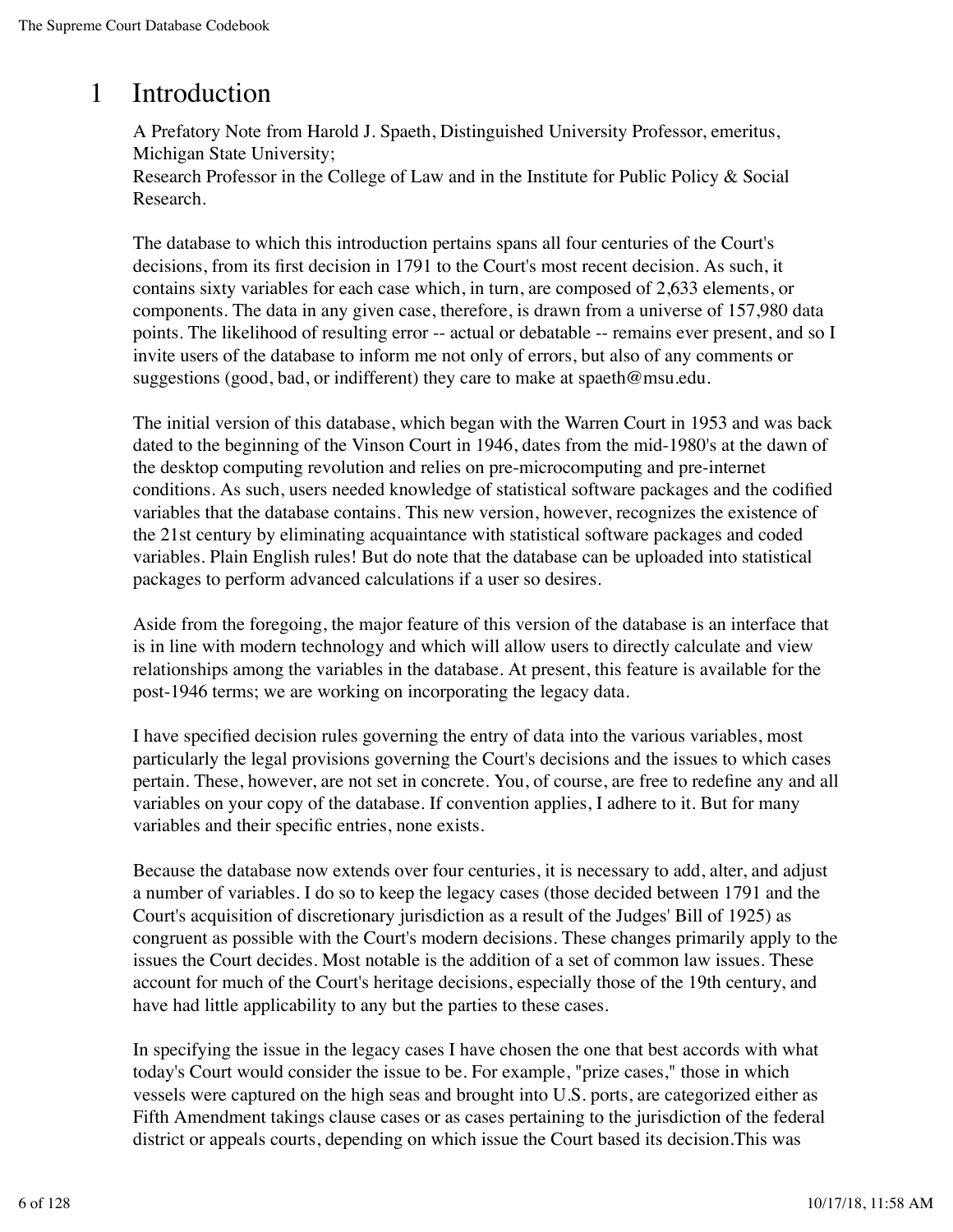done to provide a basis for continuity in the Court's decision making and to avoid undue segmentation of the Court's decisions. The same rule applies to various provisions pertaining to the Bill of Rights even though the Fourteenth Amendment had not been ratified and no guarantees of the Bill of Rights had been made binding on the state and local governments.

Do recognize, however, that the foregoing paragraph applies only to the issue(s) the Court addressed and not to the legal provisions decided by the Court. The latter were largely nonexistent before the end of the Civil War. These early legacy decisions generally rested either on the common law or judicial fiat.

Because of current concerns I have given primacy to issues involving women and Native Americans in cases in which they are involved.

The major shortcomings of this beta version of the database are, first, the incomplete rendering of the legacy cases' (pre-1946) legal provisions. We had assumed that the structure of the legacy cases would follow the pattern of those decided in 1946 and thereafter. Unfortunately, we were mistaken. Multiple issues and legal provisions in the modern cases were coded contemporaneously as they were handed down except for Vinson Court decisions (1946-1952) which were coded as a group in the 1970's. I simply added a second or third record to the case when I initially coded it a few days after the Court handed it down. Given that these heritage cases had been decided in the 154 years between 1791 and 1945, it was of course impossible to have followed the current procedure of entering all case data within a few days of its decision. Adding this additional information would have postponed the release of this beta version of the database for several more years, to say nothing of the alpha version.

Hence, if you are analyzing issue, legal provision, or direction (liberal, conservative, indeterminate), keep in mind that the data pertain only to the first of what may comprise an additional number of issues or legal provisions for any given case. This will be no problem for many studies but for some your analysis may be incomplete. Thus, if you are analyzing all self-incrimination cases, or all those pertaining to the Judiciary Act of 1789, or all state police power cases that pertain to welfare or morals legislation you will have the bulk of such cases, but not quite all.

A second shortcoming is that only the case-centered version of the heritage database is available at present. This presents no problem if you are interested only in case citation, which most users are. The next major release will include a docket-centered version.

I wish to thank my former student, Distinguished University Professor Jeffrey Segal of the State University of New York at Stony Brook for his extremely valuable comments and suggestions on all phases and aspects of the database since its inception in the early 1980's. I also thank Harriet Dhanak, the former programming and software specialist in the Department of Political Science at Michigan State University, for her expert guidance and assistance. Her successor, Lawrence Kestenbaum, continued and extended the stellar services on which I had become dependent. Most recently I have relied on the superb technical knowledge and skills of John Schwarz of the Michigan State University Institute for Political and Social Science Research and his talented successor, Jess Sprague. Professor Tim Hagle of the University of Iowa continues to systematically inform me of errors and missing data that I have overlooked. My former graduate students, now well tenured scholars--Sara C. Benesh and Wendy L.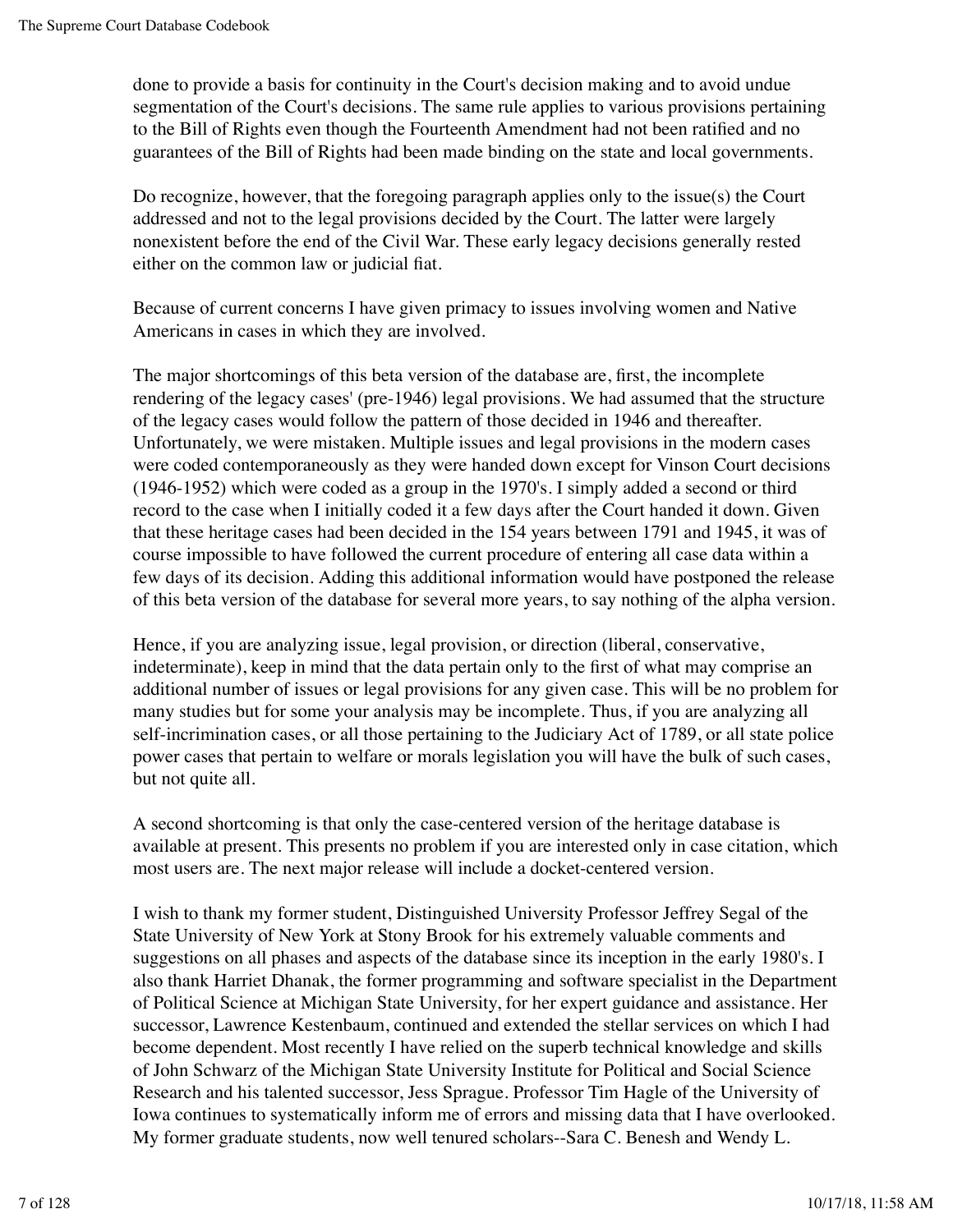Martinek--have shepherded me through the more arcane byways of current versions of statistical software packages. And though this feature of the database is now passe, their previous assistance has been key.

I also deeply appreciate the support provided me by the Michigan State University College of Law and that of Milly Shiraev of the University's Institute for Political and Social Science Research.

Three outstanding individuals are most responsible for this version of the database. Lee Epstein, whose wide-ranging scholarly productivity is unmatched in the world of judicial scholarship and effectively compliments her hard driving even-handed taskmastership; Andrew D. Martin, former chair of the Department of Political Science, professor of law, and Director of the Center for Empirical Research in Law (CERL) at Washington University in St. Louis, and now Dean of the College of Art, Science, and Letters at the University of Michigan, whose methodological competence knows no bounds; and Troy DeArmitt, Technology Director of CERL. Without his masterful skills the database would still be locked into its primitive pre-microcomputer and pre-internet structure. Its transformation into the creatively designed and implemented database you have at hand is Troy's creation.

Compilation of this database has been supported by grants from the National Science Foundation. Without its assistance, the database would not exist.

Notes to All Users

1. The Supreme Court Database's research team continuously updates the database. Accordingly, we urge you to pay attention to the date your version appeared on the website and to check whether it is the current one.

2. The codebook now provides five pieces of information for each variable: the name of the variable as it appears in the current version of the Database, the name Spaeth used in previous versions (if applicable), any normalization (changes we made when converting from Spaeth's format to the new web version), and, of course, a description of the variable and a list of its values.

*- End of Content for Variable 1. Introduction -*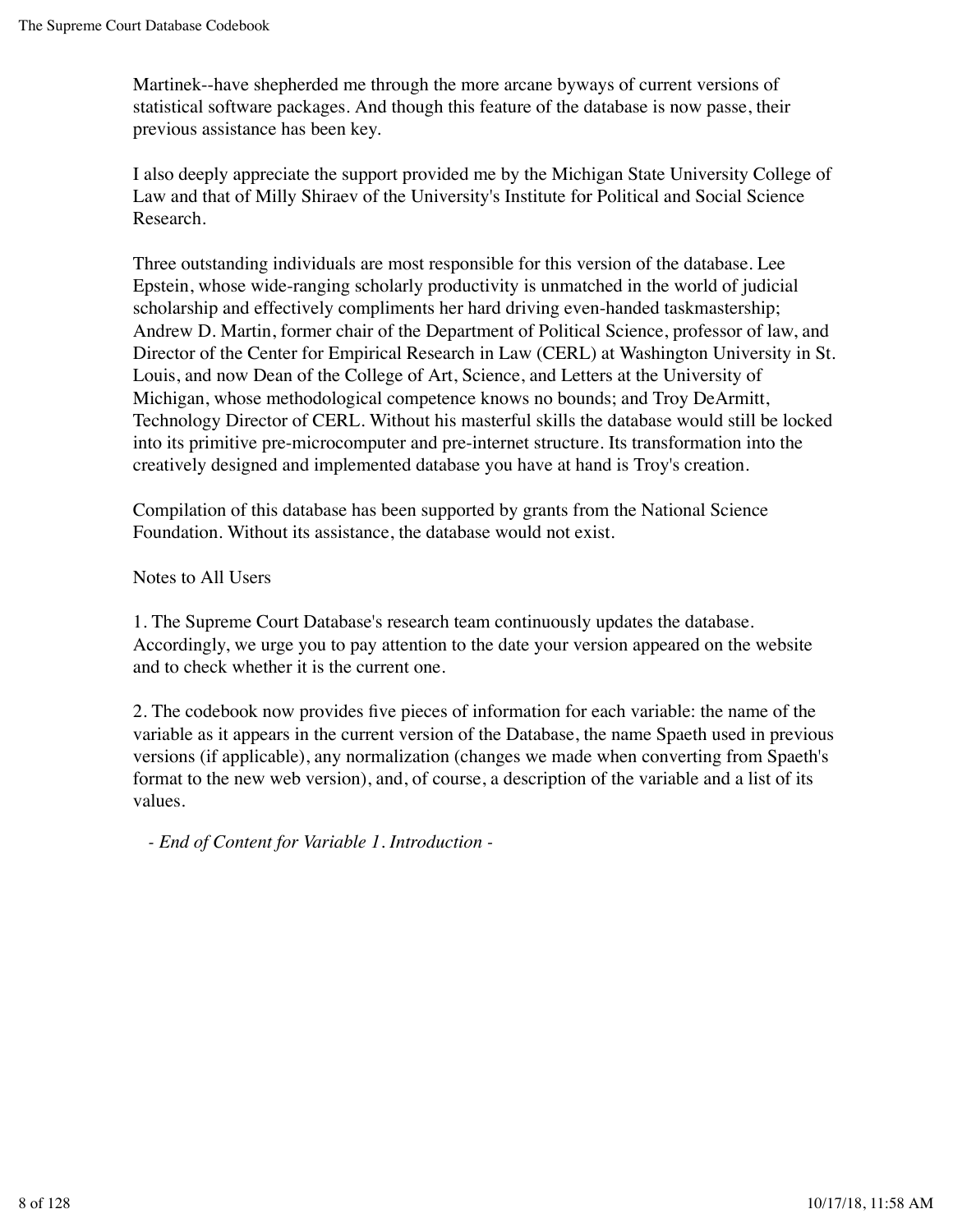# 2 Citing to the SCDB

To cite to the Supreme Court Database, please employ either of the following: Harold J. Spaeth, Lee Epstein, Andrew D. Martin, Jeffrey A. Segal, Theodore J. Ruger, and Sara C. Benesh. 2018 Supreme Court Database, Version 2018 Release 02. URL: http://Supremecourtdatabase.org

Harold J. Spaeth, Lee Epstein, et al. 2018 Supreme Court Database, Version 2018 Release 2. URL: http://Supremecourtdatabase.org

Please be sure to include the specific Version Number; e.g., 'Version 2018 Release 02' in your citation as this will indicate the particular version of the database being employed at the time of your reference. This matter is of great importance as the database will be updated with newly announced decisions, corrections, and the addition of new data for existing cases.

*- End of Content for Variable 2. Citing to the SCDB -*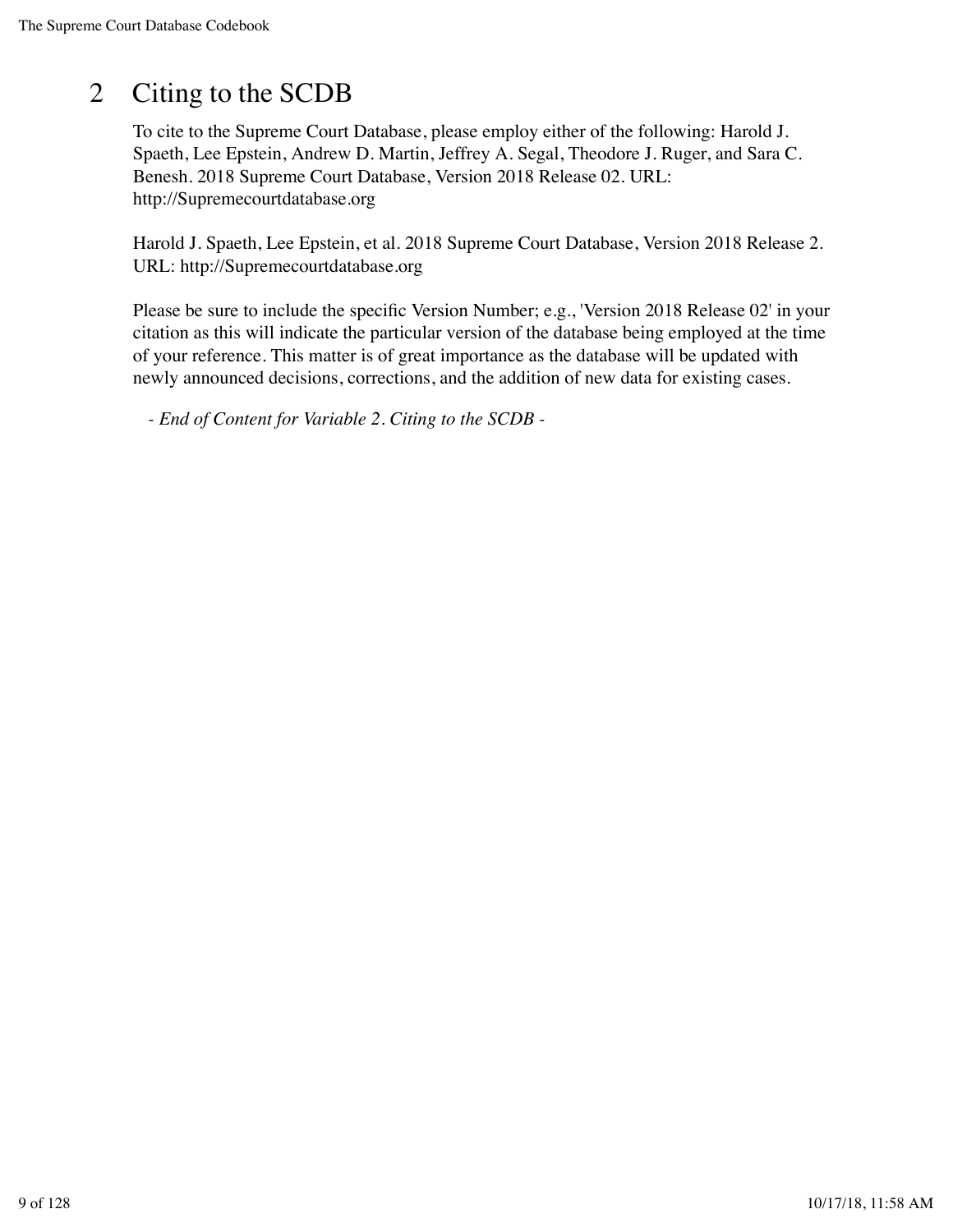# 3 SCDB Case ID

| <b>Variable Name</b> | <b>Spaeth Name</b> | <b>Normalizations</b> |
|----------------------|--------------------|-----------------------|
| caseId               | n/a                | n/a                   |

This is the first of four unique internal identification numbers.

The first four digits are the term. The next four are the case within the term (starting at 001 and counting up).

*- End of Content for Variable 3. SCDB Case ID -*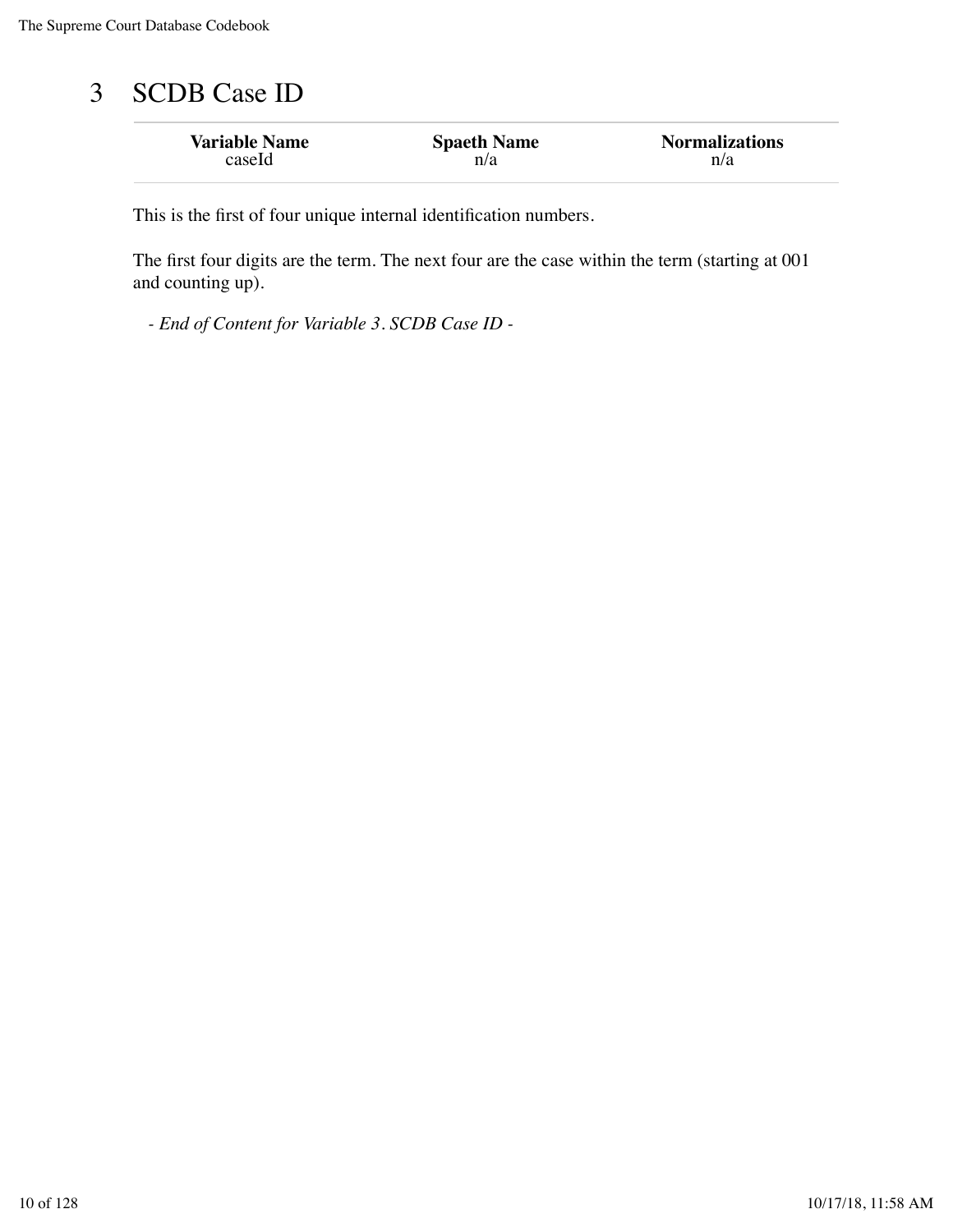## 4 SCDB Docket ID

| <b>Variable Name</b> | <b>Spaeth Name</b> | <b>Normalizations</b> |
|----------------------|--------------------|-----------------------|
| docketId             | n/a                | n/a                   |

This is the second of four unique internal identification numbers.

The first four digits are the term. The next four are the case within the term (starting at 001 and counting up). The last two are the number of dockets consolidated under the U.S. Reports citation (starting at 01 and counting up).

*- End of Content for Variable 4. SCDB Docket ID -*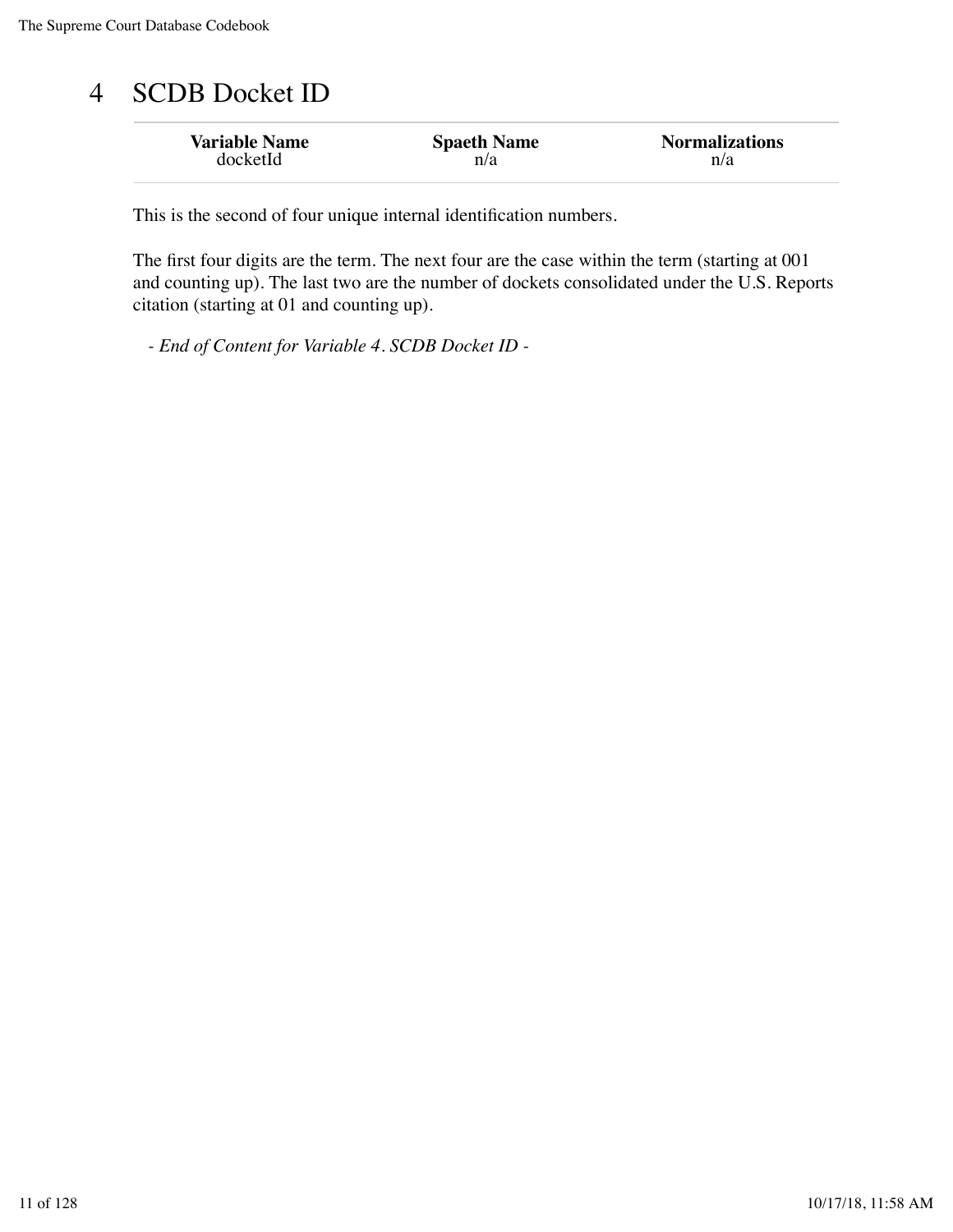# 5 SCDB Issues ID

| <b>Variable Name</b> | <b>Spaeth Name</b> | <b>Normalizations</b> |
|----------------------|--------------------|-----------------------|
| caseIssuesId         | n/a                | n/a                   |

This is the third of four unique internal identification numbers.

The first four digits are the term. The next four are the case within the term (starting at 001 and counting up). The next two are the number of dockets consolidated under the U.S. Reports citation (starting at 01 and counting up). The last two are the number of issues and legal provisions within the case (starting at 01 and counting up).

*- End of Content for Variable 5. SCDB Issues ID -*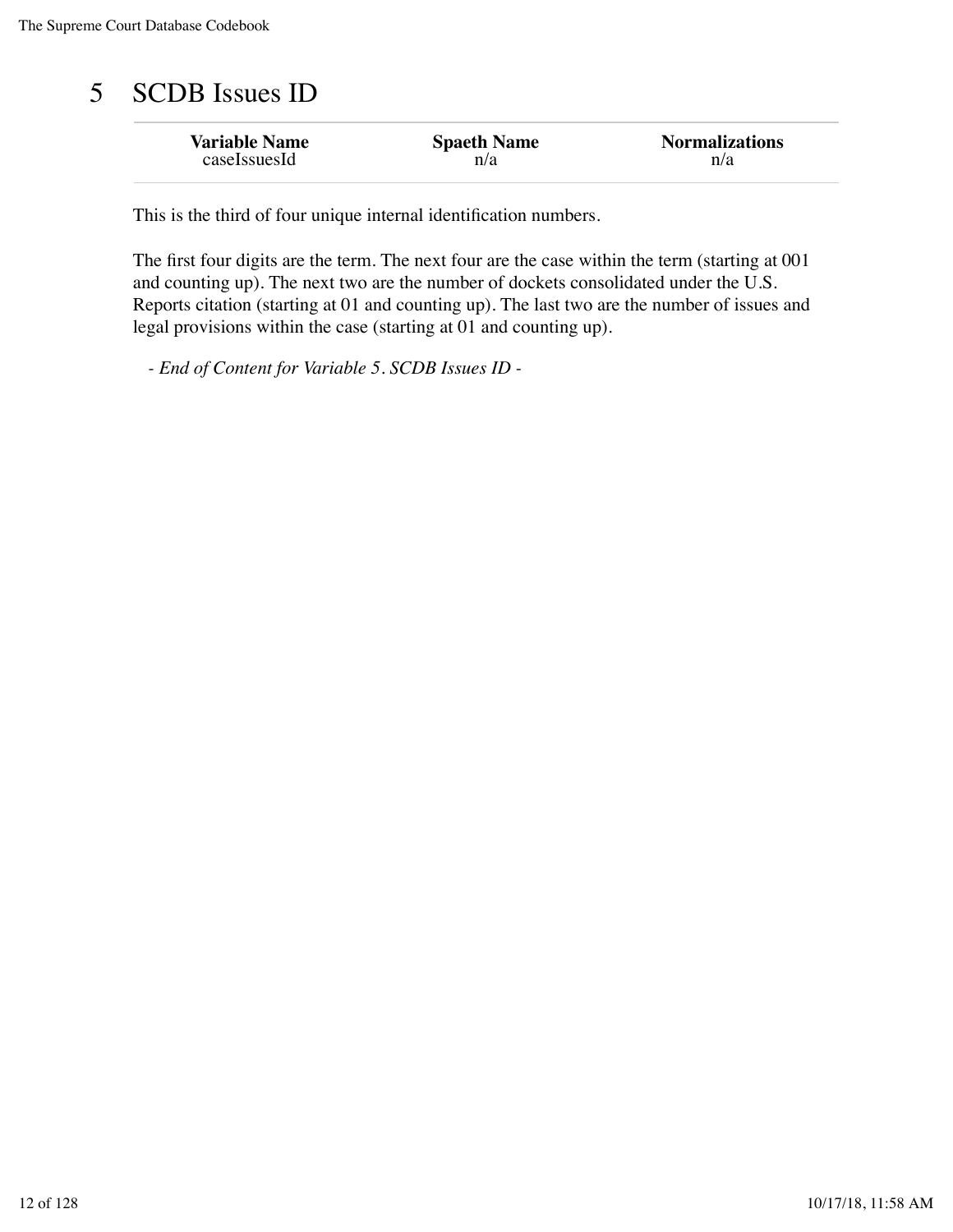## 6 SCDB Vote ID

| <b>Variable Name</b> | <b>Spaeth Name</b> | <b>Normalizations</b> |
|----------------------|--------------------|-----------------------|
| voteld               | n/a                | n/a                   |

This is the fourth of four unique internal identification numbers.

The first four digits are the term. The next four are the case within the term (starting at 001 and counting up). The next two are the number of dockets consolidated under the U.S. Reports citation (starting at 01 and counting up). The next two are the number of issues and legal provisions within the case (starting at 01 and counting up). The next two indicate a split vote within an issue or legal provision (01 for only one vote; 02 if a split vote). The final two represent the vote in the case (usually runs 01 to 09, but fewer if less than all justices participated).

*- End of Content for Variable 6. SCDB Vote ID -*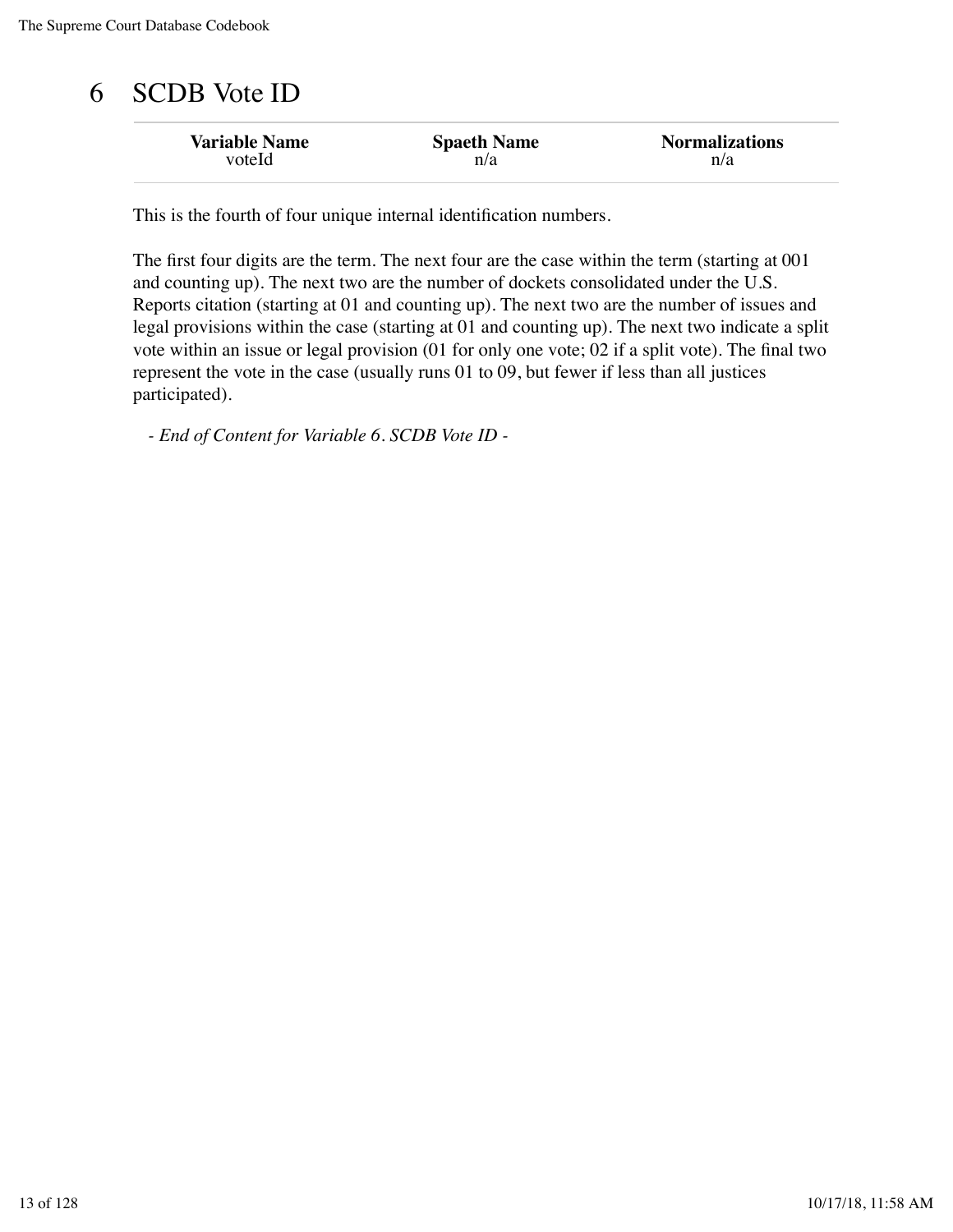# 7 U.S. Reporter Citation

| <b>Variable Name</b> | <b>Spaeth Name</b> | <b>Normalizations</b> |
|----------------------|--------------------|-----------------------|
| usCite               |                    | n/a                   |

The next four variables provide the citation to each case from the official United States Reports (US) and the three major unofficial Reports, the Supreme Court Reporter (S.CT), the Lawyers' Edition of the United States Reports(LEd), and the LEXIS cite.

Especially note that these four Reporters are not identical in the cases they report. Slight differences exist among the per curiam and non-orally argued decisions and whether or not multiple citations accompany the lead decision under the original citation. Our listing derives primarily from that of the Lawyer's Edition, supplemented by the US Reports.

Except for memorandum decisions at the back of each volume, we include virtually every decision the Court has made during its four centuries of existence.

Also note that LEXIS cites have the advantage of being unique; the other reporters can have multiple cases on the same page.

Further note that pagination does not invariably proceed chronologically throughout the volumes. Hence, do not assume that because a given citation has a higher page number than that of another case it was decided on the same or a later date as the other case. The only accurate way to sequence the cases chronologically is by indexing or otherwise sequencing each case's date of decision (date of decision).

*- End of Content for Variable 7. U.S. Reporter Citation -*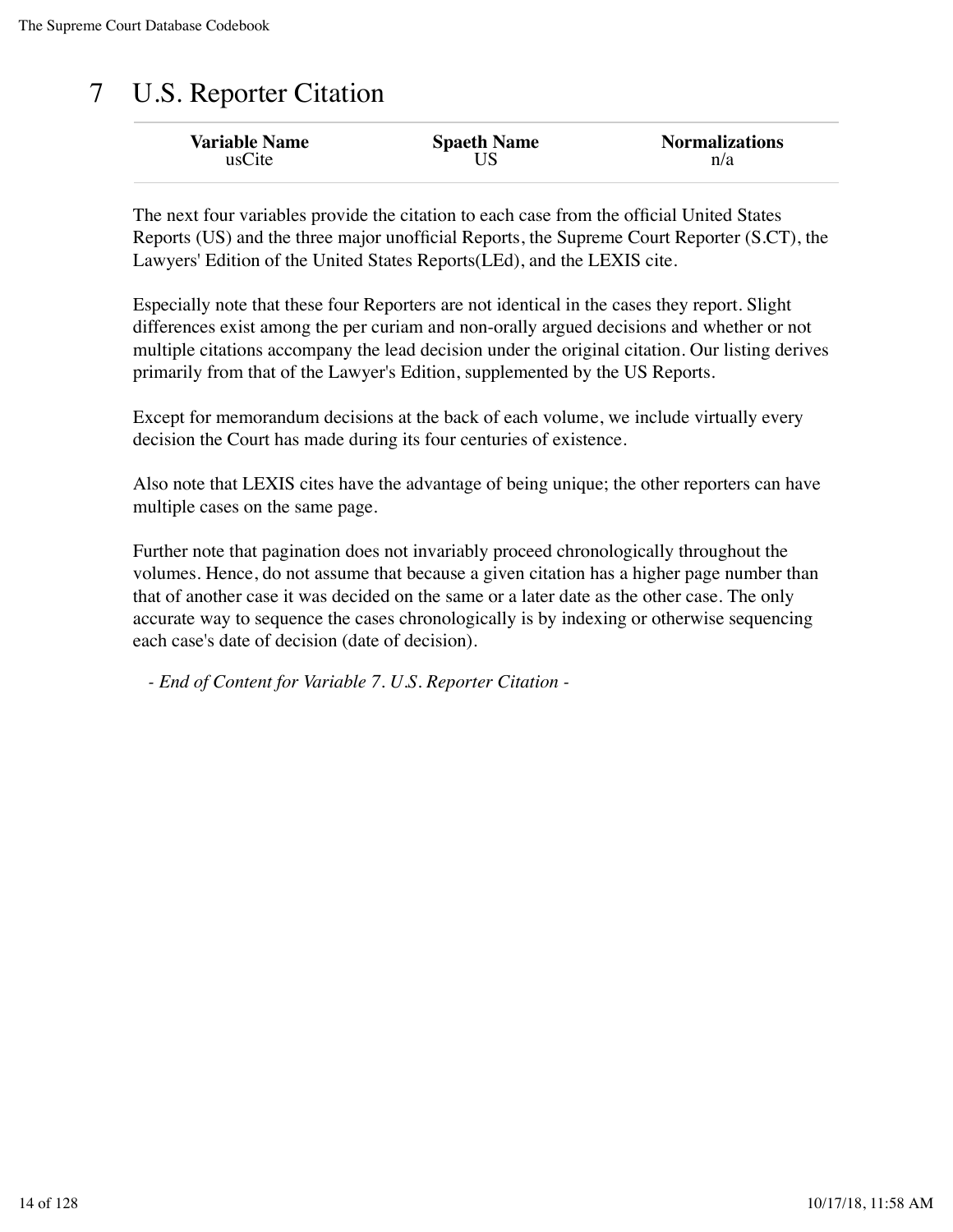# 8 Supreme Court Citation

| <b>Variable Name</b> | <b>Spaeth Name</b> | <b>Normalizations</b> |
|----------------------|--------------------|-----------------------|
| sctCite              |                    | n/a                   |

See variable U.S. Reporter Citation (usCite).

*- End of Content for Variable 8. Supreme Court Citation -*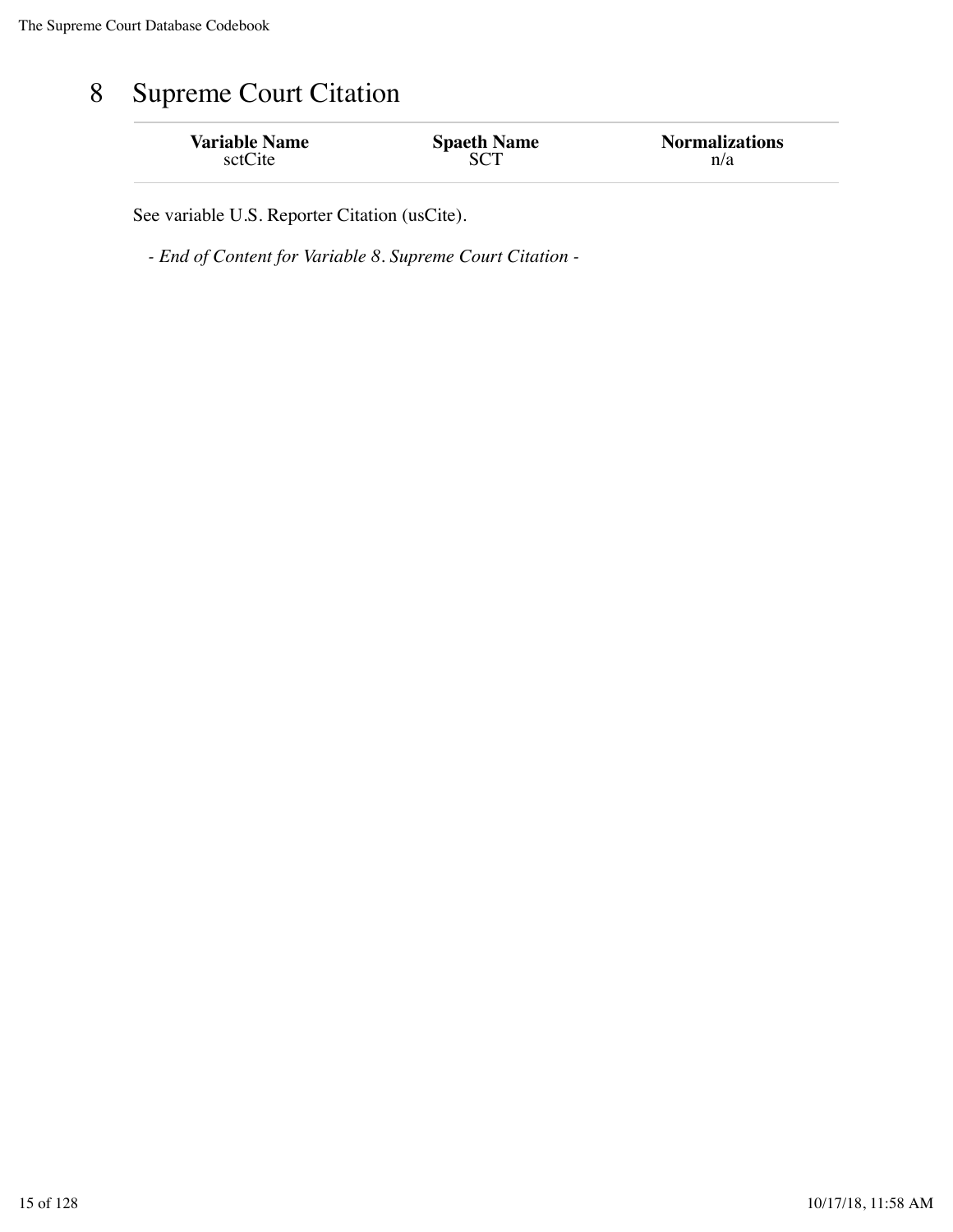# 9 Lawyers Edition Citation

| <b>Variable Name</b> | <b>Spaeth Name</b> | <b>Normalizations</b> |
|----------------------|--------------------|-----------------------|
| ledCite              | LED                | n/a                   |
|                      |                    |                       |

See variable U.S. Reporter Citation.

*- End of Content for Variable 9. Lawyers Edition Citation -*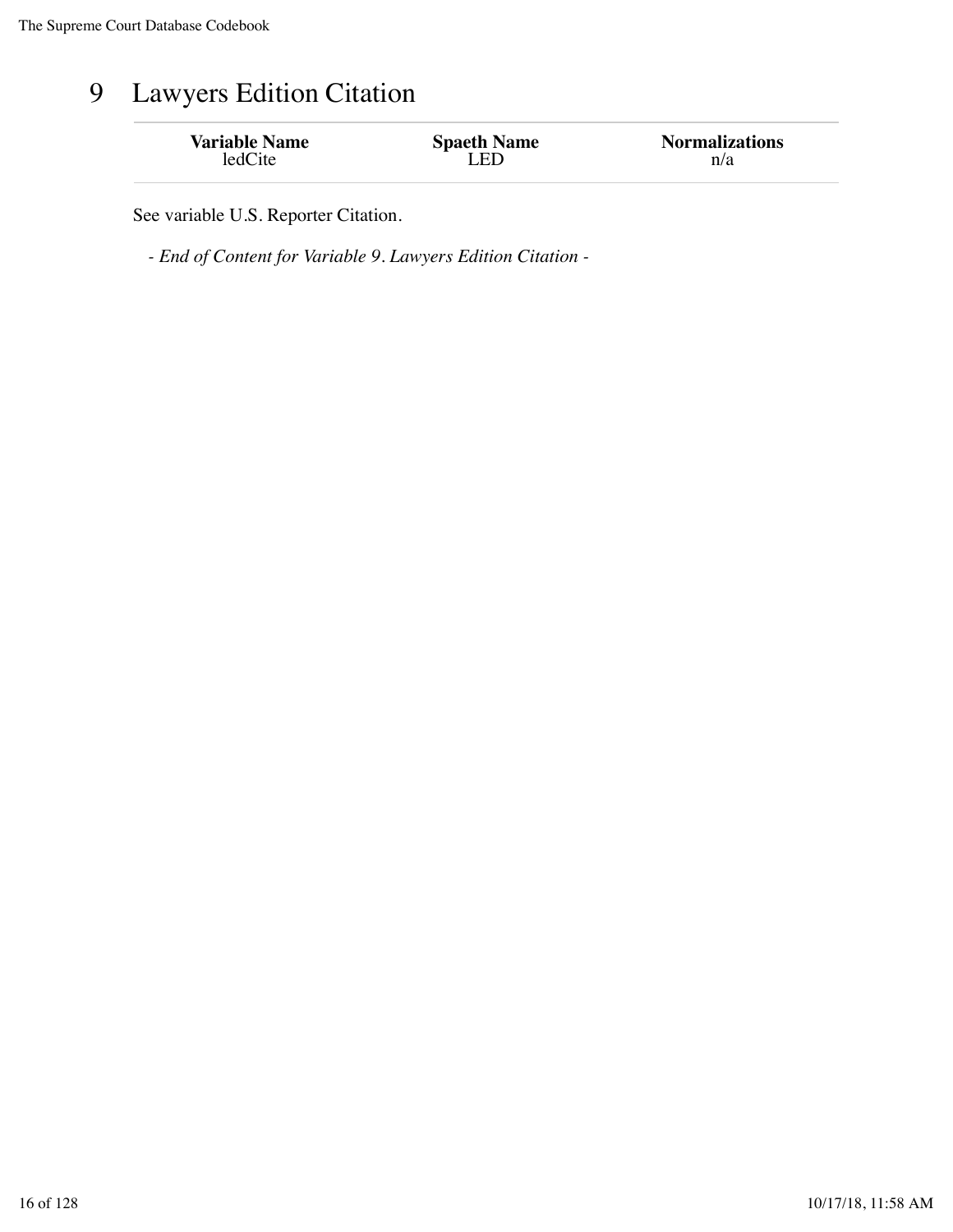# 10 LEXIS Citation

| <b>Variable Name</b> | <b>Spaeth Name</b> | <b>Normalizations</b> |
|----------------------|--------------------|-----------------------|
| lexisCite            | n/a                | n/a                   |

See variable U.S. Reporter Citation (usCite).

*- End of Content for Variable 10. LEXIS Citation -*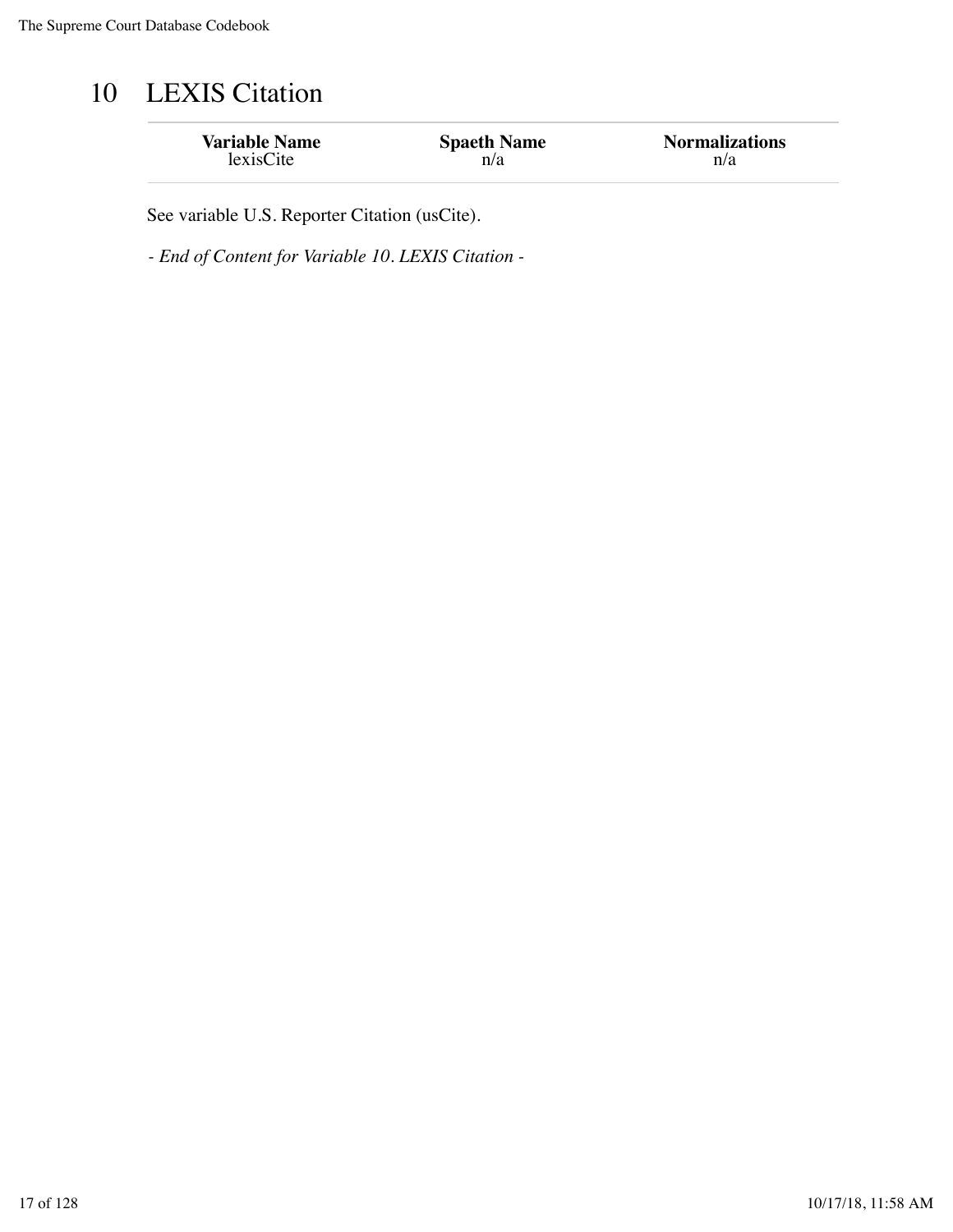### 11 Docket Number

| <b>Variable Name</b> | <b>Spaeth Name</b> | <b>Normalizations</b> |
|----------------------|--------------------|-----------------------|
| docket               | <b>DOCKET</b>      | n/a                   |
|                      |                    |                       |

This variable contains the docket number that the Supreme Court has assigned to the case. Prior to the first two terms of the Burger Court (1969-1970), different cases coming to the Court in different terms could have the same docket number. The Court eliminated the possibility of such duplication by including the last two digits of the appropriate term before the assigned docket number. Since the 1971 Term, the Court has also operated with a single docket. Cases filed pursuant to the Court's appellate jurisdiction have a two-digit number corresponding to the term in which they were filed, followed by a hyphen and a number varying from one to five digits. Cases invoking the Court's original jurisdiction have a number followed by the abbreviation, "Orig."

During much of the legacy period, docket number do not exist in the Reports; a handful of more modern cases also lack a docket number. For these, the docket variable has no entry.

For administrative purposes, the Court uses the letters, "A," "D," and "S," in place of the term year to identify applications ("A") for stays or bail, proceedings of disbarment or discipline of attorneys ("D"), and matters being held indefinitely for one reason or another ("S"). These occur infrequently and then almost always in the Court's summary orders at the back of each volume of the U.S.Reports. The database excludes these cases, the overwhelming majority of which are denials of petition for certiorari.

Note that the Court can consolidate multiple petitions--each with its own docket number- under one U.S. cite. If you are interested in only the first (lead) case, use the database organized by Supreme Court citation. If you are interested in all the cases consolidated under one cite, select the data organized by docket. Multiple docket numbers under a single case citation almost always contain the same issue as the lead case and differ only in the parties to the case and its origin and source

For the first release of the legacy dataset, only data by citation are available. Users interested in the Vinson Court forward can still download or analyze the data by citation or docket.

*- End of Content for Variable 11. Docket Number -*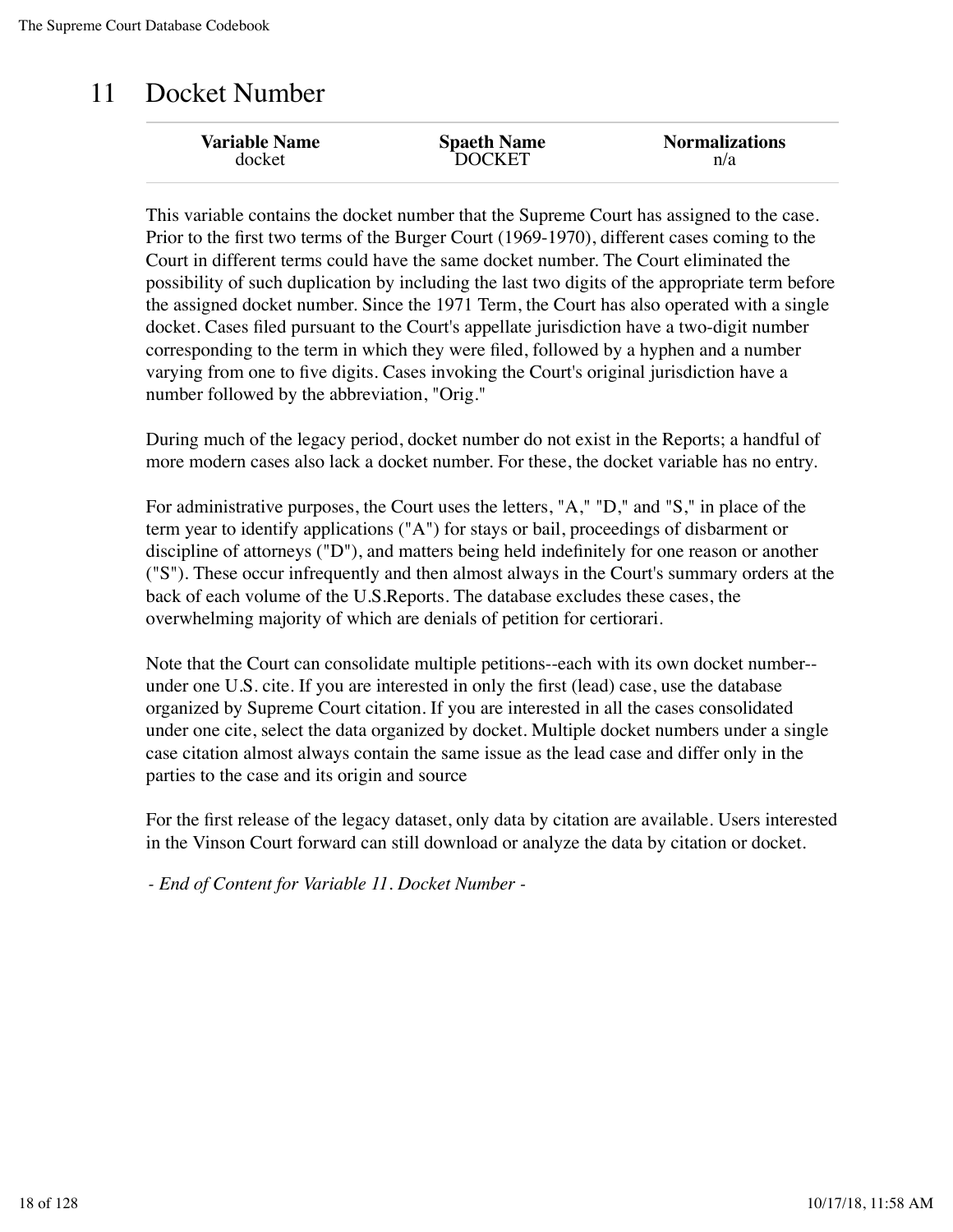### 12 Case Name

| <b>Variable Name</b> | <b>Spaeth Name</b> | <b>Normalizations</b> |
|----------------------|--------------------|-----------------------|
| caseName             | n/a                | n/a                   |

This is the name of the case. We derived the post-heritage names from WESTLAW and then did a bit of tidying so that they appear in a consistent format. With the exception of various Latin phrases and abbreviations, all words are now in upper case.

The names of the heritage cases are taken from the LAWYERS' EDITION of the Reports. If you are searching for a particular case and do not find it, it likely results because of a variant name. The citation of the case should, however, enable you to find the desired case.

Note that case name is tied to the docket number. In other words, if multiple cases appear under the same citation, the case name will be that of the particular case, not the lead case.

*- End of Content for Variable 12. Case Name -*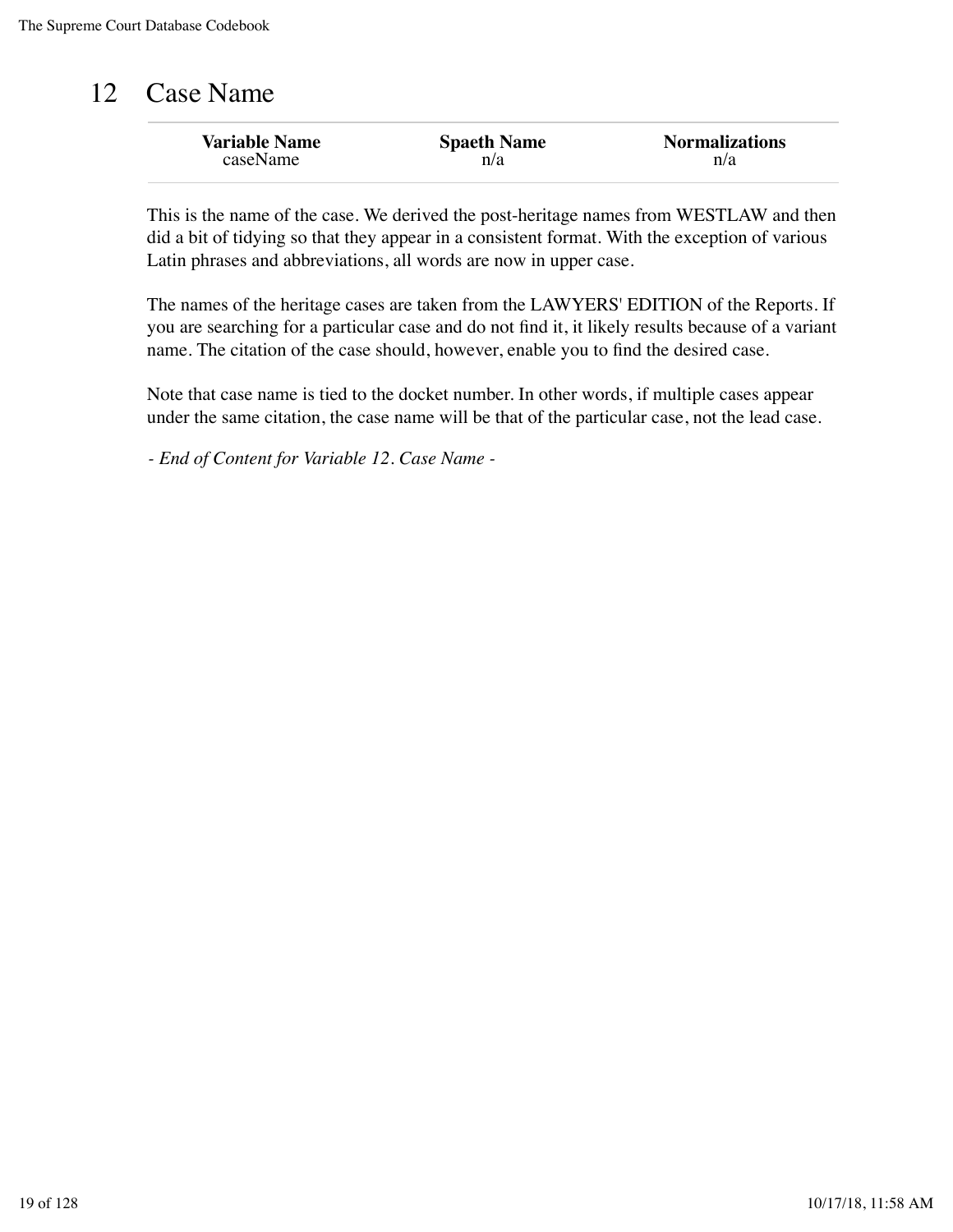### 13 Petitioner

| <b>Variable Name</b> | <b>Spaeth Name</b> | <b>Normalizations</b> |
|----------------------|--------------------|-----------------------|
| petitioner           | PARTY 1            | varParties (310)      |
|                      |                    |                       |

The next four variables identify the parties to the case. "Petitioner" refers to the party who petitioned the Supreme Court to review the case. This party is variously known as the petitioner or the appellant. "Respondent" refers to the party being sued or tried and is also known as the appellee. Variables "petitioner" and "respondent" provide detailed information about all parties, except the identity of the state if a state (or one of its subdivisions) is a party, petitioner and respondent variables note only whether a state is a party, not the state's name. See variables Petitioner State and Respondent State for the name.

The specific codes that appear below were created inductively, with petitioner and respondent characterized as the Court's opinion identifies them.

In describing the parties in the cases before it, the justices employ terminology that places them in the context of the litigation in which they are involved. Accordingly, an employer who happens to be a manufacturer will be identified as the former if its role in the litigation is that of an employer and as the latter if its role is that of a business. Because the justices describe litigants in this fashion, a fairly limited vocabulary characterizes them. Note that the list of parties also includes the list of administrative agencies and officials contained in administrative action preceding litigation.

Also note that the Court's characterization of the parties applies whether the petitioner and respondent are actually single entities or whether many other persons or legal entities have associated themselves with the lawsuit. That is, the presence of the phrase, et al., following the name of a party does not preclude the Court from characterizing that party as though it were a single entity. Thus, each docket number will show a single petitioner and a single respondent, regardless of how many legal entities were actually involved.

The decision rules governing the identification of parties are as follows.

1. Parties are identified by the labels given them in the opinion or judgment of the Court except where the Reports title a party as the "United States" or as a named state. Textual identification of parties is typically provided prior to Part I of the Court's opinion. The official syllabus, the summary that appears on the title page of the case, may be consulted as well. In describing the parties, the Court employs terminology that places them in the context of the specific lawsuit in which they are involved. E.g., "employer" rather than "business" in a suit by an employee; as a "minority," "female," or "minority female" employee rather than "employee" in a suit alleging discrimination by an employer.

2. Where a choice of identifications exists that which provides information not provided by the legal provision or the issue is chosen. E.g., a federal taxpayer or an attorney accused of a crime as taxpayer or attorney rather than accused person, particularly if neither the lawType nor the Issue variable identifies the case as a tax matter or one involving an attorney.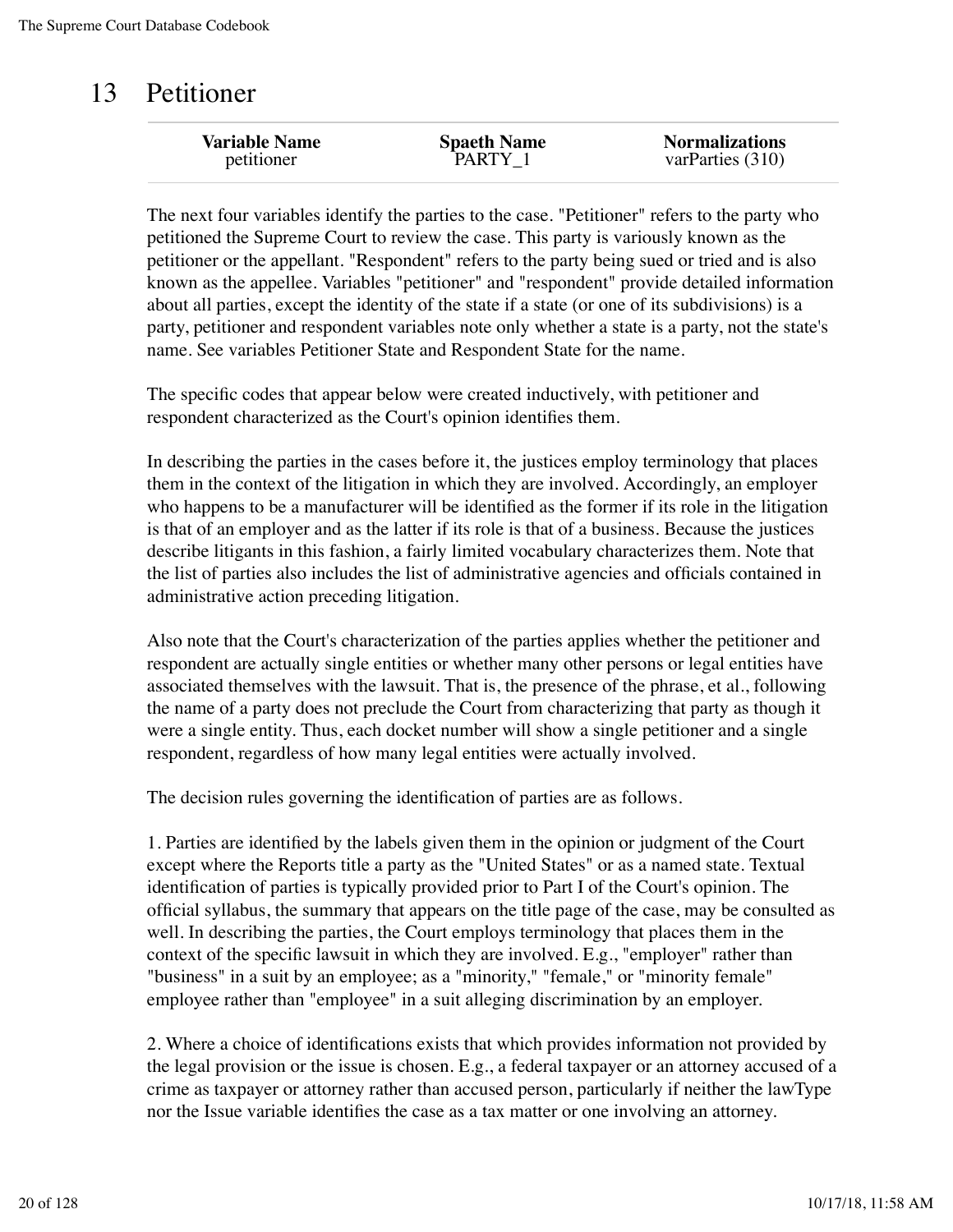3. Identify the parties by reference to the following list and by the list of federal agencies provided in the adminAction variable.

*- End of Content for Variable 13. Petitioner -*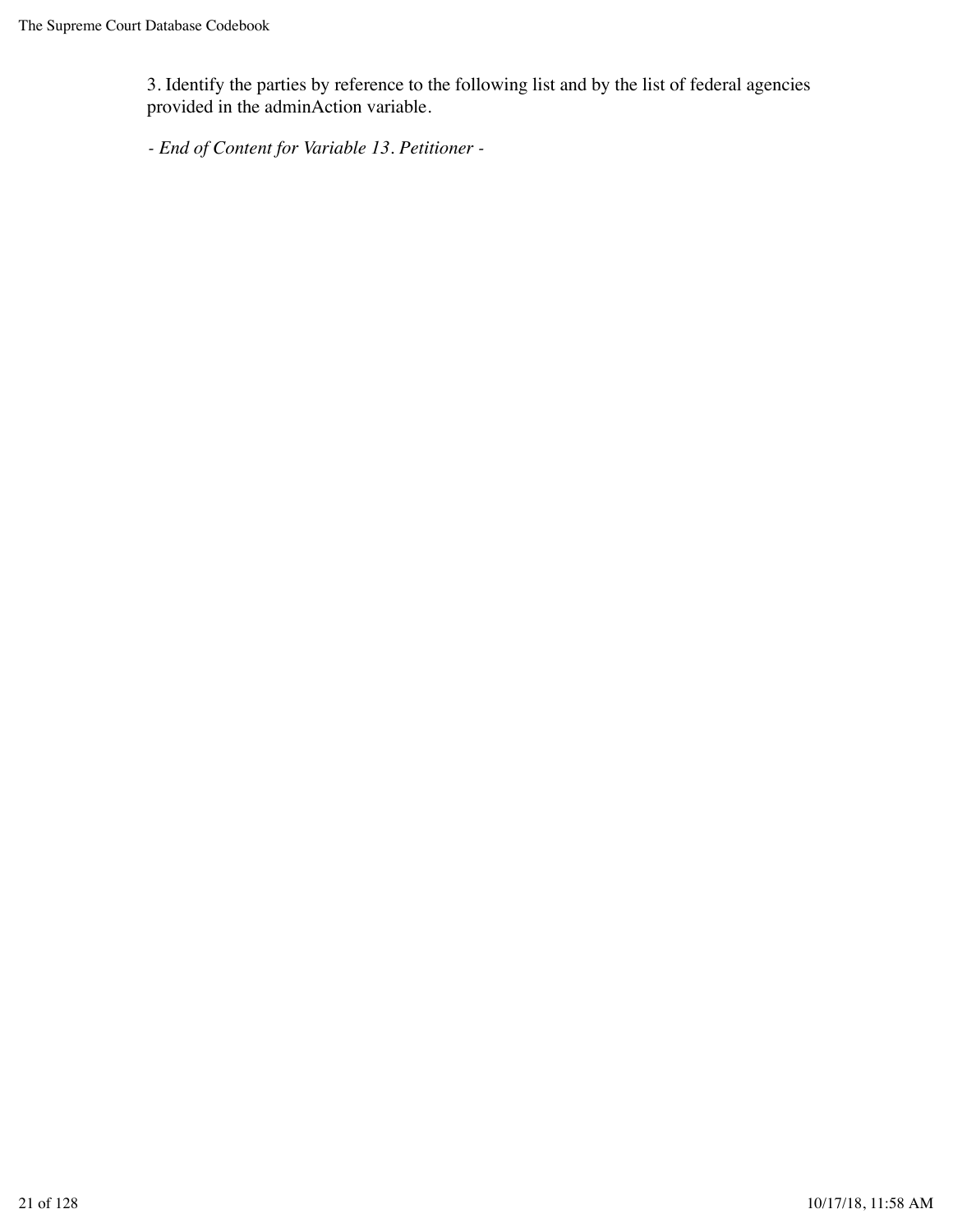### 14 Petitioner State

| <b>Variable Name</b> | <b>Spaeth Name</b> | <b>Normalizations</b> |
|----------------------|--------------------|-----------------------|
| petitionerState      | PARTY 1            | varStates $(64)$      |
|                      |                    |                       |

This variable identifies the state if the state or any one of the below is the petitioner. The exceptions are courts, judicial districts, or judges. If they are federal courts or federal judges, the "state" is always the United States. The same holds for other federal employees or officials.

- specified state board or department of education
- city, town, township, village, or borough government or governmental unit
- state commission, board, committee, or authority
- county government or county governmental unit
- state department or agency
- court or judicial district
- governmental employee or job applicant
- female governmental employee or job applicant
- minority governmental employee or job applicant
- minority female governmental employee or job applicant
- federal government corporation
- retired or former governmental employee
- U.S. House of Representatives interstate compact
- $\bullet$  judge
- state legislature, house, or committee
- local governmental unit other than a county, city, town, township, village, or borough
- governmental official, or an official of an agency established under an interstate compact
- state or U.S. supreme court
- local school district or board of education
- U.S. Senate
- U.S. senator
- foreign nation or instrumentality
- state or local governmental taxpayer, or executor of the estate of
- state college or university

See Petitioner variable for more details.

*- End of Content for Variable 14. Petitioner State -*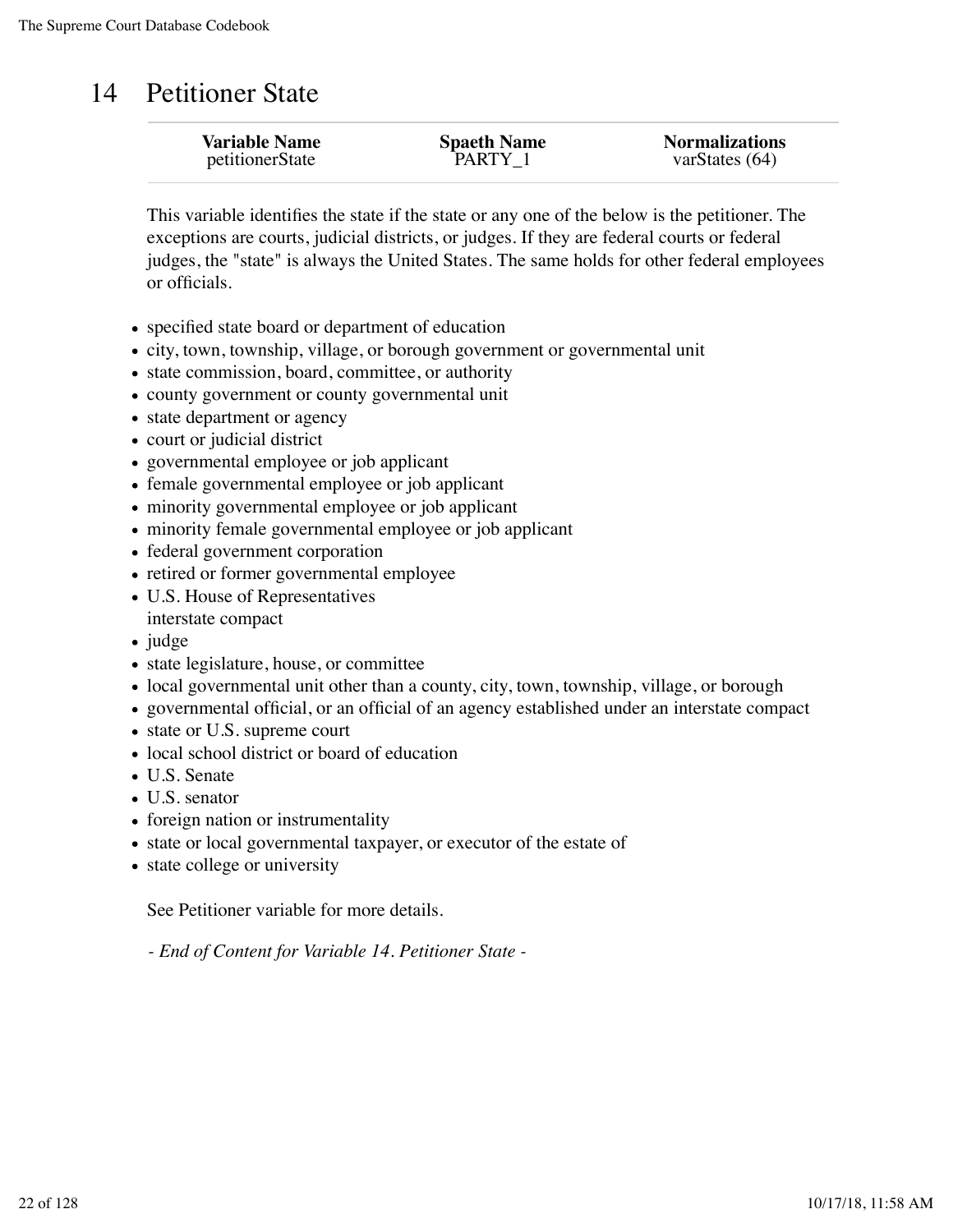# 15 Respondent

| <b>Variable Name</b> | <b>Spaeth Name</b> | <b>Normalizations</b> |
|----------------------|--------------------|-----------------------|
| respondent           | PARTY 2            | varParties (310)      |
|                      |                    |                       |

See Petitioner variable.

*- End of Content for Variable 15. Respondent -*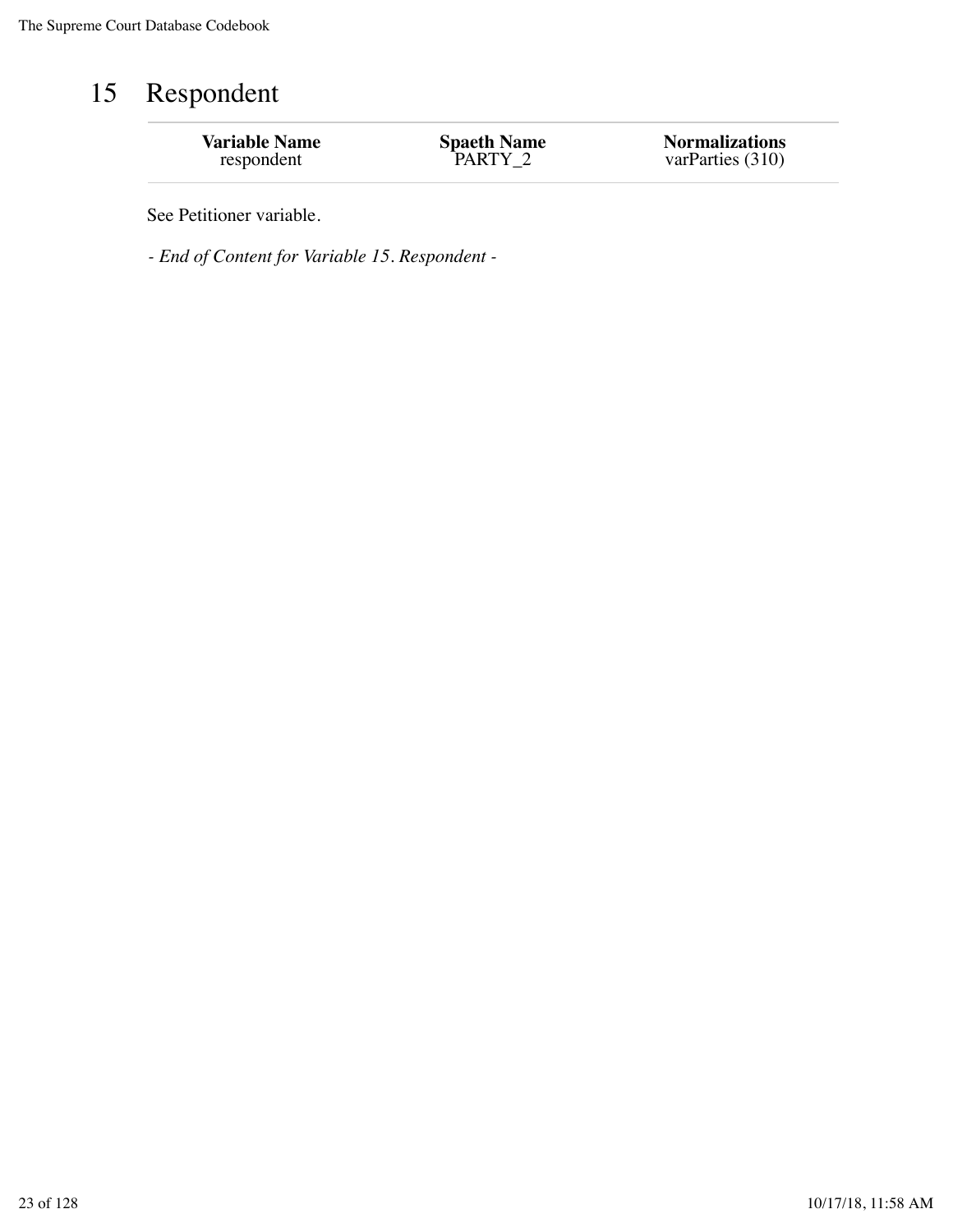### 16 Respondent State

| <b>Variable Name</b> | <b>Spaeth Name</b> | <b>Normalizations</b> |
|----------------------|--------------------|-----------------------|
| respondentState      | PARTY 2            | varStates $(64)$      |
|                      |                    |                       |

This variable identifies the state if the state or any one of the following is the respondent:

- specified state board or department of education
- city, town, township, village, or borough government or governmental unit
- state commission, board, committee, or authority
- county government or county governmental unit
- state department or agency
- court or judicial district
- governmental employee or job applicant
- female governmental employee or job applicant
- minority governmental employee or job applicant
- minority female governmental employee or job applicant
- retired or former governmental employee
- judge
- state legislature, house, or committee
- local governmental unit other than a county, city, town, township, village, or borough
- governmental official, or an official of an agency established under an interstate compact
- state or U.S. supreme court
- local school district or board of education
- state or local governmental taxpayer, or executor of the estate of
- state college or university

See Petitioner variable for more details.

*- End of Content for Variable 16. Respondent State -*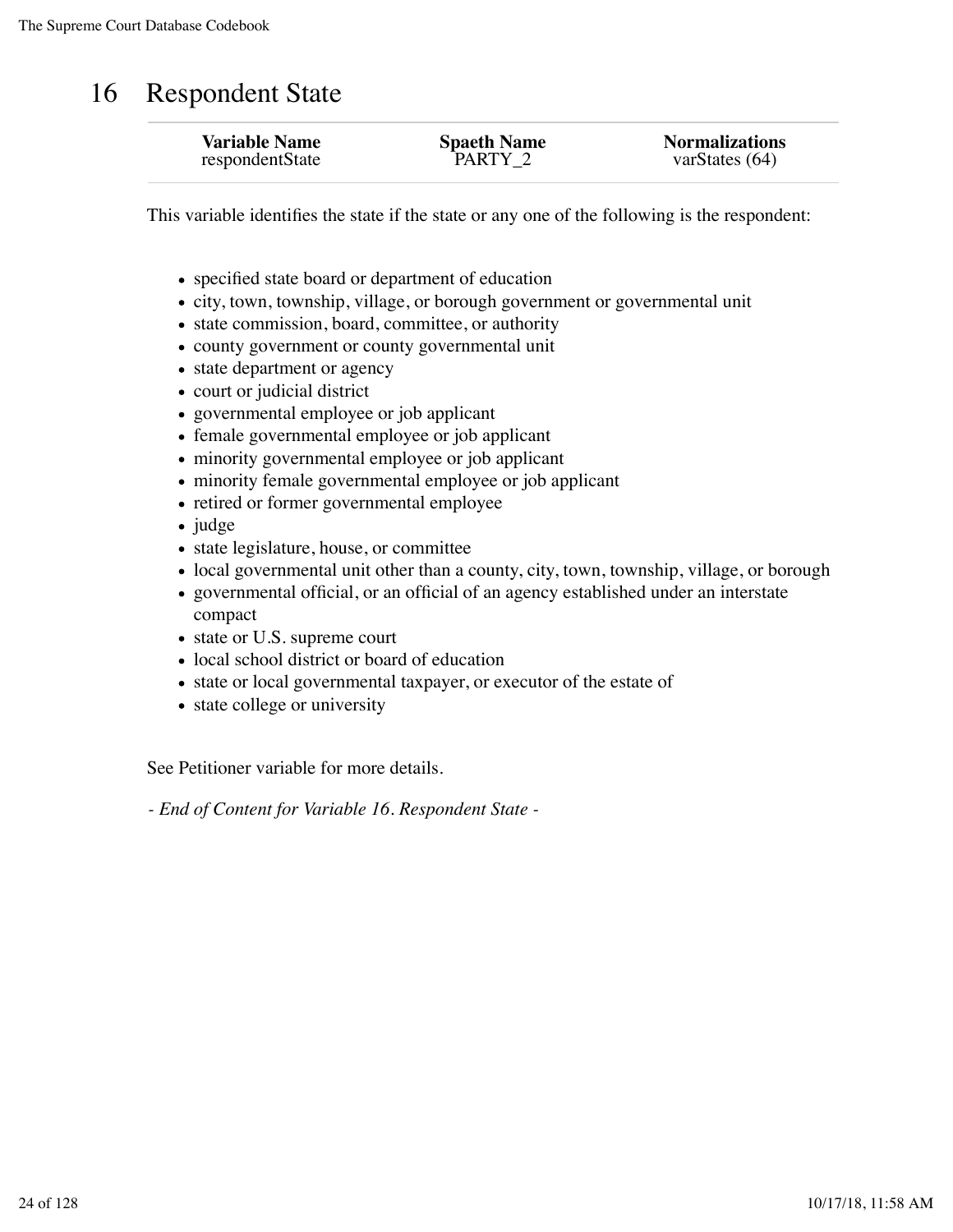## 17 Manner in which the Court takes Jurisdiction

The Court uses a variety of means whereby it undertakes to consider cases that it has been petitioned to review. These are listed below. The most important ones are the writ of certiorari, the writ of appeal, and for legacy cases the writ of error, appeal, and certification.

A few notes are in order. First, there are handful of cases that fall into more than one category. Marbury v. Madison, 5 U.S. 137 (1803), for example, was an original jurisdiction and a mandamus case. We code these cases on the basis of the writ. So Marbury is a coded as mandamus, not original jurisdiction.

Second, some legacy cases are "original" motions or requests for the Court to take jurisdiction but were heard or filed in another court. See, for example, Ex parte Matthew Addy S.S. & Commerce Corp., 256 U.S. 417 (1921), asking the Court to issue a writ of mandamus to a federal judge. Again, we do not code these as "original" jurisdiction cases but rather on the basis of the writ.

*- End of Content for Variable 17. Manner in which the Court takes Jurisdiction -*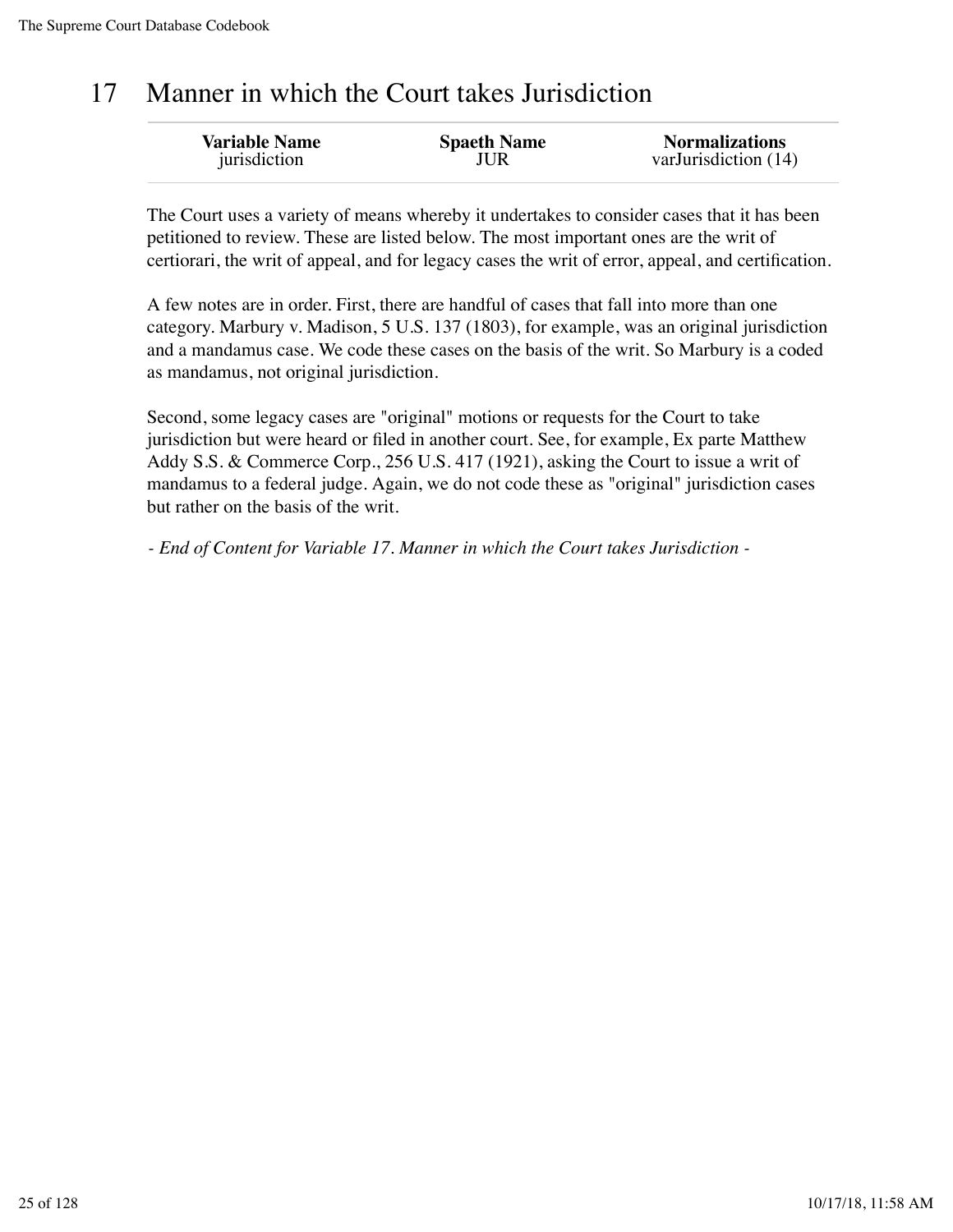# 18 Administrative Action Preceeding Litigation

| <b>Variable Name</b> | <b>Spaeth Name</b> | <b>Normalizations</b> |
|----------------------|--------------------|-----------------------|
| adminAction          | <b>ADMIN</b>       | varAdminAction (125)  |
|                      |                    |                       |

This variable pertains to administrative agency activity occurring prior to the onset of litigation. Note that the activity may involve an administrative official as well as that of an agency. The general rule for an entry in this variable is whether administrative action occurred in the context of the case. Note too that this variable identifies the specific federal agency. If the action occurred in a state agency, adminAction is coded as 117 (State Agency). See the variable adminActionState for the identity of the state.

Determination of whether administration action occurred in the context of the case was made by reading the material which appears in the summary of the case (the material preceding the Court's opinion) and, if necessary, those portions of the prevailing opinion headed by a I or II.

Action by an agency official is considered to be administrative action except when such an official acts to enforce criminal law.

If an agency or agency official "denies" a "request" that action be taken, such denials are considered agency action.

If two federal agencies are mentioned (e.g., INS and BIA), the one whose action more directly bears on the dispute will appear; otherwise the agency that acted more recently. If a state and federal agency are mentioned, the federal agency will appear.

Excluded from entry in this variable are:

- A "challenge" to an unapplied agency rule, regulation, etc. A request for an injunction or a declaratory judgment against agency action which, though anticipated, has not yet occurred.
- A mere request for an agency to take action when there is no evidence that the agency did so.
- Agency or official action to enforce criminal law. The hiring and firing of political appointees or the procedures whereby public officials are appointed to office.
- Attorney general preclearance actions pertaining to voting. Filing fees or nominating petitions required for access to the ballot.
- Actions of courts martial.
- Land condemnation suits and quiet title actions instituted in a court.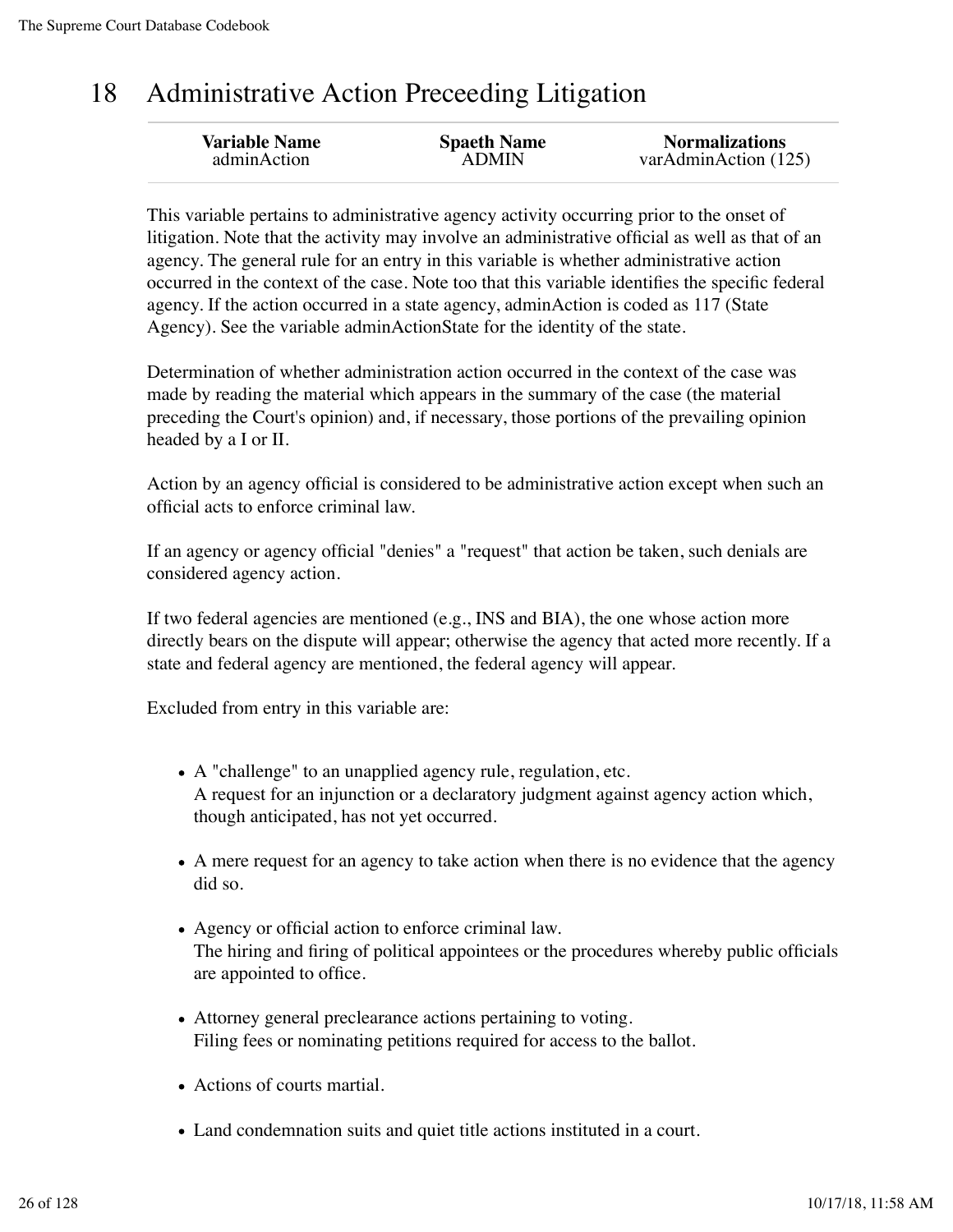Federally funded private nonprofit organizations.

Nite that the following list of agencies amy also be found as a petitoner or respondent variable.

*- End of Content for Variable 18. Administrative Action Preceeding Litigation -*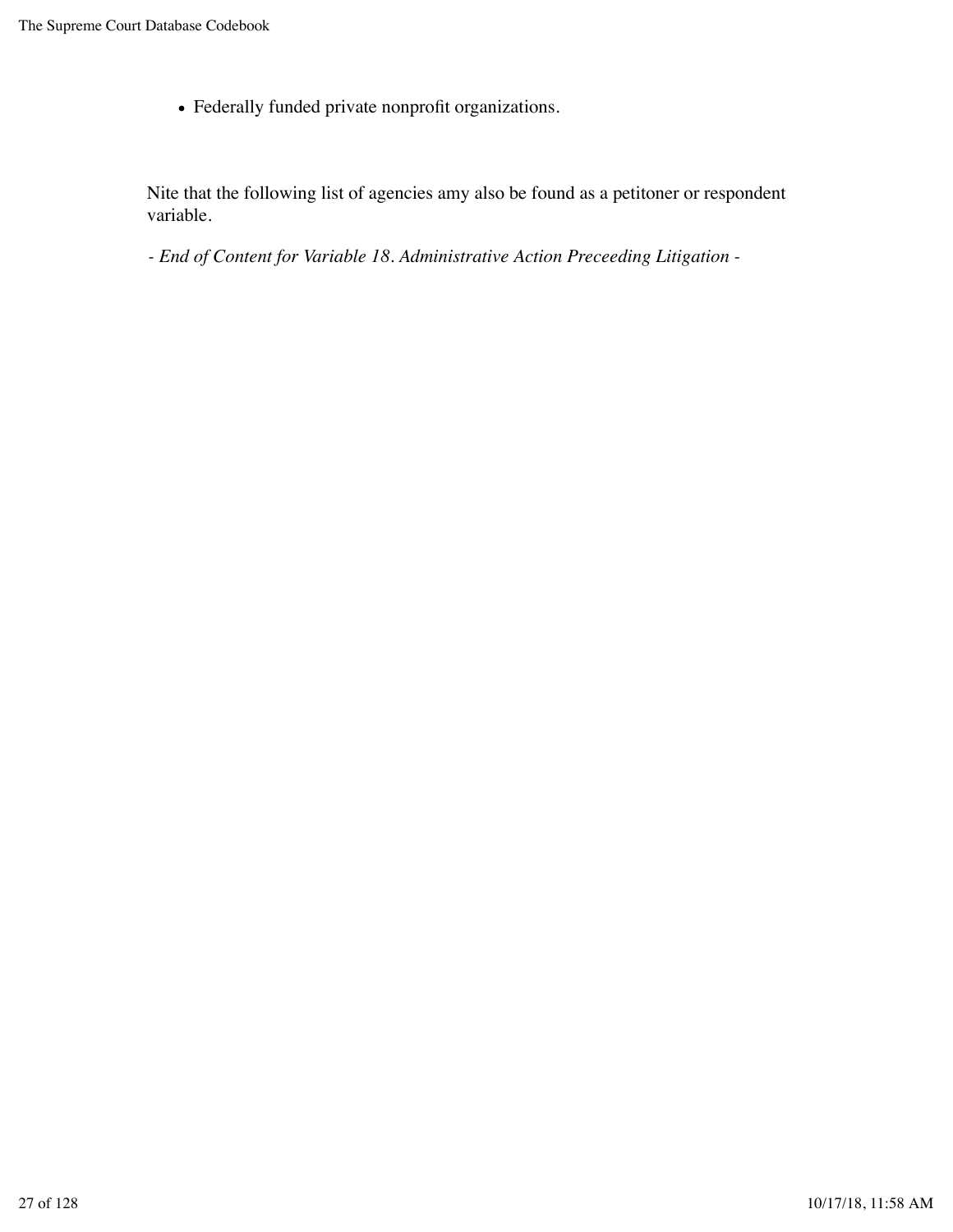# 19 Administrative Action Preceeding Litigation State

| <b>Variable Name</b> | <b>Spaeth Name</b> | <b>Normalizations</b> |
|----------------------|--------------------|-----------------------|
| adminActionState     | <b>ADMIN</b>       | varStates $(64)$      |
|                      |                    |                       |

Administrative action may be either state or federal. If administrative action was taken by a state or a subdivision thereof, this variable identifies the state. See adminAction for federal agencies and for the coding rules.

When a state agency or official acts as an agent of a federal agency, it is identified as such.

*- End of Content for Variable 19. Administrative Action Preceeding Litigation State -*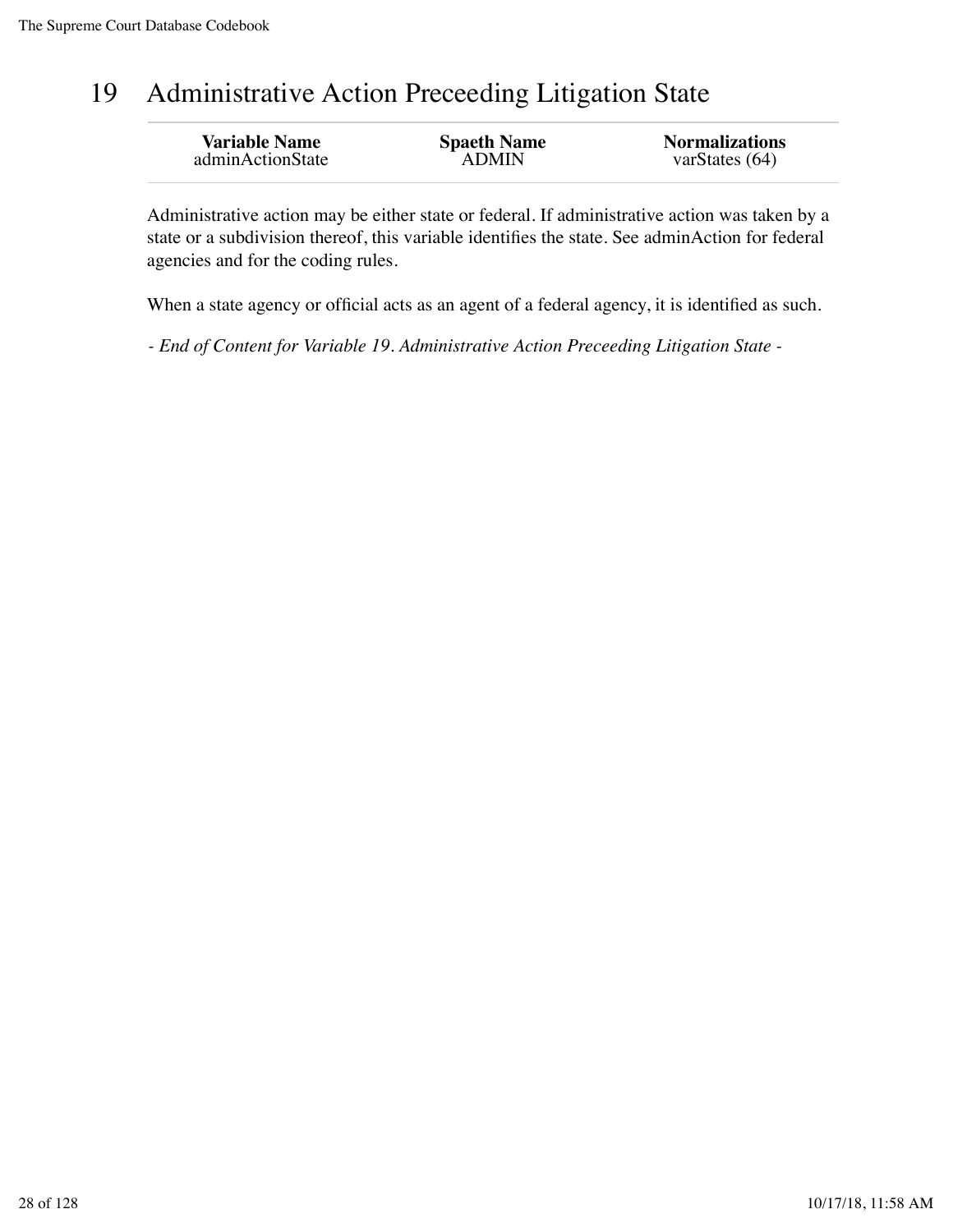# 20 Three-Judge District Court

This variable will be checked if the case was heard by a three-judge federal district court (occasionally called "as specially constituted district court"). Beginning in the early 1900s, Congress required three-judge district courts to hear certain kinds of cases. More modernday legislation has reduced the kinds of lawsuits that must be heard by such a court. As a result, the frequency is less for the Burger Court than for the Warren Court, and all but nonexistent for the Rehnquist and Roberts Courts.

*- End of Content for Variable 20. Three-Judge District Court -*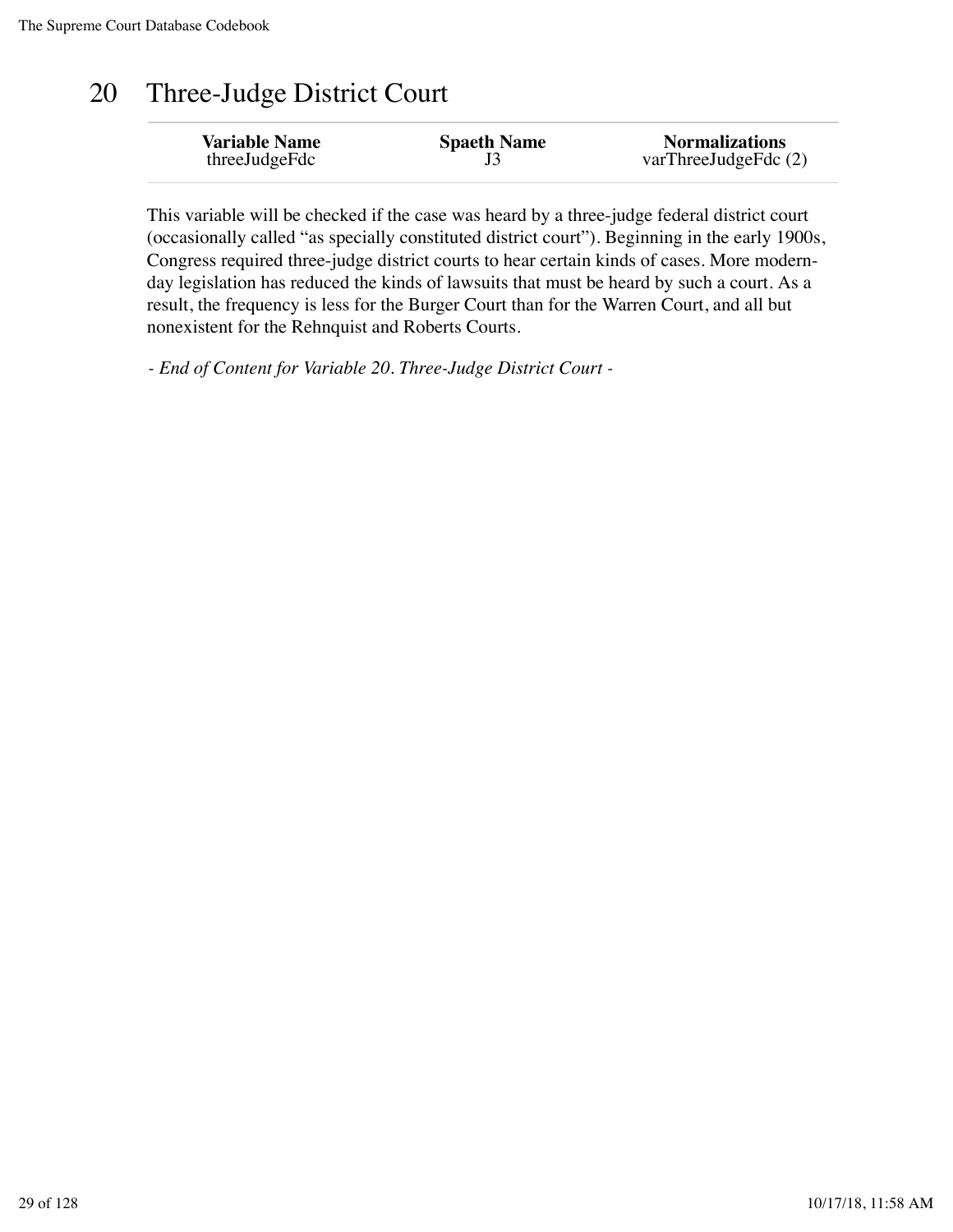# 21 Origin of Case

| <b>Variable Name</b> | <b>Spaeth Name</b> | <b>Normalizations</b> |
|----------------------|--------------------|-----------------------|
| caseOrigin           | <b>ORIGIN</b>      | varCase Sources (211) |
|                      |                    |                       |

The focus of this variable is the court in which the case originated, not the administrative agency (see adminAction and adminActionState). For this reason a number of cases show a state or federal appellate court as the one in which the case originated rather than a court of first instance (trial court). This variable has no entry for cases that originated in the United States Supreme Court. Note too that caseOrigin does not identify the name of the state if the case originated in a state court. For the state name, see variable caseOriginState.

The courts in the District of Columbia present a special case in part because of their complex history. (The Federal Judicial Center's website provides a succinct description, at: http://www.fjc.gov/history/home.nsf/page/courts\_special\_dc.html). Below there is a separate code for the Supreme Court of the District of Columbia, which at times had the powers of a circuit court and at others was a trial court. The current federal courts, the U.S. District Court for the District of Columbia (previously known as the Supreme Court of the District of Columbia) and the District Court for the District of Columbia) and the U.S. Court of Appeals for the District of Columbia Circuit (a successor to the Court of Appeals for the District of Columbia) also, of course, have their own separate codes. Local trial (including today's superior court) and appellate courts (including today's District of Columbia Court of Appeals, the highest court in the District of Columbia) are treated as state courts here and as District of Columbia under the caseOriginState variable.

Other general coding notes:

- Cases that arise on a petition of habeas corpus and those removed to the federal courts from a state court are defined as originating in the federal, rather than a state, court system.
- This variable has no entry if the case arose under the Supreme Court's original jurisdiction and in other proceedings with which no other court was involved.
- A petition for a writ of habeas corpus begins in the federal district court, not the state trial court.
- Cases removed to a federal court originate there.

Coding notes with special relevance to the legacy database:

• The originating (caseOrigin) and source (caseSource) court is often the same because many cases went from trial directly to the Supreme Court. For these cases, lcDisposition (how the source court treated the originating court's decision) will be empty. An exception is the Supreme Court of the District of Columbia, which had a trial and general session. See, e.g., Thaw v. Ritchie, 136 U.S. 519 (1890), in which the court in general term reversed the trial court.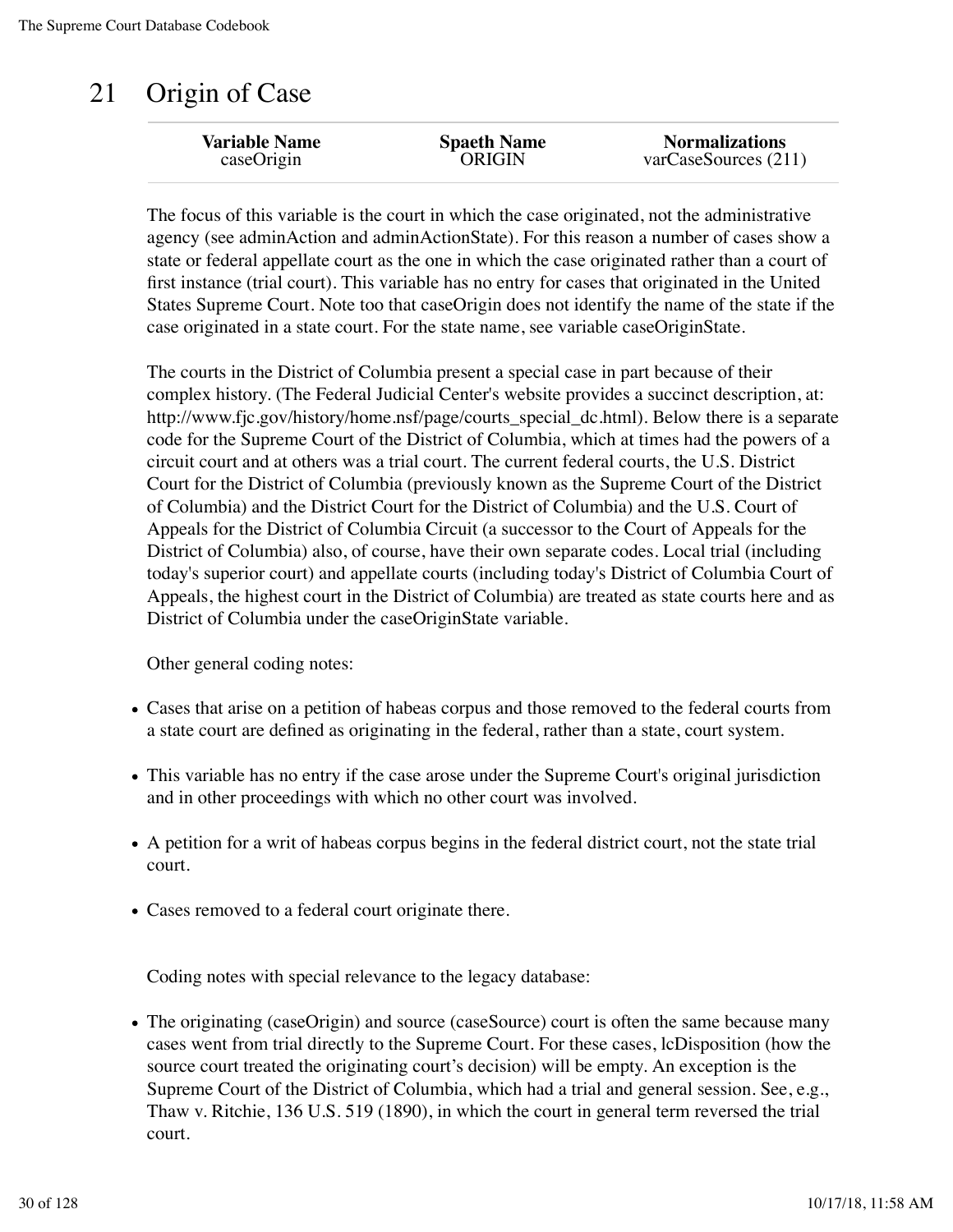We identify courts based on the naming conventions of the day. In the legacy data, users will see that many source and origin courts are "United States Circuit Court for the \_\_\_ District of \_\_\_. Because of the plethora of districts (and changes in districts), we do not, however, differentiate among districts in a state. E.g., New York U.S. Circuit for (all) District(s) of New York includes all the districts in New York. For concise histories of the circuit and district courts, see the Federal Judicial Center's website at: http://www.fjc.gov/history /home.nsf/page/index.html.

Also see source of case (caseSource).

*- End of Content for Variable 21. Origin of Case -*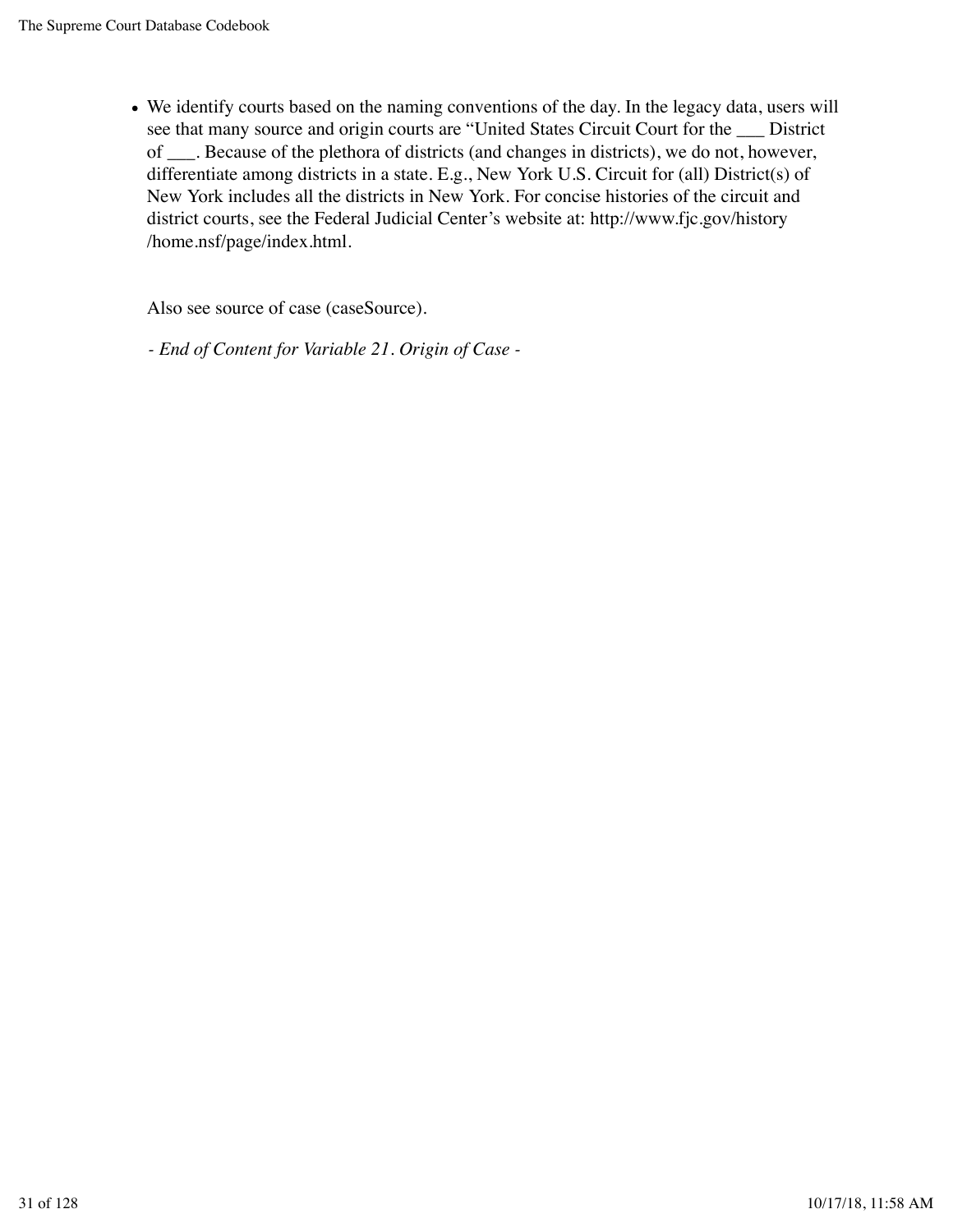# 22 Origin of Case State

| <b>Variable Name</b> | <b>Spaeth Name</b> | <b>Normalizations</b> |
|----------------------|--------------------|-----------------------|
| caseOriginState      | <b>ORIGIN</b>      | varStates $(64)$      |
|                      |                    |                       |

If the case originated in a state court, this variable identifies the state. For more details, see the variable caseOrigin.

*- End of Content for Variable 22. Origin of Case State -*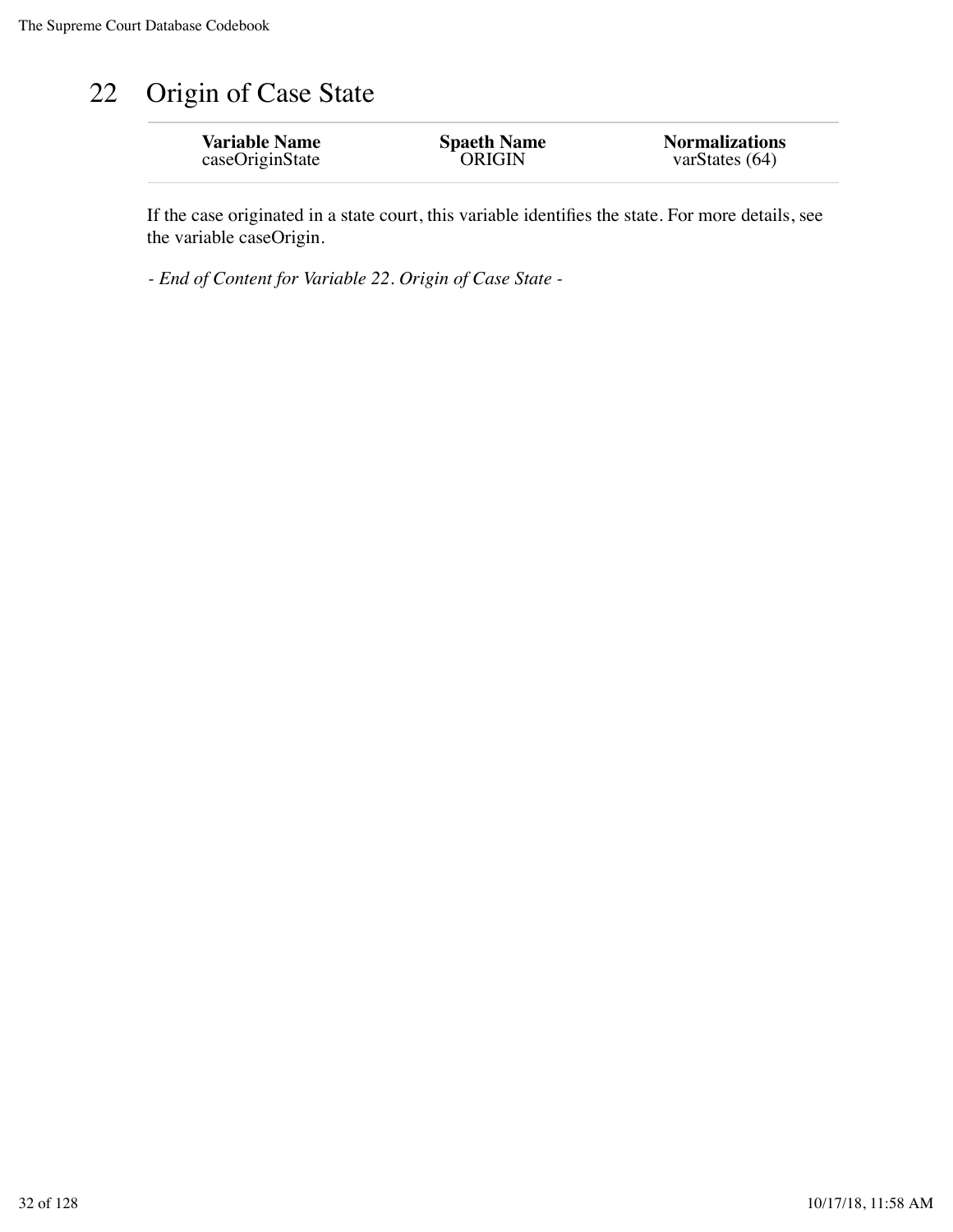## 23 Source of Case

| <b>Variable Name</b> | <b>Spaeth Name</b> | <b>Normalizations</b> |
|----------------------|--------------------|-----------------------|
| caseSource           | <b>SOURCE</b>      | varCase Sources (211) |
|                      |                    |                       |

This variable identifies the court whose decision the Supreme Court reviewed. If the case originated in the same court whose decision the Supreme Court reviewed, the entry in the caseOrigin should be the same as here. This variable has no entry if the case arose under the Supreme Court's original jurisdiction.

If caseSource is a state court, the value of this variable will be 300 (State Supreme Court), 302 (State Appellate Court) or 303 (State Trial Court). Variable caseSourceState identifies the name of the state.

*- End of Content for Variable 23. Source of Case -*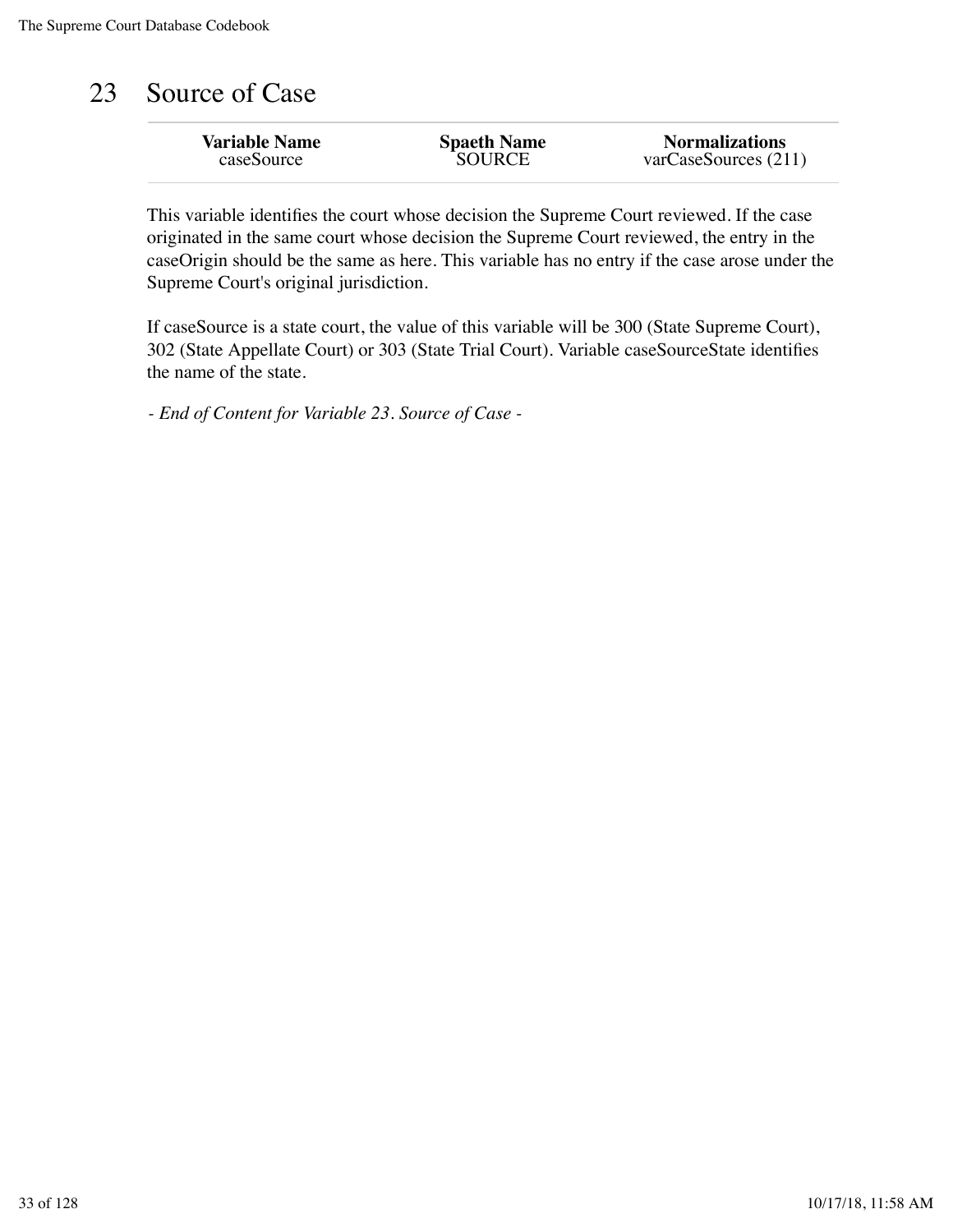# 24 Source of Case State

| <b>Variable Name</b> | <b>Spaeth Name</b> | <b>Normalizations</b> |
|----------------------|--------------------|-----------------------|
| caseSourceState      | SOURCE             | varStates $(64)$      |
|                      |                    |                       |

If the source of the case (i.e., the court whose decision the Supreme Court reviewed) is a state court, this variable identifies the state. See also Source of Case (caseSource).

*- End of Content for Variable 24. Source of Case State -*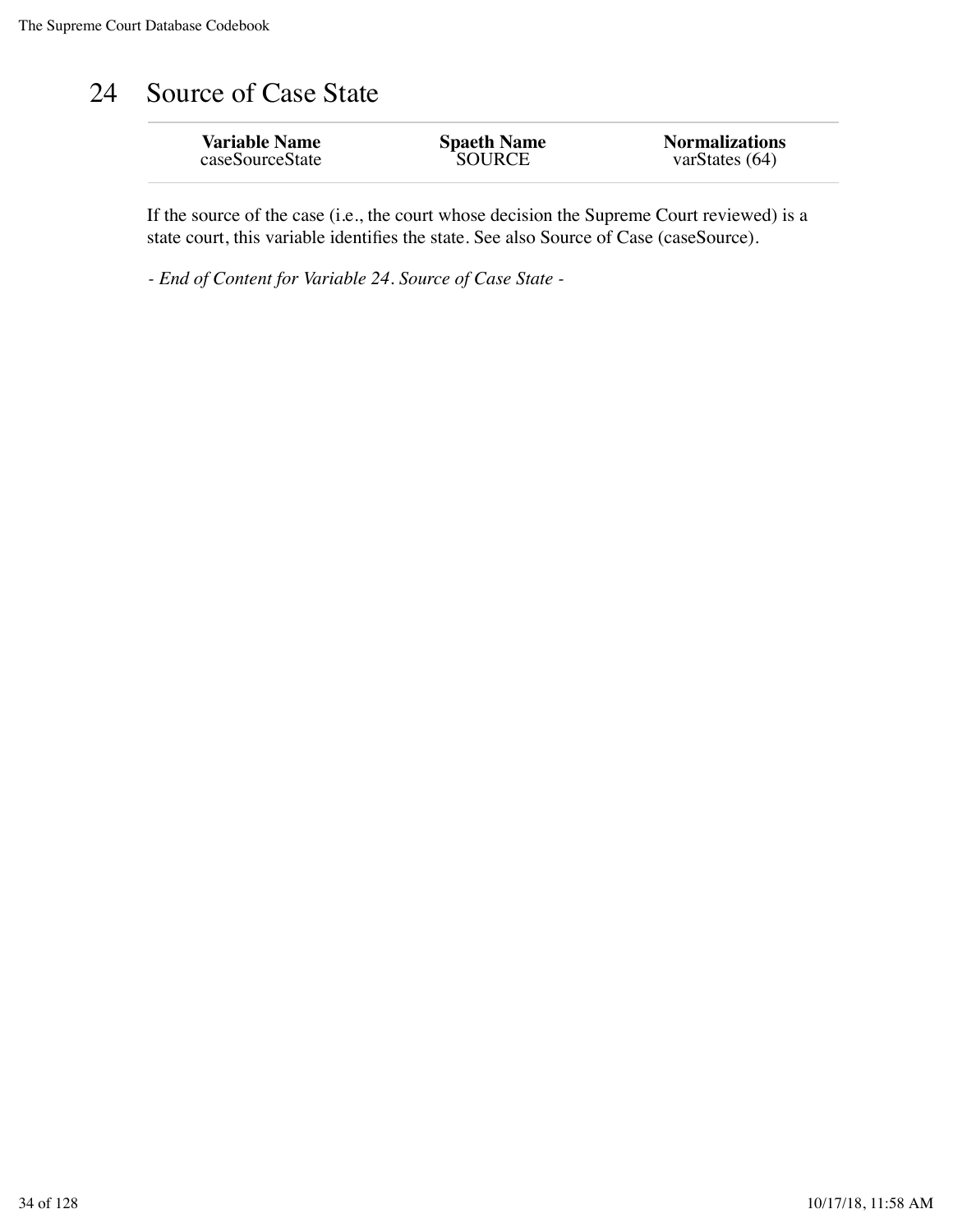# 25 Lower Court Disagreement

| <b>Variable Name</b> | <b>Spaeth Name</b> | <b>Normalizations</b> |
|----------------------|--------------------|-----------------------|
| lcDisagreement       | DISS               | varLcDisagreement (2) |
|                      |                    |                       |

An entry in this variable indicates that the Supreme Court's majority opinion mentioned that one or more of the members of the court whose decision the Supreme Court reviewed dissented. The presence of such disagreement is limited to a statement to this effect somewhere in the majority opinion. I.e, "divided," "dissented," "disagreed," "split." A reference, without more, to the "majority" or "plurality" does not necessarily evidence dissent. The other judges may have concurred.

If a case arose on habeas corpus, a dissent will be indicated if either the last federal court or the last state court to review the case contained one. E.g., Townsend v. Sain, 9 Led 2d 770 (1963). A dissent will also be indicated if the highest court with jurisdiction to hear the case declines to do so by a divided vote. E.g., Simpson v. Florida, 29 L ed 2d 549 (1971).

Note that the focus of this variable tends to be a statement that a dissent occurred rather than the fact of such an occurrence. The fact of a dissent is not always mentioned in the majority opinion. It may be irrelevant. See, for example, McNally v. United States, 483 U.S. 350 (1987), and United States v. Gray and McNally, 790 F.2d 1290 (1986).

If the lower court denies an en banc petition by a divided vote and the Supreme Court discusses same, lower court disagreement exists.

If the lower court denies an en banc petition by a divided vote and the Supreme Court's opinion discusses same, a dissent occurs.

*- End of Content for Variable 25. Lower Court Disagreement -*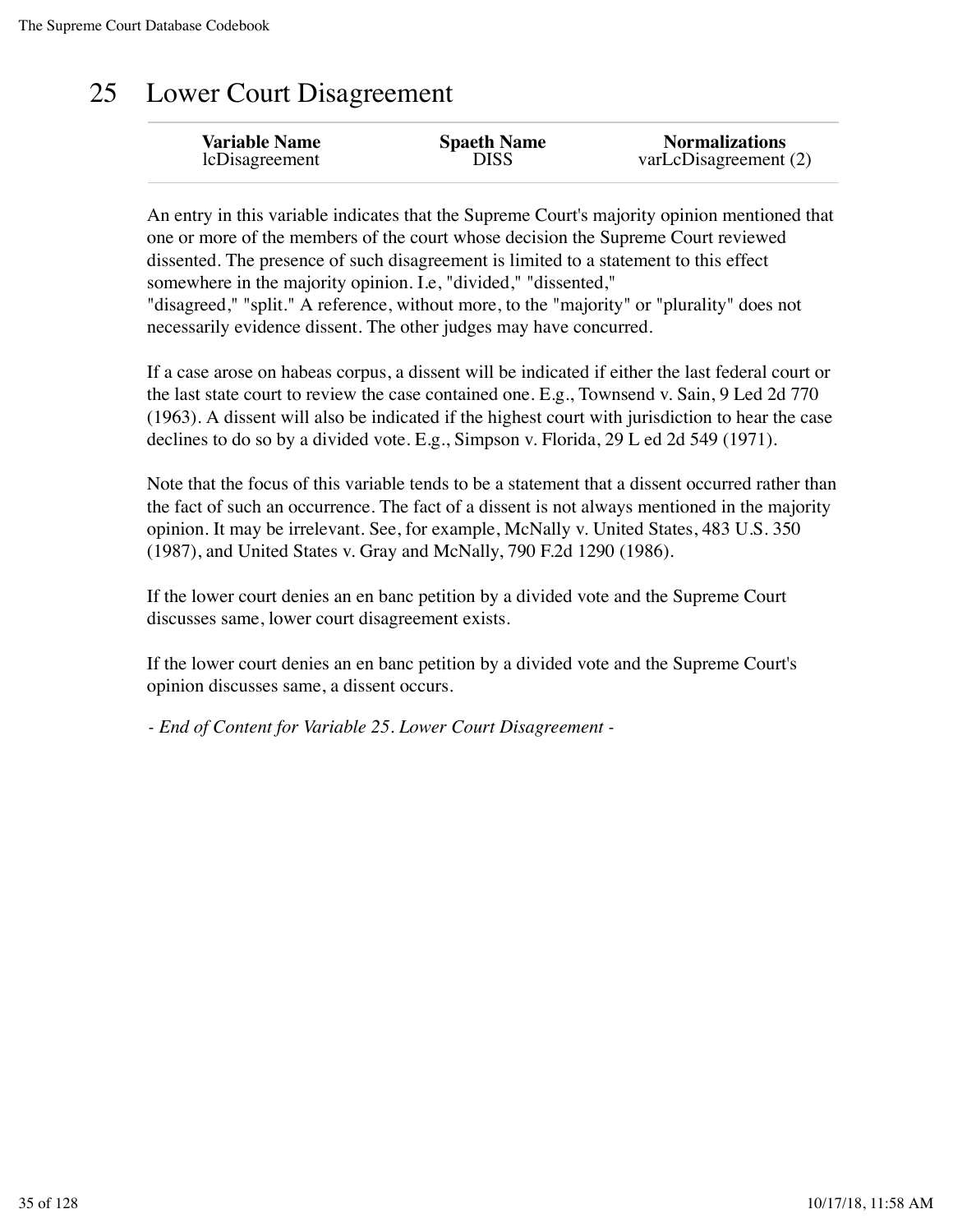# 26 Reason for Granting Cert

This variable provides the reason, if any, that the Court gives for granting the petition for certiorari. If the case did not arise on certiorari, this variable will be so coded even if the Court provides a reason why it agreed to hear the case. The Court, however, rarely provides a reason for taking jurisdiction by writs other than certiorari.

*- End of Content for Variable 26. Reason for Granting Cert -*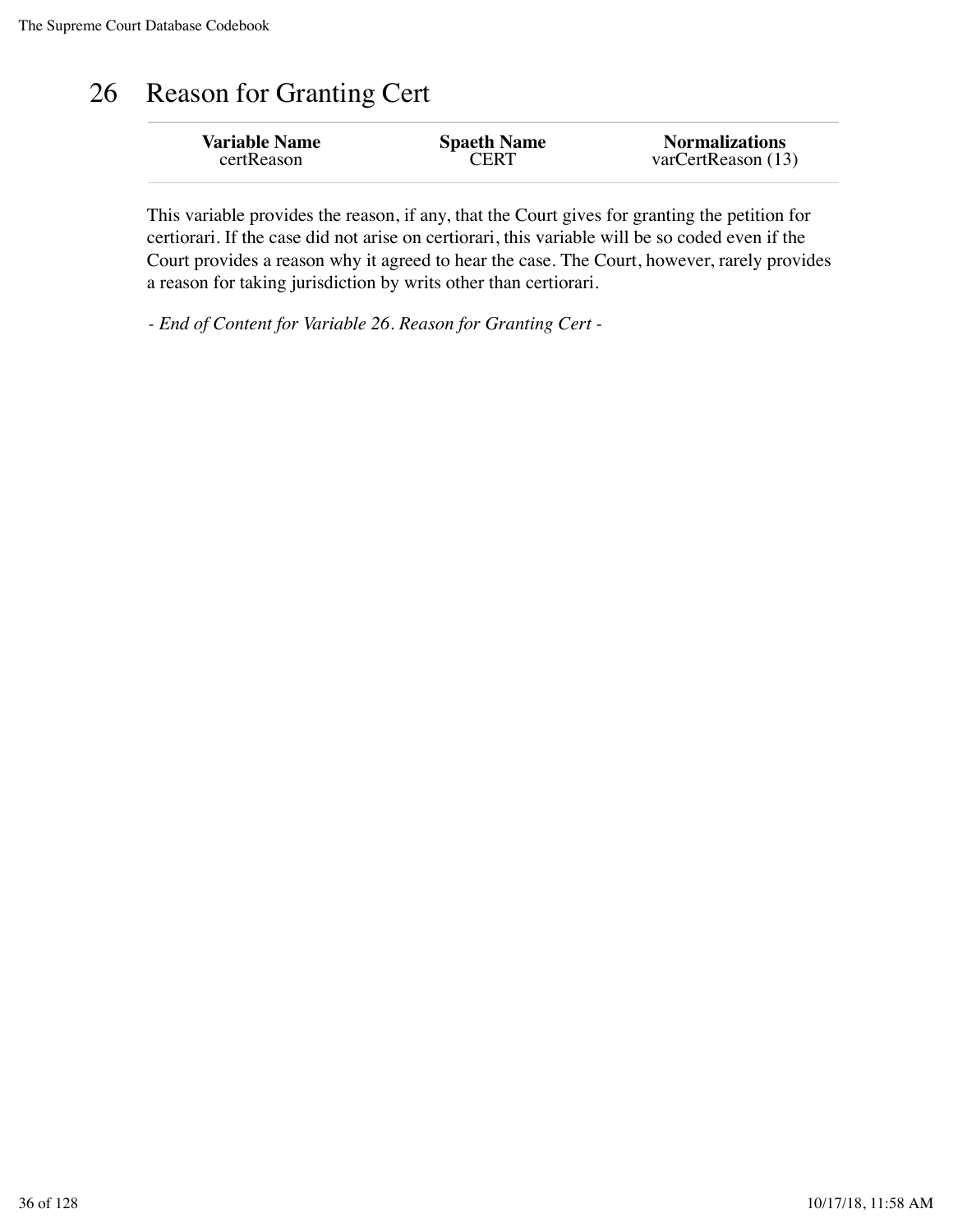### 27 Lower Court Disposition

This variable specifies the treatment the court whose decision the Supreme Court reviewed accorded the decision of the court it reviewed; e.g., whether the court below the Supreme Court---typically a federal court of appeals or a state supreme court---affirmed, reversed, remanded, etc. the decision of the court it reviewed---typically a trial court.

lcDisposition will not contain an entry if the decision the Supreme Court reviewed is that of a trial court or if the case arose under the Supreme Court's original jurisdiction (see the jurisdiction variable). The former occurs frequently in the legacy data.

The decision rules governing this information follow:

1. We adhere to the language used in the "holding" in the summary of the case on the title page or prior to Part I of the Court's opinion. Exceptions to the literal language are the following:

2. Where the Court overrules the lower court, we treat this a petition or motion granted.

3. Where the court whose decision the Supreme Court is reviewing refuses to enforce or enjoins the decision of the court, tribunal, or agency which it reviewed, we treat this as reversed.

4. Where the court whose decision the Supreme Court is reviewing enforces the decision of the court, tribunal, or agency which it reviewed, we treat this as affirmed.

5. Where the court whose decision the Supreme Court is reviewing sets aside the decision of the court, tribunal, or agency which it reviewed, we treat this as vacated; if the decision is set aside and remanded, we treat it as vacated and remanded.

Also see disposition of case and direction of the lower court's decision (lcDispositionDirection).

*- End of Content for Variable 27. Lower Court Disposition -*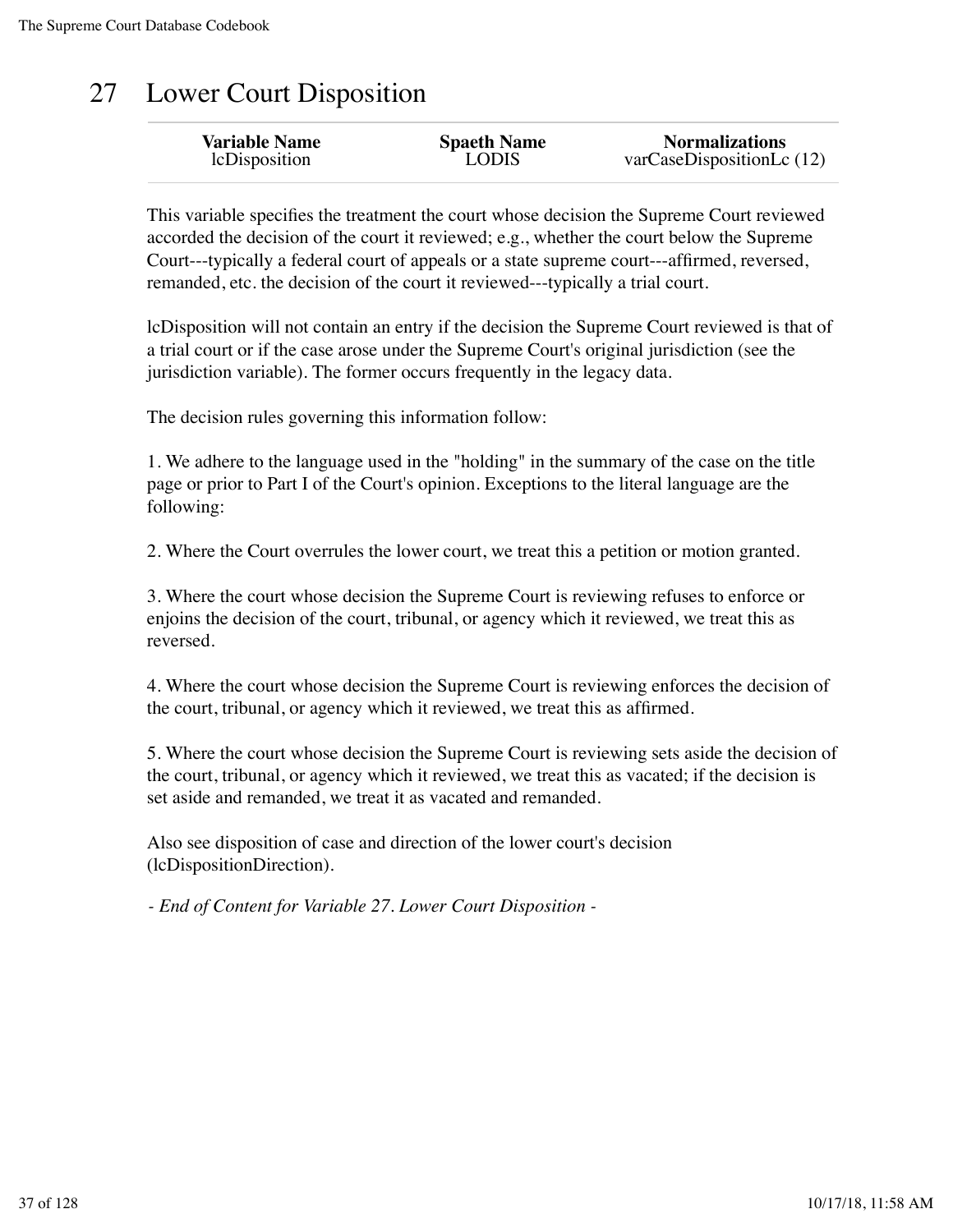### 28 Lower Court Disposition Direction

| <b>Variable Name</b>   | <b>Spaeth Name</b> | <b>Normalizations</b>   |
|------------------------|--------------------|-------------------------|
| lcDispositionDirection | <b>LCTDIR</b>      | varDecisionDirection(3) |

This variable specifies whether the decision of the court whose decision the Supreme Court reviewed was itself liberal or conservative as these terms are defined in the direction of decision variable (decisionDirection).

lcDispositionDirection permits determination of whether the Supreme Court's disposition of the case upheld or overturned a liberal or a conservative lower court decision.

With some adjustments, we coded this variable according to the following rules:

- If issue has a private law entry (140010-140080) and the direction of the Court's decision (decisionDirection) is unspecifiable, then the lower court's direction is unspecifiable.
- If issue has an interstate relations (110010-110030) or miscellaneous (130010, 130020) entry and decisionDirection is unspecifiable, then the lower court's direction is unspecifiable.
- If jurisdiction is original or certification, then the lower court's direction is unspecifiable.
- If the Supreme Court affirmed or dismissed the case, then the lower court's direction is the same as the Supreme Court's direction.
- If the Supreme Court reversed, reversed and remanded, vacated and remanded, or remanded, then the lower court's direction is the opposite and not the same as the Supreme Court's direction. For example, if the Supreme Court reversed and its decision is liberal then the lower court's direction is conservative.

Cases remaining after imposing these rules were hand coded.

Also see disposition of case by the court whose decision the Supreme Court reviewed (lcDisposition), direction of decision (decisionDirection), disposition of case (caseDisposition), and winning party (partyWinning).

*- End of Content for Variable 28. Lower Court Disposition Direction -*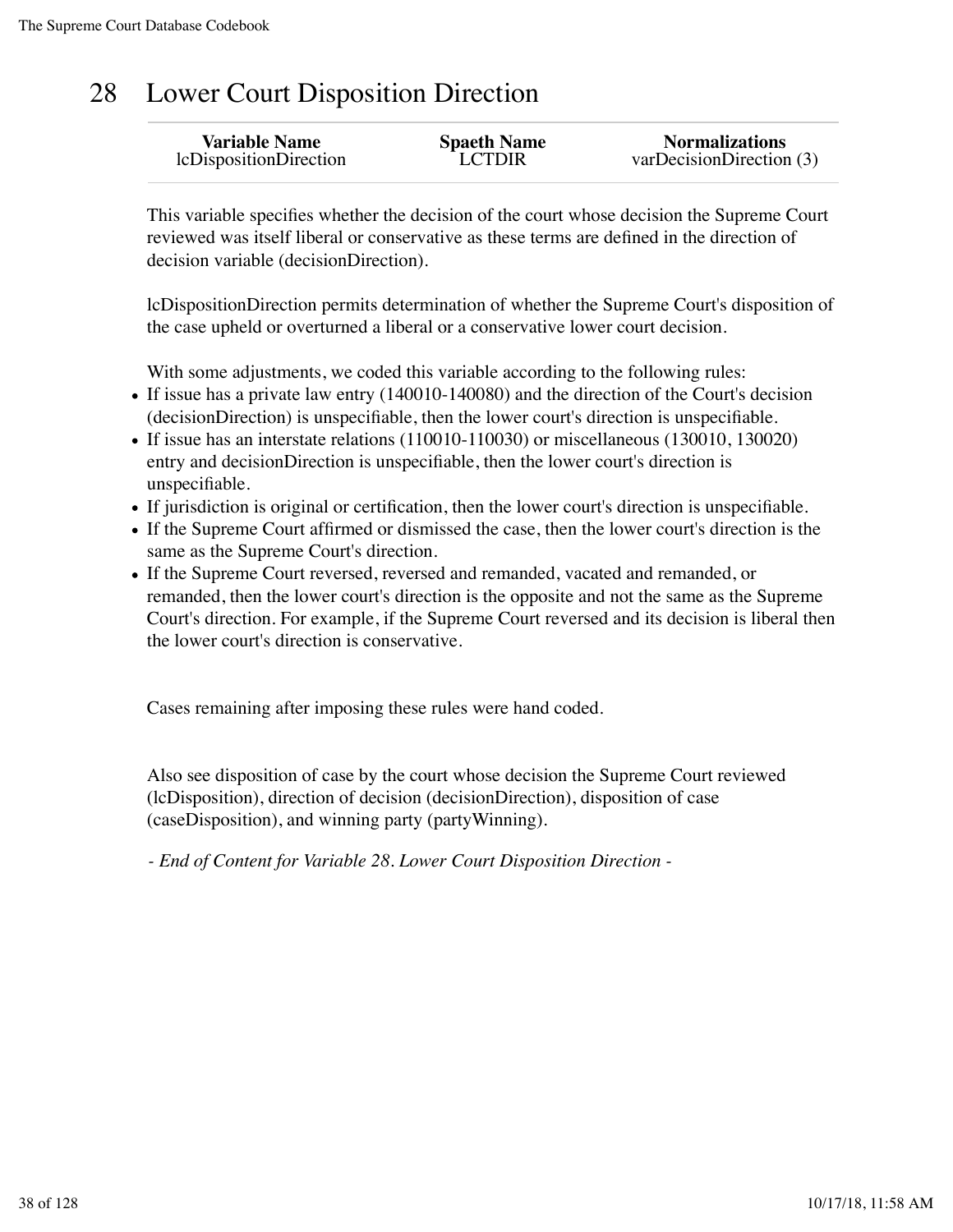#### 29 Date of Decision

| <b>Variable Name</b> | <b>Spaeth Name</b> | <b>Normalizations</b> |
|----------------------|--------------------|-----------------------|
| dateDecision         | DEC                | n/a                   |
|                      |                    |                       |

This variable contains the year, month, and day that the Court announced its decision in the case. For volumes 2-107 of the U.S. Reports (1791-1882), we relied on Dates of Supreme Court Decisions and Arguments (http://www.supremecourt.gov/opinions /datesofdecisions.pdf), prepared by Anne Ashmore of the Library of the Supreme Court, because many early reporters do not list the date of decision.

*- End of Content for Variable 29. Date of Decision -*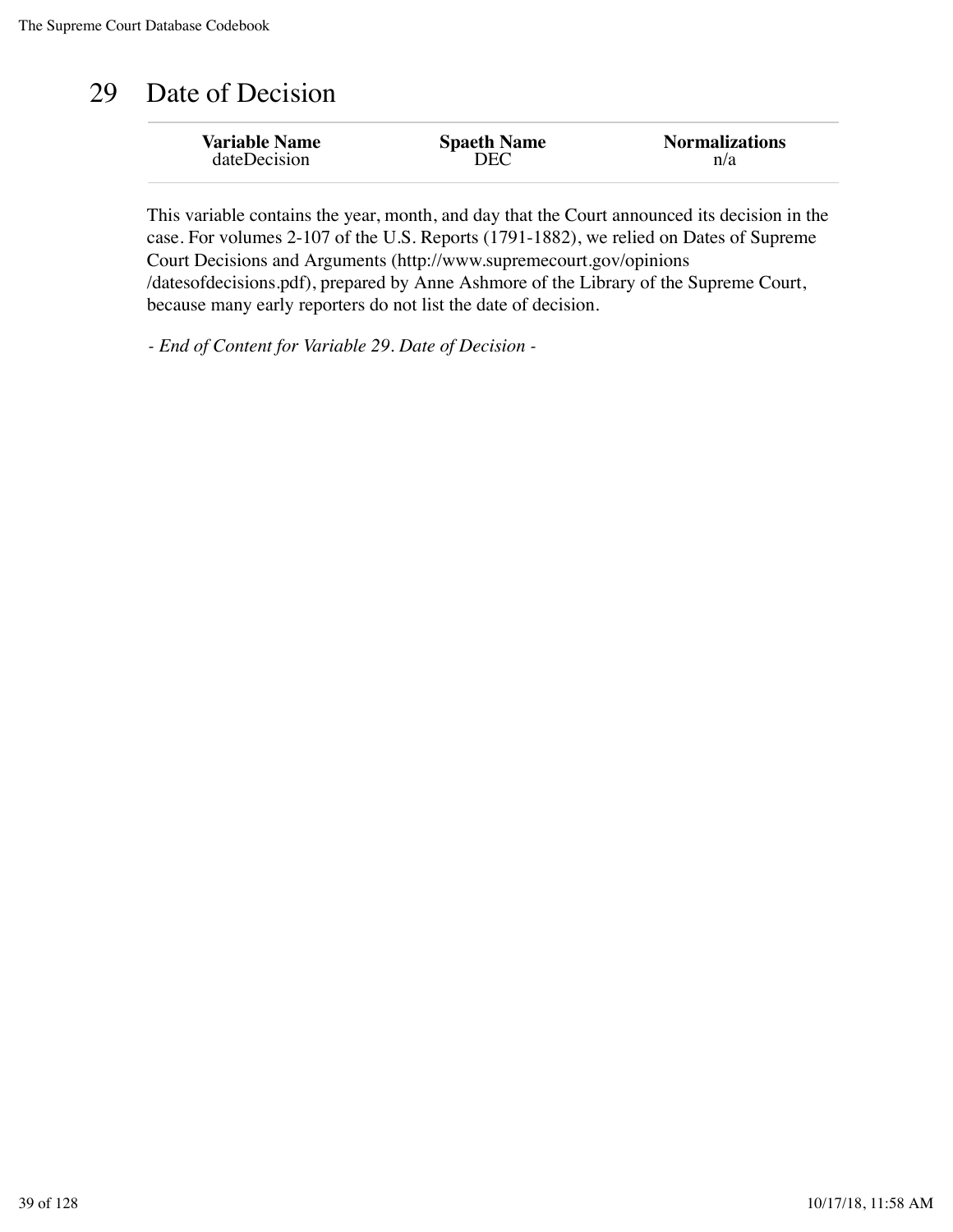#### 30 Term of Court

| <b>Variable Name</b> | <b>Spaeth Name</b> | <b>Normalizations</b> |
|----------------------|--------------------|-----------------------|
| term                 | TER M              | n/a                   |

This variable identifies the term in which the Court handed down its decision. For cases argued in one term and reargued and decided in the next, term indicates the latter.

Historically, the nature of how a term is defined has changed. Below is a listing of the more significant changes to the term definitions over time.

- 1791: First Monday in February (second session in August, dispensed with in 1802)
- Starting in 1827: term starts second Monday of January
- Starting in 1844: term starts first Monday of December, still called the 1845 term
- Starting in 1850: court starts calling it the December 1850 term; there are thus two 1850 terms in the dataset. The January 1850 term (50 U.S.) and the December 1850 term (51 U.S.).
- Starting in 1873: second Monday in October
- Starting in 1917: first Monday in October

*- End of Content for Variable 30. Term of Court -*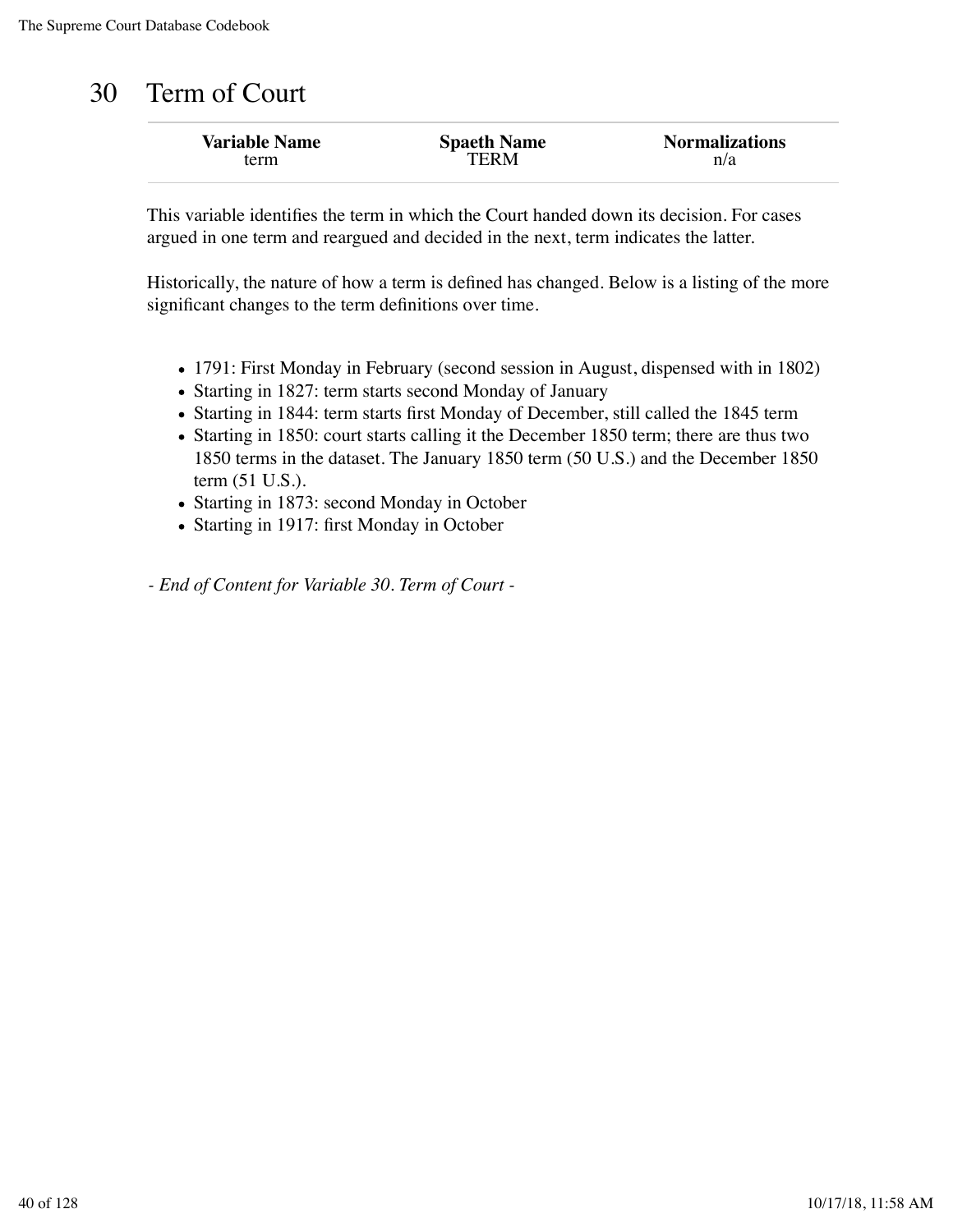#### 31 Natural Court

| <b>Variable Name</b> | <b>Spaeth Name</b> | <b>Normalizations</b> |
|----------------------|--------------------|-----------------------|
| naturalCourt         | <b>NATCT</b>       | varNaturalCourt (113) |
|                      |                    |                       |

Although most judicial research is chronologically organized by the term of the Court or by chief justice, many users employ "natural courts" as their analytical frame of reference.

A natural court is a period during which no personnel change occurs. Scholars have subdivided them into "strong" and "weak" natural courts, but no convention exists as to the dates on which they begin and end. Options include 1) date of confirmation, 2) date of seating, 3) cases decided after seating, and 4) cases argued and decided after seating. A strong natural court is delineated by the addition of a new justice or the departure of an incumbent. A weak natural court, by comparison, is any group of sitting justices even if lengthy vacancies occurred.

The values below divide the Courts into strong natural courts, each of which begins when the Reports first specify that the new justice is present but not necessarily participating in the reported case. Similarly, a natural court ends on the date when the Reports state that an incumbent justice has died, retired, or resigned. The courts are numbered consecutively by chief justice as the code at the left-hand margin indicates.

Note, especially, that the Court was without a chief justice during the 1836 term. This was the period between Marshall's death and Taney's confirmation.

For more on delineating natural courts, see See Edward V. Heck, "Justice Brennan and the Heyday of Warren Court Liberalism," 20 Santa Clara Law Review 841 (1980) 842-843 and "Changing Voting Patterns in the Burger Court: The Impact of Personnel Change," 17 San Diego Law Review 1021 (1980) 1038; Harold J. Spaeth and Michael F. Altfeld, "Measuring Power on the Supreme Court: An Alternative to the Power Index," 26 Jurimetrics 48 (1985) 55.

*- End of Content for Variable 31. Natural Court -*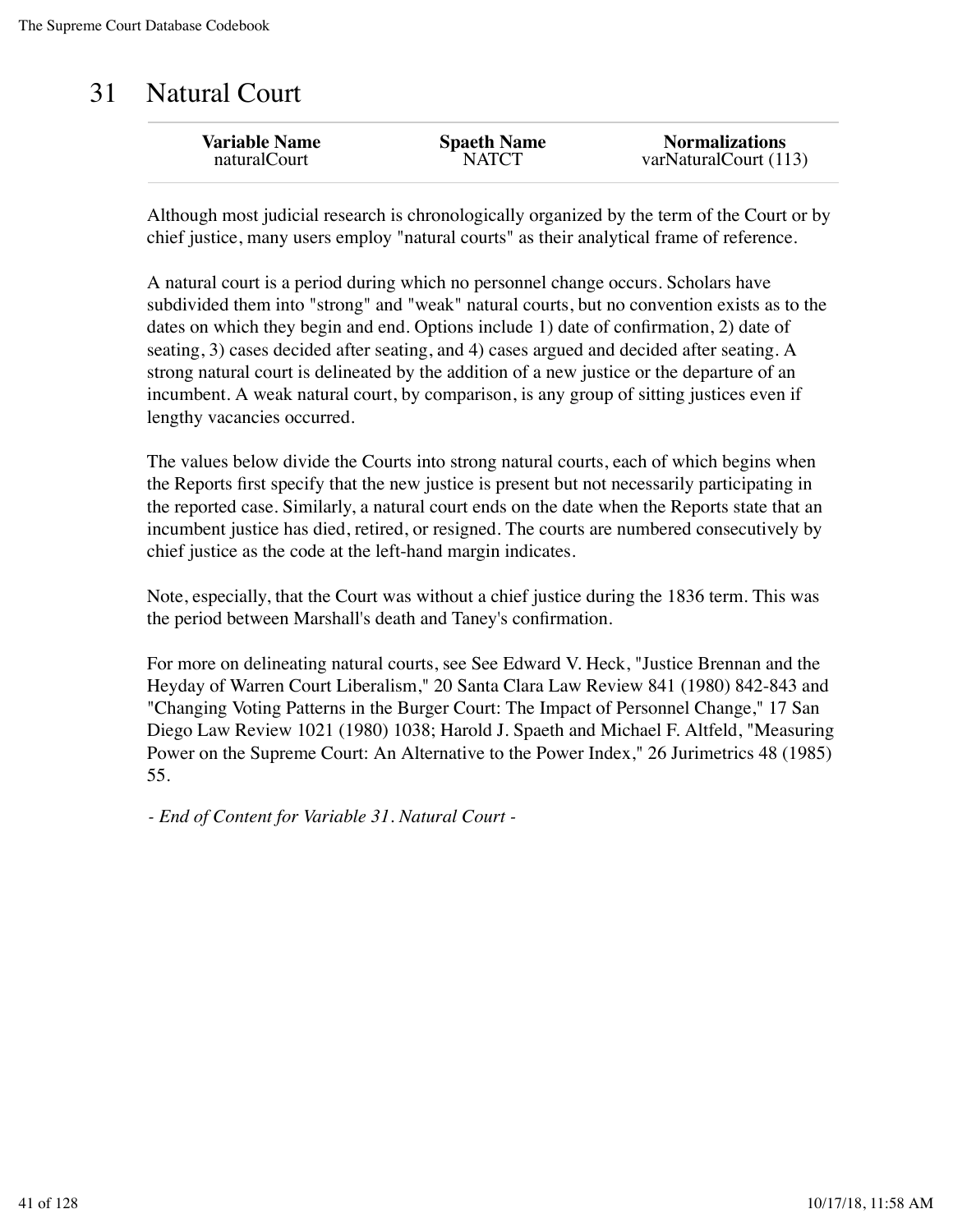## 32 Chief Justice

| <b>Variable Name</b> | <b>Spaeth Name</b> | <b>Normalizations</b> |
|----------------------|--------------------|-----------------------|
| chief                | <b>CHIEF</b>       | varChiefs $(17)$      |
|                      |                    |                       |

This variable identifies the chief justice during whose tenure the case was decided.

*- End of Content for Variable 32. Chief Justice -*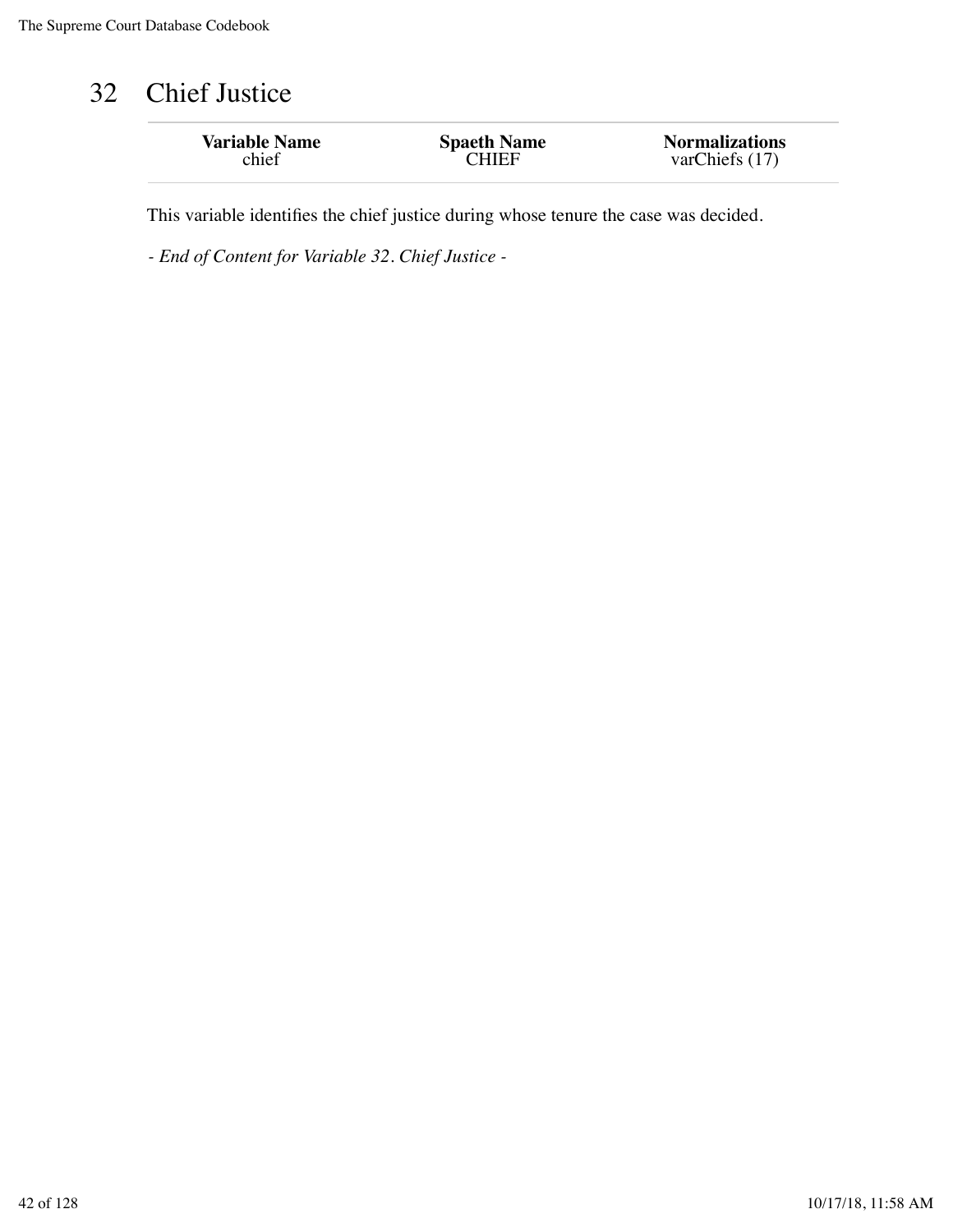### 33 Date of Oral Argument

| OR AL<br>dateArgument<br>n/a | <b>Variable Name</b> | <b>Spaeth Name</b> | <b>Normalizations</b> |
|------------------------------|----------------------|--------------------|-----------------------|
|------------------------------|----------------------|--------------------|-----------------------|

This variable contains the day, month, and year that the case was orally argued before the Court. dateArgument has no entry for cases that were not orally argued. For volumes 2-107 of the U.S. Reports (1791-1882), we used Dates of Supreme Court Decisions and Arguments (http://www.supremecourt.gov/opinions/datesofdecisions.pdf), prepared by Anne Ashmore of the Library of the Supreme Court, because many of the early reports do not list the date of argument.

On some occasions, oral argument extended over more than a single day. In such cases, only the first date is specified.

*- End of Content for Variable 33. Date of Oral Argument -*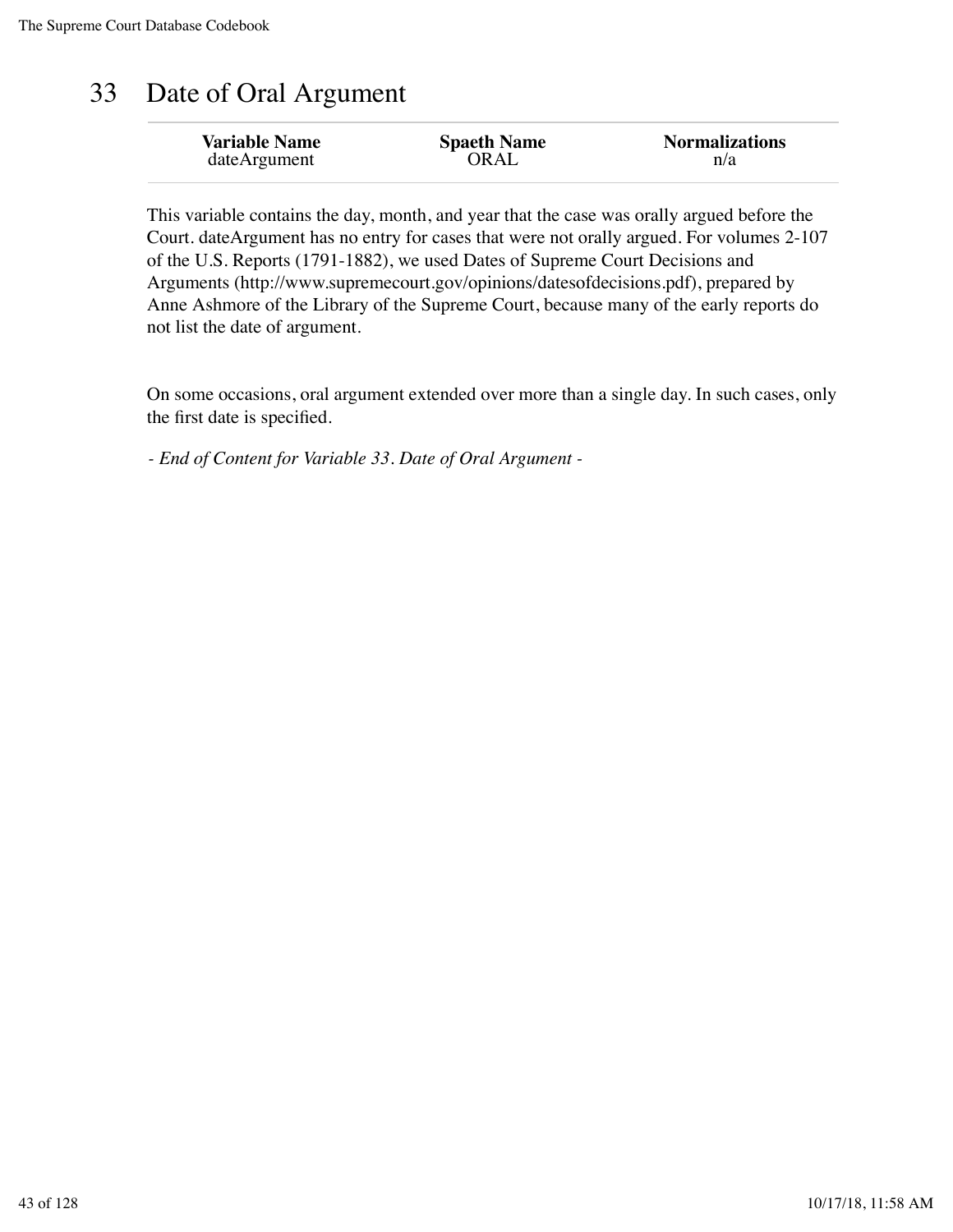#### 34 Date of Reargument

| n/a | <b>Variable Name</b><br>dateRearg | <b>Spaeth Name</b><br><b>REORAL</b> | <b>Normalizations</b> |
|-----|-----------------------------------|-------------------------------------|-----------------------|
|-----|-----------------------------------|-------------------------------------|-----------------------|

On those infrequent occasions when the Court orders that a case be reargued, this variable specifies the date of such argument following the same day, month, and year sequence used in the preceding variable (dateArgue).

*- End of Content for Variable 34. Date of Reargument -*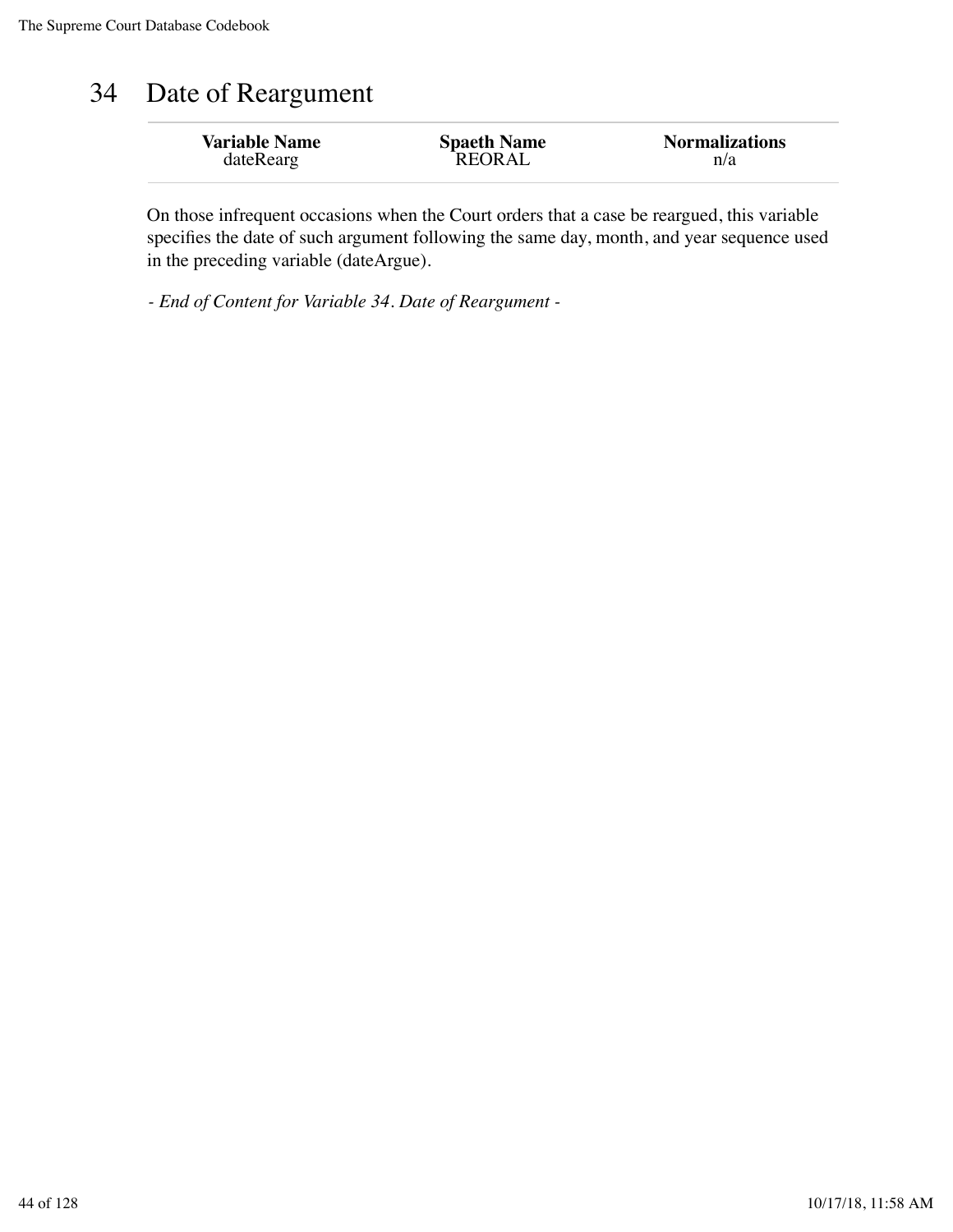#### 35 Issue

| <b>Spaeth Name</b><br>ISSUE | <b>Normalizations</b><br>varIssues $(278)$ |
|-----------------------------|--------------------------------------------|
|                             |                                            |
|                             |                                            |

This variable identifies the issue for each decision. Although criteria for the identification of issues are hard to articulate, the focus here is on the subject matter of the controversy (e.g., sex discrimination, state tax, affirmative action) rather than its legal basis (e.g., the equal protection clause) (see the variable lawType).

This variable and its counterpart, issue area, cover the waterfront of the Court's decisions. However, neither of them provide the specificity that users commonly want. The three legal provision variables reduce the generic quality of issue and issue area to a more specific level. They are discussed in the first of the legal provisions below.

Because the database extends over four centuries of the Court's decisions during which time the Court's jurisdiction changed drastically, the description of many specific variables does not provide a good fit. Thus, for example, 'debtors' rights,' which locates in the civil rights issue area, contains many nineteenth century cases that have little, if anything, to do with civil rights as understood today. Nor do a vast majority of early takings cases have any reference to due process, and many of the early criminal procedure cases don't involve crimes at all. Conversely, to have lumped all railroad cases, bar none, into one variable would have erased the many types of situations in which nineteenth and early twentieth century railroads found themselves.

This situation results because the original (Spaeth) database began with the Warren Court, followed by its predecessor, the Vinson Court. We made a decision to retain the twentieth century listing and apply it as best we could to the eighteenth and nineteenth century decisions. We found it possible with the addition of only the seven common law law decisions (variables 140010-140070), plus a couple of others. Obviously, this decision produced definitonal stretching. Users, of course, may redefine issues to suit themselves

This variable identifies issues on the basis of the Court's own statements as to what the case is about. The objective is to categorize the case from a public policy standpoint, a perspective that the legal basis for decision (lawType) commonly disregards.

A few issues pertain only to the heritage (legacy) cases; those decided between 1791 and 1946. These include the private action category, typically common law issues: real property, personal property, contracts, evidence, civil procedure, wills and trusts, and commercial transactions. Others pertain to slavery, land claims (mostly state and territorial), executive authority vis-a-vis congress or the states, and incorporation of foreign territories.

Unlike the lawType variable where the number of legal provisions at issue has no preordained upper bound, each legal provision should generally not have more than a single issue applied to it. A second issue should apply only when a preference for one rather than the other cannot readily be made. Of the many thousand records in the database, few have a legal basis for decision that applies to a second issue. (If you are interested in decisions with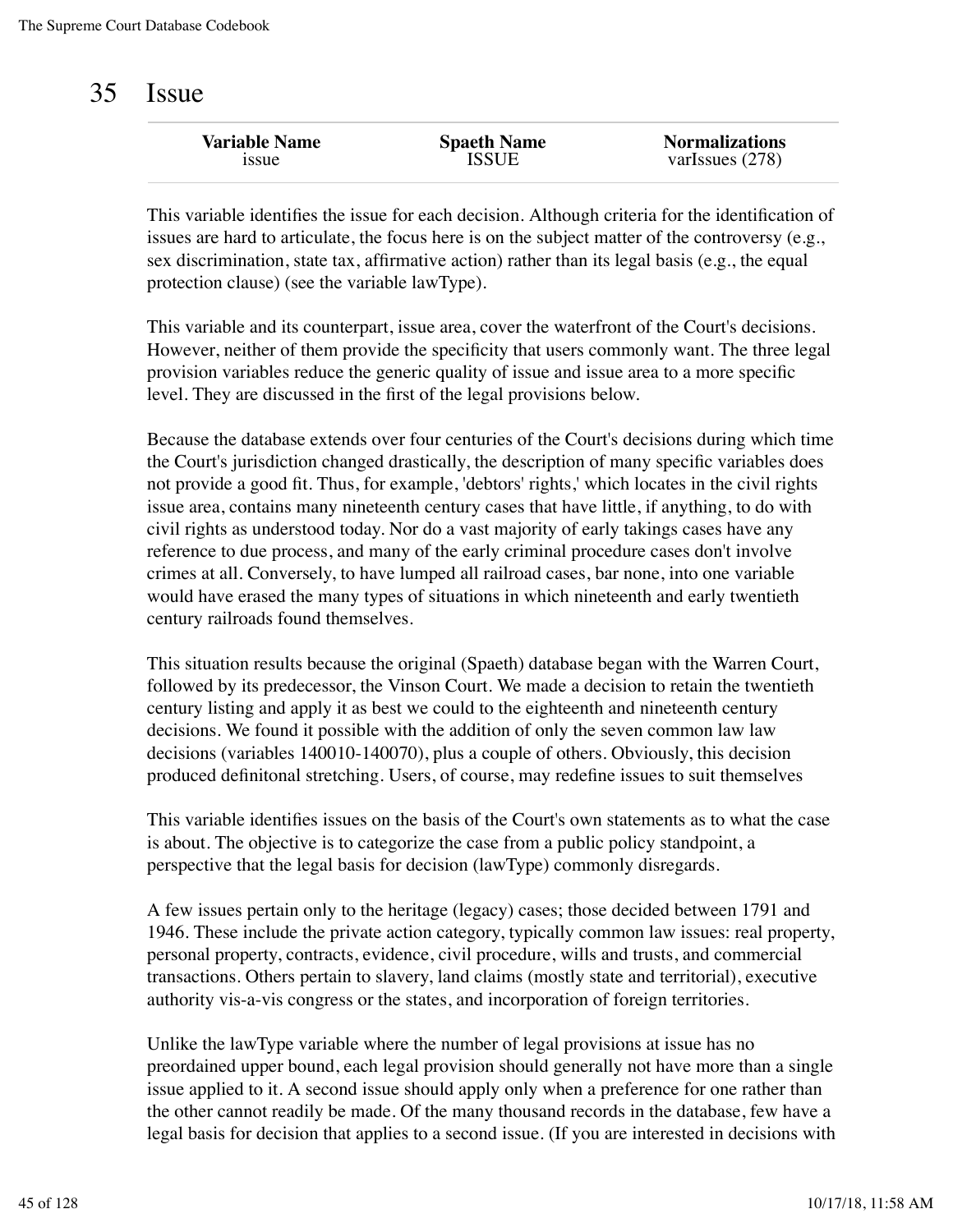more than one issue or legal provision, use one of the datasets organized by issue/legal provision.)

Because the database spans the entire four-century history of the Supreme Court, It is desirable that the list of modern issues be related to those of the eighteenth and nineteenth centuries. Thus, in specifying the issue in a legacy case, the one that best accords with what today's Court would consider it to be is chosen. This produces a bit of tension, most all of which only requires a broadening of the scope of the relevant issues, rather than the creation of new time-specific ones. Thus, although state and local governments were not bound to adhere to the provisions of the Bill of Rights until well after the passage of the Fourteenth Amendment, many cases did arise involving aspects of the First Amendment, search and seizure, notice and hearing, etc. These are treated compatibly with the modern use of the relevant provision of the Bill of Rights.

The same rule applies to statutory issues, such as rules of procedure. Although their legal provision is Supreme Court Rules, they are coded as issues of civil (90110) or criminal (10370) procedure even though they antedate the relevant Rules of Civil and Criminal Procedure.

Prize cases in which vessels on the high seas are captured and brought into American ports and the confiscation acts resulting from the Civil War and World War I are treated either as due process takings clause cases (40070) or as cases involving the jurisdiction of the federal courts (90320 or 90330) to decide the legality of the capture or confiscation.

The variable codes 260 issues, each of which has an identifying number. They are ordered below by their larger issue area: criminal procedure (10010-10600), civil rights (20010-20410), First Amendment (30010-30020), due process (40010-40070), privacy (50010-50040), attorneys (60010-60040), unions (70010-70210), economic activity (80010-80350), judicial power (90010-90520), federalism (100010-100130), interstate relation (110010-110030), federal taxation (120010-120040), miscellaneous (130010-130020), and private law (140010-140080). These comprise the codes for a separate variable, Issue Area, that is described immediately following this one.

The scope of these categories is as follows: criminal procedure encompasses the rights of persons accused of crime, except for the due process rights of prisoners (issue 40040).

Civil rights includes non-First Amendment freedom cases which pertain to classifications based on race (including American Indians), age, indigency, voting, residency, military or handicapped status, gender, and alienage. Purists may wish to treat the military issues (20230, 20240, 20250) and Indian cases (20150, 20160) as economic activity, while others may wish to include the privacy category as a subset of civil rights.

First Amendment encompasses the scope of this constitutional provision, but do note that not every case in the First Amendment group directly involves the interpretation and application of a provision of the First Amendment. Some, for example, may only construe a precedent, or the reviewability of a claim based on the First Amendment, or the scope of an administrative rule or regulation that impacts the exercise of First Amendment freedoms. In other words, not every record that displays a First Amendment issue will correspondingly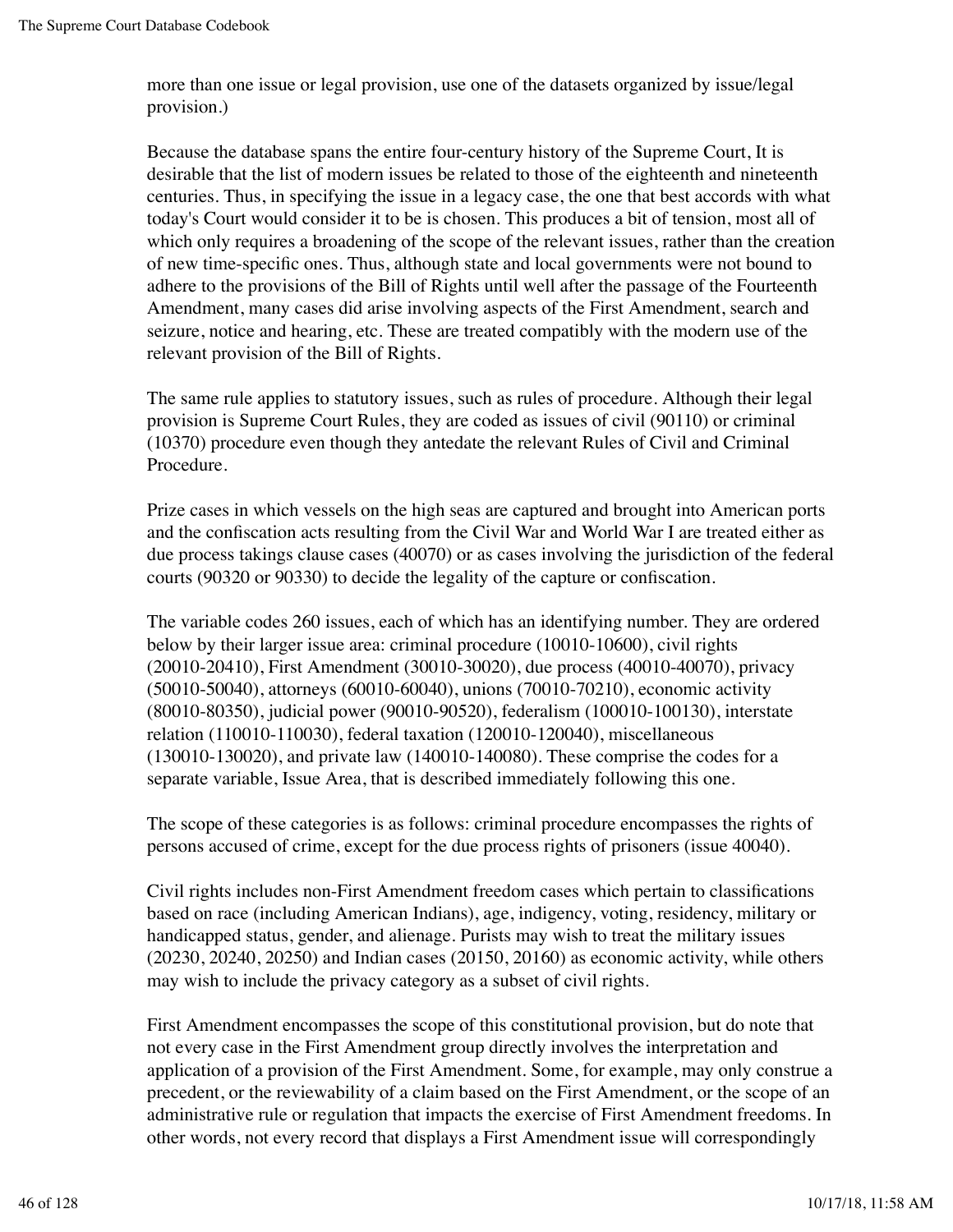display a provision of the First Amendment in its legal provision variable (lawType).

Due process is limited to non-criminal guarantees and, like First Amendment issues, need not show 207 (Fifth Amendment Due Process) or 230 (Fourteenth Amendment Due Process) in the lawType variable. Some of you may wish to include state court assertion of jurisdiction over nonresident defendants and the takings clause as part of judicial power and economic activity, respectively, rather than due process.

The four issues comprising privacy may be treated as a subset of civil rights.

Because of their peculiar role in the judicial process, a separate attorney category has been created, which also includes their compensation and licenses, along with trhose of governmental officials and employees. You may wish to include these issues with economic activity, however.

Unions encompass those issues involving labor union activity. You may wish to redefine this category for yourself or combine it, in whole or in part, with economic activity.

Economic activity is largely commercial and business related; it includes tort actions and employee actions vis-a-vis employers. Issues 80140 (government corruption)and 80150 (zoning) are only tangential to the other issues located in economic activity.

Judicial power concerns the exercise of the judiciary's own power. To the extent that a number of these issues concern federal-state court relationships, you may wish to include them in the federalism category.

Federalism pertains to conflicts and other relationships between the federal government and the states, except for those between the federal and state courts. Interstate relations contain three types of disputes which occur between or among states.

Federal taxation concerns the Internal Revenue Code and related statutes. Miscellaneous contains three groups of cases that do not fit into any other category.

Private law relates to disputes between private persons involving real and personal property, contracts, evidence, civil procedure, torts, wills and trusts, and commercial transactions. Prior to the passage of the Judges' Bill of 1925 much -- arguably most -- of the Court's cases concerned such issues. The Judges' Bill gave the Court control of its docket, as a result of which such cases have disappeared from the Court's docket in preference to litigation of more general applicability.

If interest lies in a particular issue that has a specific legal or constitutional component, comprehensive coverage may be insured by listing not only the issue(s) that bear thereon, but also the appropriate code(s) from the lawType variable. Thus, if the right to counsel is the focus, issues 10120, 20320, and 20330 will fall within its scope, as will code 214 (Sixth Amendment Right to Counsel) from the lawType variable. Also recognize that the party variables (petitioner, petitionerState, respondent,

respondentState) may also help locate the cases of interest.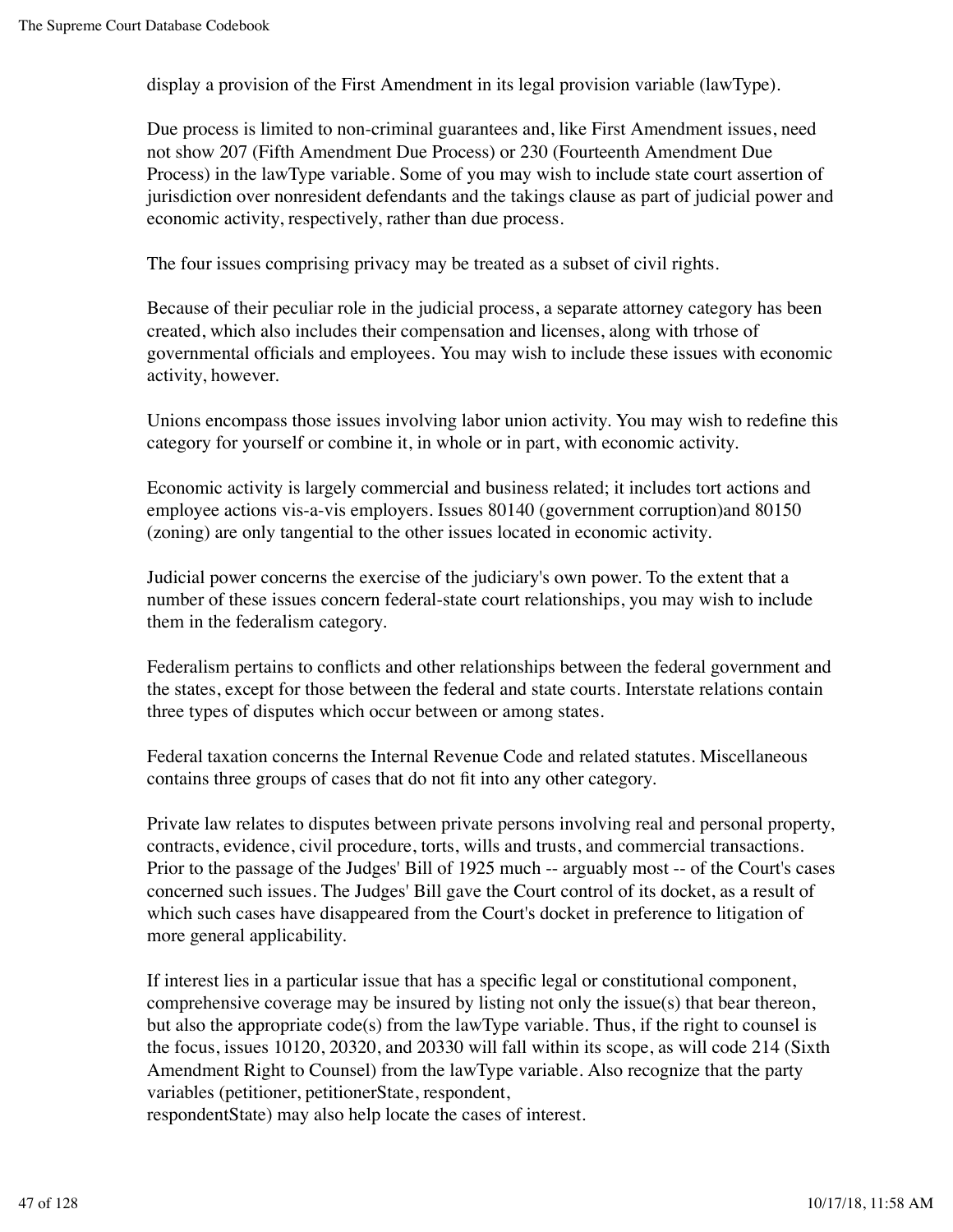Note that jury instructions (10220) need not necessarily occur in the context of criminal action. This is especially so in heritage cases.

Issue 80110 (state regulation of business) also includes that of local governments. These are combined with state regulation because many heritage cases involve both.

Issue 90110 (federal rules of civil procedure) includes Supreme Court Rules, the Federal Rules of Evidence, the Federal Rules of Civil Procedure in civil litigation, Circuit Court Rules, state rules, and admiralty rules.

Natonal supremacy cases, in the context of federal-state conflicts (10050-100120)involve the general welfare, contract, supremacy, or interstate commerce causes, or the enforcement clause of the 14th Amendment. These cases are distinguishable from the pre-empton cases (100020 abd 100030) because they have a constitutional basis for decision.

Note that the legal provision variable and the first five background variables may supplement specification of case issue. Thus, for example, if you are interested in the huge mass of railroad cases generally that prevailed in the late nineteenth and early twentieth century decisions, case name will be of more help than the issues pertaining to railroad litigation.

*- End of Content for Variable 35. Issue -*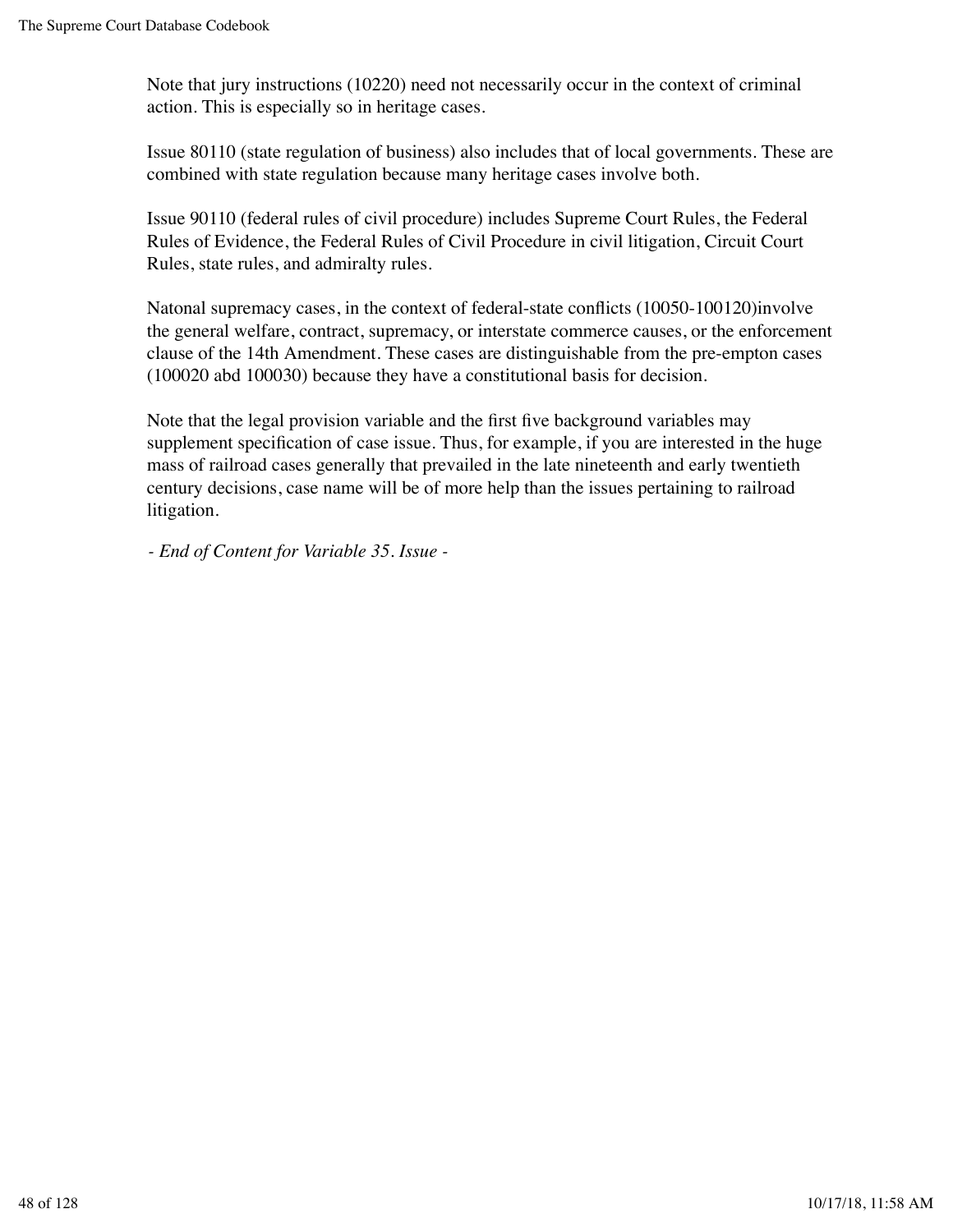#### 36 Issue Area

| <b>Variable Name</b> | <b>Spaeth Name</b> | <b>Normalizations</b> |
|----------------------|--------------------|-----------------------|
| issueArea            | VALUE              | varIssuesAreas (14)   |
|                      |                    |                       |

This variable simply separates the issues identified in the preceding variable (issue) into the following larger categories: criminal procedure (issues 10010-10600), civil rights (issues 20010-20410), First Amendment (issues 30010-30020), due process (issues 40010-40070), privacy (issues 50010-50040), attorneys' or governmental officials' fees or compensation (issues 60010-60040), unions (issues 70010-70210), economic activity (issues 80010-80350), judicial power (issues 90010-90520), federalism (issues 100010-100130), interstate relation (issues 110010-110030), federal taxation (issues 120010-120040), miscellaneous (issues 130010-130020), and private law (issues 140010-140080).

The contents of these issue areas are both over- and under-specfied; especially those of largest size: criminal procedure, civil rights,and economic ativity. In the interests of precision, users focusing on this variable would be wise to specify the components of a specific issue area that their analyses include or exclude.

Note that some of the issues in an issue area will have a distinctive direction at variance from the issue area's overal direction. E.g., the liability variables 80060, 80070, and 80080. See decision direction.

*- End of Content for Variable 36. Issue Area -*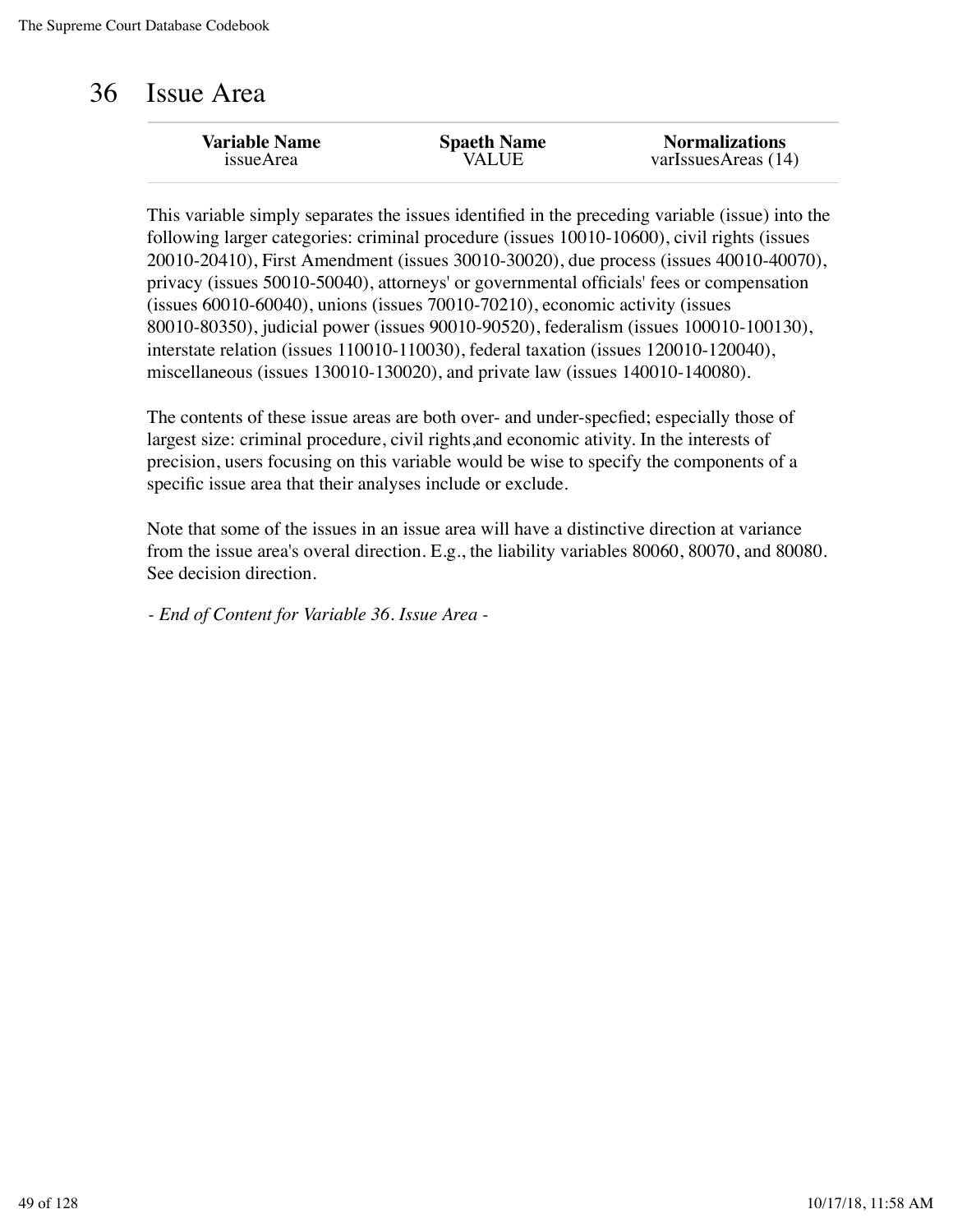### 37 Decision Direction

In order to determine whether the Court supports or opposes the issue to which the case pertains, this variable codes the ideological "direction" of the decision.

Specification of direction comports with conventional usage for the most part except for the interstate relations, private law, and the miscellaneous issues. "Unspecifiable" has been entered either because the issue does not lend itself to a liberal or conservative description (e.g., a boundary dispute between two states, real property, wills and estates), or because no convention exists as to which is the liberal side and which is the conservative side (e.g., the legislative veto). This variable will also contain "unspecifiable" where one state sues another under the original jurisdiction of the Supreme Court and where parties or issue cannot be determined because of a tied vote or lack of information.

Note especially that the direction (pro- or anti-liability)of the three liability variables (80060, 80070, and 80080) depend on the disposition the Court made of the case, and which party won or lost. For 80070 -- non-governmental liability - a liberal vote and case decision support the injured person, organiation, or thing (res). For 80060 - governmental liability - a vote and case outcome that supports government is invariably defined as liberal. Note that if the injured entity is the other party in the case, said party loses, by definition. On the other hand, of course, if the injured entity wins, then of necessity the government loses. Where liability is assigned to both plaintiff and respondent, direction is considered indetermnable.

For purposes of the governmental liability issue, government includes state and local governmental entities, foreign governments, and governmentally owned property. In the rare instance of a conflict between governmental body and an injured person, organiation, or thing the governmental outcome controls directionality. Most such conflicts, however, locate in other issues; e.g., attorneys' and governemtnal employees' compensation or fees, and military personnel and veterans.

It bears emphasizing that the entry for directionality is determined by reference to the issue variable. If you are using the Case Centered Dataset organized by split votes, it is entirely possible for a citation to relate to a second issue whose direction is opposite that of the first issue. For example, in Air Pollution Variance Board of the State of Colorado v. Western Alfalfa Corporation, 416 U.S. 861 (1974), the Court decided that the Fourth Amendment was not violated by a health inspector's warrantless entry onto the property of a business to inspect smoke pollution. The first issue (search and seizure) is coded conservative; the second issue (natural resources) is coded liberal.

In order to determine whether an outcome is liberal  $(=2)$  or conservative  $(=1)$ , the following scheme is employed.

1. In the context of issues pertaining to criminal procedure, civil rights, First Amendment, due process, privacy, and attorneys, liberal  $(2)$ =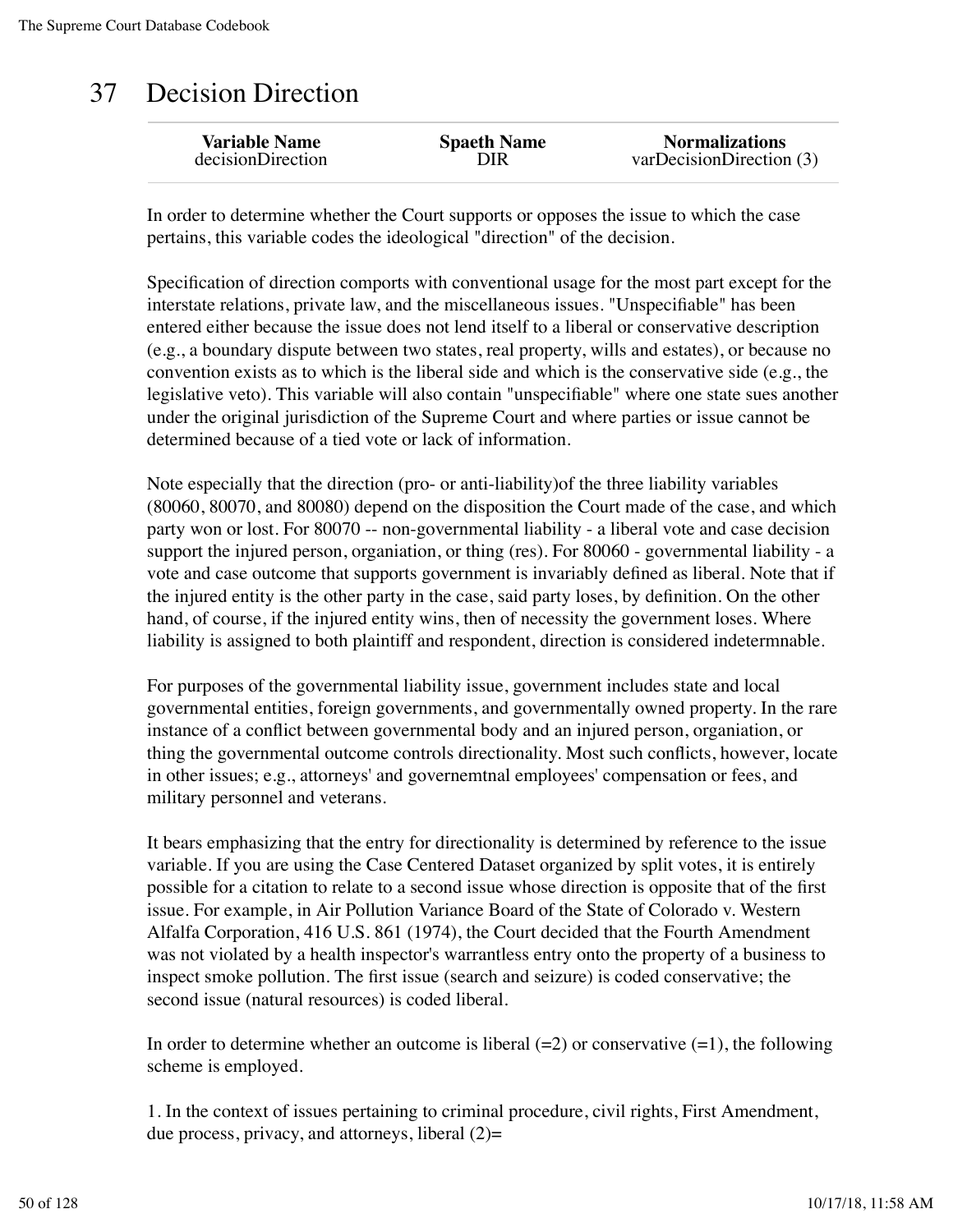- pro-person accused or convicted of crime, or denied a jury trial
- pro-civil liberties or civil rights claimant, especially those exercising less protected civil rights (e.g., homosexuality)
- pro-child or juvenile
- pro-indigent
- pro-Indian
- pro-affirmative action
- pro-neutrality in establishment clause cases
- pro-female in abortion
- pro-underdog
- anti-slavery
- incorporation of foreign territories
- anti-government in the context of due process, except for takings clause cases where a pro-government, anti-owner vote is considered liberal except in criminal forfeiture cases or those where the taking is pro-business
- violation of due process by exercising jurisdiction over nonresident
- pro-attorney or governmental official in non-liability cases
- pro-accountability and/or anti-corruption in campaign spending
- pro-privacy vis-a-vis the 1st Amendment where the privacy invaded is that of mental incompetents
- pro-disclosure in Freedom of Information Act issues except for employment and student records

conservative  $(1)$ =the reverse of above

- 2. In the context of issues pertaining to unions and economic activity, liberal (2)=
	- $\bullet$  pro-union except in union antitrust where liberal = pro-competition
	- pro-government
	- anti-business
	- anti-employer
	- pro-competition
	- pro-injured person
	- pro-indigent
	- pro-small business vis-a-vis large business
	- pro-state/anti-business in state tax cases
	- pro-debtor
	- pro-bankrupt
	- pro-Indian
	- pro-environmental protection
	- pro-economic underdog
	- pro-consumer
	- pro-accountability in governmental corruption
	- pro-original grantee, purchaser, or occupant in state and territorial land claims
	- anti-union member or employee vis-a-vis union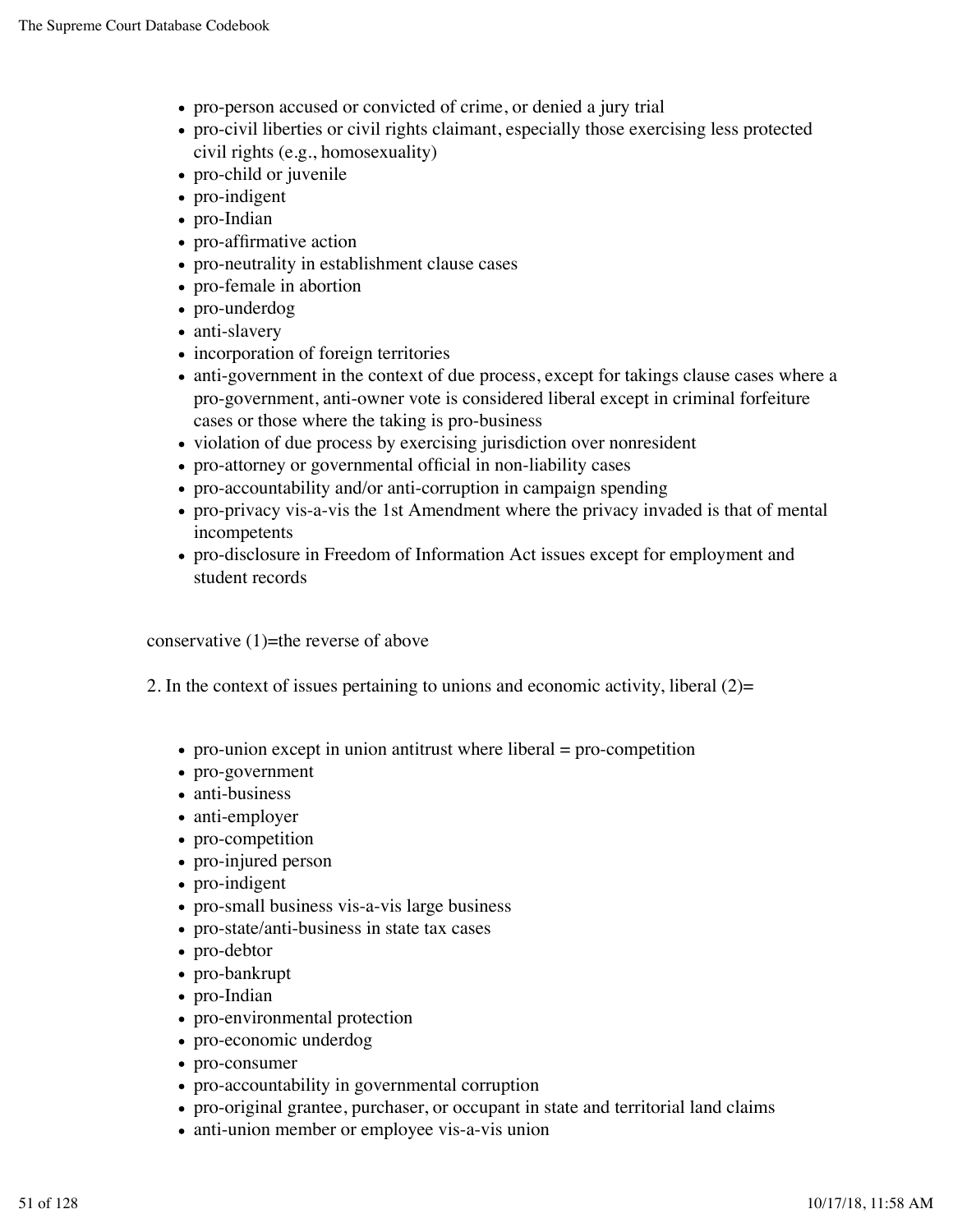- anti-union in union antitrust
- anti-union in union or closed shop
- pro-trial in arbitration

conservative  $(1)$ = reverse of above

3. In the context of issues pertaining to judicial power, liberal  $(2)=$ 

- pro-exercise of judicial power
- pro-judicial "activism"
- pro-judicial review of administrative action

conservative (1)=reverse of above

4. In the context of issues pertaining to federalism, liberal  $(2)=$ 

- pro-federal power
- pro-executive power in executive/congressional disputes
- anti-state

conservative (1)=reverse of above

5. In the context of issues pertaining to federal taxation, liberal (2)= pro-United States; conservative  $(1)$ = pro-taxpayer

6. In interstate relations and private law issues, unspecifiable (3) for all such cases.

7. In miscellaneous, incorporation of foreign territories and executive authority visa-vis congress or the states or judcial authority vis-a-vis state or federal legislative authority =  $(2)$ ; legislative veto =  $(1)$ .

*- End of Content for Variable 37. Decision Direction -*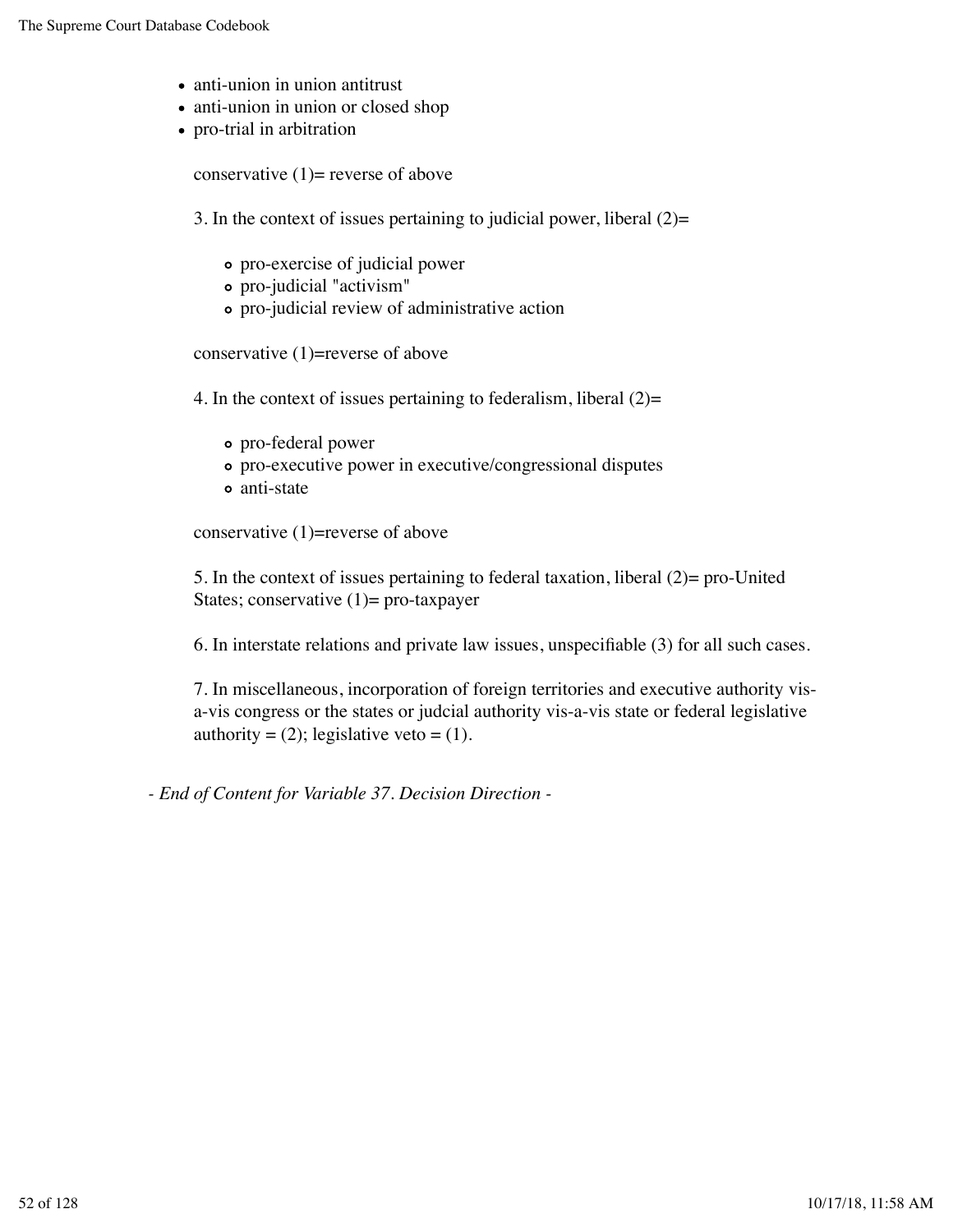### 38 Decision Direction Dissent

| <b>Variable Name</b>     | <b>Spaeth Name</b> | <b>Normalizations</b>       |
|--------------------------|--------------------|-----------------------------|
| decisionDirectionDissent | OIRD               | varDecisionDirectionDissent |

Once in a great while the majority as well as the dissenting opinion in a case will both support or, conversely, oppose the issue to which the case pertains. For example, the majority and the dissent may both assert that the rights of a person accused of crime have been violated. The only difference between them is that the majority votes to reverse the accused's conviction and remand the case for a new trial, while the dissent holds that the accused's conviction should be reversed, period. In such cases, the entry in the decisionDirection variable should be determined relative to whether the majority or the dissent more substantially supported the issue to which the case pertains, and an entry should appear in this variable. In the foregoing example, the direction of decision variable (decisionDirection) should show a 0(conservative) because the majority provided the person accused of crime with less relief than does the dissent, and direction based on dissent should show a 1 (liberal) The person accused of crime actually won the case, but won less of a victory than the dissent would have provided.

*- End of Content for Variable 38. Decision Direction Dissent -*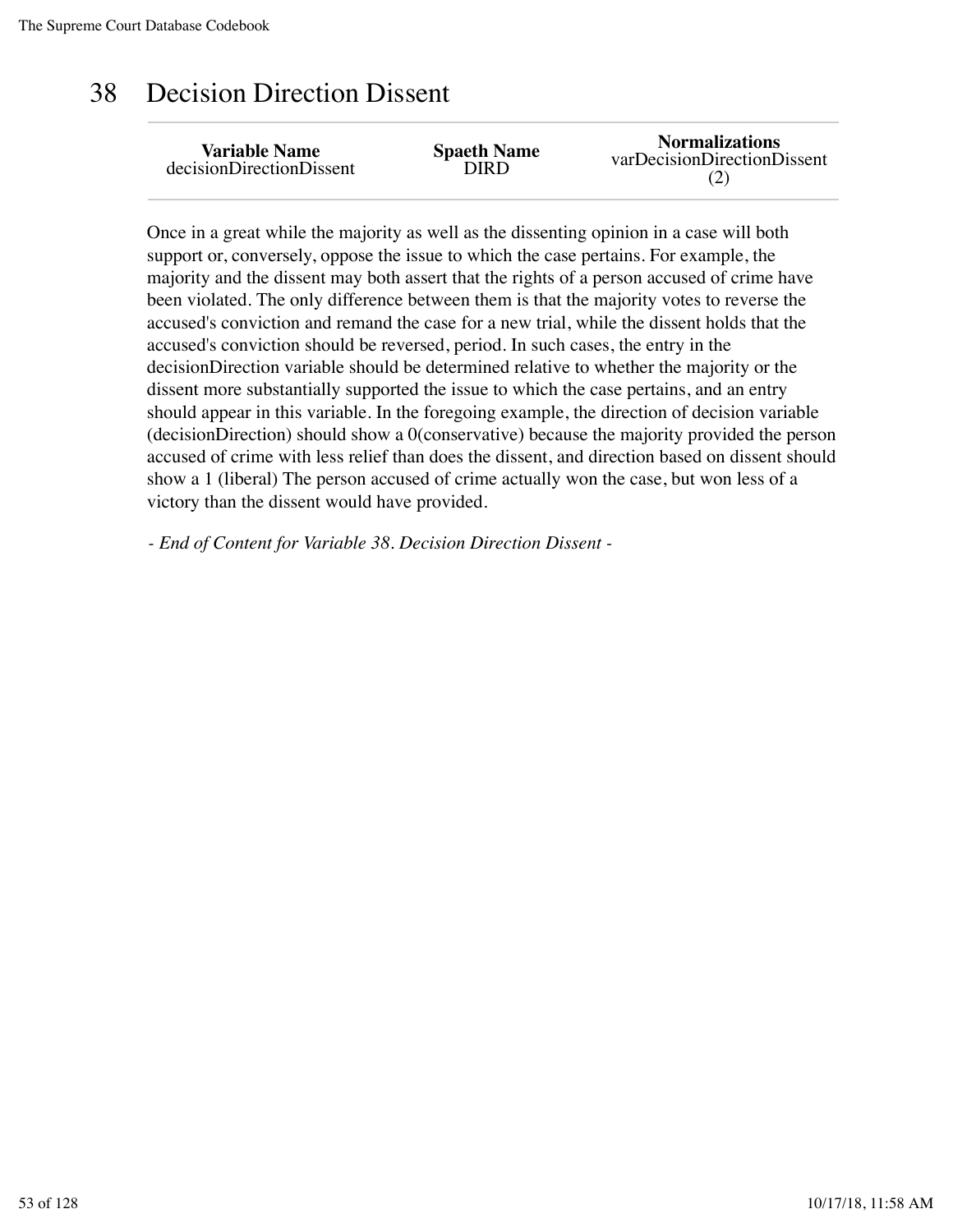#### 39 Authority for Decision 1

| <b>Variable Name</b> | <b>Spaeth Name</b> | <b>Normalizations</b>    |
|----------------------|--------------------|--------------------------|
| authorityDecision1   | AUTHDEC1           | varAuthorityDecision (7) |
|                      |                    |                          |

This variable and the next one (authorityDecision2) specify the bases on which the Supreme Court rested its decision with regard to each legal provision that the Court considered in the case (see variable lawType).

Neither of them lends itself to objectivity. Many cases arguably rest on more than two bases for decision. Given

that the Court's citation of its precedents also qualifies as a common law decision and that most every case can be considered as at least partially based thereon, common law is the default basis for the Court's decisions. With the exception of decrees and brief non-orally argued decisions you may safely add common law to those cases lacking a second basis for decision.

Because one of these bases commonly occurs conjoined with another, the interpretation of the substantive provisions of a federal statute and the Supreme Court's exercise of its supervisory power over the lower federal courts; two separate variables (authorityDecision1, authorityDecision2) follow. The coding is the same in both. In the foregoing example, the first variable will contain a "4," the second a "3." In a case involving congressional acquiescence to longstanding administrative construction of a statute, these variables should appear as "5" and "4." If two bases are identified, and if one is more heavily emphasized, it should appear in the first of the two variables.

Considerable congruence should obtain between the entry in these variables and the code that appears in the lawType variable. Thus, if a constitutional provision appears in the lawType variable, a "1" or a "2" will typically appear in either authorityDecision1 or authorityDecision2. Similarly, if lawType displays a statute, either authorityDecision1 or authorityDecision2 will likely show a "4."

A common exception is where the Court determines the constitutionality of a federal statute, or where judge-made rules are applied to determine liability under various federal statutes, including civil rights acts (e.g., Pulliam v. Allen, 466 U.S. 522), or the propriety of the federal courts' use of state statutes of limitations to adjudicate federal statutory claims (e.g., Burnett v. Grattan, 468 U.S. 42).

The decision rules governing each of the authority for decision codes are as follows:

For a code of 1: The majority determined the constitutionality of some action taken by some unit or official of the federal government, including an interstate compact.

Enter a "1" if 139 appears in the lawSupp variable.

Enter a "1" if 111 appears in the lawSupp variable.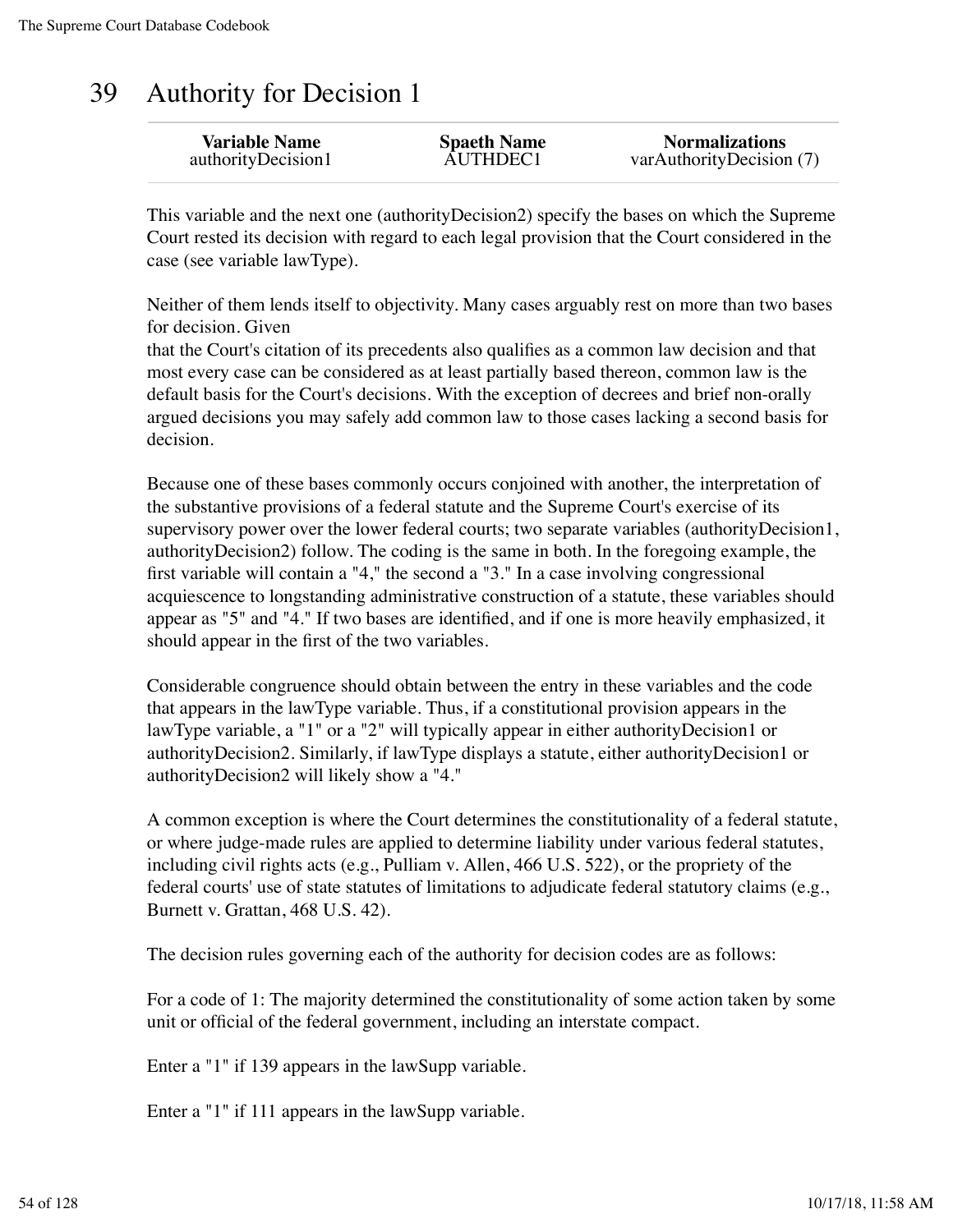For a code of 2: Did the majority determine the constitutionality of some action taken by some unit or official of a state or local government? If so, enter a "2."

For a code of 3: If the rules governing codes "1-2," "4-7" are answered negatively or do not apply, enter a "3." A "3," then, serves as the residual code for these variables.

Enter a "3" if 508 appears in the lawSupp variable.

Non-statutorily based Judicial Power topics in the issue variable generally warrant a "3."

Most cases arising under the Court's original jurisdiction should receive a "3."

All cases containing a "4" in the type of decision variable  $= 3$ .

Enter a "3" in cases in which the Court denied or dismissed the petition for review or where the decision of a lower court is affirmed by a tie vote.

For a code of 4: Did the majority interpret a federal statute, treaty, or court rule? If so, enter a "4."

Enter a "4" rather than a "3" if the Court interprets a federal statute governing the powers or jurisdiction of a federal court. In other words, a statutory basis for a court's exercise of power or jurisdiction does not require that a "3" supplement a "4"; the latter alone suffices.

Enter a "4" rather than a "2" where the Court construes a state law as incompatible with a federal law.

Do not enter only a "4" where an administrative agency or official acts "pursuant to" a statute. All agency action is purportedly done pursuant to legislative authorization of one sort or another. A "4" may be coupled to a "5" (see below) only if the Court interprets the statute to determine if administrative action is proper.

In workers' compensation litigation involving statutory interpretation and, in addition, a discussion of jury determination and/or the sufficiency of the evidence, enter either a "4" and a "3" or a "3" and a "4." If no statute is identified in the syllabus, only enter a "3."

For a code of 5: Did the majority treats federal administrative action in arriving at its decision? If so, enter a "5."

Enter a "5' and a "4," but not a "5" alone, where an administrative official interprets a federal statute.

Enter a "5" if the issue  $= 90120$ .

For a code of 6: Did the majority say in approximately so many words that under its diversity jurisdiction it is interpreting state law? If so, enter a "6."

For a code of 7: Did the majority indicate that it used a judge-made "doctrine" or "rule?" If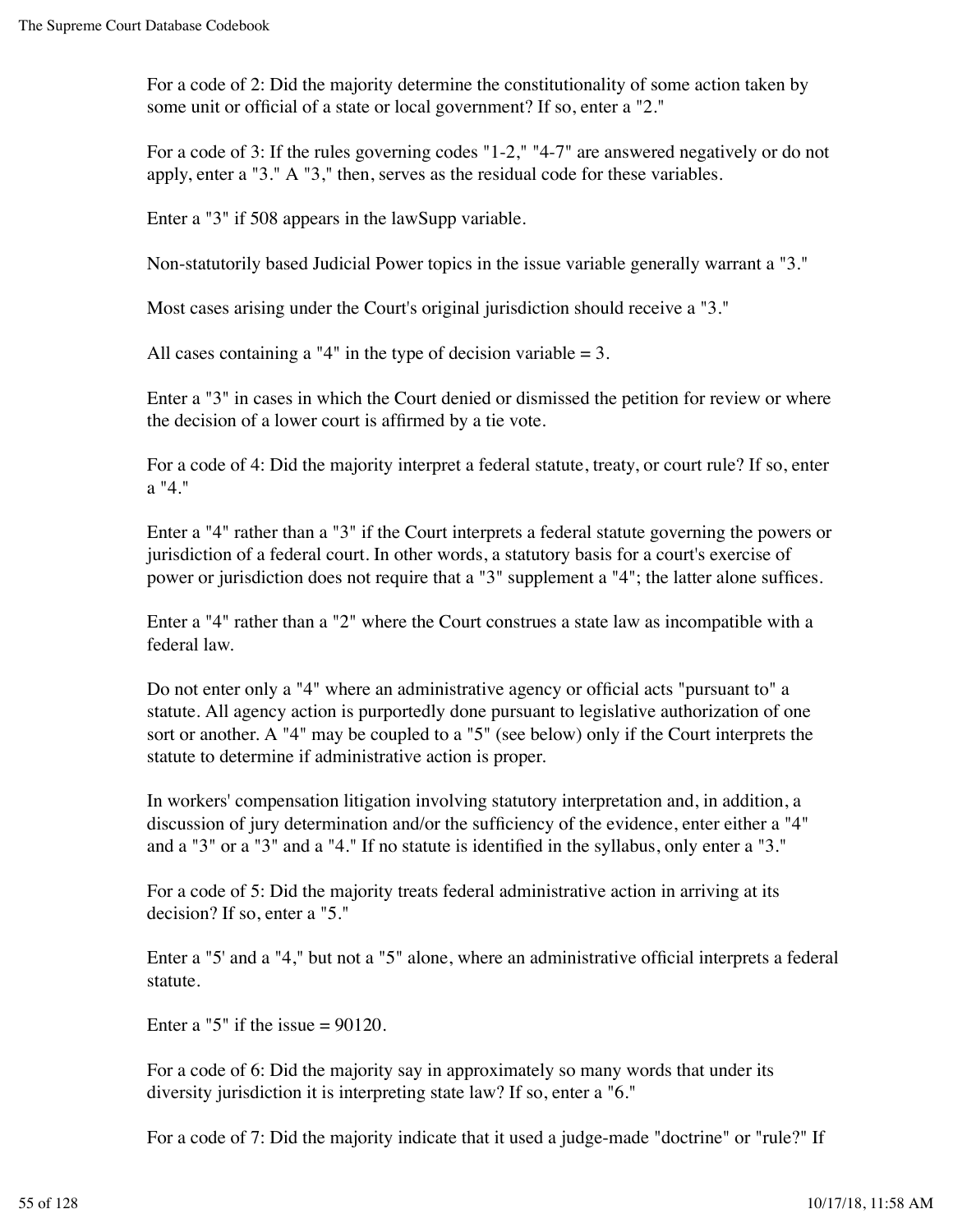so, enter a "7." Where such is used in conjunction with a federal law or enacted rule, a "7" and "4" should appear in the two variables of this record.

Enter a "7" if the Court without more merely specifies the disposition the Court has made of the case and cites one or more of its own previously decided cases; but enter a "3" if the citation is qualified by the word, "see."

Enter a "7" if the case concerns admiralty or maritime law, or some other aspect of the law of nations other than a treaty, which qualifies as a "4."

Enter a "7" if the case concerns the retroactive application of a constitutional provision or a previous decision of the Court.

Enter a "7" if the case concerns an exclusionary rule, the harmless error rule (though not the statute), the abstention doctrine, comity, res judicata, or collateral estoppel. Note that some of these, especially comity issues, likely warrant an entry in both authorityDecision variables: a "7" as well as a "3."

Enter a "7" if the case concerns a "rule" or "doctrine" that is not specified as related to or connected with a constitutional or statutory provision (e.g., 376 U.S. 398).

*- End of Content for Variable 39. Authority for Decision 1 -*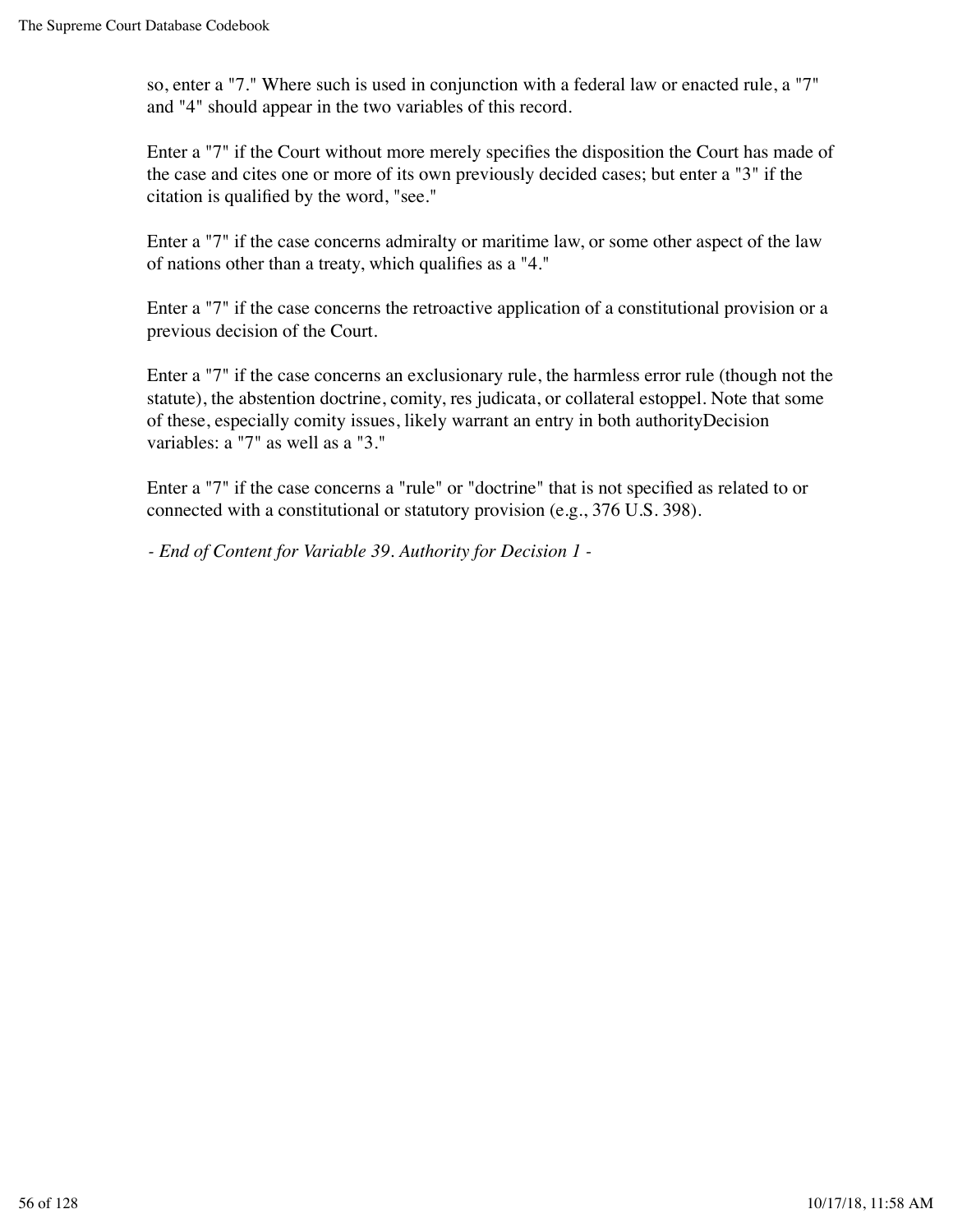# 40 Authority for Decision 2

| <b>Variable Name</b> | <b>Spaeth Name</b> | <b>Normalizations</b>    |
|----------------------|--------------------|--------------------------|
| authorityDecision2   | AUTHDEC2           | varAuthorityDecision (7) |
|                      |                    |                          |

See variable Authority for Decision 1 (authorityDecision1).

*- End of Content for Variable 40. Authority for Decision 2 -*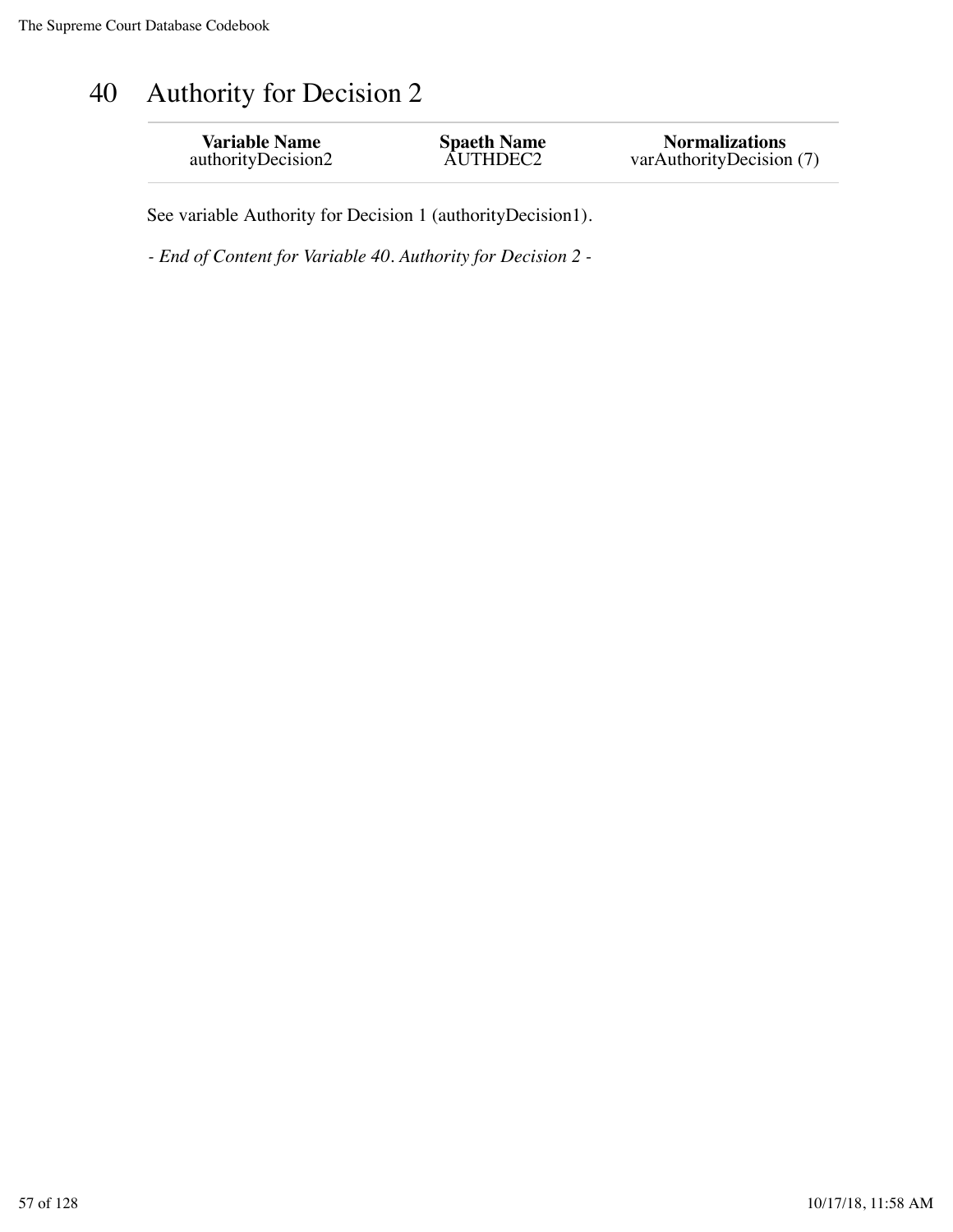### 41 Legal Provisions Considered by the Court

| <b>Variable Name</b> | <b>Spaeth Name</b> | <b>Normalizations</b> |
|----------------------|--------------------|-----------------------|
| lawType              | LAW                | varLawArea (8)        |
|                      |                    |                       |

This variable and its components (lawSupp and lawMinor) identify the constitutional provision(s), statute(s), or court rule(s) that the Court considered in the case. The difference between them is that lawSupp and lawMinor are coded finely; they identify the specific law, constitutional provision or rule at issue (e.g., Article I, Section 1; the Federal Election Campaign Act; the Federal Rules of Evidence). lawType is coded more broadly (e.g., constitution, federal statute, court rules). Do not assume that these three legal provisions are ordinally ordered. They are not. Any one of them can be considered more important to the Court's decision than either of the others. And that also applies to the issue and issue area of the case. Importance is a matter to be determined by the user's objectives.

Because of our ignorance of the overall contents of the pre-1946 decision making, we simply adhered to the structure and distinctive characteristics of the modern Court. Accordingly, we created a modernized interface that did not adequately comport with the distinctive features of the heritage cases. Not only did they treat distinctive constitutional provisions as one (e.g., upholding or voiding governmental action on the combined basis of due process and equal protection), with the interstate commerce clause thrown in for good measure. Furthermore, these early Courts also created a much used non-textual constitutional provision: freedom of contract, which was treated independently of the Constitution's contract clause.

Relatedly, we mistakenly allowed for only one type 0f legal provision (i.e. Constitution, constitutional amendment, federal statute, court rules, other, infrequently litigated statutes, and state or local law) per case record.) If a second or third legal provision warranted inclusion into the case record, entirely new and separate records needed to be created. This is not a serious problem with the post-1946 Courts, but it definitely is with the preceding ones.

At the other extreme, this database does allow for the inclusion of infrequently litigated federal statutes, but not those of the state and local governments. Users interested in the Court's treatment of the states are likely interested in the sort of state laws at issue and the result of Supreme Court action. E.g., did the Court treat all morals legislation the same; i.e., temperance, prostitution, obscenity, gambling, regardless of states or human litigants? Consult the variables 'origin of case State' and 'source of case State.' To determine the specifics of state or local law, consult the opinion of the case itself. Although a major objective of this database was to make it self-standing, we were not able to achieve this objective because of inadequate oversight and limited resources. To have included this datum would have been a counsel of perfection. Unfortunately, the other principle investigators and I are incapable of attaining such a status.

The basic criterion to determine the legal provision(s) is the "summary" in the Lawyers' Edition. Supplementary is a reference to it in at least one of the numbered holdings in the summary of the United States Reports. This summary, which the Lawyers' Edition of the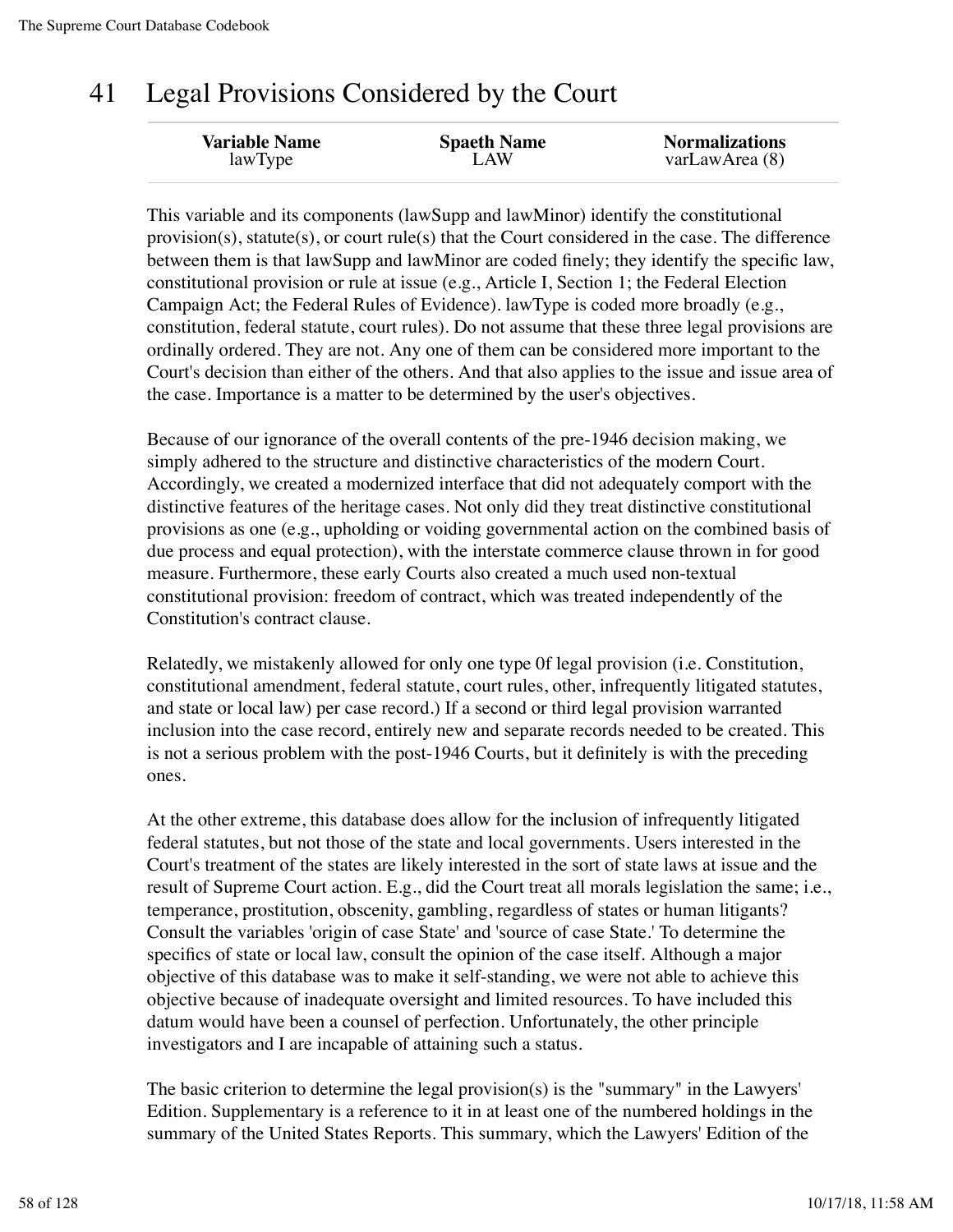U.S. Reports labels "Syllabus By Reporter Of Decisions," appears in the official Reports immediately after the date of decision and before the main opinion in the case. Where this summary lacks numbered holdings, it is treated as though it has but one number.

Be aware that the Reports do not cite a given statute the same in every case. Hence, the total number of cases in which a case is the legal provision considered by the Court may be higher than the database reports.

Observe that where a state or local government allegedly abridges a provision of the Bill of Rights even though it has not been made binding on the states because it has not been "incorporated" into the due process clause of the Fourteenth Amendment, identification is to the specific guarantee rather than to the Fourteenth Amendment.

The legal basis for decision need not be formally stated. For example, a reference in the summary to the appointment of counsel under the Constitution or to the self-incrimination clause warrants entry of the appropriate code. (E.g., United States v. Knox, 396 U.S. 77; Lassiter v. Department of Social Services, 452 U.S. 18).

Also note that occasionally a holding may pertain to more than one legal basis for decision. In such cases, the additional basis or bases are specified as though they are numbered holdings, or as though they are a holding without numbers.

By no means does every record have an entry in the lawType variable. Only constitutional provisions, federal statutes, and court rules are entered here. This variable typically will have no entry in cases that concern the Supreme Court's supervisory authority over the lower federal courts; those where the Supreme Court's decision does not rest on a constitutional provision, federal statute, or court rule; provisions of the common law; decrees; and nonstatutory cases arising under the Court's original jurisdiction.

In cases where the Court considers multiple legal provisions no attempt is made to order their appearance. Where the constitutionality of a federal law is challenged, to give either the constitutional provision or the statute primacy would be arbitrary. To the extent that any order characterizes these lawType entries, it likely is the sequence in which they appear in the summary.

Beyond the foregoing, observe that an entry should appear in this variable only when the summary indicates that the majority opinion discusses the legal provision at issue. The mere fact that the Court exercises a certain power (e.g., its original jurisdiction, as in Arkansas v. Tennessee, 397 U.S. 91), or makes reference in its majority opinion rather than in the summary that a certain constitutional provision, statute, or frequently used common law rule applies (e.g., the "equal footing" principle which pertains to the admission of new states under Article IV, section 3, clause 2 of the Constitution, as Utah v. United States, 403 U.S. 9, illustrates) provides no warrant for any entry.

There are three exceptions to this "discussion" requirement, the first of which dismisses the writ of certiorari as "improvidently granted" either in so many words (e.g., Johnson v. United States, 401 U.S. 846) or dismisses it on this basis implicitly (e.g., Baldonado v. California, 366 U.S. 417). In such cases, the code 508 should appear. More often than not,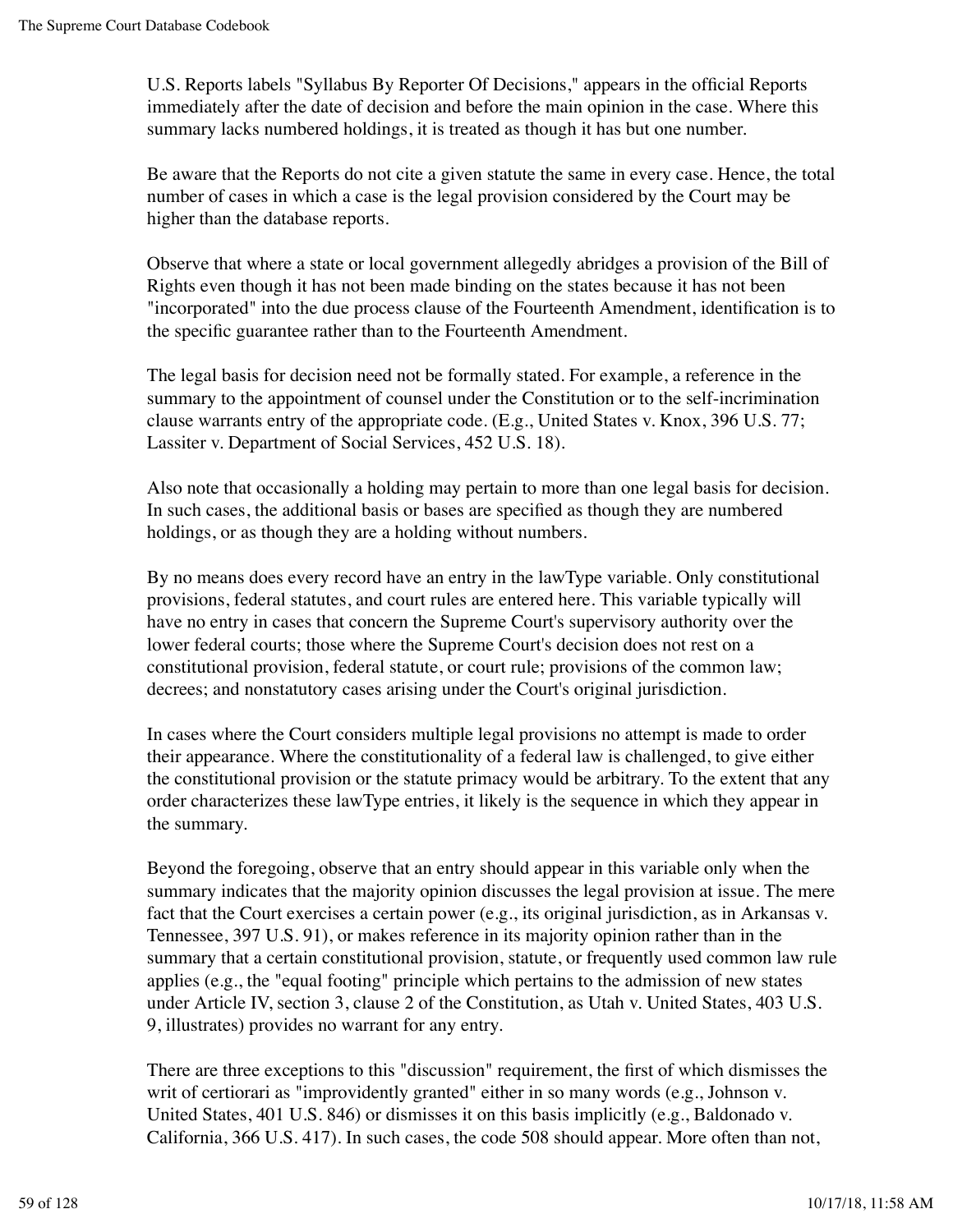these cases have no summary. Note that the phrase is a term of art: 1) it overrides any substantive provision that the summary may mention (e.g., Conway v. California Adult Authority, 396 U.S. 107); 2) it does not apply where the Supreme Court takes jurisdiction on appeal.

In the second exception the Court, without discussion, remands a case to a lower court for consideration in light of an earlier decision. The summary of the earlier case is then consulted and the instant case coded with the entry that appeared there (e.g., Wheaton v. California, 386 U.S. 267). If a discussion in the summary precedes the remand, this variable should be governed by that discussion as well as the basis for decision in the case that the lower court is instructed to consider. Usually these bases will be identical (e.g., Maxwell v. Bishop, 398 U.S. 262).

The third exception to the "discussion" criterion involves the legality of administrative agency action without specific reference to the statute under which the agency acted. Inasmuch as administrative agencies may only act pursuant to statute, the majority opinion was consulted to determine the statute in question (e.g., National Labor Relations Board v. United Insurance Co. of America, 390 U.S. 254). The same situation may characterize the statute under which a court exercises jurisdiction (e.g., the Court of Claims in United States v. King, 395 U.S. 1).

As indicated, this variable should usually lack an entry if the numbered holding(s) indicates that the Court's decision rests on its supervisory authority over the federal judiciary, the common law, or diversity jurisdiction.

Note that where a state or local government allegedly abridges a provision of the Bill of Rights that has been made binding on the states because it has been incorporated into the due process clause of the Fourteenth Amendment, identification is to the specific guarantee rather than to the Fourteenth Amendment Due Process Clause.

International treaties and conventions, which rarely serve as the basis for the Court's decision, are identified (in the lawSupp variable) as a treaty (509), an interstate compact as Interstate Compact (510), an executive order as Executive Order (511), and a statute of a territory of the U.S., which is not in the U.S. Code or the Statutes at Large, as Territory Statute (512).

A case that challenges the constitutionality of a federal statute, court or common law rule will usually contain at least two legal bases for decision: the constitutional provision as well as the challenged statute or rule.

Where a heading concerns the review of agency action under a statute, but the statute is not identified, it is ascertained from the opinion (e.g., National Labor Relations Board v. United Insurance Co. of America, 390 U.S. 254). So also where the decision turns on the statutory jurisdiction of a federal court, and the holding does not specify it (e.g., United States v. King, 395 U.S. 1).

*- End of Content for Variable 41. Legal Provisions Considered by the Court -*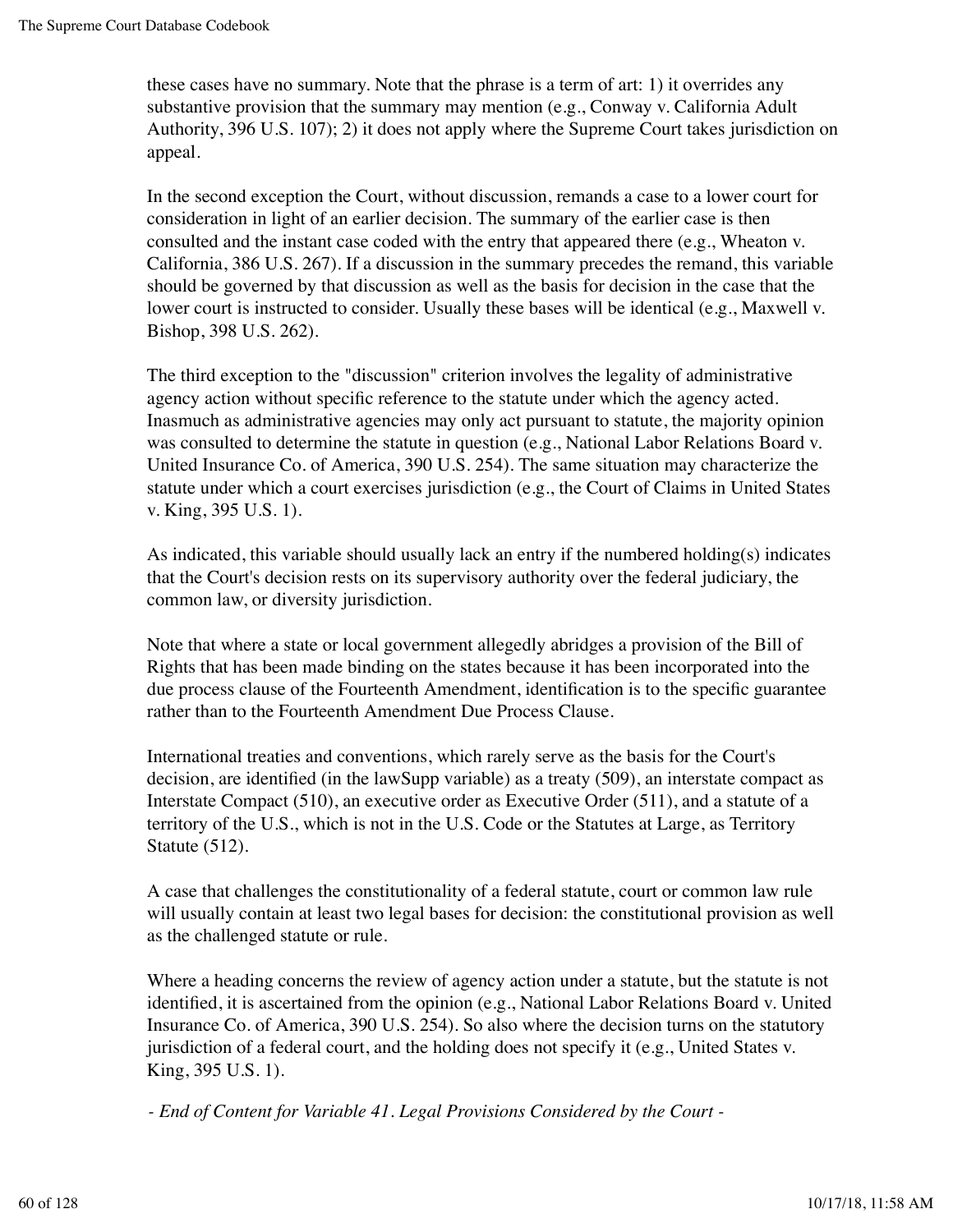# 42 Legal Provision Supplement

| <b>Variable Name</b> | <b>Spaeth Name</b> | <b>Normalizations</b>    |
|----------------------|--------------------|--------------------------|
| lawSupp              | LAW                | varLegalProvisions (206) |

See variable Legal Provisions Considered by the Court.

*- End of Content for Variable 42. Legal Provision Supplement -*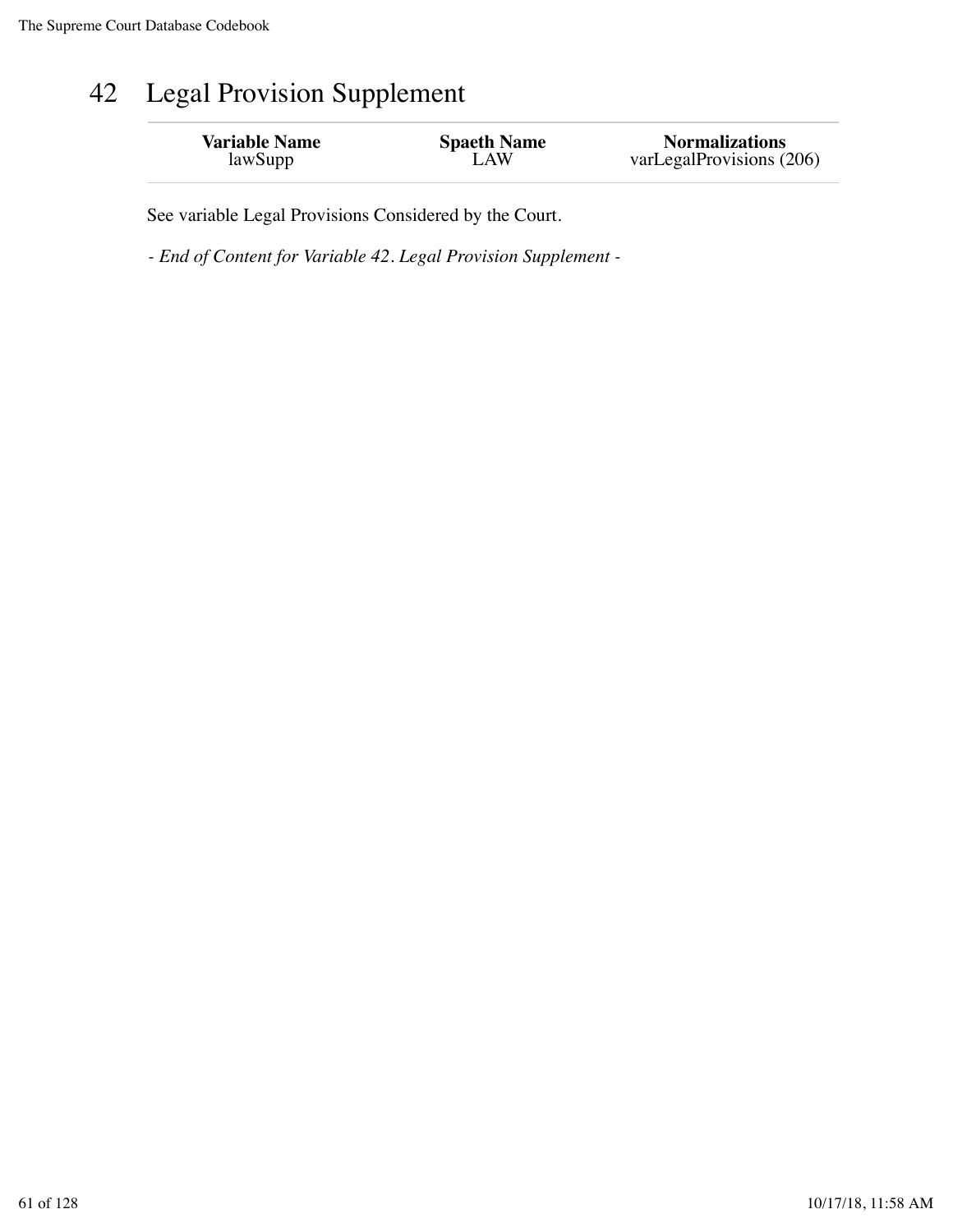## 43 Legal Provision Minor Supplement

| <b>Variable Name</b> | <b>Spaeth Name</b> | <b>Normalizations</b> |
|----------------------|--------------------|-----------------------|
| lawMinor             | LAW                | n/a                   |

This variable, lawMinor, is reserved for infrequently litigated statutes. Statutes substantially absent from the decision making of the modern Courts will be found in this variable. For these, lawMinor identifies the law at issue. Note: This is a string variable.

*- End of Content for Variable 43. Legal Provision Minor Supplement -*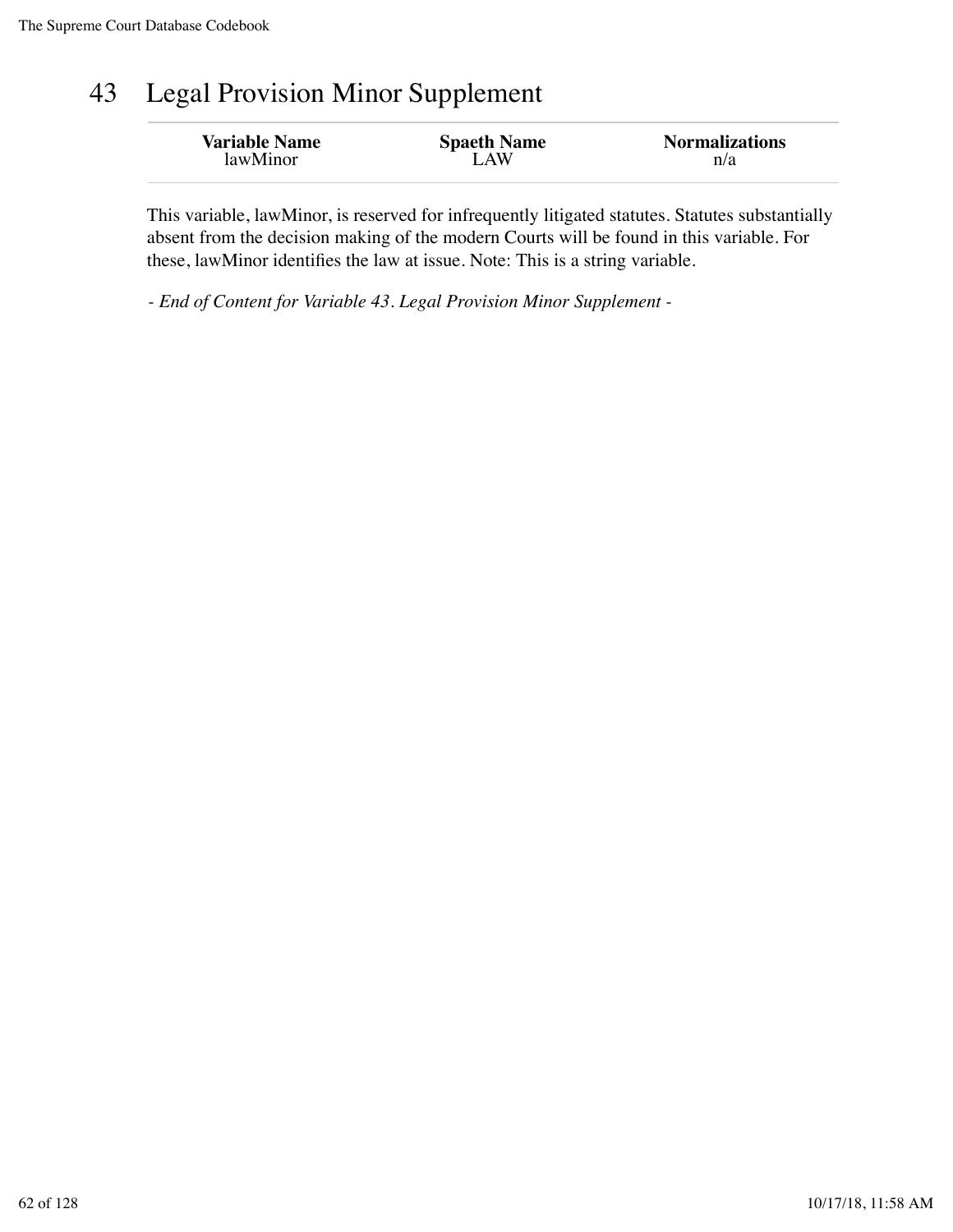### 44 Decision Type

decisionType=1: Cases the Court decides by a signed opinion. Note that for the 1946 terms to present, decisionType=1 cases are those that the Court decided by a signed opinion and in which it heard oral arguments. This is true for the 1791-1945 terms too. When both these conditions are met, the case is coded as decisionType=1. But the second condition—oral argument—is no longer necessary for a decisionType=1 classification. That's because the dates of oral argument were not reported for many cases that were likely argued (if only because the reporter noted, "After argument…"). We are working to locate these (many) missing dates and would appreciate any leads from users.

Jettisoning the oral argument requirement also means that there are many cases that were probably not orally argued but that are included as decisionType=1 cases because a justice is listed as delivering the opinion of the Court. For users that want to examine cases we know for sure were orally argued, we suggest selecting on dateArgument—with the important caveat that you will miss cases that were likely argued but are lacking a date.

decisionType=2: Cases decided with an opinion but without hearing oral argument; i.e., per curiam opinions. In the legacy data, decisionType2 cases include cases in which the Court (or reporter) did not use the term "per curiam" but rather "The Court [said]," "By the Court," or "By direction of the Court." If these cases identify the author of the opinion, we code an opinion writer.

decisionType=4: Decrees. This infrequent type of decision usually arises under the Court's original jurisdiction and involves state boundary disputes. The justices will typically appoint a special master to take testimony and render a report, the bulk of which generally becomes the Court's decision. The presence of the label, "decree," distinguishes this type of decision from the others.

decisionType=5: Cases decided by an equally divided vote. When a justice fails to participate in a case or when the Court has a vacancy, the participating justices may cast a tie vote. In such cases, the Reports merely state that "the judgment is affirmed by an equally divided vote" and the name of any nonparticipating justice(s). Their effect is to uphold the decision of the court whose decision the Supreme Court reviewed.

decisionType=6: This decision type is a variant of decisionType=1 cases. It differs from type 1 in that no individual justice's name appears as author of the Court's opinion. Instead, these unsigned orally argued cases are labeled as decided "per curiam." The difference between this type and decisionType=2 is the occurrence of oral argument in the former but not the latter. In both types the opinion of the Court is unsigned.

decisionType=7: Judgments of the Court. This decision type is also a variant of the formally decided cases. It differs from type 1 in that less than a majority of the participating justices agree with the opinion produced by the justice assigned to write the Court's opinion. Except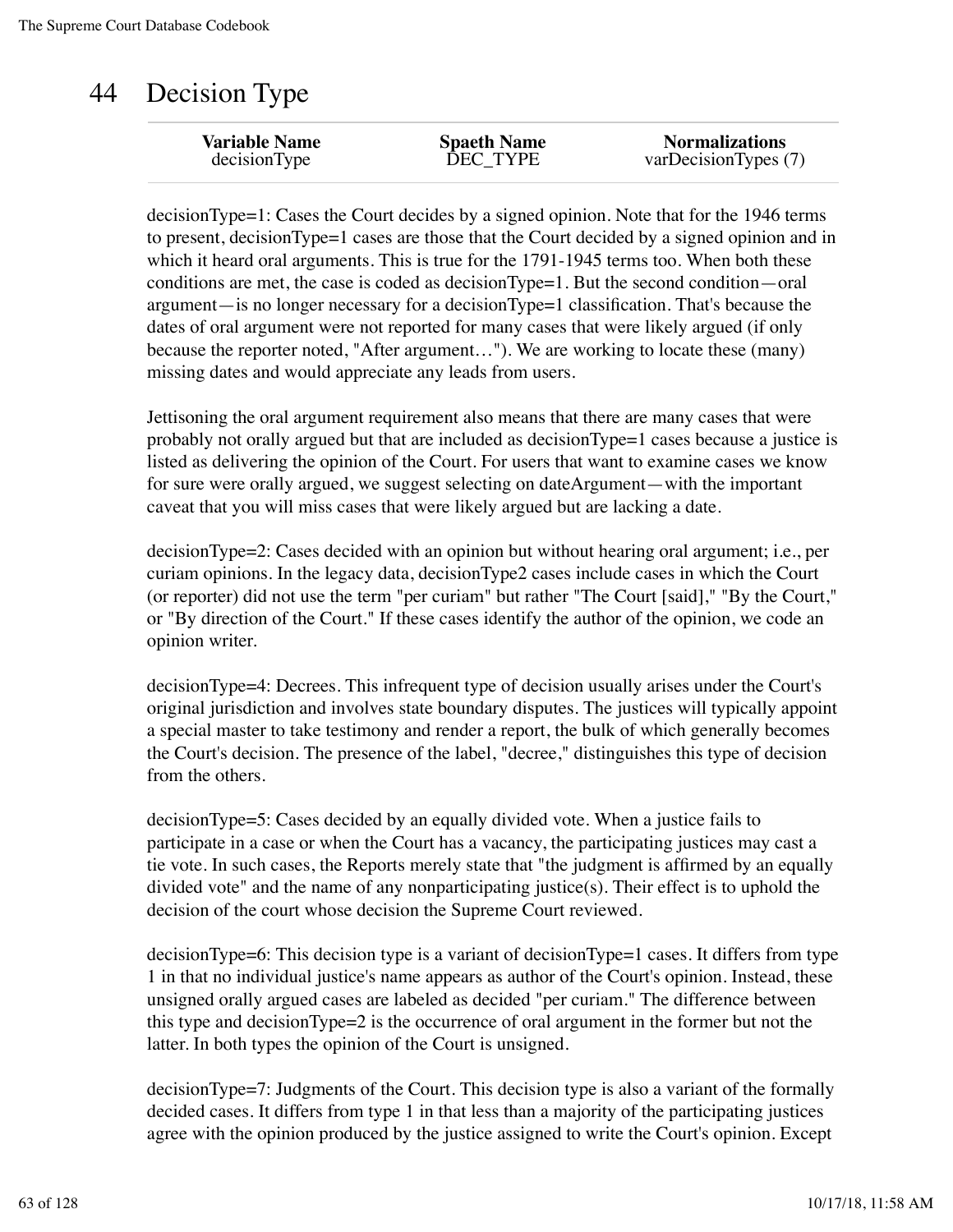for those interested only in the authors of the opinions of the Court, decisionType=7 should be included in analyses of the Court's formally decided cases. See also the notes under decisionType=1.

The database does not contain all of the non-orally argued per curiam decisions (decisionType=2). The Reports contain large numbers of brief, non-orally argued per curiam decisions. The database includes only those for which the Court has provided a summary, as well as those without a summary in which one or more of the justices wrote an opinion.

Along similar lines, the database also does not contain memorandum decisions or "back-ofthe-book" U.S. Reports cases with the exceptions of, first, volumes 131 and 154. In these volumes, the reporters included (in the Appendices) cases previously omitted or "not hitherto reported in full." Second, we are trying to include all orally argued cases in the back-of-the-book (the Database already contains "front-of-the-book" orally argued cases). All decisionType=5 orally argued cases, even if in the back of the book, already have been entered. We are in the process of adding decisionType=6 back-of-the-book cases. In the vast majority of these, the Court dismissed the case with a one-line sentence.

*- End of Content for Variable 44. Decision Type -*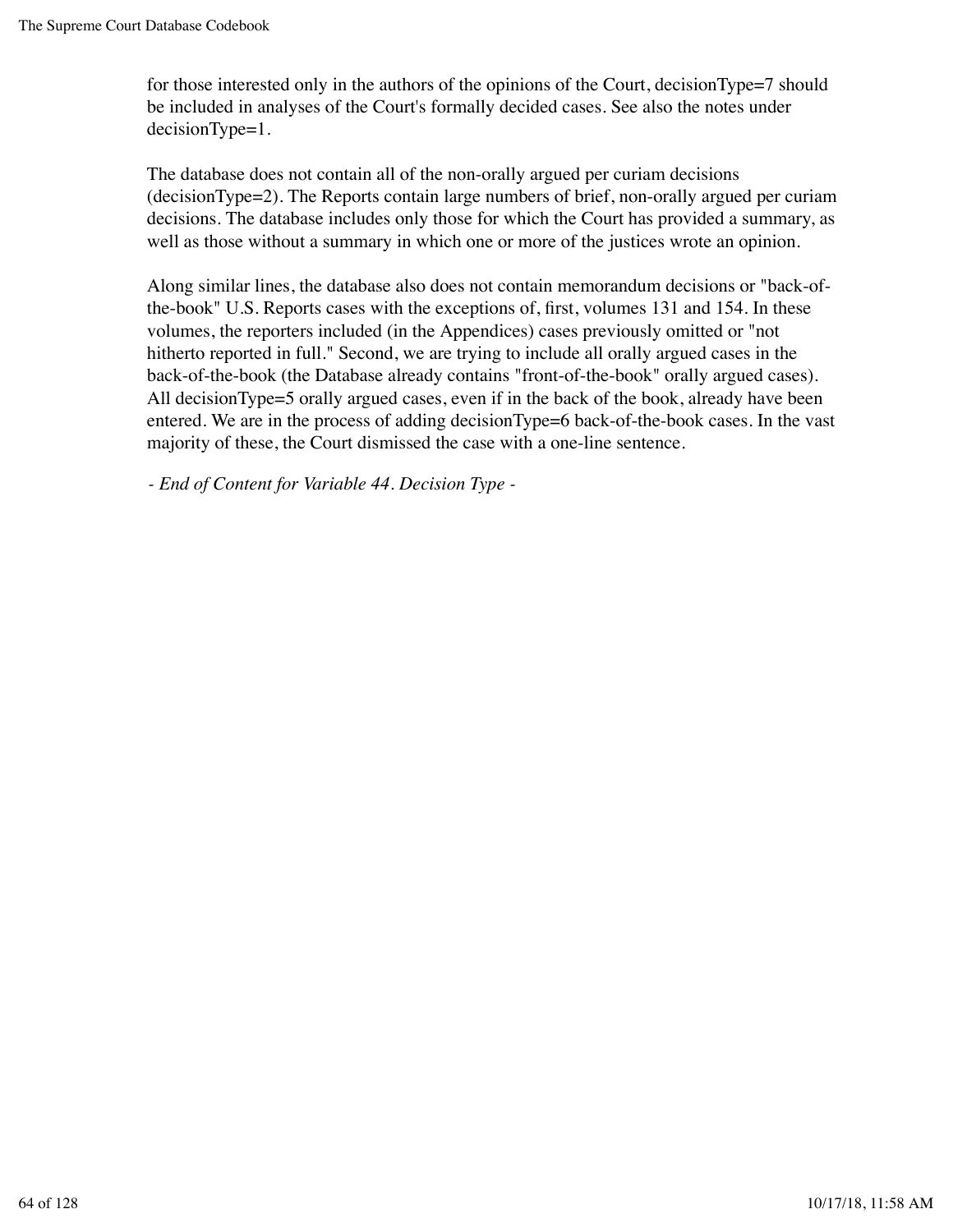### 45 Declaration of Unconstitutionality

An entry in this variable indicates that the Court either declared unconstitutional an act of Congress; a state or territorial statute, regulation, or constitutional provision; or a municipal or other local ordinance. In coding this variable we consulted several sources. Most helpful was the Congressional Research Service's Constitution of the United States of America: Analysis and Interpretation (CONAN) (https://www.congress.gov/constitution-annotated) and the appendix to volume 131 of the U.S. Reports.

Note that the Court need not necessarily specify in so many words that a law has been declared unconstitutional. That commonly occurred in legacy decisions (pre-1946); e.g., Wllcox v. Consolidted Gas Co. of New York, 53 L Ed 382 (1909).

The summary frequently, though not invariably, will indicate such action in its statement of the Court's holdings. Hence, where such action may have occurred, it may be necessary to read carefully the opinion of the Court to determine whether an entry should be made in this variable.

Where federal law pre-empts a state statute or a local ordinance, unconstitutionality does not result unless the Court's opinion so states. Nor are administrative regulations the subject of declarations of unconstitutionality unless the declaration also applies to the law on which it is based. Also excluded are federal or state court-made rules; e.g., Virginia Supreme Court v. Friedman, 487 U.S. 59 (1988).

*- End of Content for Variable 45. Declaration of Unconstitutionality -*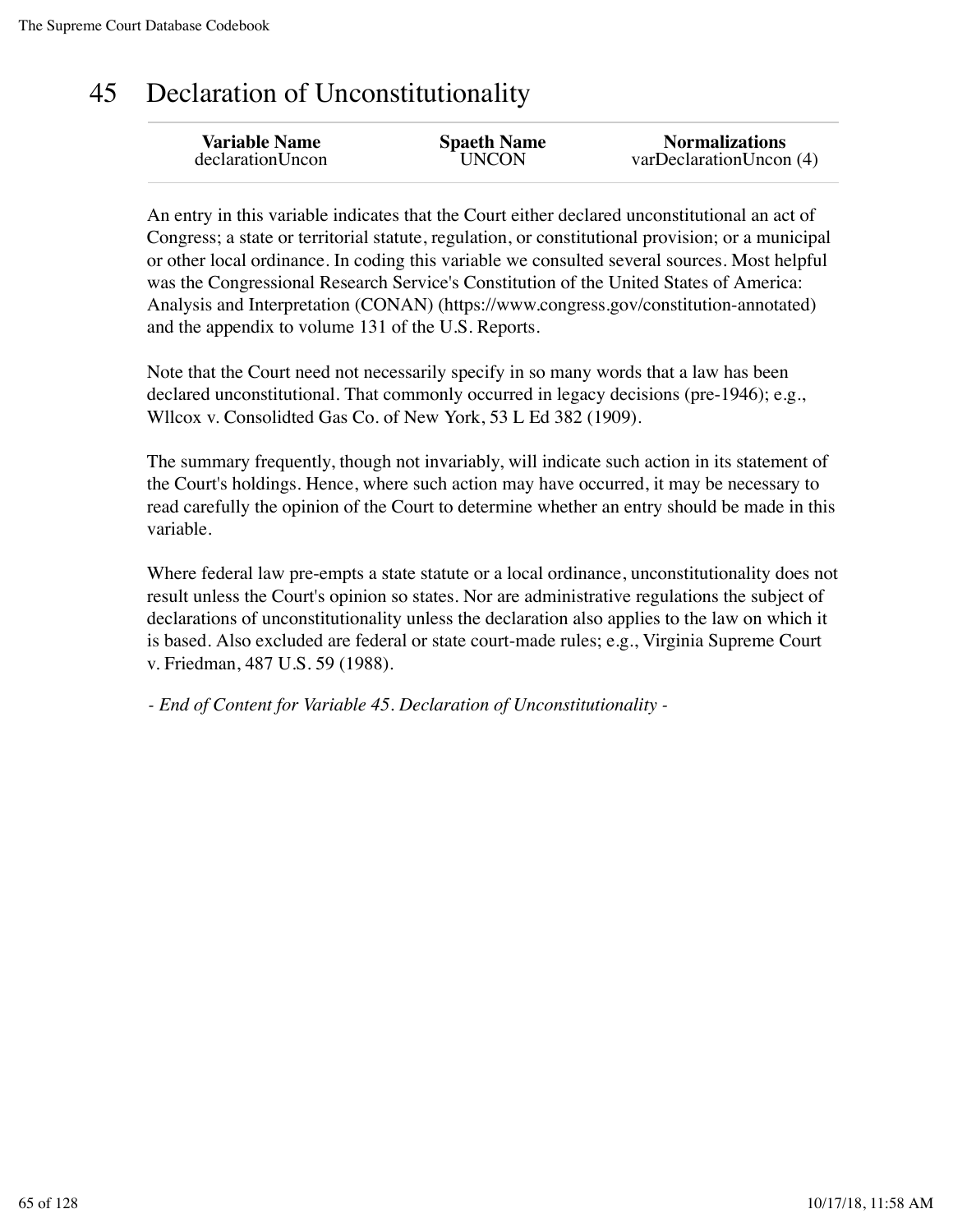### 46 Disposition of Case

The treatment the Supreme Court accorded the court whose decision it reviewed is contained in this variable; e.g., affirmed, vacated, reversed and remanded, etc. The values here are the same as those for lcDisposition (how the court whose decision the Supreme Court reviewed disposed of the case). For original jurisdiction cases, this variable will be empty unless the Court's disposition falls under 1 or 9 below (stay, petition, or motion granted; petition denied or appeal dismissed). For cases in which the Court granted a motion to dismiss, caseDisposition is coded as 9 (petition denied or appeal dismissed). There is "no disposition" if the Court denied a motion to dismiss.

The information relevant to this variable may be found near the end of the summary that begins on the title page of each case, or preferably at the very end of the opinion of the Court.

As in the lcDisposition variable, the value label pertaining to the specific language used by the Court is entered. If incongruence between the Court's language and the above codes occurs, consult variable caseDispositionUnusual.

In cases containing multiple docket numbers, not every docket number will necessarily receive the same disposition. Hence, in focusing on the outcome of the Court's decisions, users might want to consider the datasets in which cases are organized by docket rather than citation.

Note for users of the Justice Centered Database: The entry in this variable governs whether the individual justices voted with the majority or in dissent.

*- End of Content for Variable 46. Disposition of Case -*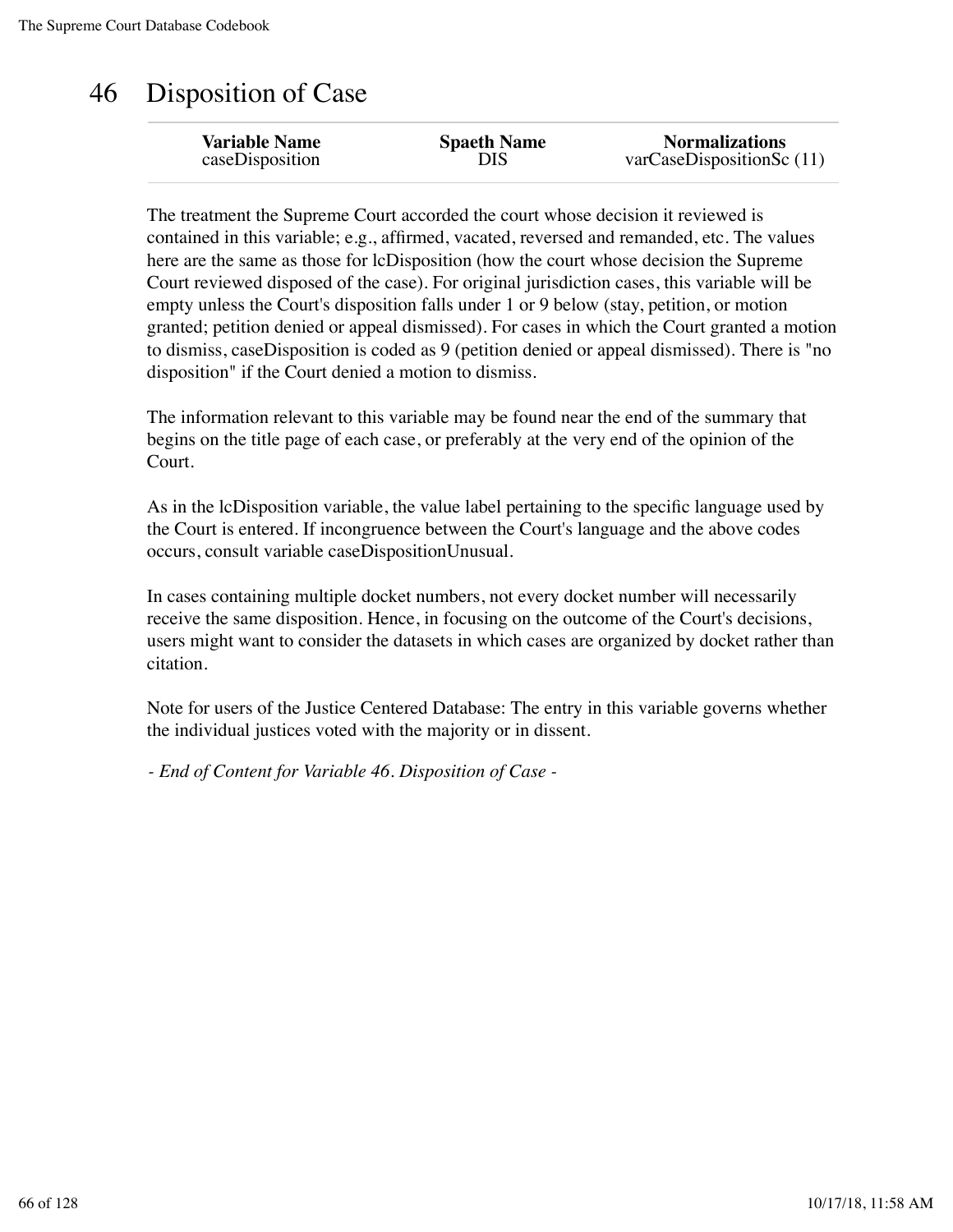### 47 Unusual Disposition

| <b>Variable Name</b>   | <b>Spaeth Name</b> | <b>Normalizations</b>     |
|------------------------|--------------------|---------------------------|
| caseDispositionUnusual | <b>DISQ</b>        | varCaseDispositionUnusual |

An entry (1) will appear in this variable to signify that the Court made an unusual disposition of the cited case which does not match the coding scheme of the preceding variable. The disposition that appears closest to the unusual one made by the Court should be selected for inclusion in the preceding variable, caseDisposition.

*- End of Content for Variable 47. Unusual Disposition -*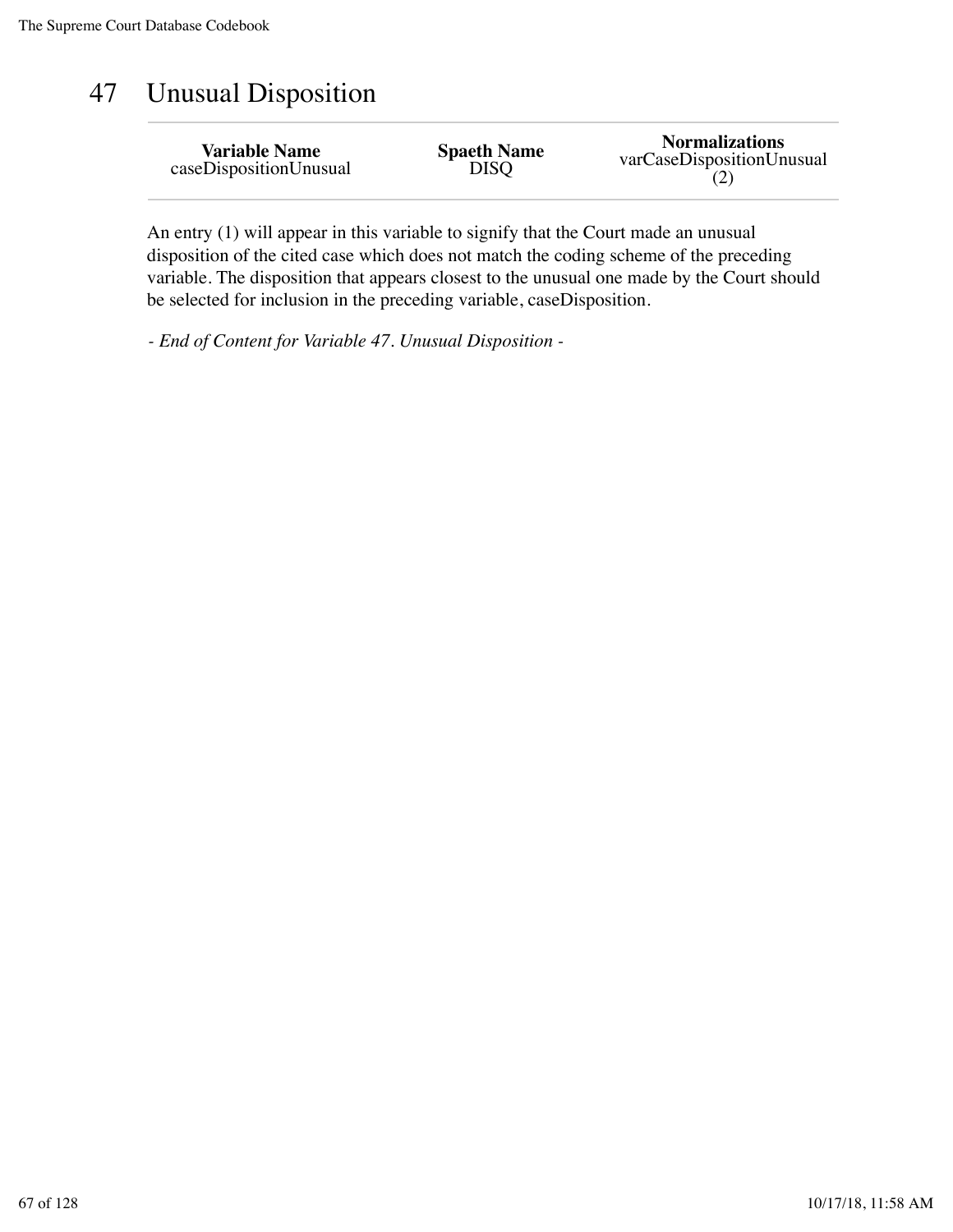#### 48 Winning Party

| <b>Variable Name</b> | <b>Spaeth Name</b> | <b>Normalizations</b> |
|----------------------|--------------------|-----------------------|
| partyWinning         | WIN                | varPartyWinning (3)   |
|                      |                    |                       |

This variable indicates whether the petitioning party (i.e., the plaintiff or the appellant) emerged victorious. The victory the Supreme Court provided the petitioning party may not have been total and complete (e.g., by vacating and remanding the matter rather than an unequivocal reversal), but the disposition is nonetheless a favorable one.

With some adjustments, we coded this variable according to the following rules:

- The petitioning party lost if the Supreme Court affirmed (caseDisposition=2) or dismissed the case/denied the petition (caseDisposition=9).
- The petitioning party won in part or in full if the Supreme Court reversed (caseDisposition=3), reversed and remanded (caseDisposition= 4), vacated and remanded (caseDisposition=5), affirmed and reversed in part (caseDisposition=6), affirmed and reverse in part and remanded (caseDisposition=7), or vacated (caseDisposition=8)
- The petitioning party won or lost may be unclear if the Court certified to/from a lower court.

*- End of Content for Variable 48. Winning Party -*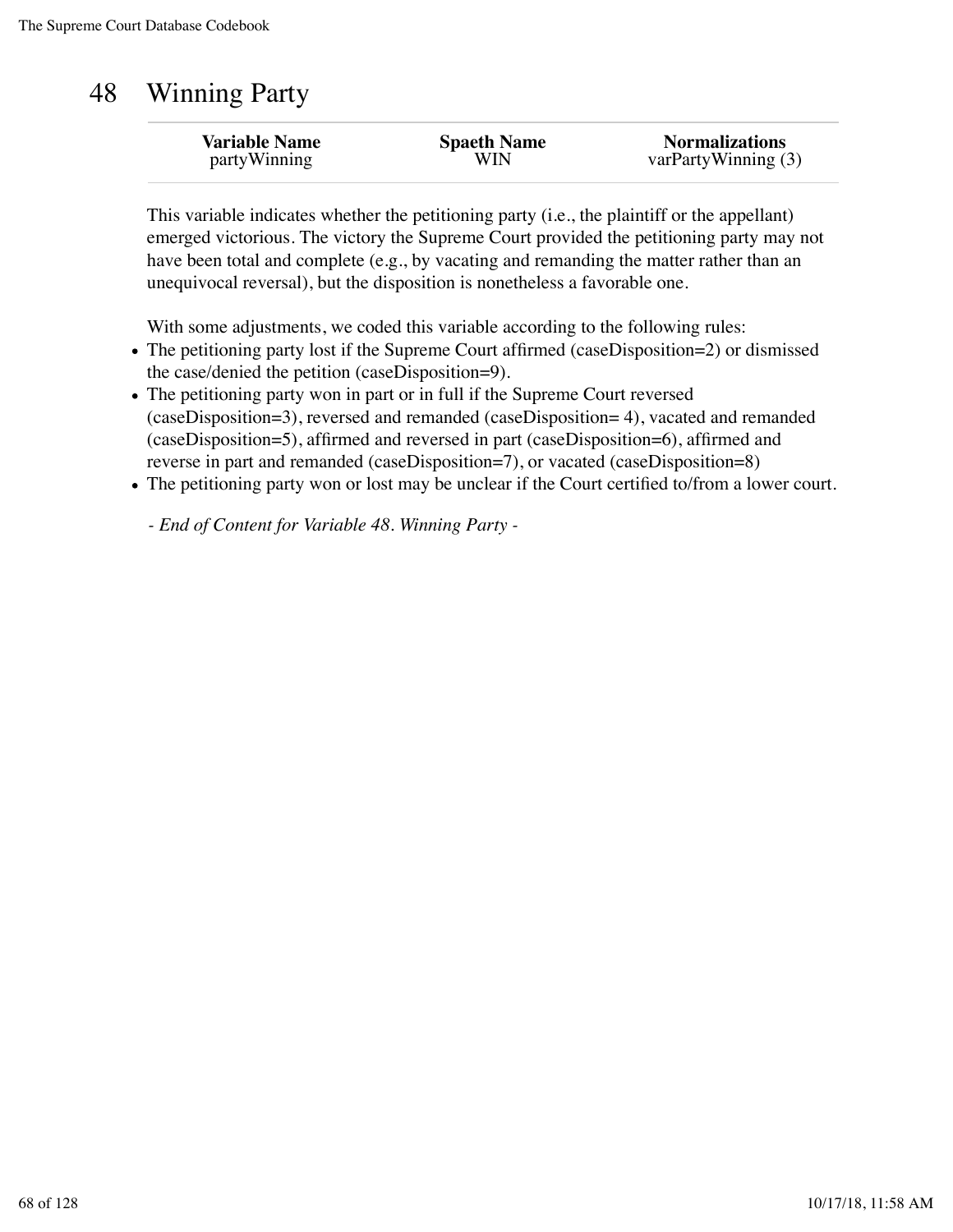### 49 Formal Alteration of Precedent

A "1" will appear in this variable if the majority opinion effectively says that the decision in this case "overruled" one or more of the Court's own precedents. Occasionally, in the absence of language in the prevailing opinion, the dissent will state clearly and persuasively that precedents have been formally altered: e.g., the two landmark reapportionment cases: Baker v. Carr, 369 U.S. 186 (1962), and Gray v. Sanders, 372 U.S. 368 (1963). Once in a great while the majority opinion will state--again in so many words--that an earlier decision overruled one of the Court's own precedents, even though that earlier decision nowhere says so. E.g, Patterson v. McLean Credit Union, 485 U.S. 617 (1988), in which the majority said that Braden v. 30th Judicial Circuit of Kentucky, 410 U.S. 484, 35 L Ed 2d 443 (1973) overruled a 1948 decision. On the basis of this later language, the earlier decision will contain a "1" in this variable. Alteration also extends to language in the majority opinion that states that a precedent of the Supreme Court has been "disapproved," or is "no longer good law."

Note, however, that alteration does not apply to cases in which the Court "distinguishes" a precedent. Such language in no way changes the scope of the precedent contained in the case that has been distinguished.

In addition to following these rules, we consulted several sources. Again, the Congressional Research Service's Constitution of the United States of America: Analysis and Interpretation (CONAN) (https://www.congress.gov/constitution-annotated) was most helpful.

Do not assume that each record of a given case indicates the formal alteration of a separate precedent. A given citation may have several docket numbers, each of which is governed by a single opinion in which only one precedent was altered. Conversely, an opinion in a citation with a single docket number may alter a whole series of Supreme Court precedents. To determine the number of altered precedents, carefully read the prevailing opinion in each citation that has an entry in this variable.

*- End of Content for Variable 49. Formal Alteration of Precedent -*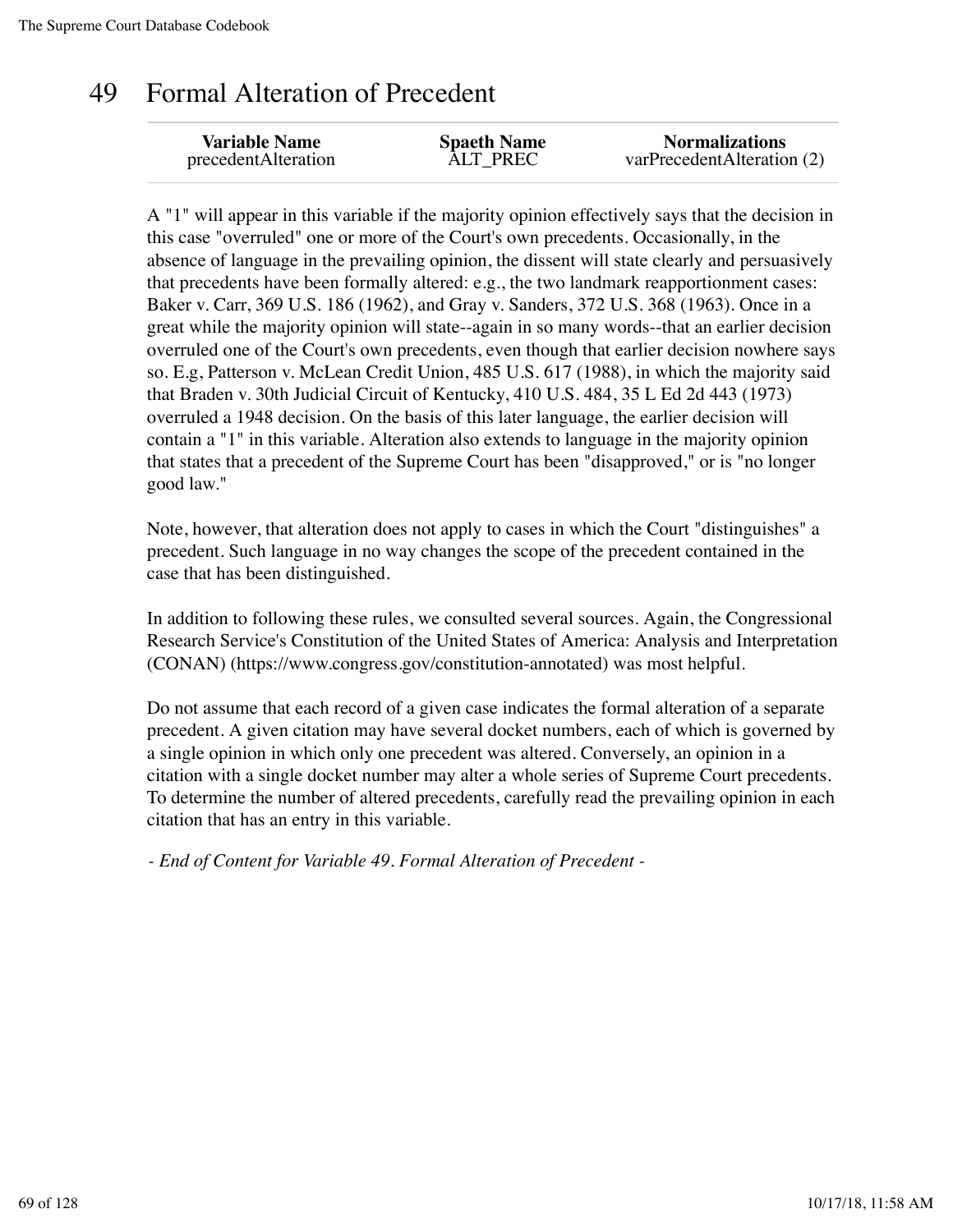## 50 Vote Not Clearly Specified

The votes in a case are those specified in the opinions.

Do note, however, that the majority opinion in a number of Marshall Court decisions reports that unnamed justices were in disagreement about the resolution of the case. These do not identify who the dissenters were. We, therefore, look to the majority opinion itself to specify who voted how.

In the vast majority of cases, the individual justices clearly indicate whether or not they agree with the disposition made by the majority. For a small number of cases clarity may be lacking, as when a justice concurs in part and dissents in part. A justice will typically use this or equivalent language to indicate agreement with the reasoning in a portion of the majority opinion while disagreeing with the majority's disposition of the case, or vice-versa.

A close reading of the justice's opinion usually indicates whether he or she has concurred (i.e., agreed with the majority's disposition) or dissented from the disposition made by the majority. But in the rare case where a justice does not clearly indicate which it is, this variable will so indicate.

*- End of Content for Variable 50. Vote Not Clearly Specified -*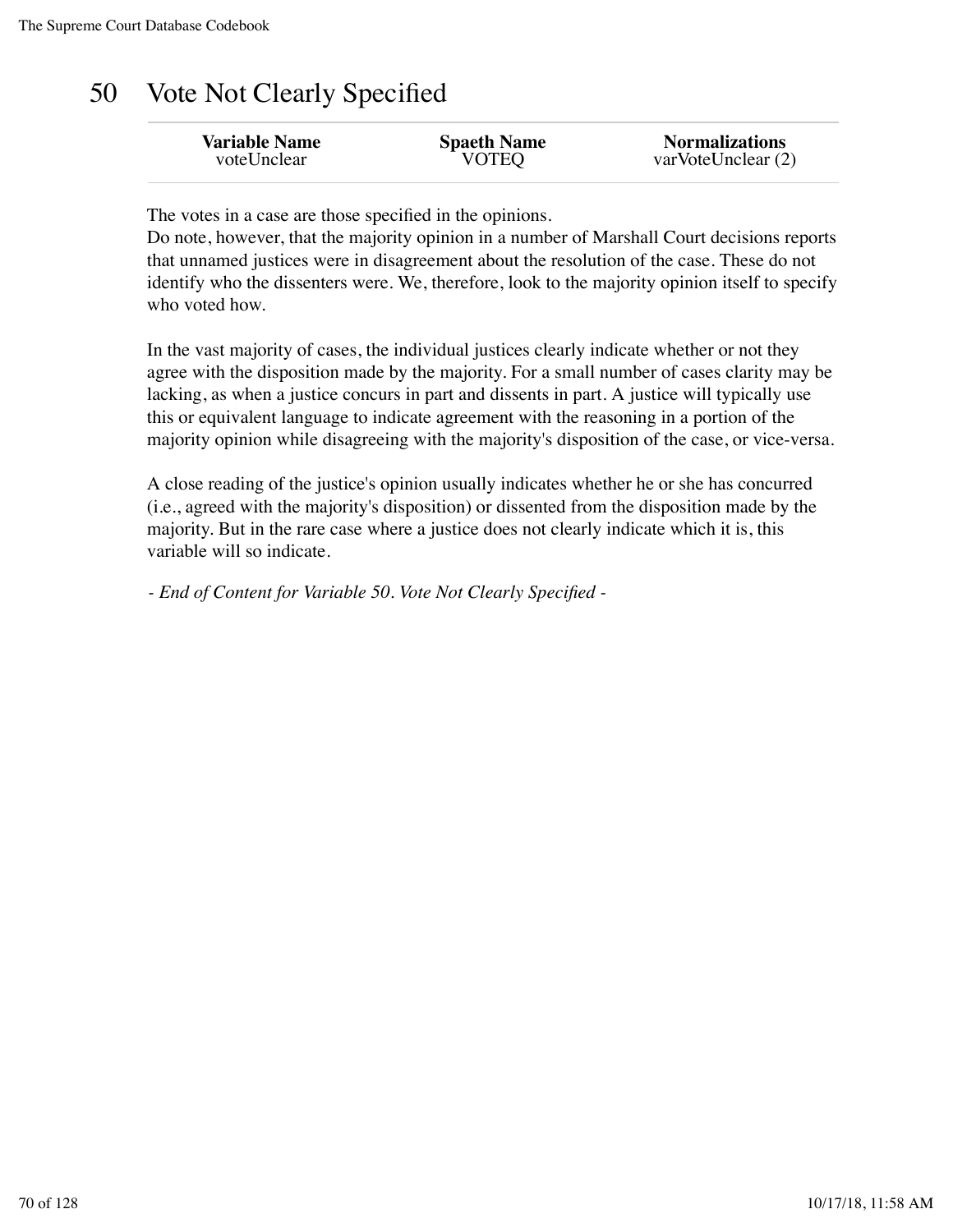## 51 Majority Opinion Writer

| <b>Variable Name</b> | <b>Spaeth Name</b> | <b>Normalizations</b> |
|----------------------|--------------------|-----------------------|
| majOpinWriter        | <b>MOW</b>         | varJustices $(116)$   |
|                      |                    |                       |

This variable identifies the author of the Court's opinion or judgment, as the case may be.

*Note: This variable relies on the Justices ID for its values. For a more detailed description of these identifiers, please visit the detail page for the Justices variable. Note that the justice normalizations changed with the SCDB\_2012\_01 release of the database.*

*- End of Content for Variable 51. Majority Opinion Writer -*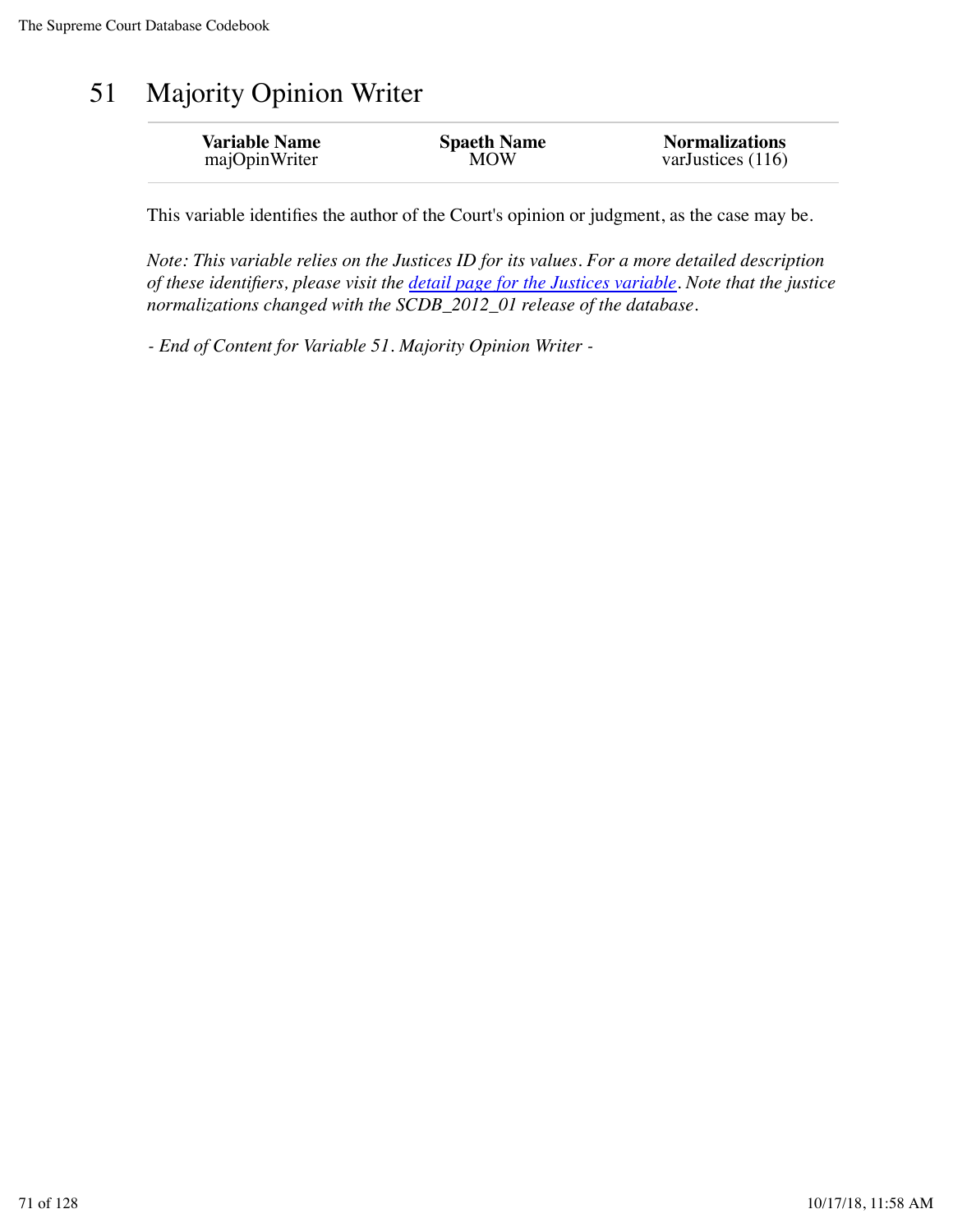## 52 Majority Opinion Assigner

This variable identifies the assigner of the opinion or judgment of the Court, as the case may be. These data are drawn from the membership in the final (report vote) coalition and from the rules governing opinion assignment: If the chief justice is a member of the majority vote coalition at the conference vote, he assigns the opinion; if not, the senior associate justice who is a member of the majority at the conference vote does so. According to several scholarly studies, considerable voting shifts occur between the final conference vote (where the assignment is made) and the vote that appears in the Reports. As a result, in approximately 16 percent of the cases, a person other than the one identified by the database actually assigned the opinion.

To partially overcome this discrepancy, users may consult the expanded versions of the database, available at http://www.cas.sc.edu/poli/juri/, but which include only the Vinson, Warren, and Burger Courts, plus the 1986-1993 terms of the Rehnquist Court. Assigners in these Courts are identified by reference to the justices' docket books.

*Note: This variable relies on the Justices ID for its values. For a more detailed description of these identifiers, please visit the detail page for the Justices variable. Note that the justice normalizations changed with the SCDB\_2012\_01 release of the database.*

*- End of Content for Variable 52. Majority Opinion Assigner -*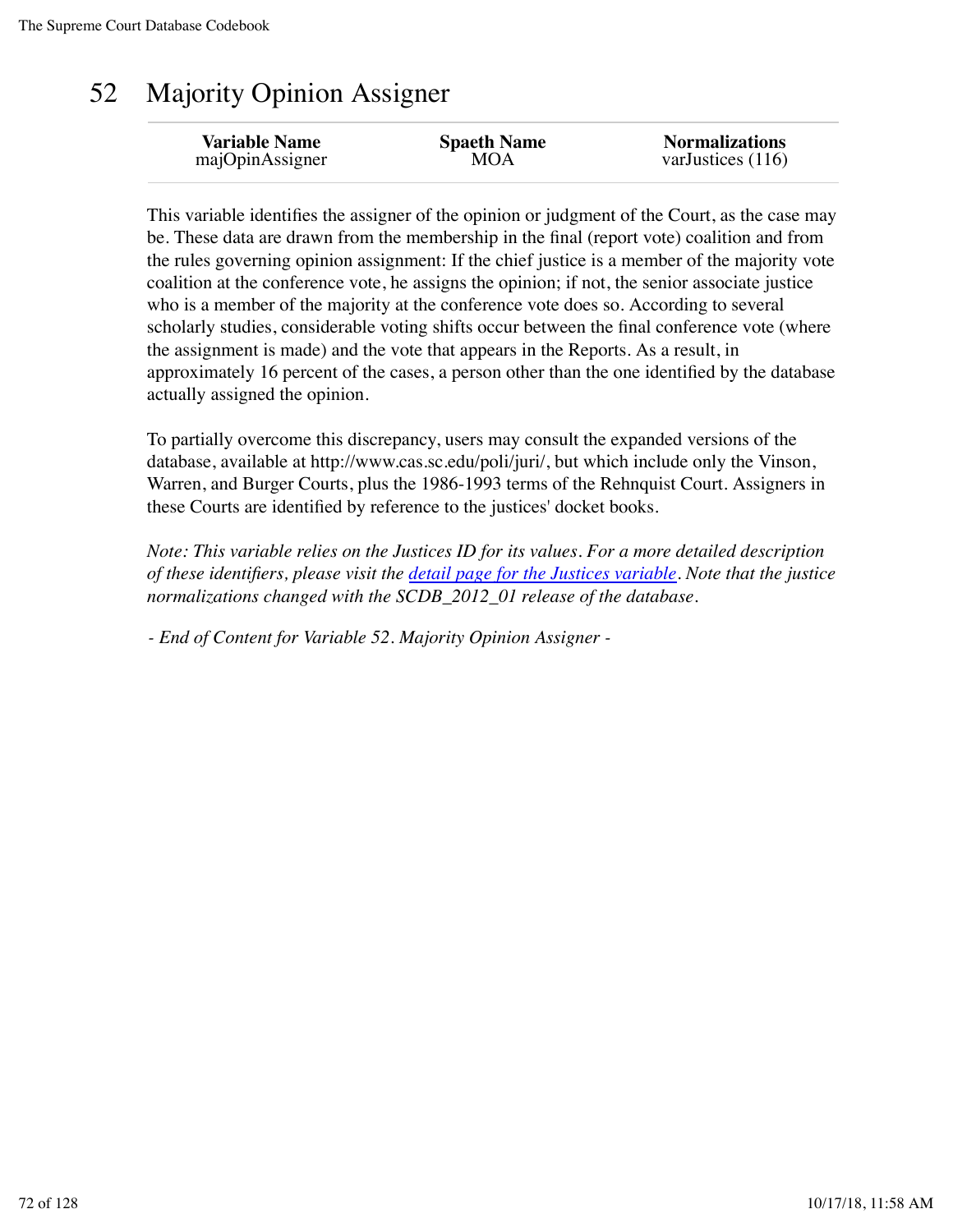# 53 Split Vote

| <b>Variable Name</b> | <b>Spaeth Name</b> | <b>Normalizations</b> |
|----------------------|--------------------|-----------------------|
| splitVote            | n/a                | varSplitVote(2)       |
|                      |                    |                       |

This variable indicates whether the vote variables (e.g., majVotes, minVotes) pertain to the vote on the first or second issue (or legal provision). Because split votes are so rare over 99 percent of the votes are on the first issue.

Users interested in analyzing cases with split votes should use the dataset that organizes cases by legal provision and split votes.

*- End of Content for Variable 53. Split Vote -*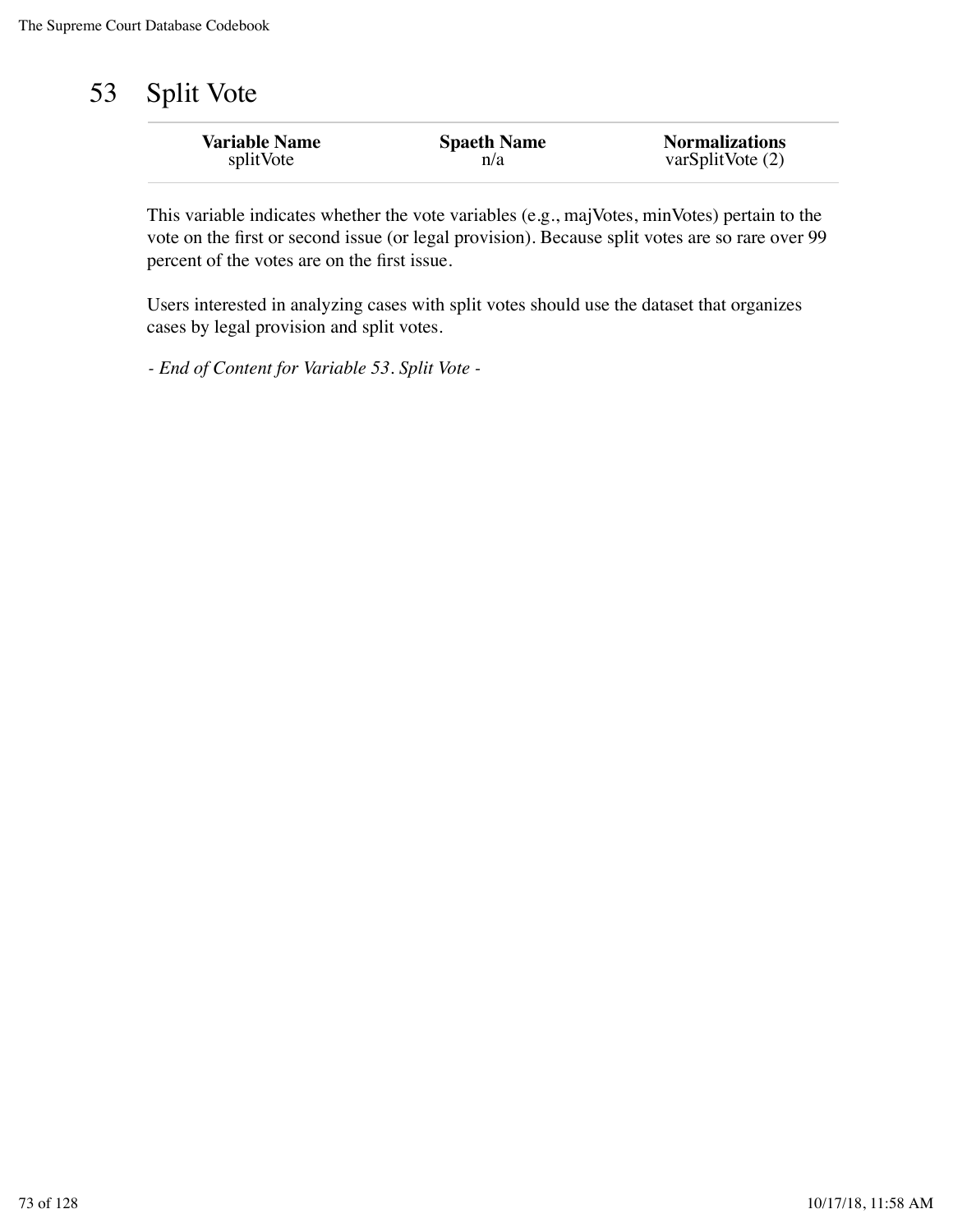# 54 Majority Votes

| <b>Variable Name</b> | <b>Spaeth Name</b> | <b>Normalizations</b> |
|----------------------|--------------------|-----------------------|
| majVotes             | n/a                | n/a                   |

This variable specifies the number of justices voting in the majority; minVotes indicates the number of justices voting in dissent.

In non-legacy cases, a quorum requires the participation of six justices for a decision on the merits.

The number that appears in this variable pertains to the number of justices who agree with the disposition made by the majority (see caseDisposition) and not to the justices' vote on any particular issue in the case. Thus, for example, in Bates v. Arizona State Bar, 433 U.S. 350 (1977), the vote in the case was 5 to 4, even though all participants agreed that the disciplinary rule prohibiting attorney advertising did not violate the Sherman Act. Unlike the majority, the dissenters disagreed that the rule violated the First Amendment.

Please note: Because the early reporters did not always note whether a Justice was absent for a particular case, we consulted the front matter to each volume of the U.S. Reports. For example, volume 77 states: "The Chief Justice did not participate in any of the judgments reported in this volume after page 151. Nor did Mr. Justice Nelson participate in those reported between pages 141 and 410." Sometimes it was simply impossible determine nonparticipation. E.g., from the January Term 1834: Justice Duvall "was prevented from attending the Court until some time after the commencement of the term."

See also Minority Votes (minVotes) and Vote Not Clearly Specified (voteUnclear).

*- End of Content for Variable 54. Majority Votes -*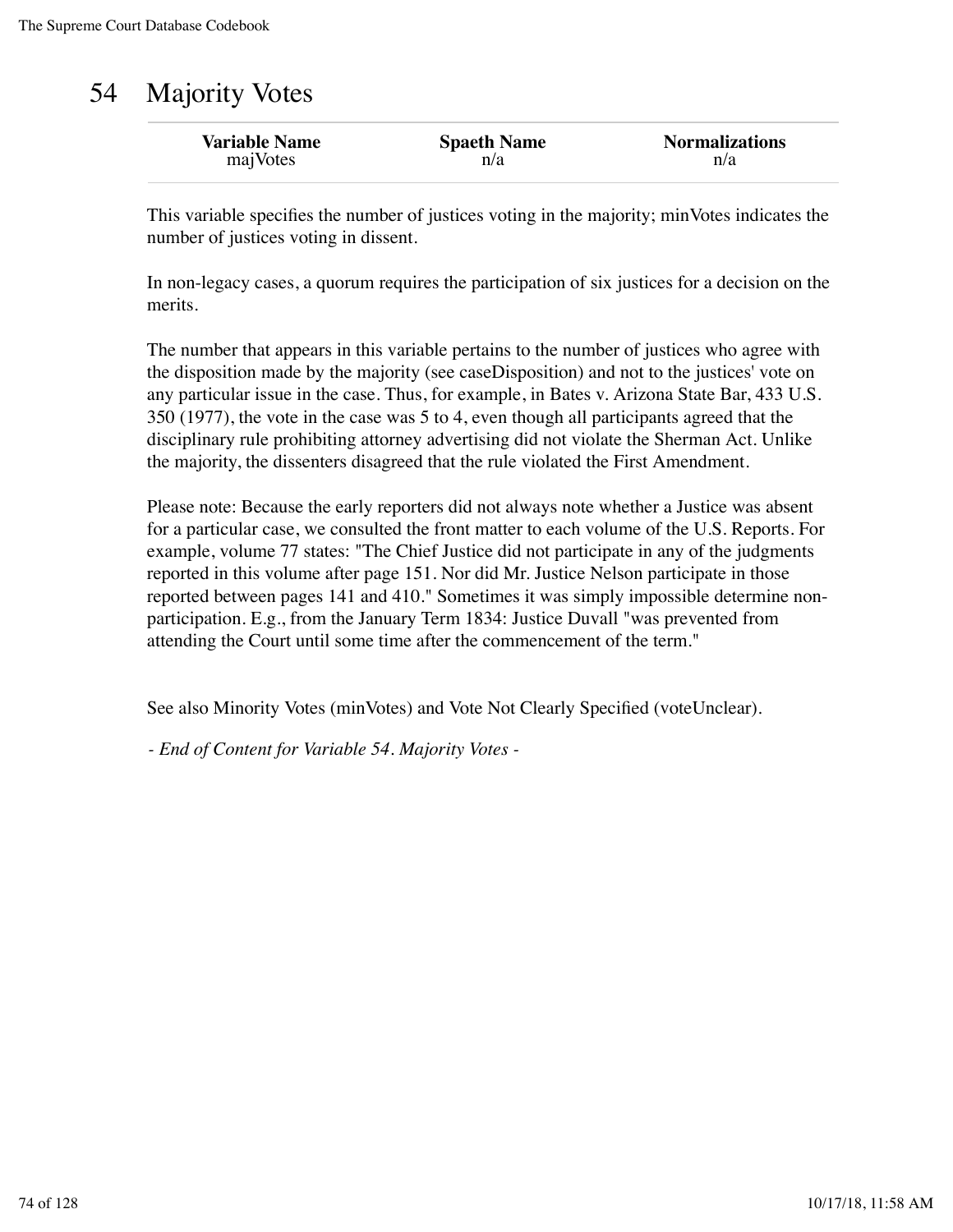# 55 Minority Votes

| <b>Variable Name</b> | <b>Spaeth Name</b> | <b>Normalizations</b> |
|----------------------|--------------------|-----------------------|
| minVotes             | n/a                | n/a                   |

This variable specifies the number of votes in dissent. Only dissents on the merits are specified in this variable.

Justices who dissent from a denial or dismissal of certiorari or who disagree with the Court's assertion of jurisdiction count as not participating in the decision.

For more details, see the variable Majority Votes (majVotes).

*- End of Content for Variable 55. Minority Votes -*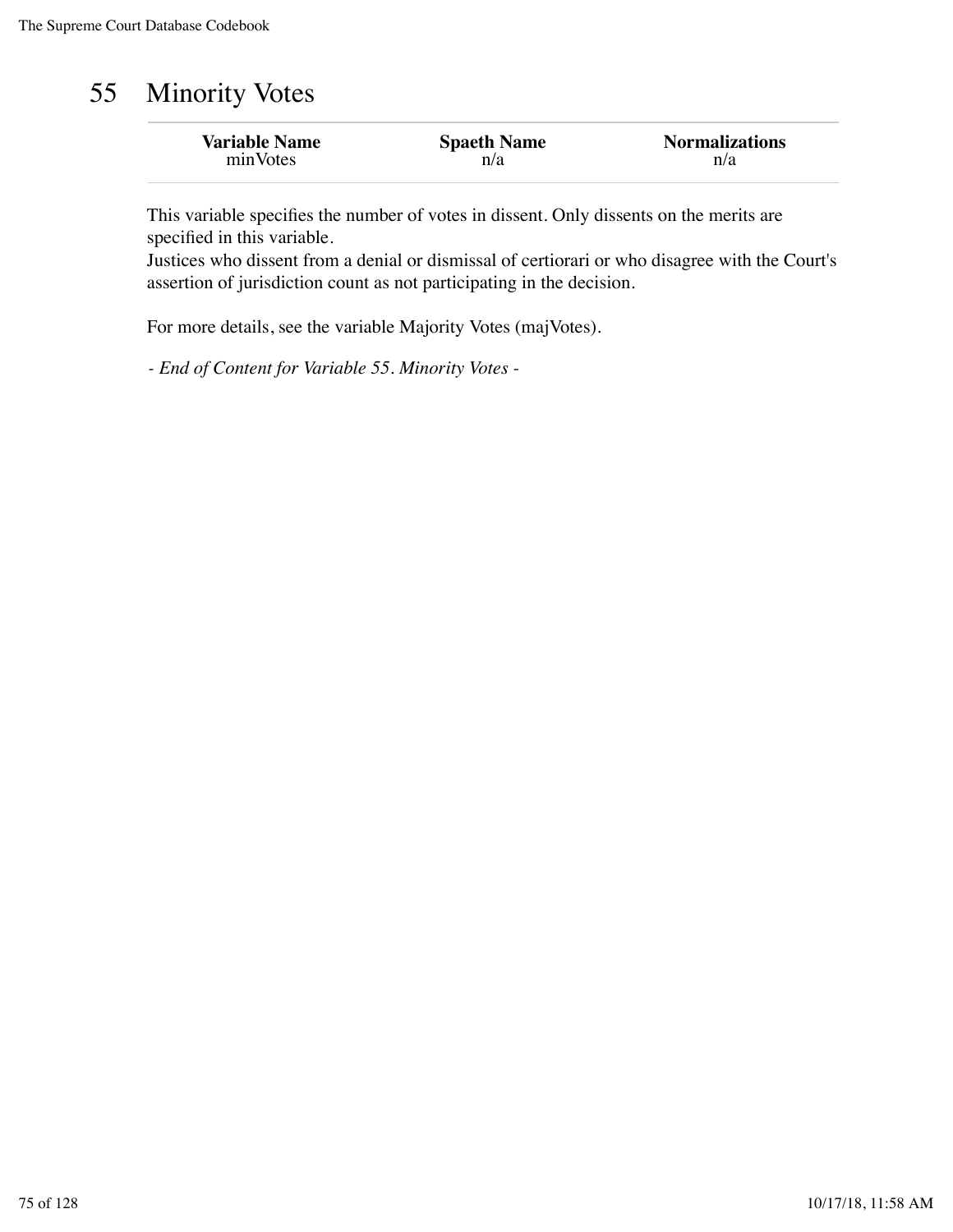| 56 | Justice ID |
|----|------------|
|    |            |

| <b>Variable Name</b> | <b>Spaeth Name</b> | <b>Normalizations</b> |
|----------------------|--------------------|-----------------------|
| justice              | <b>HAR-BRY</b>     | varJustices (116)     |
|                      |                    |                       |

This variable provides a unique identification number for each of the justices. Even though several justices served as both associate and chief justice they receive only one identification number.

This variable appears in the Justice Centered Datasets only.

Some notes about the organization of the justice ids.

- 1. The numeric value on the left is the unique identifier.
- 2. The shortened name to the right of the numeric (e.g. JJay) is for readability. Astute eyes will observe that these text descriptors are not always unique, as in the case of JRutledge (ids 2 and 9). The reason for this is id's 2 and 9 reference the same individual. The source of the two ids is the justice served a split term.
- 3. In situations where two different individuals would share a short name, the short descriptor will be incremented with a numeral on the end as in the case of JHalan1 (id 45) and JHarlan2 (id 91). These descriptors were made unique because they reference different individuals.

*Please note that release SCDB\_2012\_01 saw a renormalization to the justice ids. This was to correct an exclusion of an early justice. Below you will find the current listing. The original variable assignments may be seen here. If you perform a search based on early database releases (prior to SCDB\_2012\_01) all justice references have been updated to ensure fidelity.*

*- End of Content for Variable 56. Justice ID -*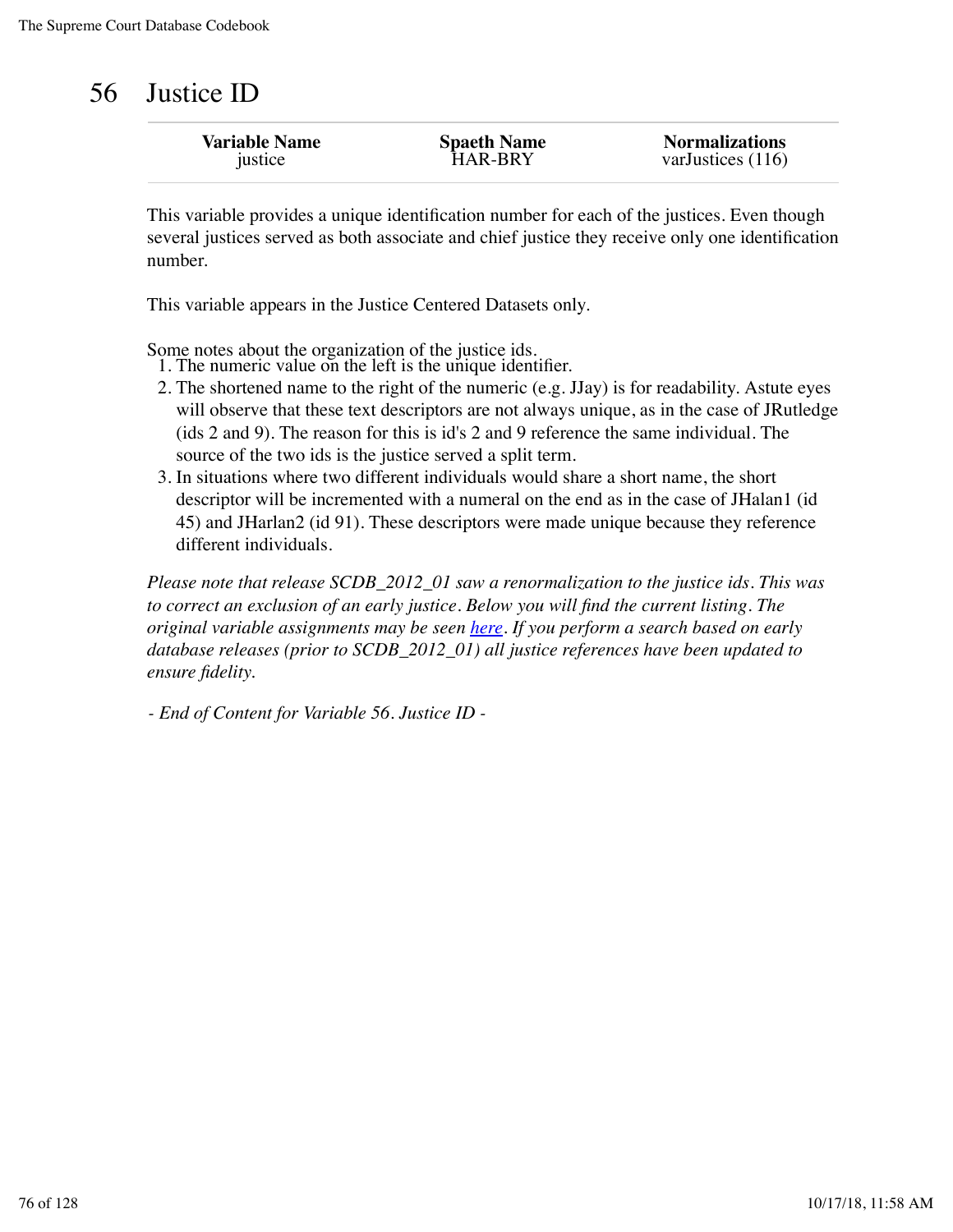## 57 Justice Name

| <b>Variable Name</b> | <b>Spaeth Name</b> | <b>Normalizations</b> |
|----------------------|--------------------|-----------------------|
| justiceName          | n/a                | varJustices $(116)$   |

This is a string variable indicating the first initial for the five justices with a common surname (Harlan, Johnson, Marshall, Roberts, and White) and last name of each justice. This variable appears in the Justice Centered Datasets only.

*Note: This is a denormalized, human-readable version of the justice ID variable. For a more detailed description of these identifiers, please visit the detail page for the Justices variable. Note that the justice normalizations changed with the SCDB\_2012\_01 release of the database.*

*- End of Content for Variable 57. Justice Name -*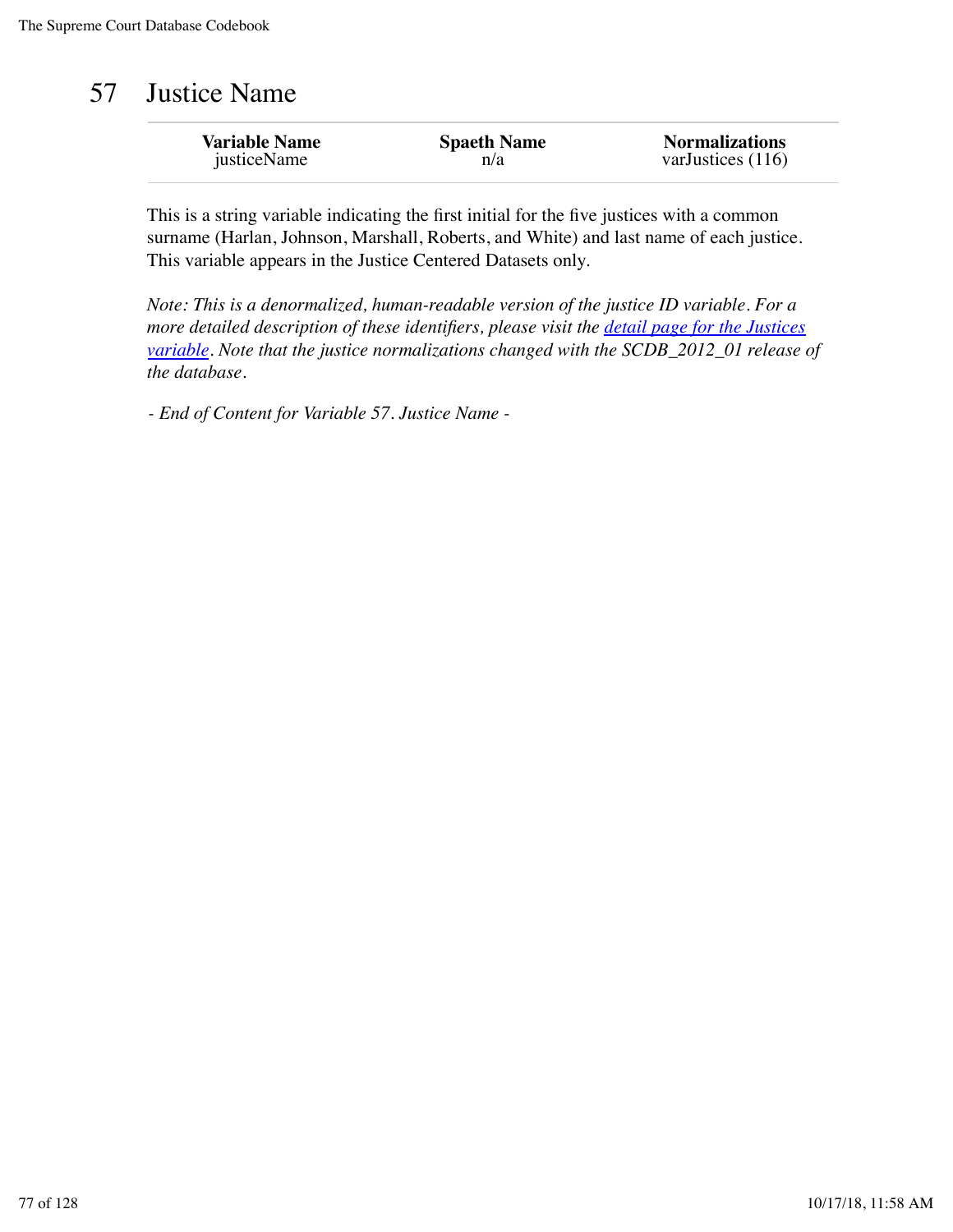## 58 The Vote in the Case

| <b>Variable Name</b> | <b>Spaeth Name</b> | <b>Normalizations</b> |
|----------------------|--------------------|-----------------------|
| vote                 | HARV to BRYV       | varVote $(8)$         |
|                      |                    |                       |

This variable provides information about each justice's vote in the case. It appears in the Justice Centered Datasets only. A regular concurrence is when the justice agrees with the Court's opinion as well as its disposition. A special concurence (i.e., a concurence in the judgment) is when the justice agrees with the Court's disposition but not its opinion. A jurisdictional dissent is when the justice disagrees with the Court's assertion or denial of jurisdiction. Such votes are counted as nonparticipations.

Determination of how a given justice voted is by no means a simple matter of culling the Reports. The justices do not always make their options clear.

Two problems, in particular, afflict efforts to specify votes: 1) whether the vote is a regular or a special concurrence, and 2) the treatment to be accorded a vote "concurring in part and dissenting in part."

The first typically manifests itself when a justice joins the opinion of the Court "except for . . ." Because such exceptions typically tend to approach de minimis status, these are coded as regular concurrences. For example, Chief Justice Burger concurred in the opinion of the Court in New York Gaslight Club, Inc. v. Carey, except for "footnote 6 thereof." 447 U.S. 54, at 71. Similarly, Blackmun's agreement with the Court in Pruneyard Shopping Center v. Robins, except for "that sentence thereof . . ." 447 U.S. 74, at 88. Where the Reports identify a justice as "concurring" or "concurring in part" said justice is treated as a member of the majority opinion coalition (i.e.,  $as = 3$ ), rather than a merely concurring in the result (i.e., as  $= 4$ ).

Whereas the preceding problem pertains to determining which type of concurrence a vote is, the problem with votes concurring and dissenting in part is whether they are special concurrences  $(= 4)$  or dissents  $(= 2)$ . This matter was addressed previously in connection with the variable voteUnclear (vote not clearly specified). A vote concurring and dissenting in part is listed as a special concurrence if the justice(s) doing so does not disagree with the majority's disposition of the case. This may occur when: 1) the justice concurring and dissenting in part only voices disagreement with some or all of the majority's reasoning; 2) when said justice disapproves of the majority's deciding or refusing to decide additional issues involved in the case; or 3) when in a case in which dissent has been voiced, the justice(s) concurring and dissenting in part votes to dispose of the case in a manner more closely approximating that of the majority than that of the dissenter(s).

In cases where determination of whether a vote concurring and dissenting in part is the former or the latter is not beyond cavil, an entry will appear in the voteUnclear variable of the affected case to allow users to make an independent judgment, if they are so minded. Note, however, that listing such votes as dissents  $(= 2)$  or special concurrences  $(= 4)$  has no effect on whether or not an opinion is written (the opinion variable).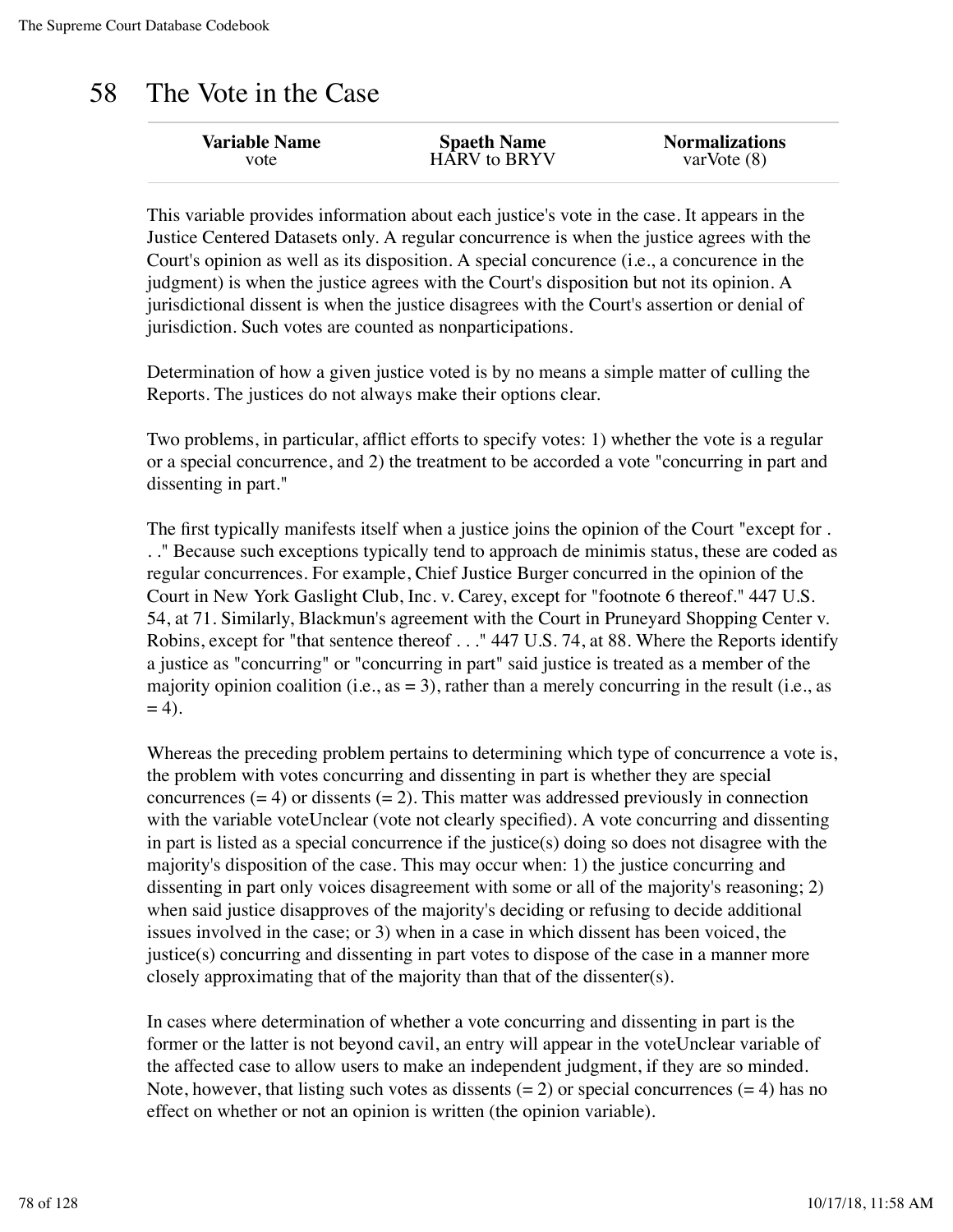See also notes under the majority vote (majVote) variable.

*- End of Content for Variable 58. The Vote in the Case -*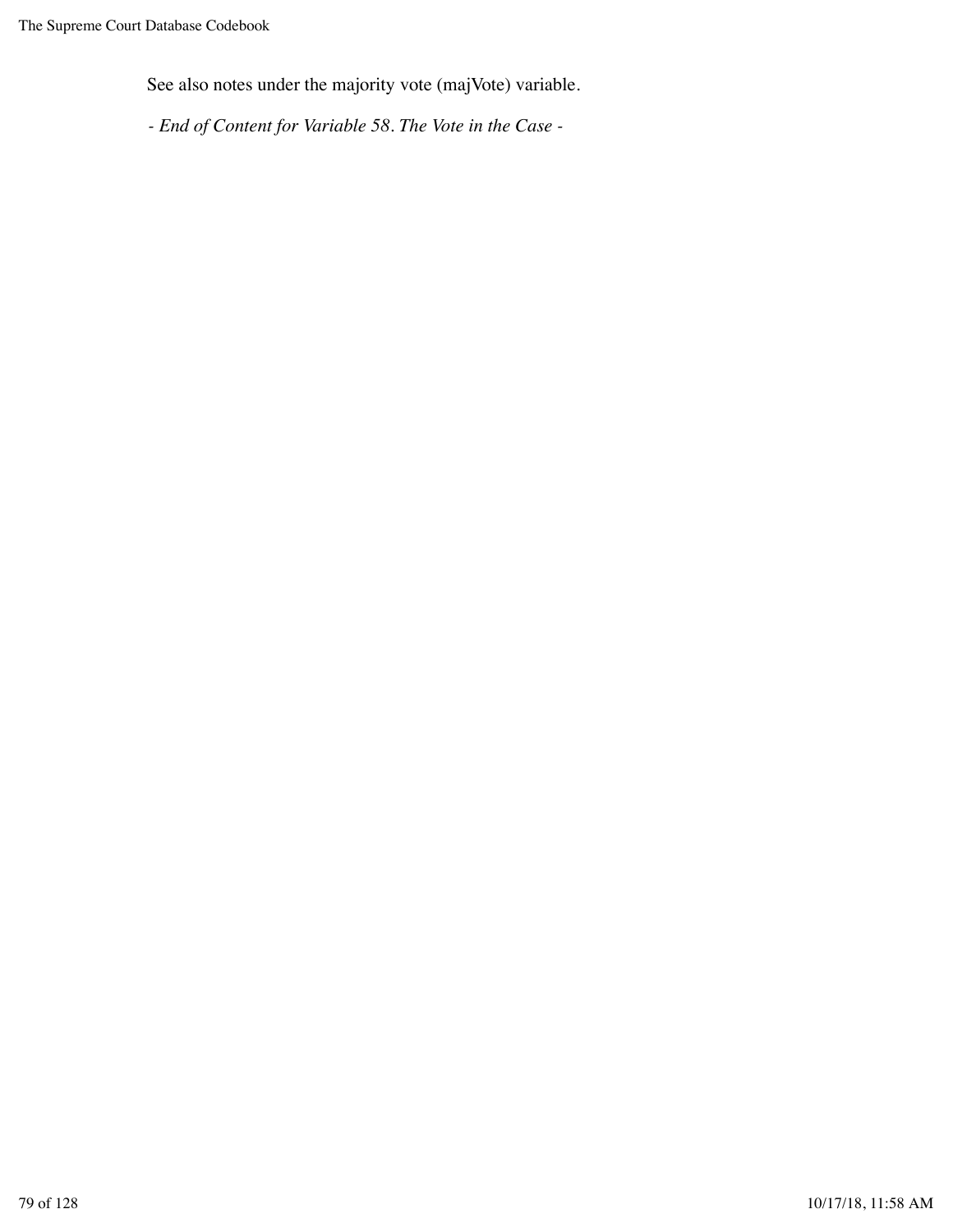# 59 Opinion

| <b>Spaeth Name</b><br>HARO to BRYO | <b>Normalizations</b><br>var Justice Opinion $(3)$ |
|------------------------------------|----------------------------------------------------|
|                                    |                                                    |
|                                    |                                                    |

This variable indicates the opinion, if any, that the justice wrote. It appears in the Justice Centered Datasets only.

Because determination of whether a justice wrote an opinion is no simple matter, rules must be formulated.

1. A justice authors no opinion unless he or she specifies a reason for his or her vote. A bare citation to a previously decided case or a simple statement that the author concurs or dissents because of agreement with a lower court's opinion suffices as an opinion

2. Where a justice specifies that the opinion applies to an additional case or cases, the opinion is counted as so many separate ones. Thus, the opinions of Brennan and Marshall in Mobile v. Bolden, 446 U.S. 55, also apply to Williams v. Brown, 446 U.S. 236. Hence, each of these opinions is counted as though it were two separate opinions.

3. When a justice joins the substance of another justice's opinion, without any personal expression of views, that justice is listed as joining the other's opinion (see variables firstAgreement and secondAgreement) and not as an author unless he or she also writes an opinion.

Thus, in United States v. Havens, 446 U.S. 620, Justices Stewart and Stevens are listed as joining Brennan's dissenting opinion notwithstanding that the pertinent language reads: "Mr. Justice Brennan, joined by Mr. Justice Marshall and joined in Part I by Mr. Justice Stewart and Mr. Justice Stevens, dissenting." 446 U.S. at 629. The opinion contains two parts of roughly equal length. Failure to list the latter pair as joiners would have required that they appear as dissenting without opinion, a manifestly inaccurate result. Similarly, Justice White's language in Parratt v. Taylor, 451 U.S. 527, at 545: "I join the opinion of the Court but with the reservations stated by my Brother Blackmun in his concurring opinion," is not listed as as opinion by White. He rather appears as joining Blackmun's concurrence. Conversely, where a justice, in his or her own words only partially agrees with one or more opinions authored by others, he or she is listed as an author. Two examples of Justice Stewart illustrate: "Mr. Justice Stewart dissents for the reasons expressed in Part I of the dissenting opinion of Mr. Justice Powell." (Dougherty County Board of Education v. White, 439 U.S. 32, at 47) "Mr. Justice Stewart concurs in the judgment, agreeing with all but Part II of the opinion of the Court, and with Part I of the concurring opinion of Mr. Justice Stevens." (Jenkins v. Anderson, 447 U.S. 231, at 241).

4. When two or more justices jointly author an opinion, an entry will so indicate. Joint authorship, however, does not include per curiam opinions.

*- End of Content for Variable 59. Opinion -*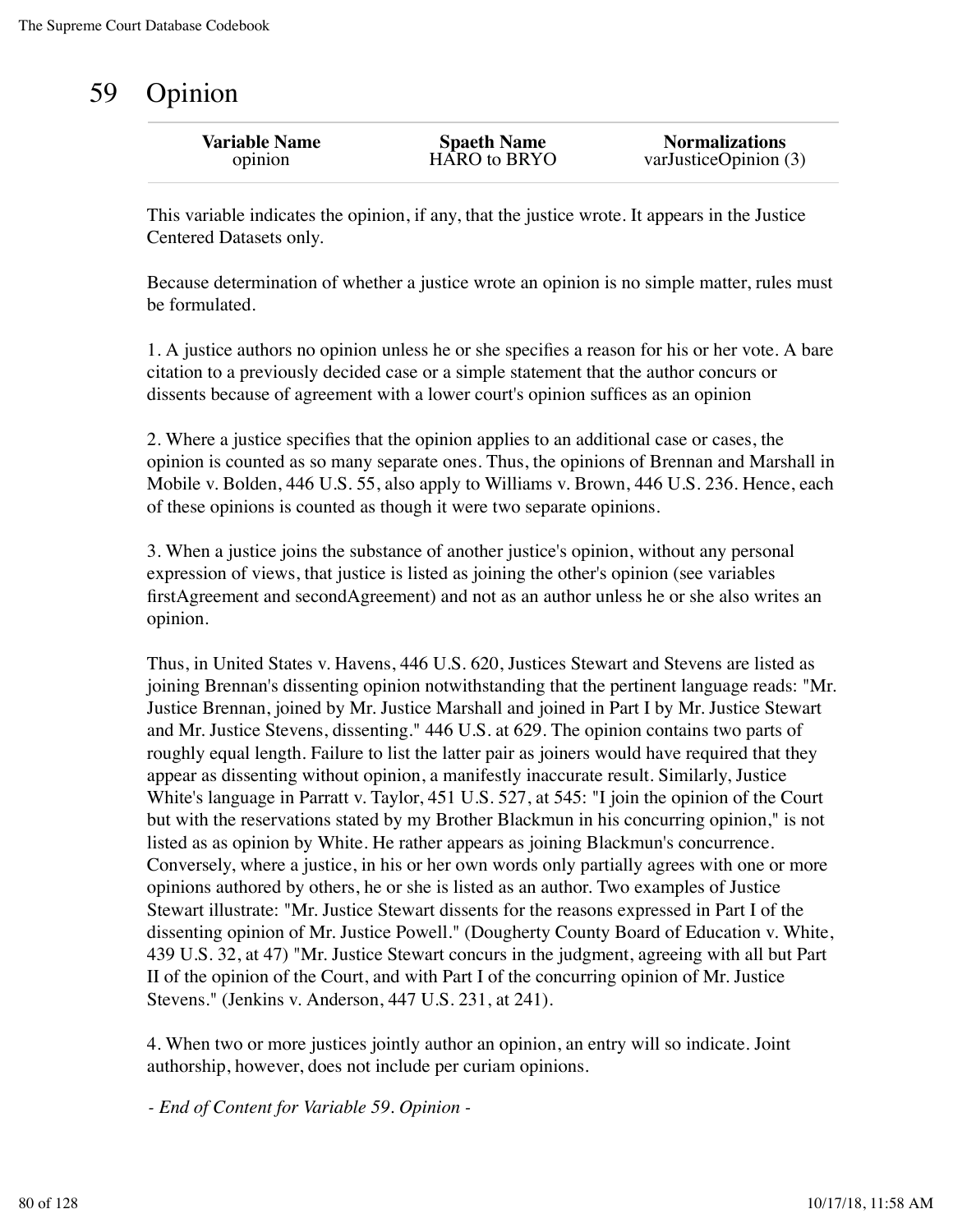# 60 Direction of the Individual Justice's Votes

| <b>Variable Name</b> | <b>Spaeth Name</b>   | <b>Normalizations</b>       |
|----------------------|----------------------|-----------------------------|
| direction            | <b>HARDIR-BRYDIR</b> | var Justice Direction $(2)$ |
|                      |                      |                             |

This variable indicates whether the justice cast a liberal or conservative vote. For the definitions of liberal and conservative, see variable decisionDirection. A missing value code indicates that the decisionDirection was unspecifiable or that that justice did not participate.

This variable appears in the Justice Centered Datasets only.

*- End of Content for Variable 60. Direction of the Individual Justice's Votes -*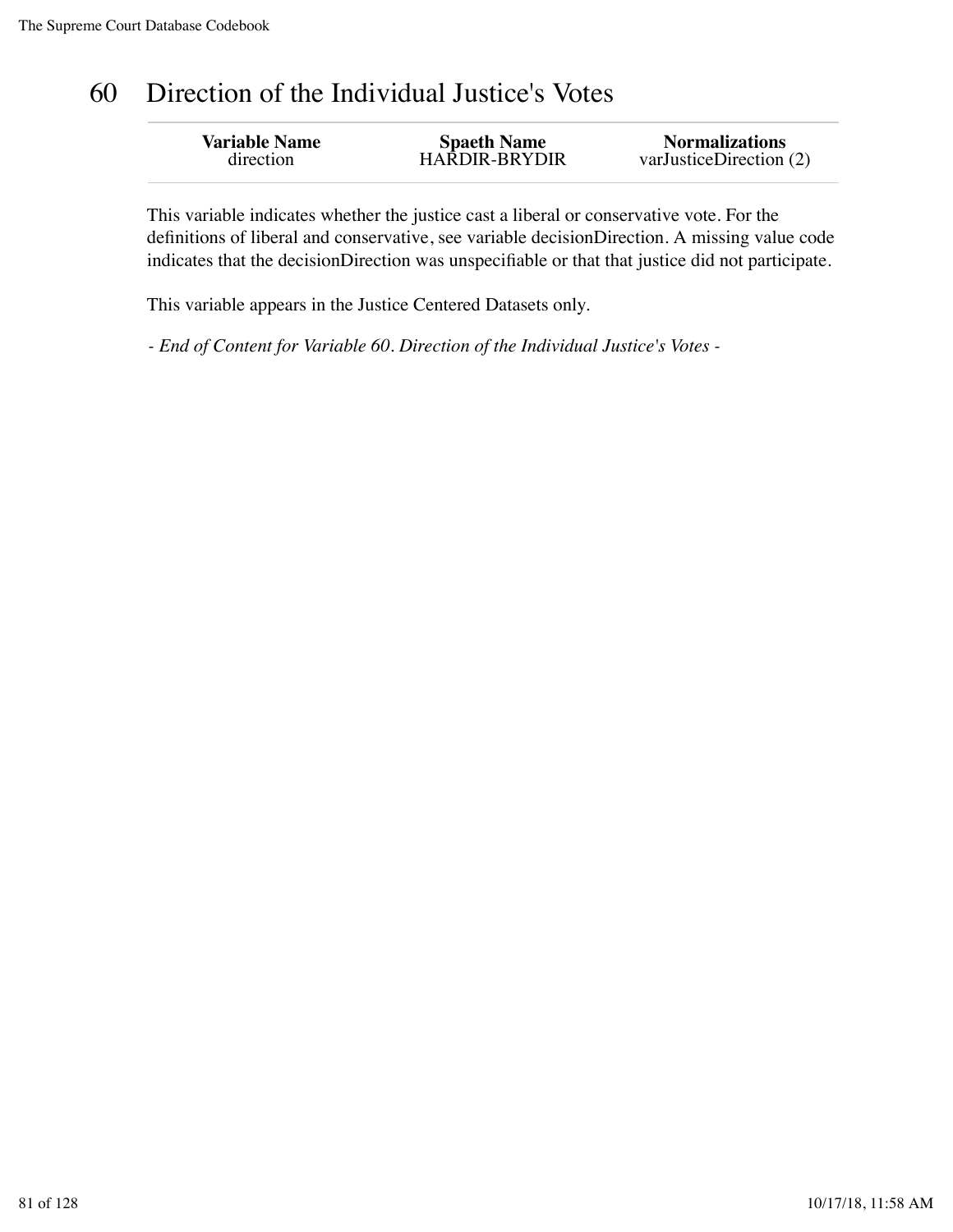# 61 Majority and Minority Voting by Justice

| <b>Variable Name</b> | <b>Spaeth Name</b> | <b>Normalizations</b>  |
|----------------------|--------------------|------------------------|
| majority             | <b>HARM - BRYM</b> | varJusticeMajority (2) |
|                      |                    |                        |

Analysts commonly want to know the frequency with which given justices vote with the majority and/or in dissent overall or in certain sets of circumstances. This variable provides that information for each justice.

This variable appears in the Justice Centered Datasets only.

*- End of Content for Variable 61. Majority and Minority Voting by Justice -*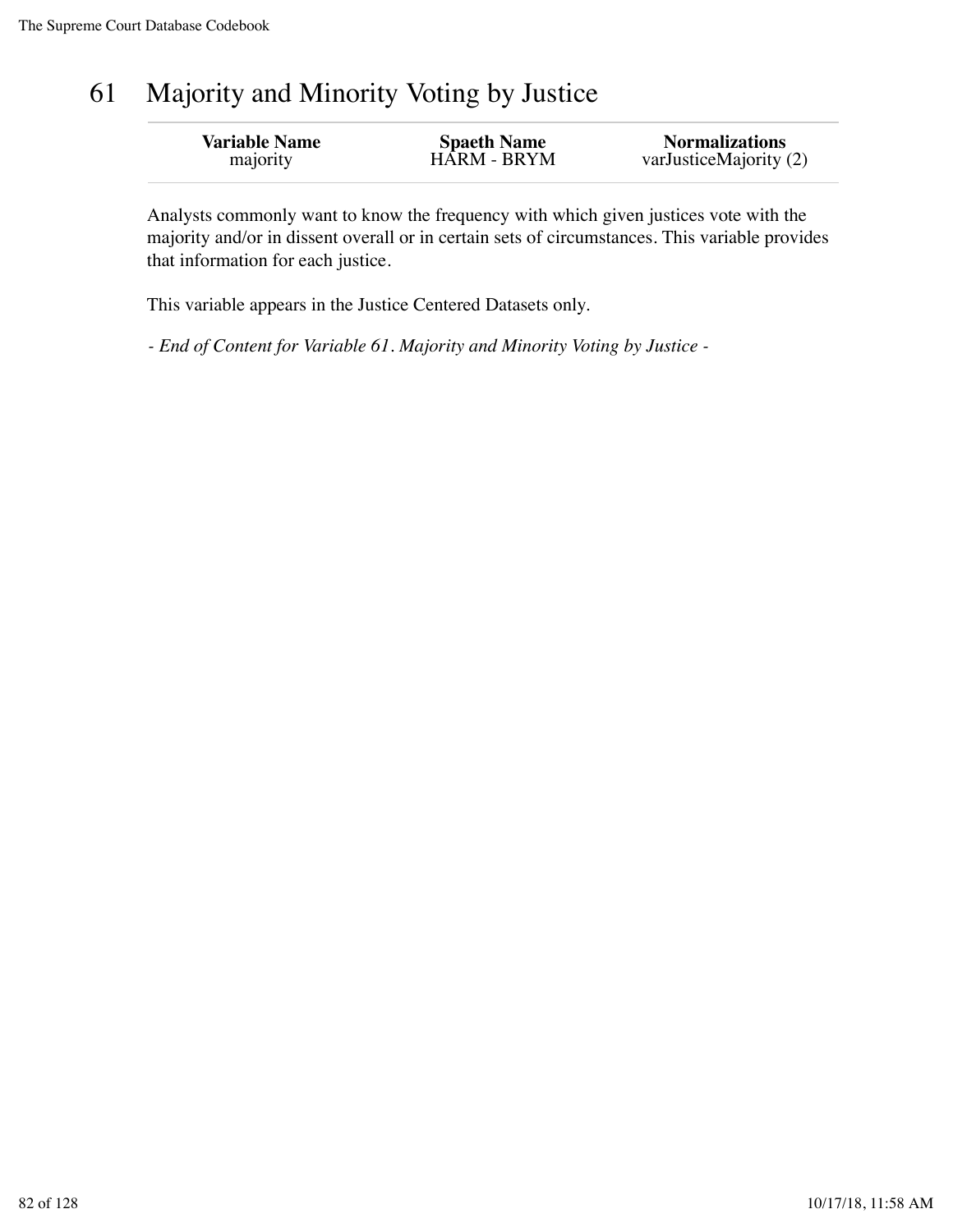# 62 First Agreement

| <b>Variable Name</b> | <b>Spaeth Name</b> | <b>Normalizations</b> |
|----------------------|--------------------|-----------------------|
| firstAgreement       | HARA1 - BRYA1      | varJustices $(116)$   |

This variable (and Second Agreement) denotes whether the justice agreed with a dissent or concurrence written by another justice (indicated by the justice's id number). Two agreements are coded---one in this variable and the second in secondAgreement. For more details, see the opinion variable.

This variable appears in the Justice Centered Datasets only.

*Note: This variable relies on the Justices ID for its values. For a more detailed description of these identifiers, please visit the detail page for the Justices variable. Note that the justice normalizations changed with the SCDB\_2012\_01 release of the database.*

*- End of Content for Variable 62. First Agreement -*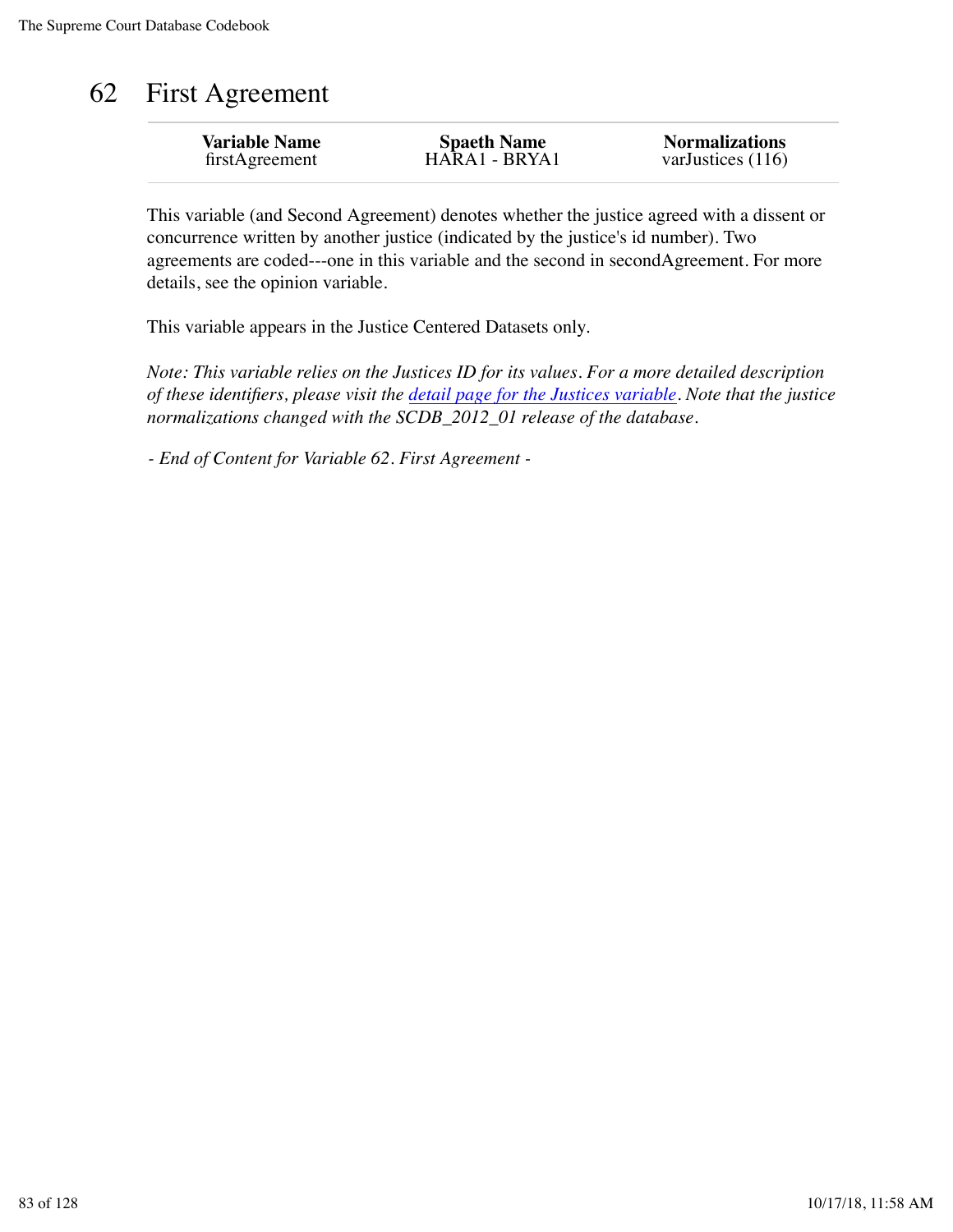# 63 Second Agreement

| <b>Variable Name</b> | <b>Spaeth Name</b> | <b>Normalizations</b> |
|----------------------|--------------------|-----------------------|
| secondAgreement      | HARA2 - BRYA2      | varJustices $(116)$   |
|                      |                    |                       |

See variable First Agreement (firstAgreement).

This variable appears in the Justice Centered Datasets only.

*Note: This variable relies on the Justices ID for its values. For a more detailed description of these identifiers, please visit the detail page for the Justices variable. Note that the justice normalizations changed with the SCDB\_2012\_01 release of the database.*

*- End of Content for Variable 63. Second Agreement -*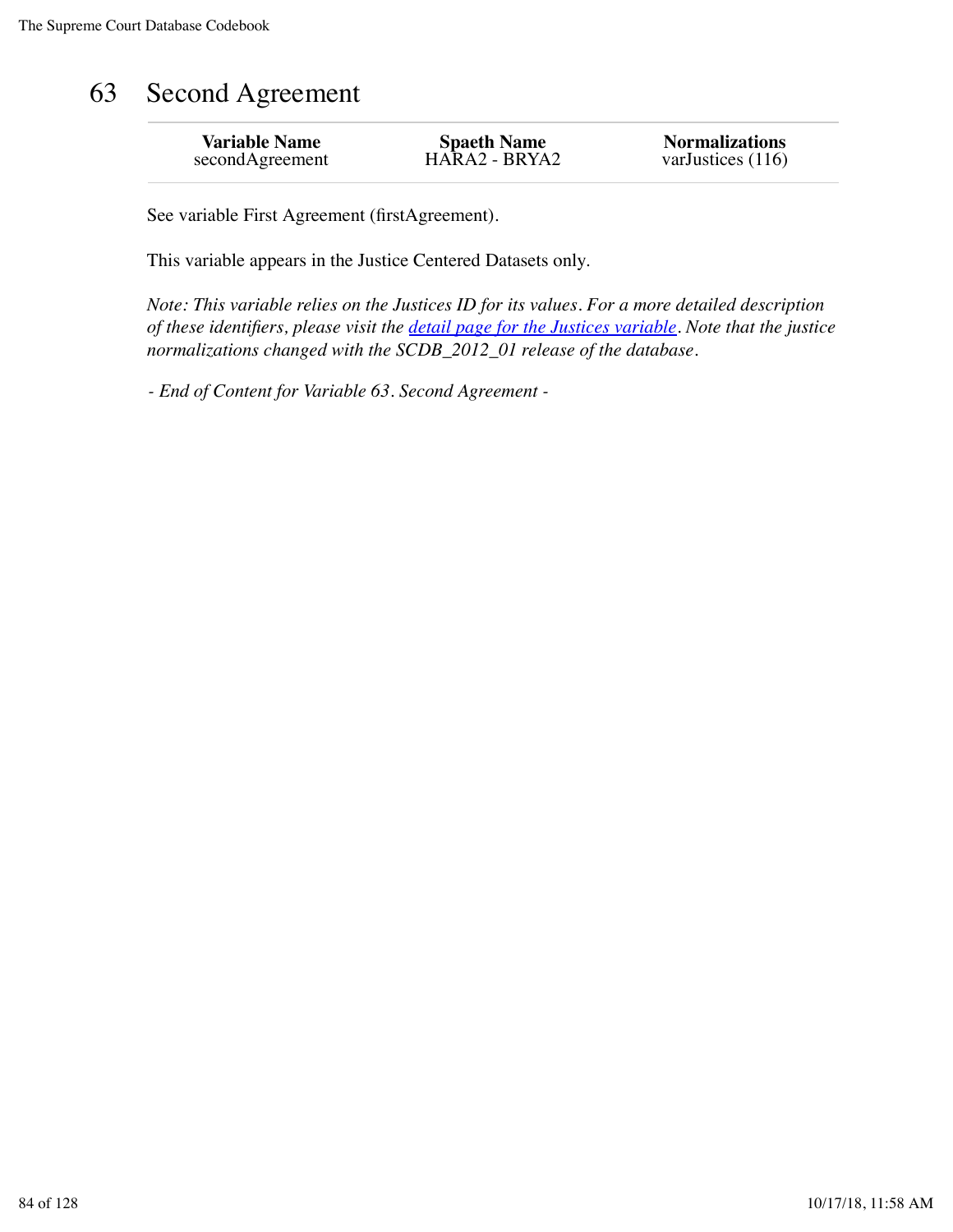## Appendix

This appendix contains an exhaustive list of the numeric codes used for all numeric variables in the Supreme Court Database. In the language of database administration, these lists are called normalizations. In the language of statistical software, these lists are called value labels. All of the data files available for software that supports them, e.g., Stata, R, and SPSS, include all of these value labels. The naming convention used throughout is varVariableName.

# A1 varAdminAction

*125 Distinct Values*

varAdminAction is used in conjunction with: *adminAction*

- Army and Air Force Exchange Service
- Atomic Energy Commission
- Secretary or administrative unit or personnel of the U.S. Air Force
- Department or Secretary of Agriculture
- Alien Property Custodian
- Secretary or administrative unit or personnel of the U.S. Army
- Board of Immigration Appeals
- Bureau of Indian Affairs
- Bureau of Prisons
- Bonneville Power Administration
- Benefits Review Board
- Civil Aeronautics Board
- Bureau of the Census
- Central Intelligence Agency
- Commodity Futures Trading Commission
- Department or Secretary of Commerce
- Comptroller of Currency
- Consumer Product Safety Commission
- Civil Rights Commission
- Civil Service Commission, U.S.
- Customs Service or Commissioner or Collector of Customs
- Defense Base Closure and REalignment Commission
- Drug Enforcement Agency
- Department or Secretary of Defense (and Department or Secretary of War)
- Department or Secretary of Energy
- Department or Secretary of the Interior
- Department of Justice or Attorney General
- Department or Secretary of State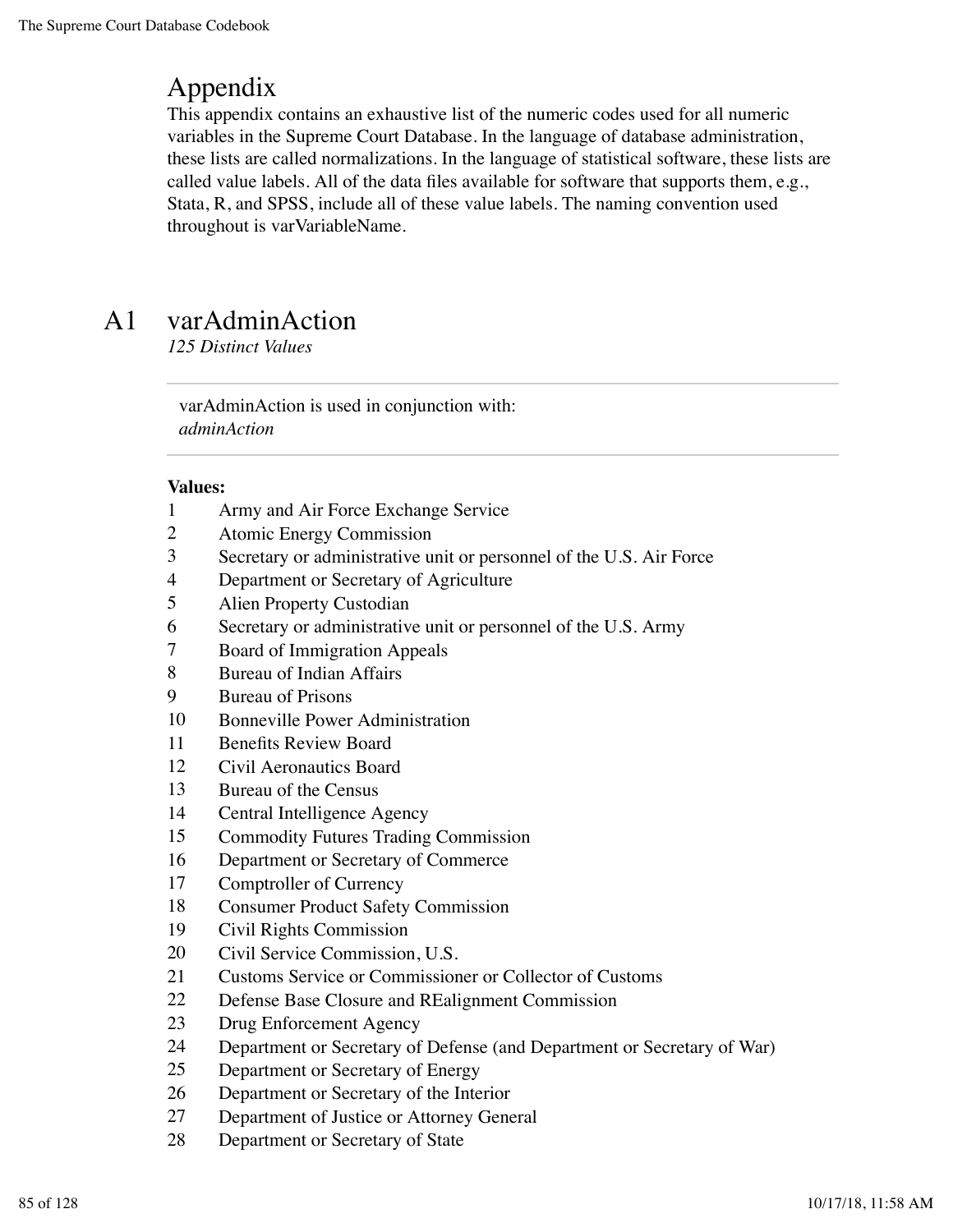- Department or Secretary of Transportation
- Department or Secretary of Education
- U.S. Employees' Compensation Commission, or Commissioner
- Equal Employment Opportunity Commission
- Environmental Protection Agency or Administrator
- Federal Aviation Agency or Administration
- Federal Bureau of Investigation or Director
- Federal Bureau of Prisons
- Farm Credit Administration
- Federal Communications Commission (including a predecessor, Federal Radio Commission)
- Federal Credit Union Administration
- Food and Drug Administration
- Federal Deposit Insurance Corporation
- Federal Energy Administration
- Federal Election Commission
- Federal Energy Regulatory Commission
- Federal Housing Administration
- Federal Home Loan Bank Board
- Federal Labor Relations Authority
- Federal Maritime Board
- Federal Maritime Commission
- Farmers Home Administration
- Federal Parole Board
- Federal Power Commission
- Federal Railroad Administration
- Federal Reserve Board of Governors
- Federal Reserve System
- Federal Savings and Loan Insurance Corporation
- Federal Trade Commission
- Federal Works Administration, or Administrator
- General Accounting Office
- Comptroller General
- General Services Administration
- Department or Secretary of Health, Education and Welfare
- Department or Secretary of Health and Human Services
- Department or Secretary of Housing and Urban Development
- Administrative agency established under an interstate compact (except for the MTC)
- Interstate Commerce Commission
- Indian Claims Commission
- Immigration and Naturalization Service, or Director of, or District Director of, or Immigration and Naturalization Enforcement
- Internal Revenue Service, Collector, Commissioner, or District Director of
- Information Security Oversight Office
- Department or Secretary of Labor
- Loyalty Review Board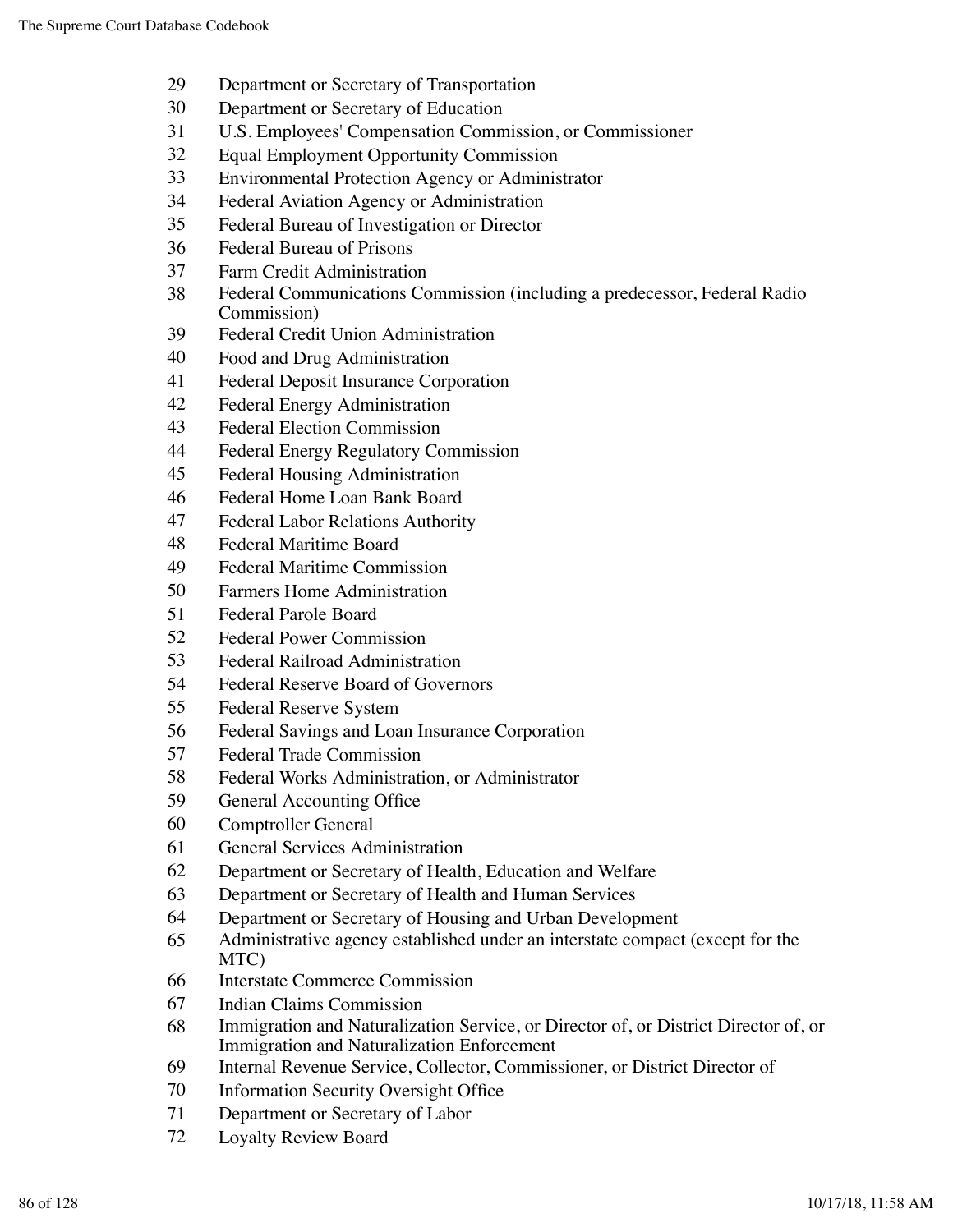- Legal Services Corporation
- Merit Systems Protection Board
- Multistate Tax Commission
- National Aeronautics and Space Administration
- Secretary or administrative unit or personnel of the U.S. Navy
- National Credit Union Administration
- National Endowment for the Arts
- National Enforcement Commission
- National Highway Traffic Safety Administration
- National Labor Relations Board, or regional office or officer
- National Mediation Board
- National Railroad Adjustment Board
- Nuclear Regulatory Commission
- National Security Agency
- Office of Economic Opportunity
- Office of Management and Budget
- Office of Price Administration, or Price Administrator
- Office of Personnel Management
- Occupational Safety and Health Administration
- Occupational Safety and Health Review Commission
- Office of Workers' Compensation Programs
- Patent Office, or Commissioner of, or Board of Appeals of
- Pay Board (established under the Economic Stabilization Act of 1970)
- Pension Benefit Guaranty Corporation
- U.S. Public Health Service
- Postal Rate Commission
- Provider Reimbursement Review Board
- Renegotiation Board
- Railroad Adjustment Board
- Railroad Retirement Board
- Subversive Activities Control Board
- Small Business Administration
- Securities and Exchange Commission
- Social Security Administration or Commissioner
- Selective Service System
- Department or Secretary of the Treasury
- Tennessee Valley Authority
- United States Forest Service
- United States Parole Commission
- Postal Service and Post Office, or Postmaster General, or Postmaster
- United States Sentencing Commission
- Veterans' Administration or Board of Veterans' Appeals
- War Production Board
- Wage Stabilization Board
- State Agency
- Unidentifiable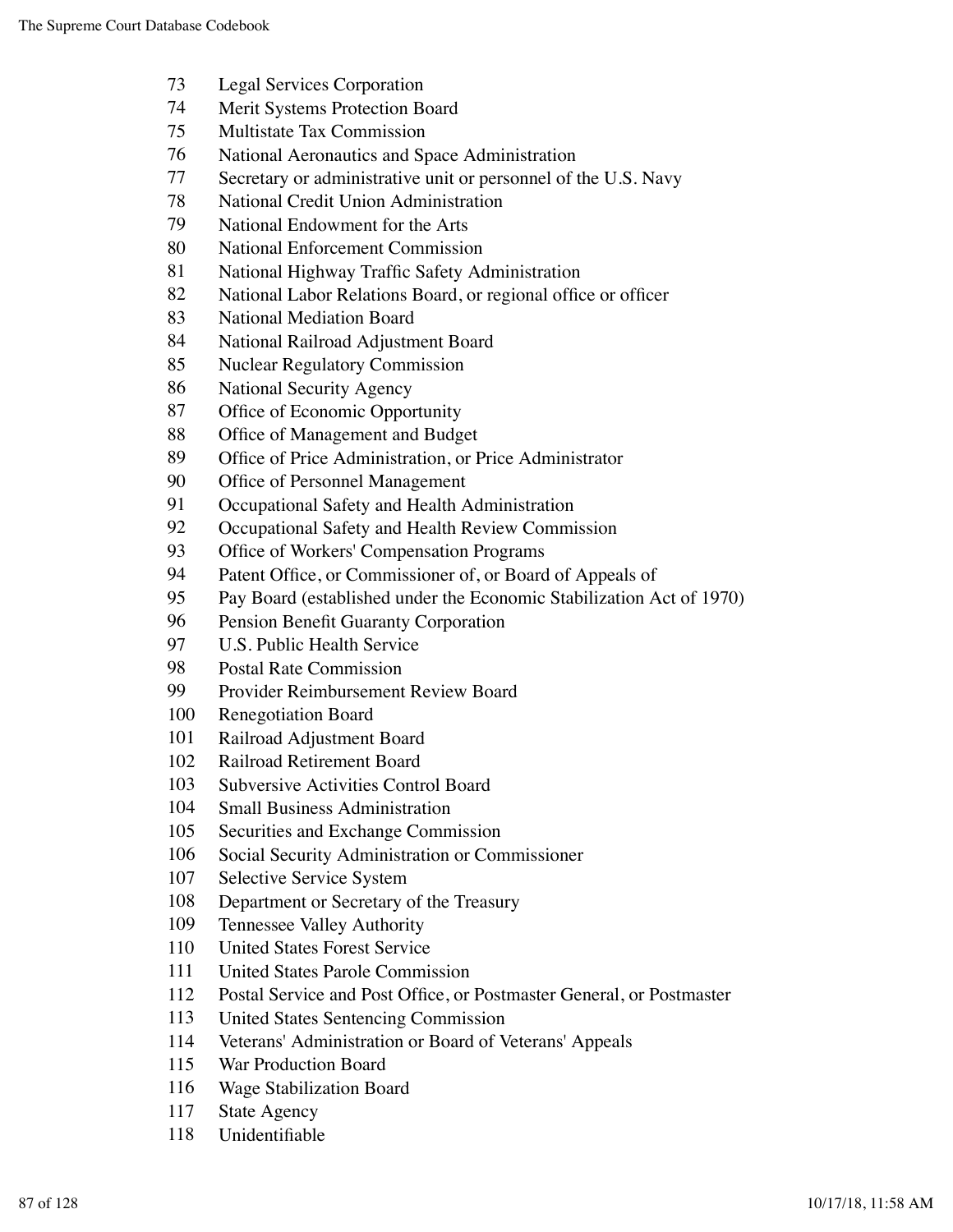- Office of Thrift Supervision
- Department of Homeland Security
- Board of General Appraisers
- Board of Tax Appeals
- General Land Office or Commissioners
- NO Admin Action
- Processing Tax Board of Review

## A2 varAuthorityDecision

*7 Distinct Values*

varAuthorityDecision is used in conjunction with: *authorityDecision1 authorityDecision2*

### **Values:**

- judicial review (national level)
- judicial review (state level)
- Supreme Court supervision of lower federal or state courts or original jurisdiction
- statutory construction
- interpretation of administrative regulation or rule, or executive order
- diversity jurisdiction
- federal common law

### A3 varCaseDispositionLc

*12 Distinct Values*

varCaseDispositionLc is used in conjunction with: *lcDisposition*

- stay, petition, or motion granted
- affirmed
- reversed
- reversed and remanded
- vacated and remanded
- affirmed and reversed (or vacated) in part
- affirmed and reversed (or vacated) in part and remanded
- vacated
- petition denied or appeal dismissed
- modify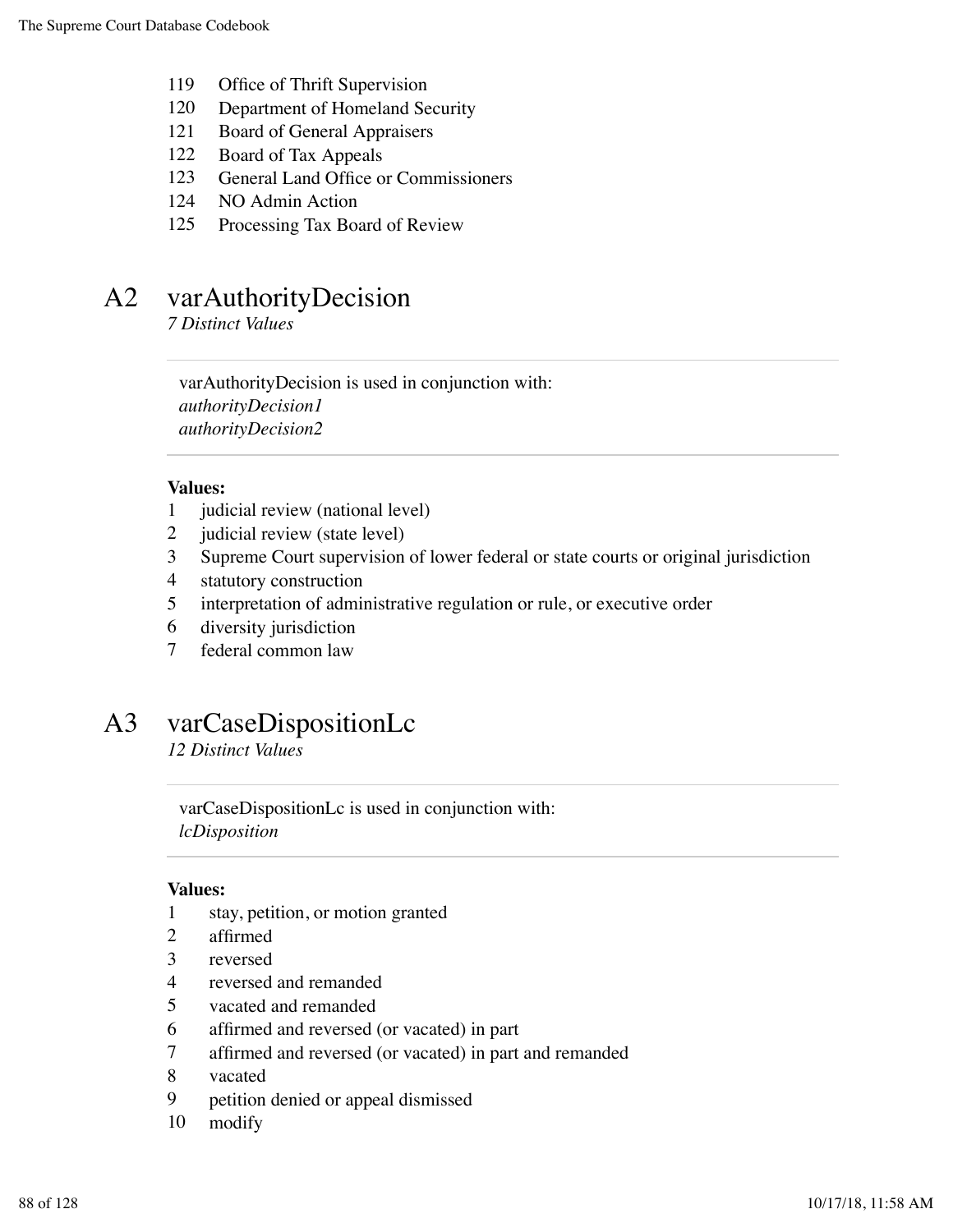- 11 remand
- 12 unusual disposition

## A4 varCaseDispositionSc

*11 Distinct Values*

varCaseDispositionSc is used in conjunction with: *caseDisposition*

#### **Values:**

- 1 stay, petition, or motion granted
- 2 affirmed (includes modified)
- 3 reversed
- 4 reversed and remanded
- 5 vacated and remanded
- 6 affirmed and reversed (or vacated) in part
- 7 affirmed and reversed (or vacated) in part and remanded
- 8 vacated
- 9 petition denied or appeal dismissed
- 10 certification to or from a lower court
- 11 no disposition

# A5 varCaseDispositionUnusual

*2 Distinct Values*

varCaseDispositionUnusual is used in conjunction with: *caseDispositionUnusual*

### **Values:**

- 0 no unusual disposition specified
- 1 unusual disposition

# A6 varCaseSources

*211 Distinct Values*

varCaseSources is used in conjunction with: *caseOrigin caseSource*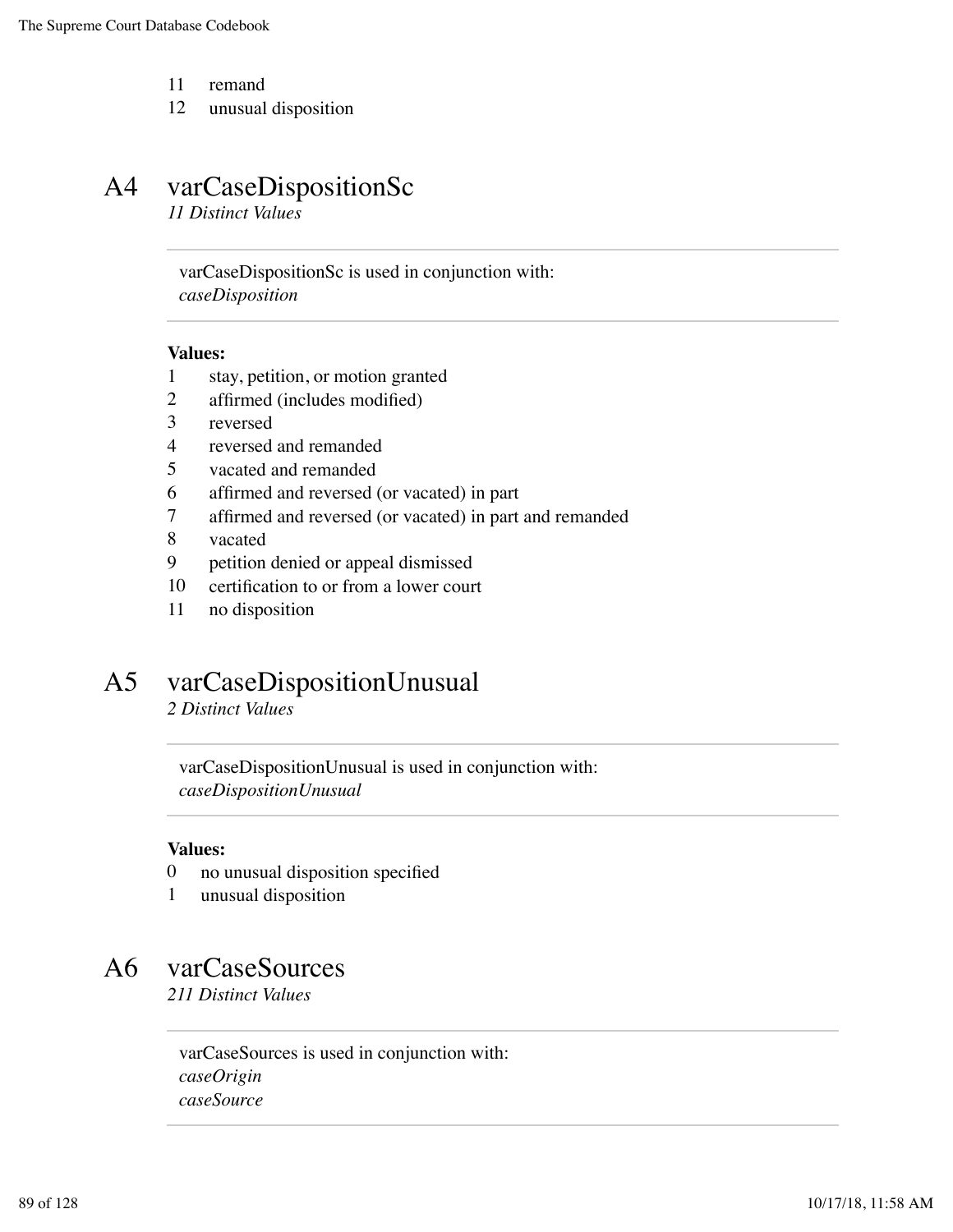- U.S. Court of Customs and Patent Appeals
- U.S. Court of International Trade
- U.S. Court of Claims, Court of Federal Claims
- U.S. Court of Military Appeals, renamed as Court of Appeals for the Armed Forces
- U.S. Court of Military Review
- U.S. Court of Veterans Appeals
- U.S. Customs Court
- U.S. Court of Appeals, Federal Circuit
- U.S. Tax Court
- Temporary Emergency U.S. Court of Appeals
- U.S. Court for China
- U.S. Consular Courts
- U.S. Commerce Court
- Territorial Supreme Court
- Territorial Appellate Court
- Territorial Trial Court
- Emergency Court of Appeals
- Supreme Court of the District of Columbia
- Bankruptcy Court
- U.S. Court of Appeals, First Circuit
- U.S. Court of Appeals, Second Circuit
- U.S. Court of Appeals, Third Circuit
- U.S. Court of Appeals, Fourth Circuit
- U.S. Court of Appeals, Fifth Circuit
- U.S. Court of Appeals, Sixth Circuit
- U.S. Court of Appeals, Seventh Circuit
- U.S. Court of Appeals, Eighth Circuit
- U.S. Court of Appeals, Ninth Circuit
- U.S. Court of Appeals, Tenth Circuit
- U.S. Court of Appeals, Eleventh Circuit
- U.S. Court of Appeals, District of Columbia Circuit (includes the Court of Appeals for the District of Columbia but not the District of Columbia Court of Appeals, which has local jurisdiction)
- Alabama Middle U.S. District Court
- Alabama Northern U.S. District Court
- Alabama Southern U.S. District Court
- Alaska U.S. District Court
- Arizona U.S. District Court
- Arkansas Eastern U.S. District Court
- Arkansas Western U.S. District Court
- California Central U.S. District Court
- California Eastern U.S. District Court
- California Northern U.S. District Court
- California Southern U.S. District Court
- Colorado U.S. District Court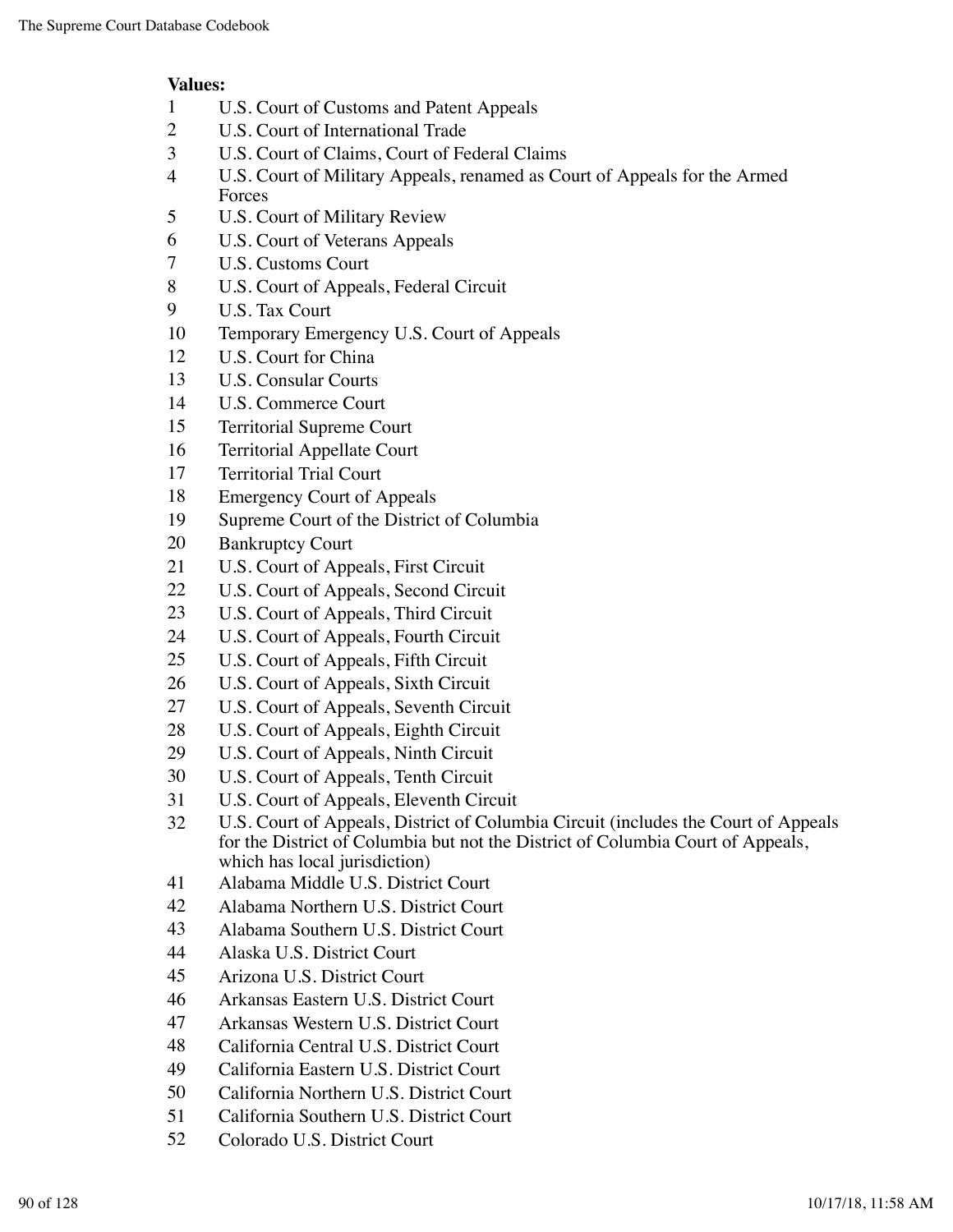- Connecticut U.S. District Court
- Delaware U.S. District Court
- District Of Columbia U.S. District Court
- Florida Middle U.S. District Court
- Florida Northern U.S. District Court
- Florida Southern U.S. District Court
- Georgia Middle U.S. District Court
- Georgia Northern U.S. District Court
- Georgia Southern U.S. District Court
- Guam U.S. District Court
- Hawaii U.S. District Court
- Idaho U.S. District Court
- Illinois Central U.S. District Court
- Illinois Northern U.S. District Court
- Illinois Southern U.S. District Court
- Indiana Northern U.S. District Court
- Indiana Southern U.S. District Court
- Iowa Northern U.S. District Court
- Iowa Southern U.S. District Court
- Kansas U.S. District Court
- Kentucky Eastern U.S. District Court
- Kentucky Western U.S. District Court
- Louisiana Eastern U.S. District Court
- Louisiana Middle U.S. District Court
- Louisiana Western U.S. District Court
- Maine U.S. District Court
- Maryland U.S. District Court
- Massachusetts U.S. District Court
- Michigan Eastern U.S. District Court
- Michigan Western U.S. District Court
- Minnesota U.S. District Court
- Mississippi Northern U.S. District Court
- Mississippi Southern U.S. District Court
- Missouri Eastern U.S. District Court
- Missouri Western U.S. District Court
- Montana U.S. District Court
- Nebraska U.S. District Court
- Nevada U.S. District Court
- New Hampshire U.S. District Court
- New Jersey U.S. District Court
- New Mexico U.S. District Court
- New York Eastern U.S. District Court
- New York Northern U.S. District Court
- New York Southern U.S. District Court
- New York Western U.S. District Court
- North Carolina Eastern U.S. District Court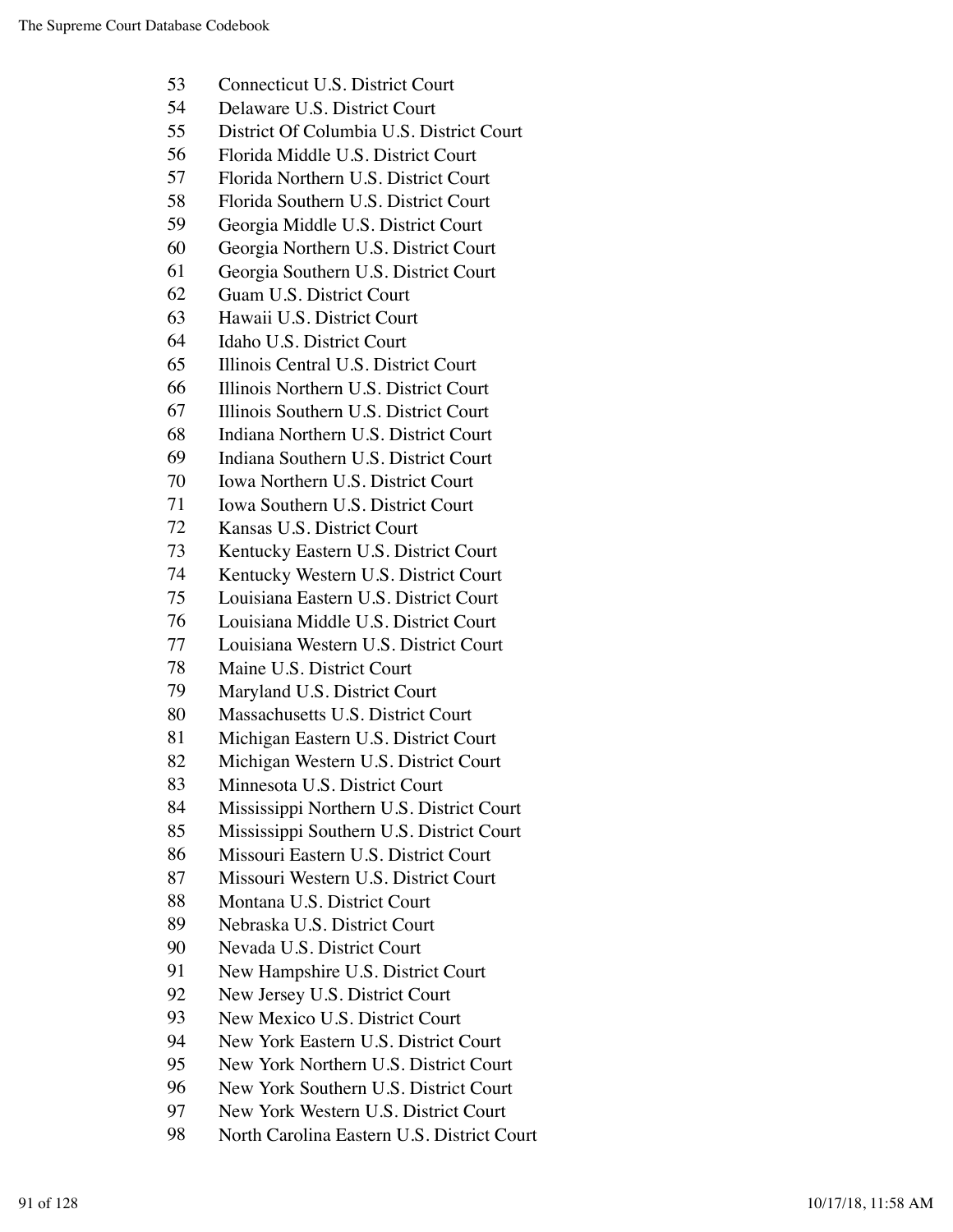- North Carolina Middle U.S. District Court
- North Carolina Western U.S. District Court
- North Dakota U.S. District Court
- Northern Mariana Islands U.S. District Court
- Ohio Northern U.S. District Court
- Ohio Southern U.S. District Court
- Oklahoma Eastern U.S. District Court
- Oklahoma Northern U.S. District Court
- Oklahoma Western U.S. District Court
- Oregon U.S. District Court
- Pennsylvania Eastern U.S. District Court
- Pennsylvania Middle U.S. District Court
- Pennsylvania Western U.S. District Court
- Puerto Rico U.S. District Court
- Rhode Island U.S. District Court
- South Carolina U.S. District Court
- South Dakota U.S. District Court
- Tennessee Eastern U.S. District Court
- Tennessee Middle U.S. District Court
- Tennessee Western U.S. District Court
- Texas Eastern U.S. District Court
- Texas Northern U.S. District Court
- Texas Southern U.S. District Court
- Texas Western U.S. District Court
- Utah U.S. District Court
- Vermont U.S. District Court
- Virgin Islands U.S. District Court
- Virginia Eastern U.S. District Court
- Virginia Western U.S. District Court
- Washington Eastern U.S. District Court
- Washington Western U.S. District Court
- West Virginia Northern U.S. District Court
- West Virginia Southern U.S. District Court
- Wisconsin Eastern U.S. District Court
- Wisconsin Western U.S. District Court
- Wyoming U.S. District Court
- Louisiana U.S. District Court
- Washington U.S. District Court
- West Virginia U.S. District Court
- Illinois Eastern U.S. District Court
- South Carolina Eastern U.S. District Court
- South Carolina Western U.S. District Court
- Alabama U.S. District Court
- U.S. District Court for the Canal Zone
- Georgia U.S. District Court
- Illinois U.S. District Court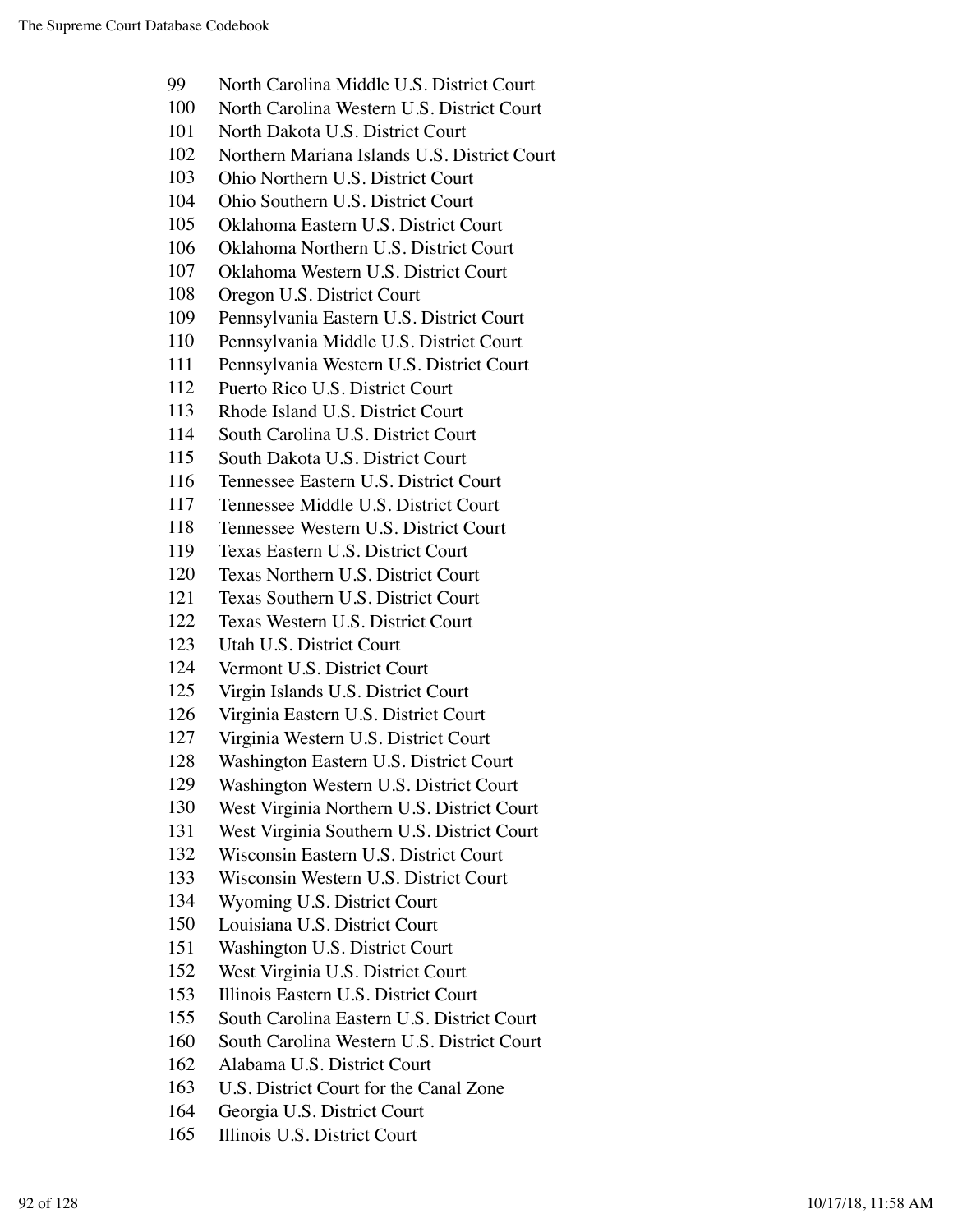- Indiana U.S. District Court
- Iowa U.S. District Court
- Michigan U.S. District Court
- Mississippi U.S. District Court
- Missouri U.S. District Court
- New Jersey Eastern U.S. District Court (East Jersey U.S. District Court)
- New Jersey Western U.S. District Court (West Jersey U.S. District Court)
- New York U.S. District Court
- North Carolina U.S. District Court
- Ohio U.S. District Court
- Pennsylvania U.S. District Court
- Tennessee U.S. District Court
- Texas U.S. District Court
- Virginia U.S. District Court
- Norfolk U.S. District Court
- Wisconsin U.S. District Court
- Kentucky U.S. Distrcrict Court
- New Jersey U.S. District Court
- California U.S. District Court
- Florida U.S. District Court
- Arkansas U.S. District Court
- District of Orleans U.S. District Court
- State Supreme Court
- State Appellate Court
- State Trial Court
- Eastern Circuit (of the United States)
- Middle Circuit (of the United States)
- Southern Circuit (of the United States)
- Alabama U.S. Circuit Court for (all) District(s) of Alabama
- Arkansas U.S. Circuit Court for (all) District(s) of Arkansas
- California U.S. Circuit for (all) District(s) of California
- Connecticut U.S. Circuit for the District of Connecticut
- Delaware U.S. Circuit for the District of Delaware
- Florida U.S. Circuit for (all) District(s) of Florida
- Georgia U.S. Circuit for (all) District(s) of Georgia
- Illinois U.S. Circuit for (all) District(s) of Illinois
- Indiana U.S. Circuit for (all) District(s) of Indiana
- Iowa U.S. Circuit for (all) District(s) of Iowa
- Kansas U.S. Circuit for the District of Kansas
- Kentucky U.S. Circuit for (all) District(s) of Kentucky
- Louisiana U.S. Circuit for (all) District(s) of Louisiana
- Maine U.S. Circuit for the District of Maine
- Maryland U.S. Circuit for the District of Maryland
- Massachusetts U.S. Circuit for the District of Massachusetts
- Michigan U.S. Circuit for (all) District(s) of Michigan
- Minnesota U.S. Circuit for the District of Minnesota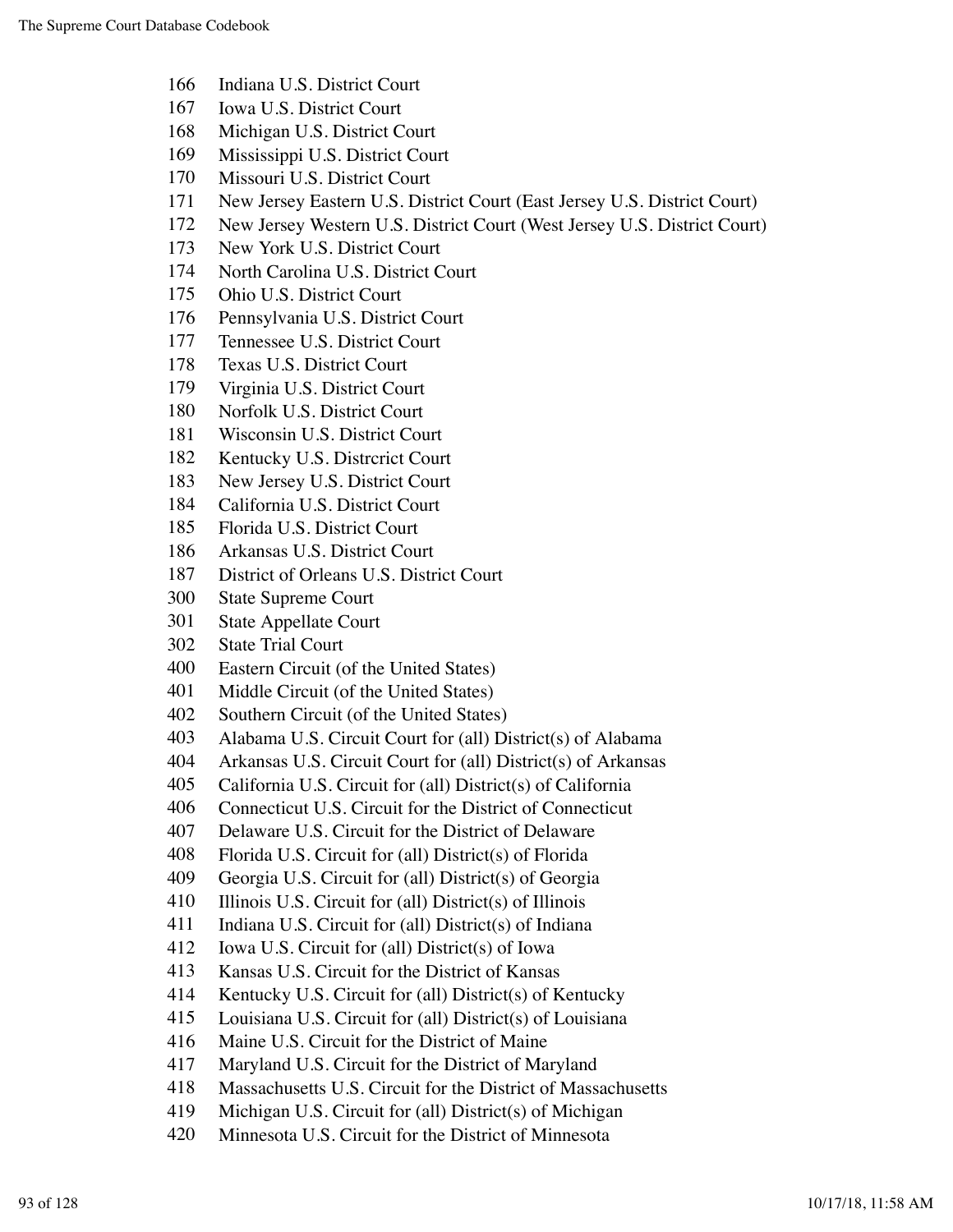- Mississippi U.S. Circuit for (all) District(s) of Mississippi
- Missouri U.S. Circuit for (all) District(s) of Missouri
- Nevada U.S. Circuit for the District of Nevada
- New Hampshire U.S. Circuit for the District of New Hampshire
- New Jersey U.S. Circuit for (all) District(s) of New Jersey
- New York U.S. Circuit for (all) District(s) of New York
- North Carolina U.S. Circuit for (all) District(s) of North Carolina
- Ohio U.S. Circuit for (all) District(s) of Ohio
- Oregon U.S. Circuit for the District of Oregon
- Pennsylvania U.S. Circuit for (all) District(s) of Pennsylvania
- Rhode Island U.S. Circuit for the District of Rhode Island
- South Carolina U.S. Circuit for the District of South Carolina
- Tennessee U.S. Circuit for (all) District(s) of Tennessee
- Texas U.S. Circuit for (all) District(s) of Texas
- Vermont U.S. Circuit for the District of Vermont
- Virginia U.S. Circuit for (all) District(s) of Virginia
- West Virginia U.S. Circuit for (all) District(s) of West Virginia
- Wisconsin U.S. Circuit for (all) District(s) of Wisconsin
- Wyoming U.S. Circuit for the District of Wyoming
- Circuit Court of the District of Columbia
- Nebraska U.S. Circuit for the District of Nebraska
- Colorado U.S. Circuit for the District of Colorado
- Washington U.S. Circuit for (all) District(s) of Washington
- Idaho U.S. Circuit Court for (all) District(s) of Idaho
- Montana U.S. Circuit Court for (all) District(s) of Montana
- Utah U.S. Circuit Court for (all) District(s) of Utah
- South Dakota U.S. Circuit Court for (all) District(s) of South Dakota
- North Dakota U.S. Circuit Court for (all) District(s) of North Dakota
- Oklahoma U.S. Circuit Court for (all) District(s) of Oklahoma
- Court of Private Land Claims

### A7 varCertReason

*13 Distinct Values*

varCertReason is used in conjunction with: *certReason*

- case did not arise on cert or cert not granted
- federal court conflict
- federal court conflict and to resolve important or significant question
- putative conflict
- conflict between federal court and state court
- state court conflict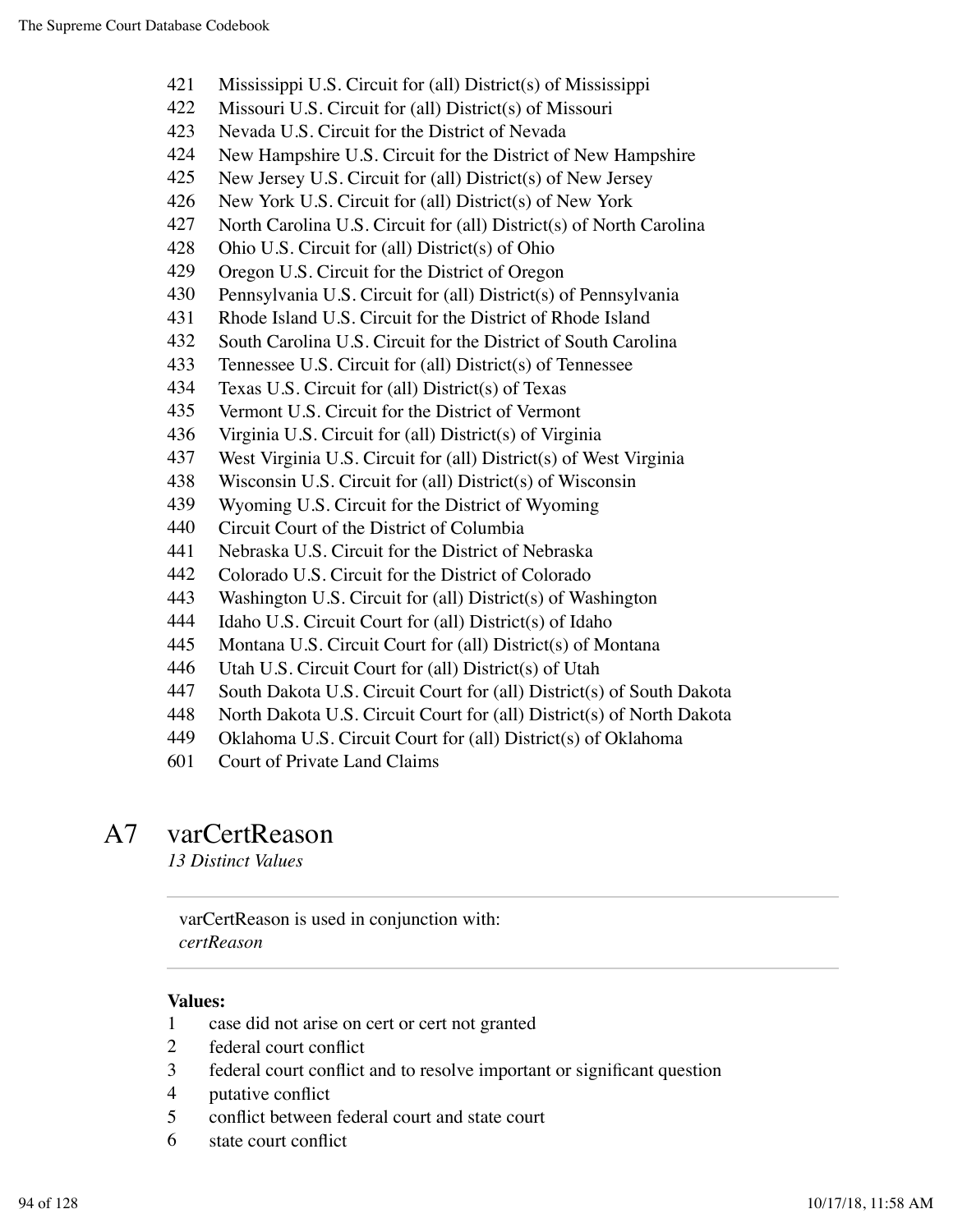- federal court confusion or uncertainty
- 8 state court confusion or uncertainty
- federal court and state court confusion or uncertainty
- to resolve important or significant question
- to resolve question presented
- no reason given
- other reason

### A8 varChiefs

*17 Distinct Values*

varChiefs is used in conjunction with: *chief*

#### **Values:**

- Jay
- Rutledge
- Ellsworth
- Marshall
- Taney
- Chase
- Waite
- Fuller
- White
- Taft
- Hughes
- Stone
- Vinson
- Warren
- Burger
- Rehnquist
- Roberts

# A9 varDecisionDirection

*3 Distinct Values*

varDecisionDirection is used in conjunction with: *lcDispositionDirection decisionDirection*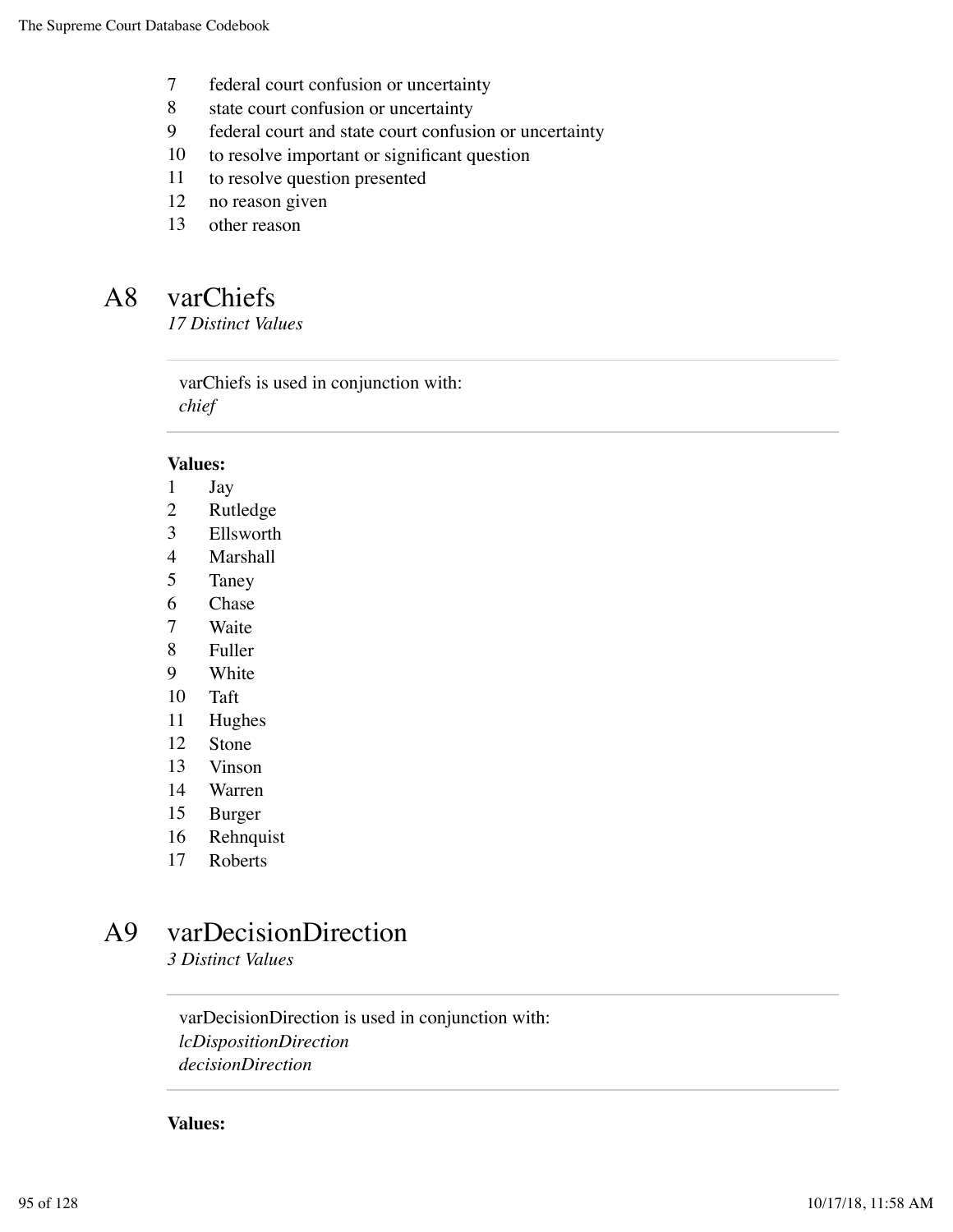- 1 conservative
- 2 liberal
- 3 unspecifiable

# A10 varDecisionDirectionDissent

*2 Distinct Values*

varDecisionDirectionDissent is used in conjunction with: *decisionDirectionDissent*

#### **Values:**

- 0 dissent in opposite direction
- 1 majority and dissent in same direction

## A11 varDecisionTypes

*7 Distinct Values*

varDecisionTypes is used in conjunction with: *decisionType*

#### **Values:**

- 1 opinion of the court (orally argued)
- 2 per curiam (no oral argument)
- 4 decrees
- 5 equally divided vote
- 6 per curiam (orally argued)
- 7 judgment of the Court (orally argued)
- 8 seriatim

## A12 varDeclarationUncon

*4 Distinct Values*

varDeclarationUncon is used in conjunction with: *declarationUncon*

- 1 no declaration of unconstitutionality
- 2 act of congress declared unconstitutional
- 3 state or territorial law, reg, or const provision unconstitutional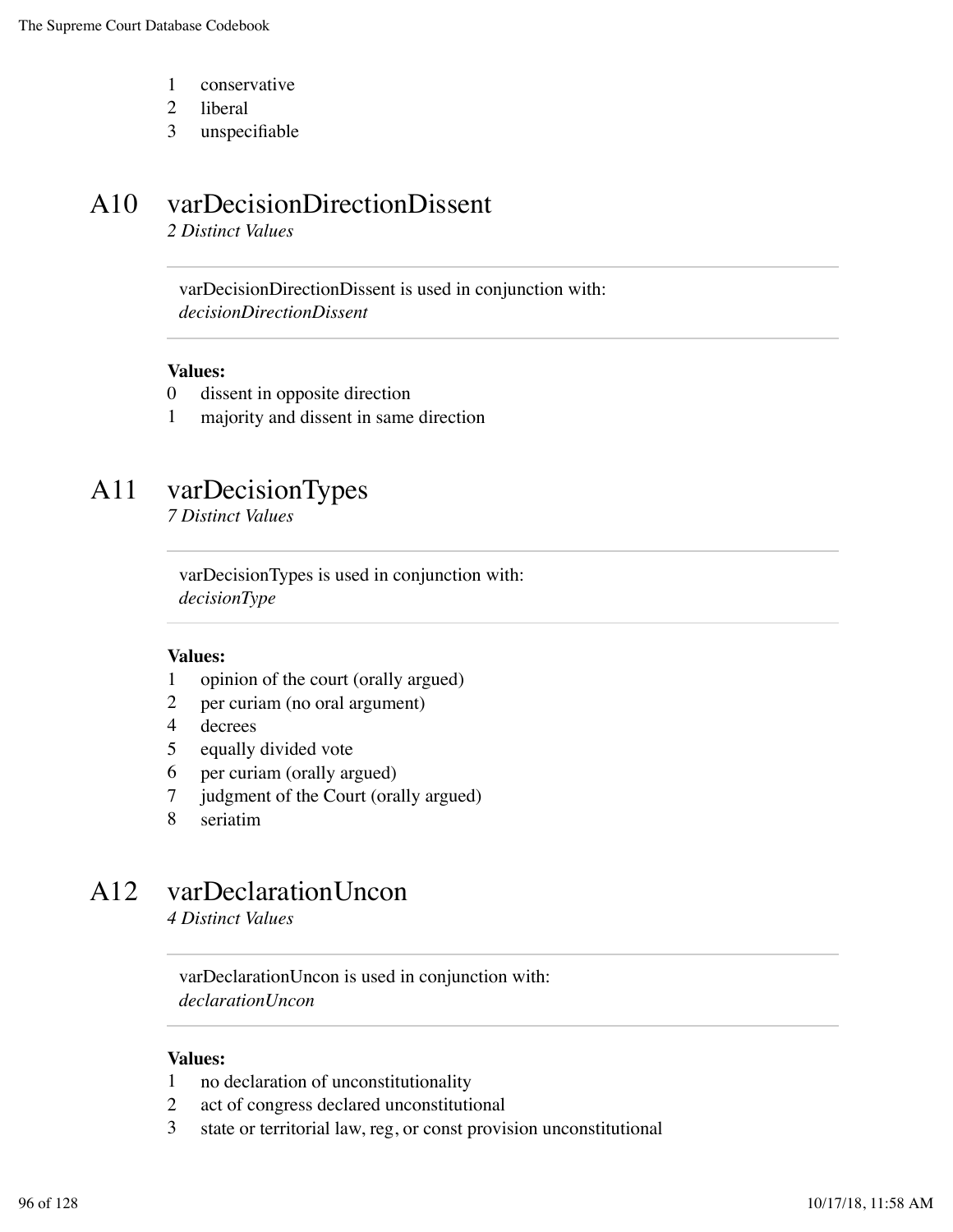municipal or other local ordinance unconstitutional

### A13 varIssues *278 Distinct Values*

varIssues is used in conjunction with: *issue*

| 10010 | involuntary confession                                                                                                                                              |
|-------|---------------------------------------------------------------------------------------------------------------------------------------------------------------------|
| 10020 | habeas corpus                                                                                                                                                       |
| 10030 | plea bargaining: the constitutionality of and/or the circumstances of its exercise                                                                                  |
| 10040 | retroactivity (of newly announced or newly enacted constitutional or statutory<br>rights)                                                                           |
| 10050 | search and seizure (other than as pertains to vehicles or Crime Control Act)                                                                                        |
| 10060 | search and seizure, vehicles                                                                                                                                        |
| 10070 | search and seizure, Crime Control Act                                                                                                                               |
| 10080 | contempt of court or congress                                                                                                                                       |
| 10090 | self-incrimination (other than as pertains to Miranda or immunity from<br>prosecution)                                                                              |
| 10100 | Miranda warnings                                                                                                                                                    |
| 10110 | self-incrimination, immunity from prosecution                                                                                                                       |
| 10120 | right to counsel (cf. indigents appointment of counsel or inadequate<br>representation)                                                                             |
| 10130 | cruel and unusual punishment, death penalty (cf. extra legal jury influence,<br>death penalty)                                                                      |
| 10140 | cruel and unusual punishment, non-death penalty (cf. liability, civil rights acts)                                                                                  |
| 10150 | line-up                                                                                                                                                             |
| 10160 | discovery and inspection (in the context of criminal litigation only, otherwise<br>Freedom of Information Act and related federal or state statutes or regulations) |
| 10170 | double jeopardy                                                                                                                                                     |
| 10180 | ex post facto (state)                                                                                                                                               |
| 10190 | extra-legal jury influences: miscellaneous                                                                                                                          |
| 10200 | extra-legal jury influences: prejudicial statements or evidence                                                                                                     |
| 10210 | extra-legal jury influences: contact with jurors outside courtroom                                                                                                  |
| 10220 | extra-legal jury influences: jury instructions (not necessarily in criminal cases)                                                                                  |
| 10230 | extra-legal jury influences: voir dire (not necessarily a criminal case)                                                                                            |
| 10240 | extra-legal jury influences: prison garb or appearance                                                                                                              |
| 10250 | extra-legal jury influences: jurors and death penalty (cf. cruel and unusual<br>punishment)                                                                         |
| 10260 | extra-legal jury influences: pretrial publicity                                                                                                                     |
| 10270 | confrontation (right to confront accuser, call and cross-examine witnesses)                                                                                         |
| 10280 | subconstitutional fair procedure: confession of error                                                                                                               |
| 10290 | subconstitutional fair procedure: conspiracy (cf. Federal Rules of Criminal<br>Procedure: conspiracy)                                                               |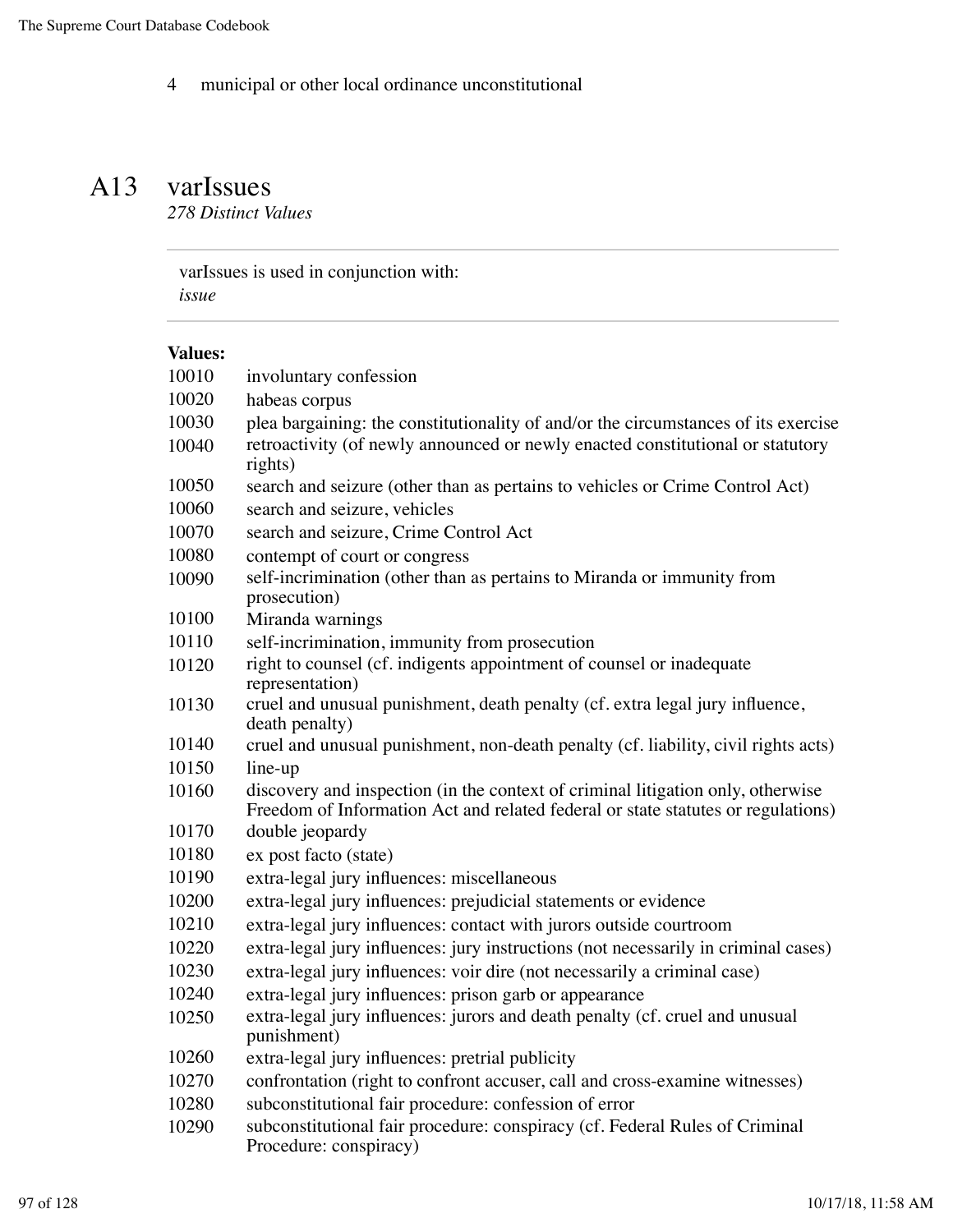| 10300 | subconstitutional fair procedure: entrapment                                                                                   |
|-------|--------------------------------------------------------------------------------------------------------------------------------|
| 10310 | subconstitutional fair procedure: exhaustion of remedies                                                                       |
| 10320 | subconstitutional fair procedure: fugitive from justice                                                                        |
| 10330 | subconstitutional fair procedure: presentation, admissibility, or sufficiency of                                               |
|       | evidence (not necessarily a criminal case)                                                                                     |
| 10340 | subconstitutional fair procedure: stay of execution                                                                            |
| 10350 | subconstitutional fair procedure: timeliness                                                                                   |
| 10360 | subconstitutional fair procedure: miscellaneous                                                                                |
| 10370 | Federal Rules of Criminal Procedure                                                                                            |
| 10380 | statutory construction of criminal laws: assault                                                                               |
| 10390 | statutory construction of criminal laws: bank robbery                                                                          |
| 10400 | statutory construction of criminal laws: conspiracy (cf. subconstitutional fair                                                |
|       | procedure: conspiracy)                                                                                                         |
| 10410 | statutory construction of criminal laws: escape from custody                                                                   |
| 10420 | statutory construction of criminal laws: false statements (cf. statutory                                                       |
| 10430 | construction of criminal laws: perjury)<br>statutory construction of criminal laws: financial (other than in fraud or          |
|       | internal revenue)                                                                                                              |
| 10440 | statutory construction of criminal laws: firearms                                                                              |
| 10450 | statutory construction of criminal laws: fraud                                                                                 |
| 10460 | statutory construction of criminal laws: gambling                                                                              |
| 10470 | statutory construction of criminal laws: Hobbs Act; i.e., 18 USC 1951                                                          |
| 10480 | statutory construction of criminal laws: immigration (cf. immigration and                                                      |
|       | naturalization)                                                                                                                |
| 10490 | statutory construction of criminal laws: internal revenue (cf. Federal Taxation)                                               |
| 10500 | statutory construction of criminal laws: Mann Act and related statutes                                                         |
| 10510 | statutory construction of criminal laws: narcotics includes regulation and                                                     |
|       | prohibition of alcohol                                                                                                         |
| 10520 | statutory construction of criminal laws: obstruction of justice                                                                |
| 10530 | statutory construction of criminal laws: perjury (other than as pertains to                                                    |
| 10540 | statutory construction of criminal laws: false statements)<br>statutory construction of criminal laws: Travel Act, 18 USC 1952 |
| 10550 |                                                                                                                                |
|       | statutory construction of criminal laws: war crimes                                                                            |
| 10560 | statutory construction of criminal laws: sentencing guidelines                                                                 |
| 10570 | statutory construction of criminal laws: miscellaneous                                                                         |
| 10580 | jury trial (right to, as distinct from extra-legal jury influences)                                                            |
| 10590 | speedy trial                                                                                                                   |
| 10600 | miscellaneous criminal procedure (cf. due process, prisoners' rights, comity:<br>criminal procedure)                           |
| 20010 | voting                                                                                                                         |
| 20020 | Voting Rights Act of 1965, plus amendments                                                                                     |
| 20030 | ballot access (of candidates and political parties)                                                                            |
| 20040 | desegregation (other than as pertains to school desegregation, employment                                                      |
|       | discrimination, and affirmative action)                                                                                        |
| 20050 | desegregation, schools                                                                                                         |
| 20060 | employment discrimination: on basis of race, age, religion, illegitimacy,<br>national origin, or working conditions.           |
| 20070 | affirmative action                                                                                                             |
| 20075 | slavery or indenture                                                                                                           |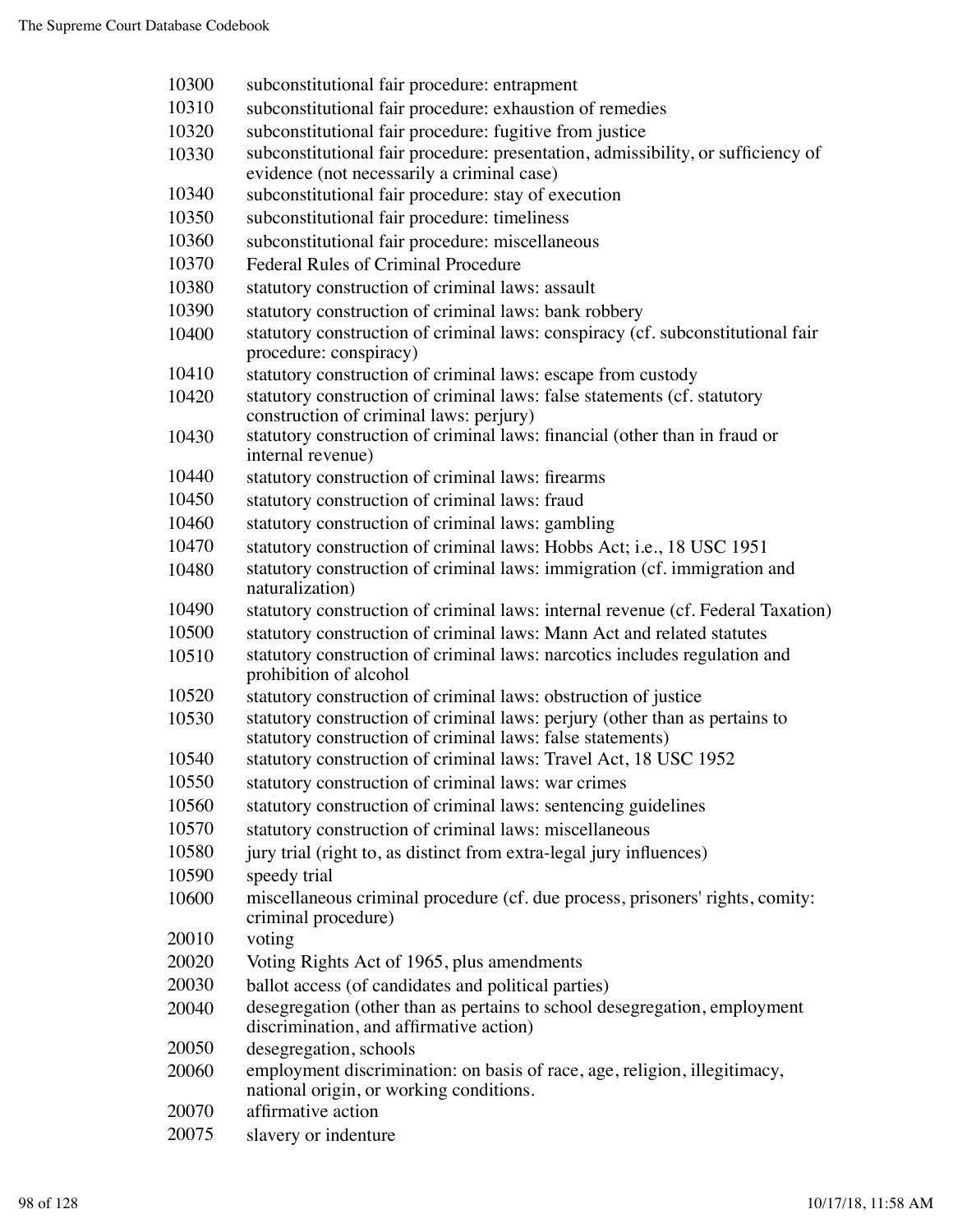| 20080 | sit-in demonstrations (protests against racial discrimination in places of public<br>accommodation)                                           |
|-------|-----------------------------------------------------------------------------------------------------------------------------------------------|
| 20090 | reapportionment: other than plans governed by the Voting Rights Act                                                                           |
| 20100 | debtors' rights                                                                                                                               |
| 20110 | deportation (cf. immigration and naturalization)                                                                                              |
| 20120 | employability of aliens (cf. immigration and naturalization)                                                                                  |
| 20130 | sex discrimination (excluding sex discrimination in employment)                                                                               |
| 20140 | sex discrimination in employment (cf. sex discrimination)                                                                                     |
| 20150 | Indians (other than pertains to state jurisdiction over)                                                                                      |
| 20160 | Indians, state jurisdiction over                                                                                                              |
| 20170 | juveniles (cf. rights of illegitimates)                                                                                                       |
| 20180 | poverty law, constitutional                                                                                                                   |
| 20190 | poverty law, statutory: welfare benefits, typically under some Social Security                                                                |
|       | Act provision.                                                                                                                                |
| 20200 | illegitimates, rights of (cf. juveniles): typically inheritance and survivor's<br>benefits, and paternity suits                               |
| 20210 | handicapped, rights of: under Rehabilitation, Americans with Disabilities Act,<br>and related statutes                                        |
| 20220 | residency requirements: durational, plus discrimination against nonresidents                                                                  |
| 20230 | military: draftee, or person subject to induction                                                                                             |
| 20240 | military: active duty                                                                                                                         |
| 20250 | military: veteran                                                                                                                             |
| 20260 | immigration and naturalization: permanent residence                                                                                           |
| 20270 | immigration and naturalization: citizenship                                                                                                   |
| 20280 | immigration and naturalization: loss of citizenship, denaturalization                                                                         |
| 20290 | immigration and naturalization: access to public education                                                                                    |
| 20300 | immigration and naturalization: welfare benefits                                                                                              |
| 20310 | immigration and naturalization: miscellaneous                                                                                                 |
| 20320 | indigents: appointment of counsel (cf. right to counsel)                                                                                      |
| 20330 | indigents: inadequate representation by counsel (cf. right to counsel)                                                                        |
| 20340 | indigents: payment of fine                                                                                                                    |
| 20350 | indigents: costs or filing fees                                                                                                               |
| 20360 | indigents: U.S. Supreme Court docketing fee                                                                                                   |
| 20370 | indigents: transcript                                                                                                                         |
| 20380 | indigents: assistance of psychiatrist                                                                                                         |
| 20390 | indigents: miscellaneous                                                                                                                      |
| 20400 | liability, civil rights acts (cf. liability, governmental and liability,<br>nongovernmental; cruel and unusual punishment, non-death penalty) |
| 20410 | miscellaneous civil rights (cf. comity: civil rights)                                                                                         |
| 30010 | First Amendment, miscellaneous (cf. comity: First Amendment)                                                                                  |
| 30020 | commercial speech, excluding attorneys                                                                                                        |
| 30030 | libel, defamation: defamation of public officials and public and private persons                                                              |
| 30040 | libel, privacy: true and false light invasions of privacy                                                                                     |
| 30050 | legislative investigations: concerning internal security only                                                                                 |
| 30060 | federal or state internal security legislation: Smith, Internal Security, and<br>related federal statutes                                     |
| 30070 | loyalty oath or non-Communist affidavit (other than bar applicants,<br>government employees, political party, or teacher)                     |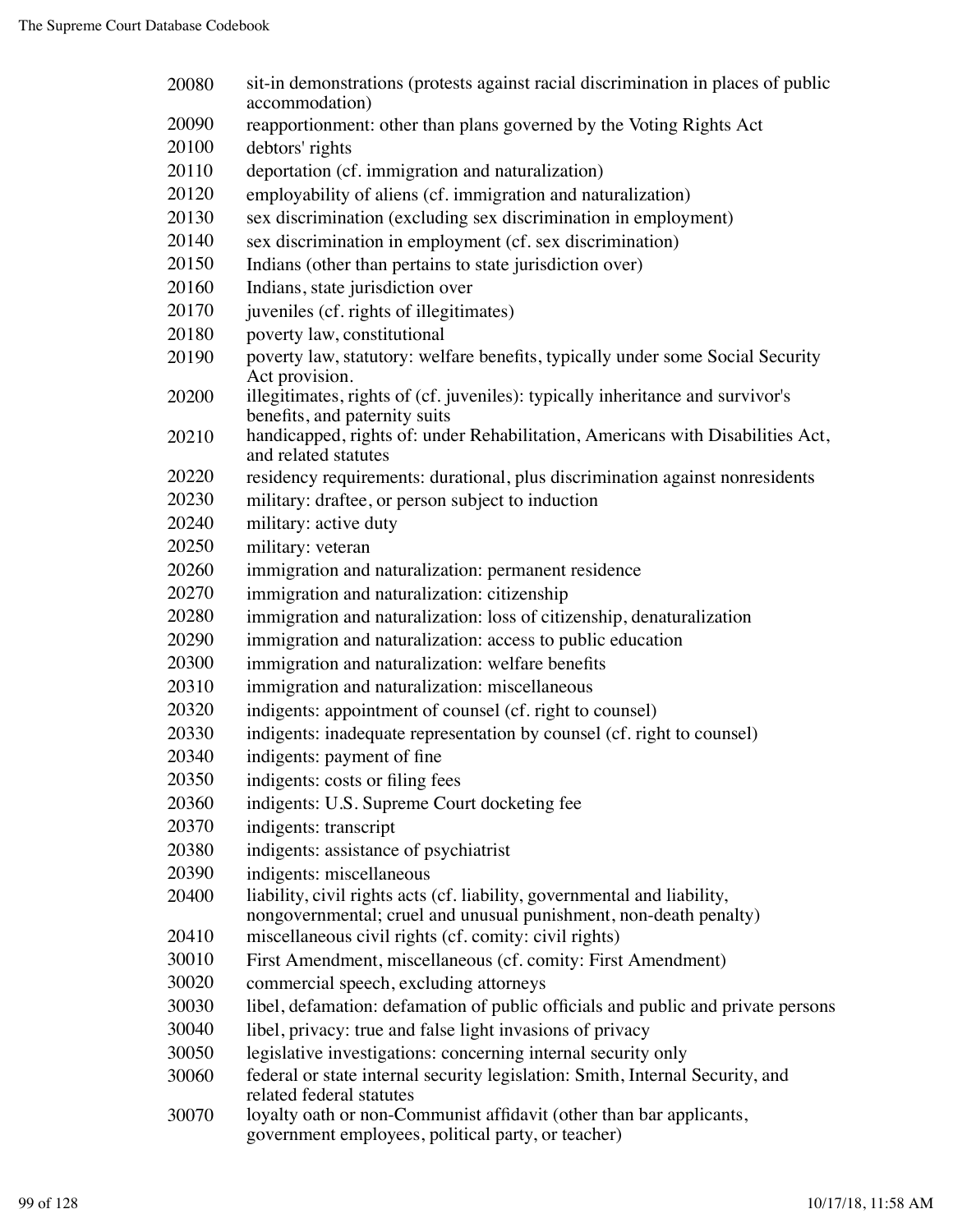| 30080 | loyalty oath: bar applicants (cf. admission to bar, state or federal or U.S.<br>Supreme Court)                                                                |
|-------|---------------------------------------------------------------------------------------------------------------------------------------------------------------|
| 30090 | loyalty oath: government employees                                                                                                                            |
| 30100 | loyalty oath: political party                                                                                                                                 |
| 30110 | loyalty oath: teachers                                                                                                                                        |
| 30120 | security risks: denial of benefits or dismissal of employees for reasons other<br>than failure to meet loyalty oath requirements                              |
| 30130 | conscientious objectors (cf. military draftee or military active duty) to military<br>service                                                                 |
| 30140 | campaign spending (cf. governmental corruption):                                                                                                              |
| 30150 | protest demonstrations (other than as pertains to sit-in demonstrations):<br>demonstrations and other forms of protest based on First Amendment<br>guarantees |
| 30160 | free exercise of religion                                                                                                                                     |
| 30170 | establishment of religion (other than as pertains to parochiaid:)                                                                                             |
| 30180 | parochiaid: government aid to religious schools, or religious requirements in<br>public schools                                                               |
| 30190 | obscenity, state (cf. comity: privacy): including the regulation of sexually<br>explicit material under the 21st Amendment                                    |
| 30200 | obscenity, federal                                                                                                                                            |
| 40010 | due process: miscellaneous (cf. loyalty oath), the residual code                                                                                              |
| 40020 | due process: hearing or notice (other than as pertains to government employees<br>or prisoners' rights)                                                       |
| 40030 | due process: hearing, government employees                                                                                                                    |
| 40040 | due process: prisoners' rights and defendants' rights                                                                                                         |
| 40050 | due process: impartial decision maker                                                                                                                         |
| 40060 | due process: jurisdiction (jurisdiction over non-resident litigants)                                                                                          |
| 40070 | due process: takings clause, or other non-constitutional governmental taking of<br>property                                                                   |
| 50010 | privacy (cf. libel, comity: privacy)                                                                                                                          |
| 50020 | abortion: including contraceptives                                                                                                                            |
| 50030 | right to die                                                                                                                                                  |
| 50040 | Freedom of Information Act and related federal or state statutes or regulations                                                                               |
| 60010 | attorneys' and governmental employees' or officials' fees or compensation or<br>licenses                                                                      |
| 60020 | commercial speech, attorneys (cf. commercial speech)                                                                                                          |
| 60030 | admission to a state or federal bar, disbarment, and attorney discipline (cf.<br>loyalty oath: bar applicants)                                                |
| 60040 | admission to, or disbarment from, Bar of the U.S. Supreme Court                                                                                               |
| 70010 | arbitration (in the context of labor-management or employer-employee<br>relations) (cf. arbitration)                                                          |
| 70020 | union antitrust: legality of anticompetitive union activity                                                                                                   |
| 70030 | union or closed shop: includes agency shop litigation                                                                                                         |
| 70040 | Fair Labor Standards Act                                                                                                                                      |
| 70050 | Occupational Safety and Health Act                                                                                                                            |
| 70060 | union-union member dispute (except as pertains to union or closed shop)                                                                                       |
| 70070 | labor-management disputes: bargaining                                                                                                                         |
| 70080 | labor-management disputes: employee discharge                                                                                                                 |
| 70090 | labor-management disputes: distribution of union literature                                                                                                   |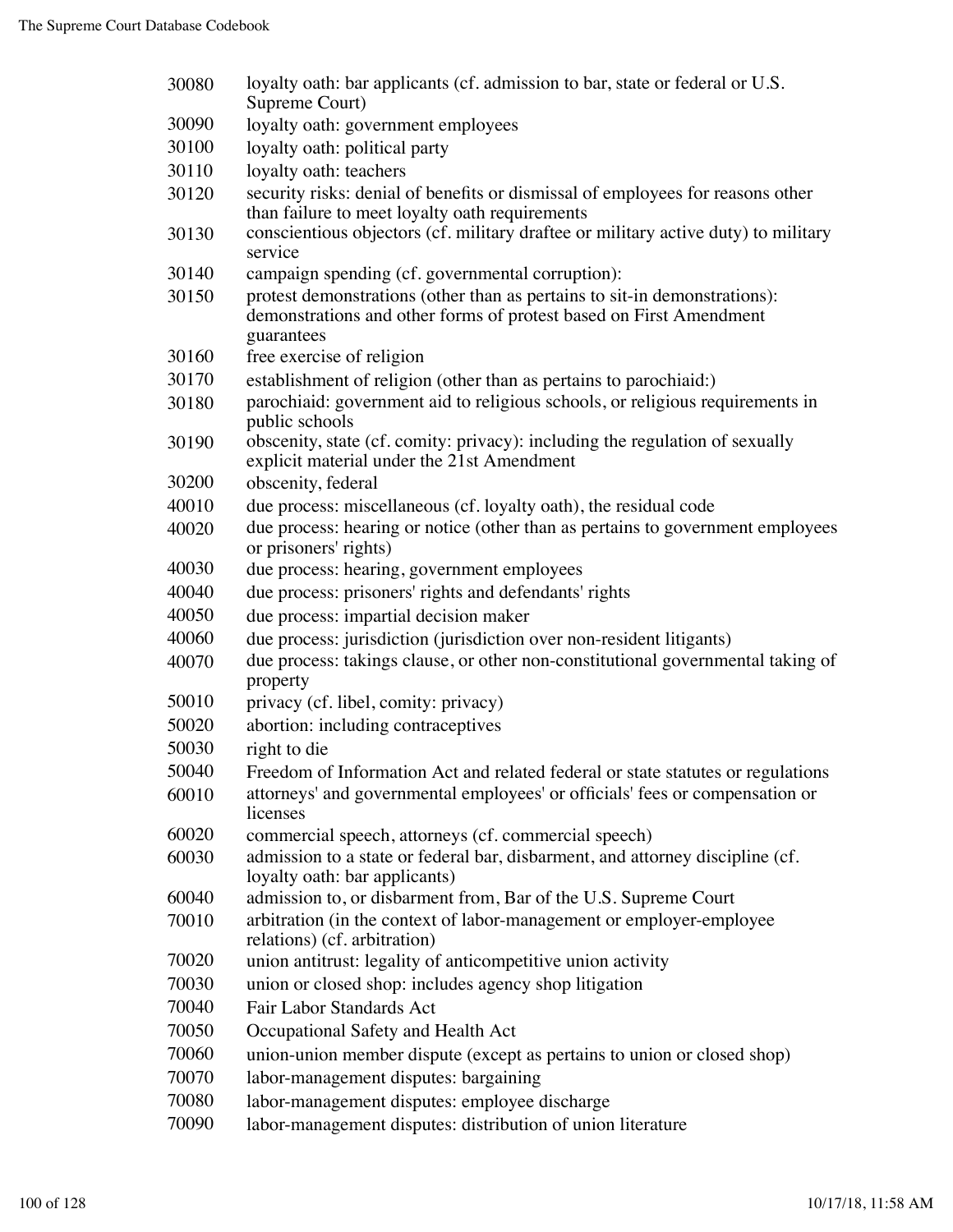| 70100 | labor-management disputes: representative election                                                                                                                                     |  |
|-------|----------------------------------------------------------------------------------------------------------------------------------------------------------------------------------------|--|
| 70110 | labor-management disputes: antistrike injunction                                                                                                                                       |  |
| 70120 | labor-management disputes: jurisdictional dispute                                                                                                                                      |  |
| 70130 | labor-management disputes: right to organize                                                                                                                                           |  |
| 70140 | labor-management disputes: picketing                                                                                                                                                   |  |
| 70150 | labor-management disputes: secondary activity                                                                                                                                          |  |
| 70160 | labor-management disputes: no-strike clause                                                                                                                                            |  |
| 70170 | labor-management disputes: union representatives                                                                                                                                       |  |
| 70180 | labor-management disputes: union trust funds (cf. ERISA)                                                                                                                               |  |
| 70190 | labor-management disputes: working conditions                                                                                                                                          |  |
| 70200 | labor-management disputes: miscellaneous dispute                                                                                                                                       |  |
| 70210 | miscellaneous union                                                                                                                                                                    |  |
| 80010 | antitrust (except in the context of mergers and union antitrust)                                                                                                                       |  |
| 80020 | mergers                                                                                                                                                                                |  |
| 80030 | bankruptcy (except in the context of priority of federal fiscal claims)                                                                                                                |  |
| 80040 | sufficiency of evidence: typically in the context of a jury's determination of                                                                                                         |  |
|       | compensation for injury or death                                                                                                                                                       |  |
| 80050 | election of remedies: legal remedies available to injured persons or things                                                                                                            |  |
| 80060 | liability, governmental: tort or contract actions by or against government or<br>governmental officials other than defense of criminal actions brought under a<br>civil rights action. |  |
| 80070 | liability, other than as in sufficiency of evidence, election of remedies, punitive<br>damages                                                                                         |  |
| 80080 | liability, punitive damages                                                                                                                                                            |  |
| 80090 | Employee Retirement Income Security Act (cf. union trust funds)                                                                                                                        |  |
| 80100 | state or local government tax                                                                                                                                                          |  |
| 80105 | state and territorial land claims                                                                                                                                                      |  |
| 80110 | state or local government regulation, especially of business (cf. federal pre-                                                                                                         |  |
|       | emption of state court jurisdiction, federal pre-emption of state legislation or<br>regulation)                                                                                        |  |
| 80120 | federal or state regulation of securities                                                                                                                                              |  |
| 80130 | natural resources - environmental protection (cf. national supremacy: natural<br>resources, national supremacy: pollution)                                                             |  |
| 80140 | corruption, governmental or governmental regulation of other than as in<br>campaign spending                                                                                           |  |
| 80150 | zoning: constitutionality of such ordinances, or restrictions on owners' or                                                                                                            |  |
| 80160 | lessors' use of real property<br>arbitration (other than as pertains to labor-management or employer-employee                                                                          |  |
|       | relations (cf. union arbitration)                                                                                                                                                      |  |
| 80170 | federal or state consumer protection: typically under the Truth in Lending;                                                                                                            |  |
|       | Food, Drug and Cosmetic; and Consumer Protection Credit Acts                                                                                                                           |  |
| 80180 | patents and copyrights: patent                                                                                                                                                         |  |
| 80190 | patents and copyrights: copyright                                                                                                                                                      |  |
| 80200 | patents and copyrights: trademark                                                                                                                                                      |  |
| 80210 | patents and copyrights: patentability of computer processes                                                                                                                            |  |
| 80220 | federal or state regulation of transportation regulation: railroad                                                                                                                     |  |
| 80230 | federal and some few state regulations of transportation regulation: boat                                                                                                              |  |
| 80240 | federal and some few state regulation of transportation regulation: truck, or<br>motor carrier                                                                                         |  |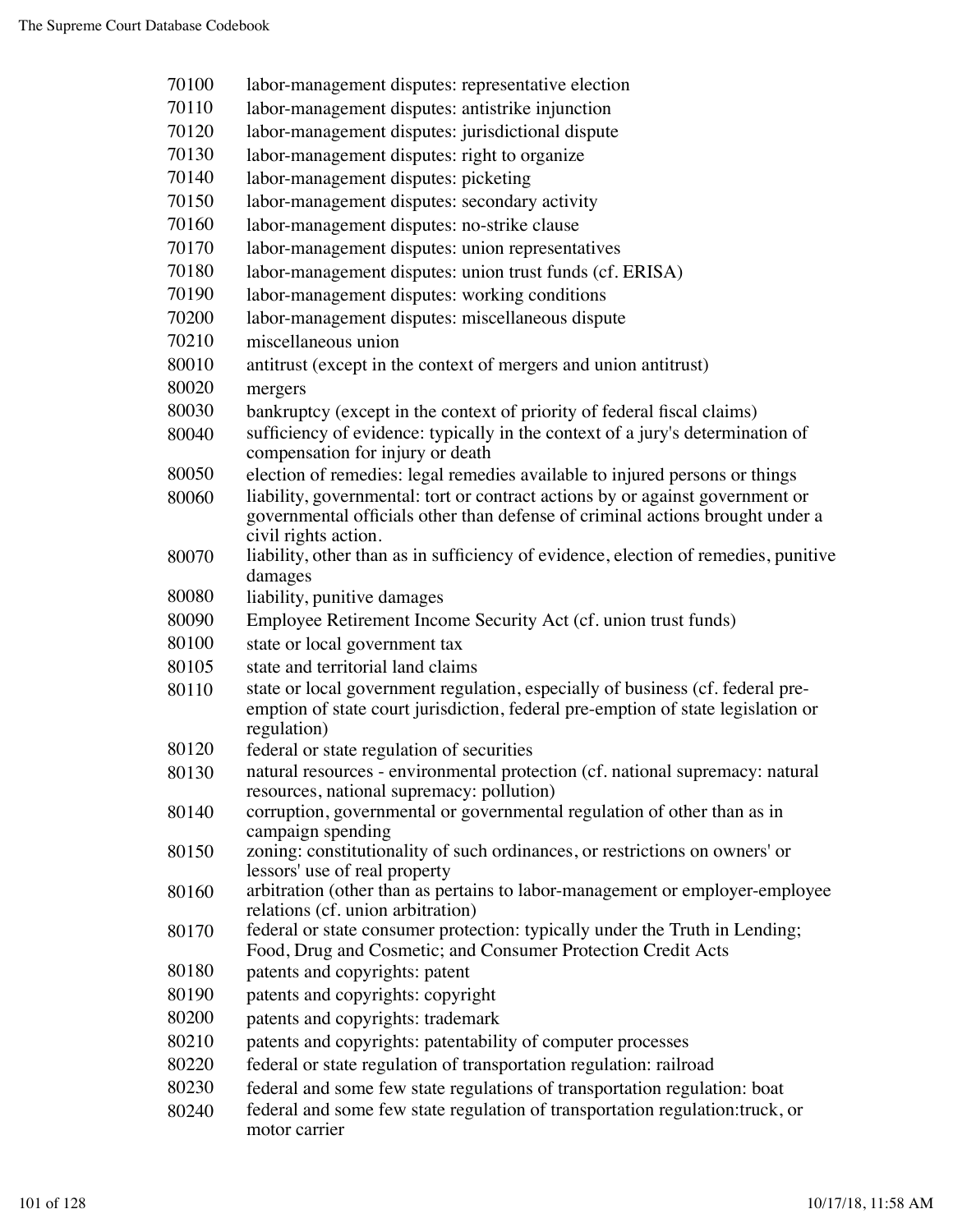| 80250 | federal and some few state regulation of transportation regulation: pipeline (cf.<br>federal public utilities regulation: gas pipeline)                                                                                                |  |
|-------|----------------------------------------------------------------------------------------------------------------------------------------------------------------------------------------------------------------------------------------|--|
| 80260 | federal and some few state regulation of transportation regulation: airline                                                                                                                                                            |  |
| 80270 | federal and some few state regulation of public utilities regulation: electric<br>power                                                                                                                                                |  |
| 80280 | federal and some few state regulation of public utilities regulation: nuclear<br>power                                                                                                                                                 |  |
| 80290 | federal and some few state regulation of public utilities regulation: oil producer                                                                                                                                                     |  |
| 80300 | federal and some few state regulation of public utilities regulation: gas<br>producer                                                                                                                                                  |  |
| 80310 | federal and some few state regulation of public utilities regulation: gas pipeline<br>(cf. federal transportation regulation: pipeline)                                                                                                |  |
| 80320 | federal and some few state regulation of public utilities regulation: radio and                                                                                                                                                        |  |
|       | television (cf. cable television)                                                                                                                                                                                                      |  |
| 80330 | federal and some few state regulation of public utilities regulation: cable<br>television (cf. radio and television)                                                                                                                   |  |
| 80340 | federal and some few state regulations of public utilities regulation: telephone<br>or telegraph company                                                                                                                               |  |
| 80350 | miscellaneous economic regulation                                                                                                                                                                                                      |  |
| 90010 | comity: civil rights                                                                                                                                                                                                                   |  |
| 90020 | comity: criminal procedure                                                                                                                                                                                                             |  |
| 90030 | comity: First Amendment                                                                                                                                                                                                                |  |
| 90040 | comity: habeas corpus                                                                                                                                                                                                                  |  |
| 90050 | comity: military                                                                                                                                                                                                                       |  |
| 90060 | comity: obscenity                                                                                                                                                                                                                      |  |
| 90070 | comity: privacy                                                                                                                                                                                                                        |  |
| 90080 | comity: miscellaneous                                                                                                                                                                                                                  |  |
| 90090 | comity primarily removal cases, civil procedure (cf. comity, criminal and First                                                                                                                                                        |  |
|       | Amendment); deference to foreign judicial tribunals                                                                                                                                                                                    |  |
| 90100 | assessment of costs or damages: as part of a court order                                                                                                                                                                               |  |
| 90110 | Federal Rules of Civil Procedure including Supreme Court Rules, application<br>of the Federal Rules of Evidence, Federal Rules of Appellate Procedure in civil<br>litigation, Circuit Court Rules, and state rules and admiralty rules |  |
| 90120 | judicial review of administrative agency's or administrative official's actions<br>and procedures                                                                                                                                      |  |
| 90130 | mootness (cf. standing to sue: live dispute)                                                                                                                                                                                           |  |
| 90140 | venue                                                                                                                                                                                                                                  |  |
| 90150 | no merits: writ improvidently granted                                                                                                                                                                                                  |  |
| 90160 | no merits: dismissed or affirmed for want of a substantial or properly presented<br>federal question, or a nonsuit                                                                                                                     |  |
| 90170 | no merits: dismissed or affirmed for want of jurisdiction (cf. judicial<br>administration: Supreme Court jurisdiction or authority on appeal from federal                                                                              |  |
| 90180 | district courts or courts of appeals)                                                                                                                                                                                                  |  |
| 90190 | no merits: adequate non-federal grounds for decision<br>no merits: remand to determine basis of state or federal court decision (cf.                                                                                                   |  |
| 90200 | judicial administration: state law)<br>no merits: miscellaneous                                                                                                                                                                        |  |
| 90210 | standing to sue: adversary parties                                                                                                                                                                                                     |  |
| 90220 | standing to sue: direct injury                                                                                                                                                                                                         |  |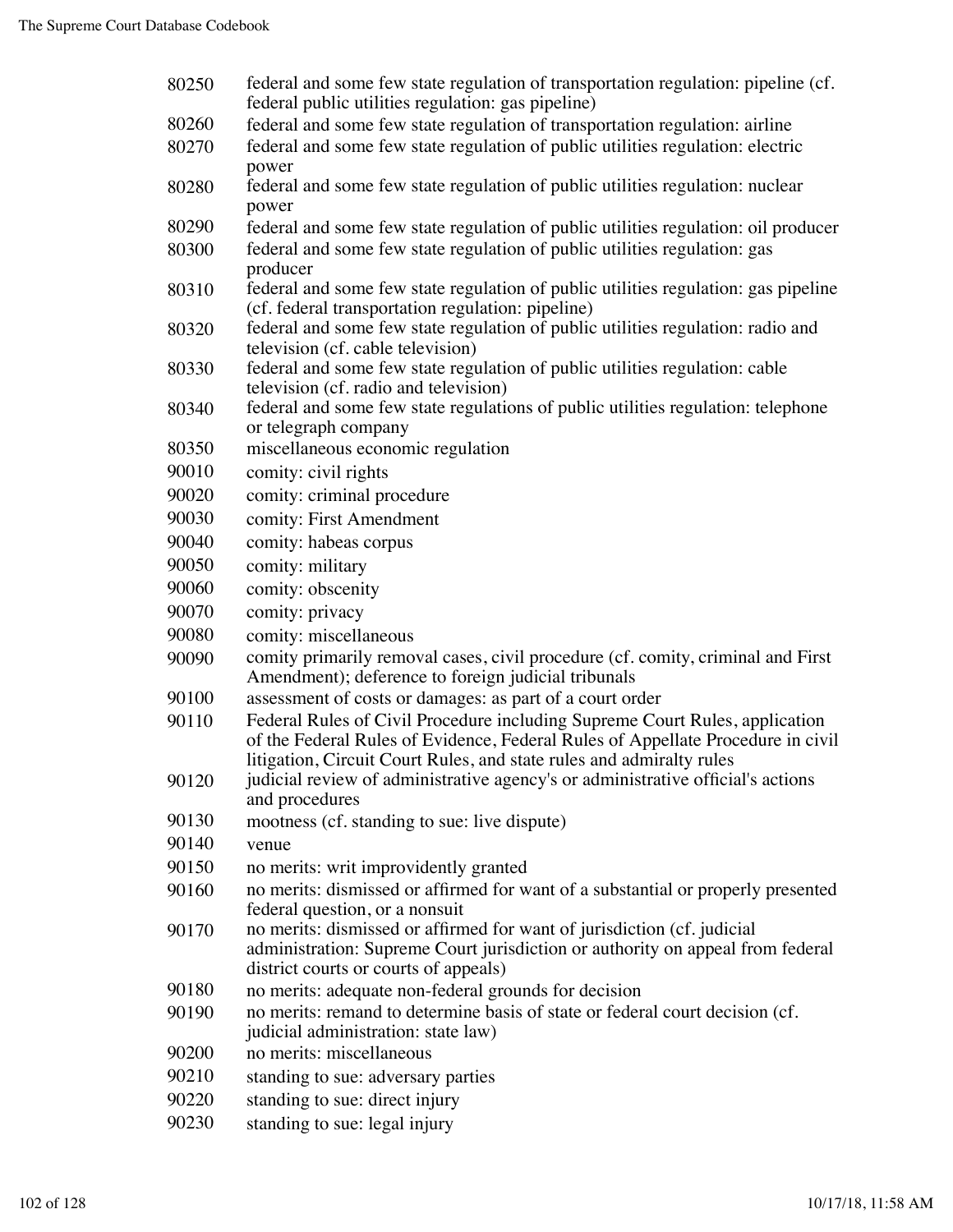| 90240  | standing to sue: personal injury                                                                                                                            |  |
|--------|-------------------------------------------------------------------------------------------------------------------------------------------------------------|--|
| 90250  | standing to sue: justiciable question                                                                                                                       |  |
| 90260  | standing to sue: live dispute                                                                                                                               |  |
| 90270  | standing to sue: parens patriae standing                                                                                                                    |  |
| 90280  | standing to sue: statutory standing                                                                                                                         |  |
| 90290  | standing to sue: private or implied cause of action                                                                                                         |  |
| 90300  | standing to sue: taxpayer's suit                                                                                                                            |  |
| 90310  | standing to sue: miscellaneous                                                                                                                              |  |
| 90320  | judicial administration: jurisdiction or authority of federal district courts or<br>territorial courts                                                      |  |
| 90330  | judicial administration: jurisdiction or authority of federal courts of appeals                                                                             |  |
| 90340  | judicial administration: Supreme Court jurisdiction or authority on appeal or<br>writ of error, from federal district courts or courts of appeals (cf. 753) |  |
| 90350  | judicial administration: Supreme Court jurisdiction or authority on appeal or<br>writ of error, from highest state court                                    |  |
| 90360  | judicial administration: jurisdiction or authority of the Court of Claims                                                                                   |  |
| 90370  | judicial administration: Supreme Court's original jurisdiction                                                                                              |  |
| 90380  | judicial administration: review of non-final order                                                                                                          |  |
| 90390  | judicial administration: change in state law (cf. no merits: remand to determine<br>basis of state court decision)                                          |  |
| 90400  | judicial administration: federal question (cf. no merits: dismissed for want of a<br>substantial or properly presented federal question)                    |  |
| 90410  | judicial administration: ancillary or pendent jurisdiction                                                                                                  |  |
| 90420  | judicial administration: extraordinary relief (e.g., mandamus, injunction)                                                                                  |  |
| 90430  | judicial administration: certification (cf. objection to reason for denial of<br>certiorari or appeal)                                                      |  |
| 90440  | judicial administration: resolution of circuit conflict, or conflict between or<br>among other courts                                                       |  |
| 90450  | judicial administration: objection to reason for denial of certiorari or appeal                                                                             |  |
| 90460  | judicial administration: collateral estoppel or res judicata                                                                                                |  |
| 90470  | judicial administration: interpleader                                                                                                                       |  |
| 90480  | judicial administration: untimely filing                                                                                                                    |  |
| 90490  | judicial administration: Act of State doctrine                                                                                                              |  |
| 90500  | judicial administration: miscellaneous                                                                                                                      |  |
| 90510  | Supreme Court's certiorari, writ of error, or appeals jurisdiction                                                                                          |  |
| 90520  | miscellaneous judicial power, especially diversity jurisdiction                                                                                             |  |
| 100010 | federal-state ownership dispute (cf. Submerged Lands Act)                                                                                                   |  |
| 100020 | federal pre-emption of state court jurisdiction                                                                                                             |  |
| 100030 | federal pre-emption of state legislation or regulation. cf. state regulation of                                                                             |  |
|        | business. rarely involves union activity. Does not involve constitutional<br>interpretation unless the Court says it does.                                  |  |
| 100040 | Submerged Lands Act (cf. federal-state ownership dispute)                                                                                                   |  |
| 100050 | national supremacy: commodities                                                                                                                             |  |
| 100060 | national supremacy: intergovernmental tax immunity                                                                                                          |  |
| 100070 | national supremacy: marital and family relationships and property, including<br>obligation of child support                                                 |  |
| 100080 | national supremacy: natural resources (cf. natural resources - environmental<br>protection)                                                                 |  |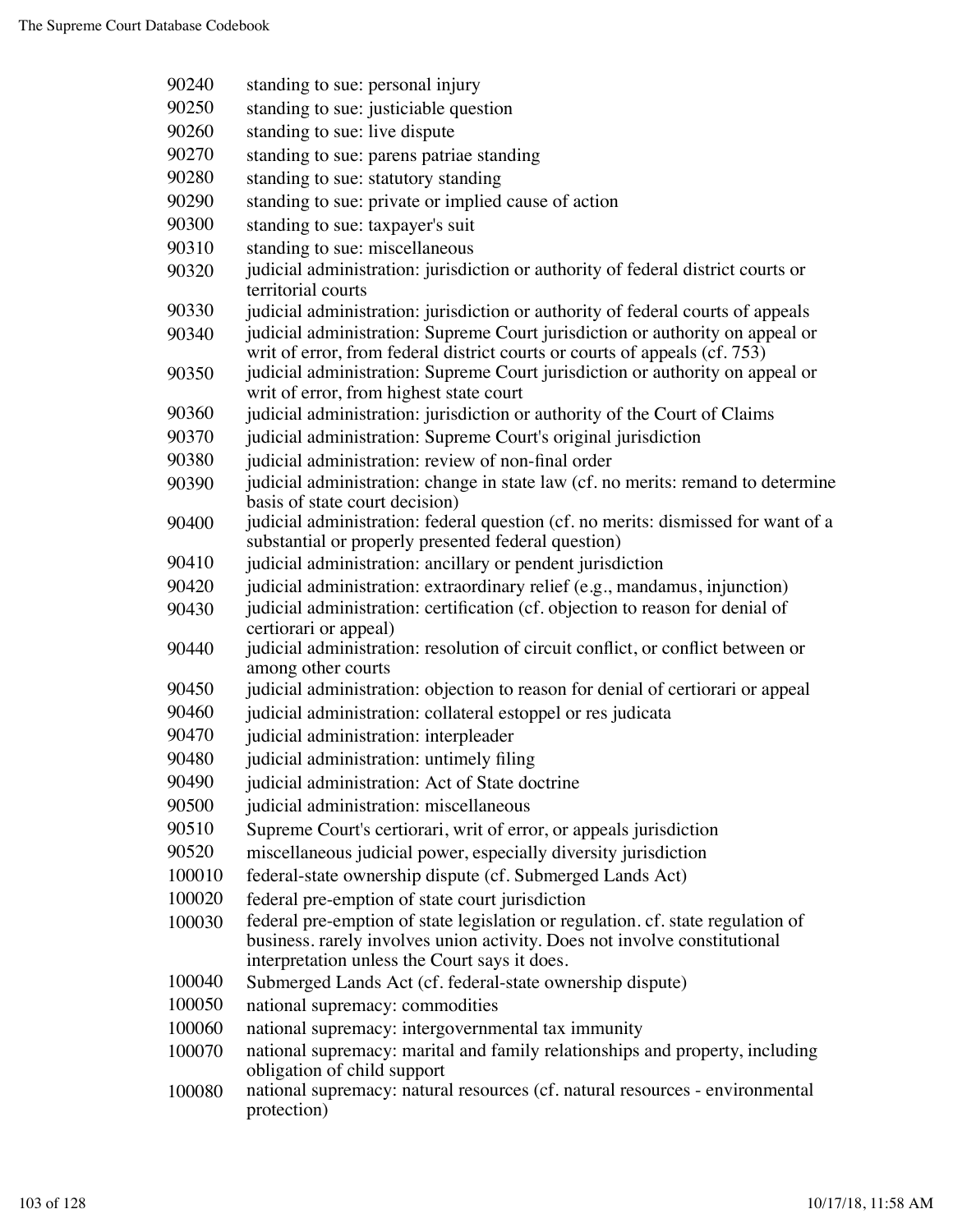- national supremacy: pollution, air or water (cf. natural resources environmental protection)
- national supremacy: public utilities (cf. federal public utilities regulation)
- national supremacy: state tax (cf. state tax)
- national supremacy: miscellaneous
- miscellaneous federalism
- boundary dispute between states
- non-real property dispute between states
- miscellaneous interstate relations conflict
- incorporation of foreign territories
- federal taxation, typically under provisions of the Internal Revenue Code
- federal taxation of gifts, personal, business, or professional expenses
- priority of federal fiscal claims: over those of the states or private entities
- miscellaneous federal taxation (cf. national supremacy: state tax)
- legislative veto
- executive authority vis-a-vis congress or the states
- miscellaneous
- real property
- personal property
- contracts
- evidence
- civil procedure
- torts
- wills and trusts
- commercial transactions

### A14 varIssuesAreas

*14 Distinct Values*

varIssuesAreas is used in conjunction with: *issueArea*

- Criminal Procedure
- Civil Rights
- First Amendment
- Due Process
- Privacy
- Attorneys
- Unions
- Economic Activity
- Judicial Power
- Federalism
- Interstate Relations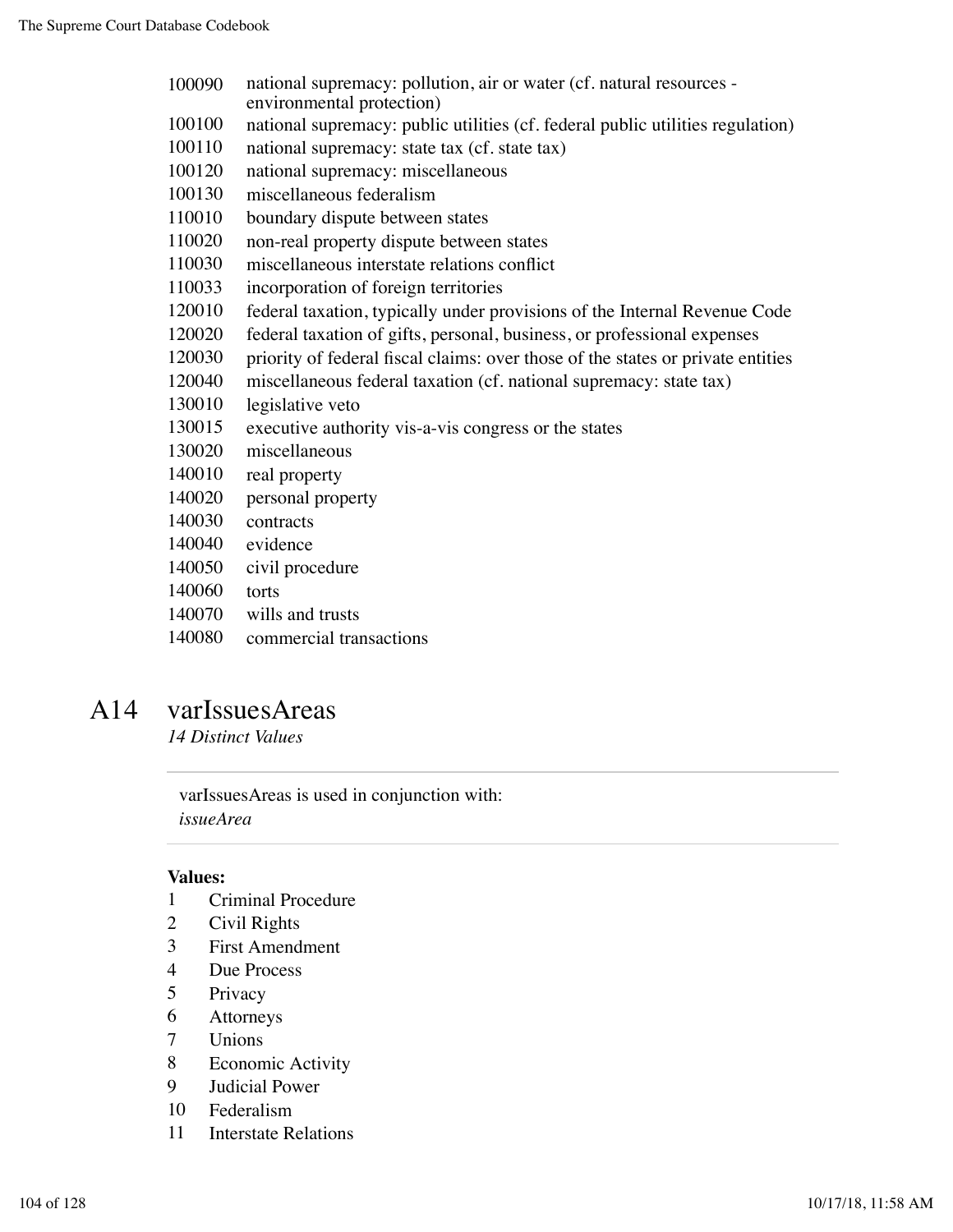- 12 Federal Taxation
- 13 Miscellaneous
- 14 Private Action

### A15 varJurisdiction

*14 Distinct Values*

varJurisdiction is used in conjunction with: *jurisdiction*

#### **Values:**

- 1 cert
- 2 appeal
- 3 bail
- 4 certification
- 5 docketing fee
- 6 rehearing or restored to calendar for reargument
- 7 injunction
- 8 mandamus
- 9 original
- 10 prohibition
- 12 stay
- 13 writ of error
- 14 writ of habeas corpus
- 15 unspecified, other

## A16 varJusticeDirection

*2 Distinct Values*

varJusticeDirection is used in conjunction with: *direction*

### **Values:**

- 1 conservative
- 2 liberal

# A17 varJusticeMajority

*2 Distinct Values*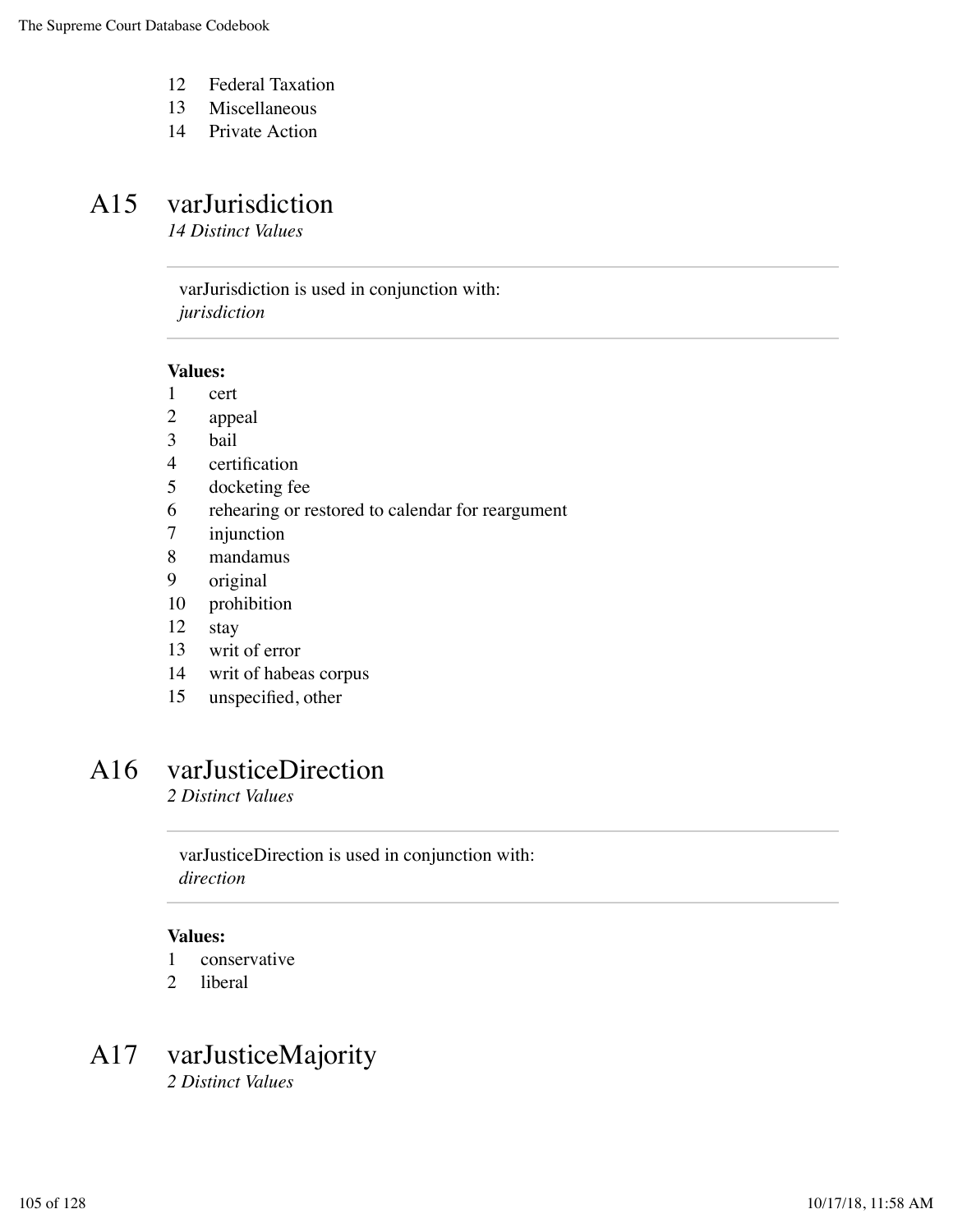varJusticeMajority is used in conjunction with: *majority*

### **Values:**

- 1 dissent
- 2 majority

# A18 varJusticeOpinion

*3 Distinct Values*

varJusticeOpinion is used in conjunction with: *opinion*

#### **Values:**

- 1 justice wrote no opinion
- 2 justice wrote an opinion
- 3 justice co-authored an opinion

### A19 varJustices

*116 Distinct Values*

varJustices is used in conjunction with: *majOpinWriter majOpinAssigner justice justiceName firstAgreement secondAgreement*

- 1 JJay
- 2 JRutledge
- 3 WCushing
- 4 JWilson
- 5 JBlair
- 6 JIredell
- 7 TJohnson
- 8 WPaterson
- 9 JRutledge
- 10 SChase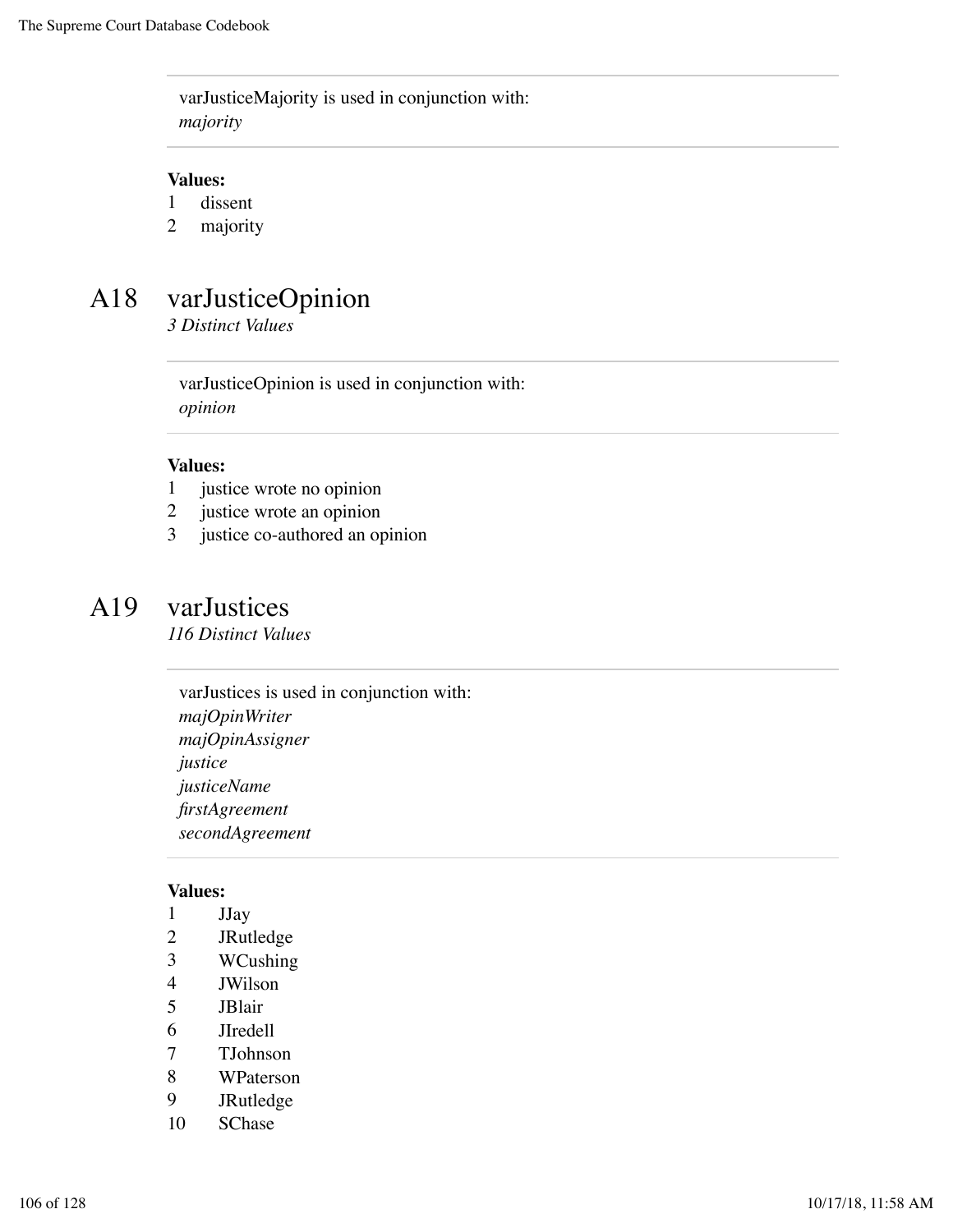- OEllsworth
- BWashington
- AMoore
- JMarshall
- WJohnson
- HBLivingston
- TTodd
- GDuvall
- JStory
- SThompson
- RTrimble
- JMcLean
- HBaldwin
- JMWayne
- RBTaney
- PPBarbour
- JCatron
- JMcKinley
- PVDaniel
- SNelson
- LWoodbury
- RCGrier
- BRCurtis
- JACampbell
- NClifford
- NHSwayne
- SFMiller
- DDavis
- SJField
- SPChase
- WStrong
- JPBradley
- WHunt
- MRWaite
- JHarlan1
- WBWoods
- SMatthews
- HGray
- SBlatchford
- LQLamar
- MWFuller
- DJBrewer
- HBBrown
- GShiras
- HEJackson
- EDEWhite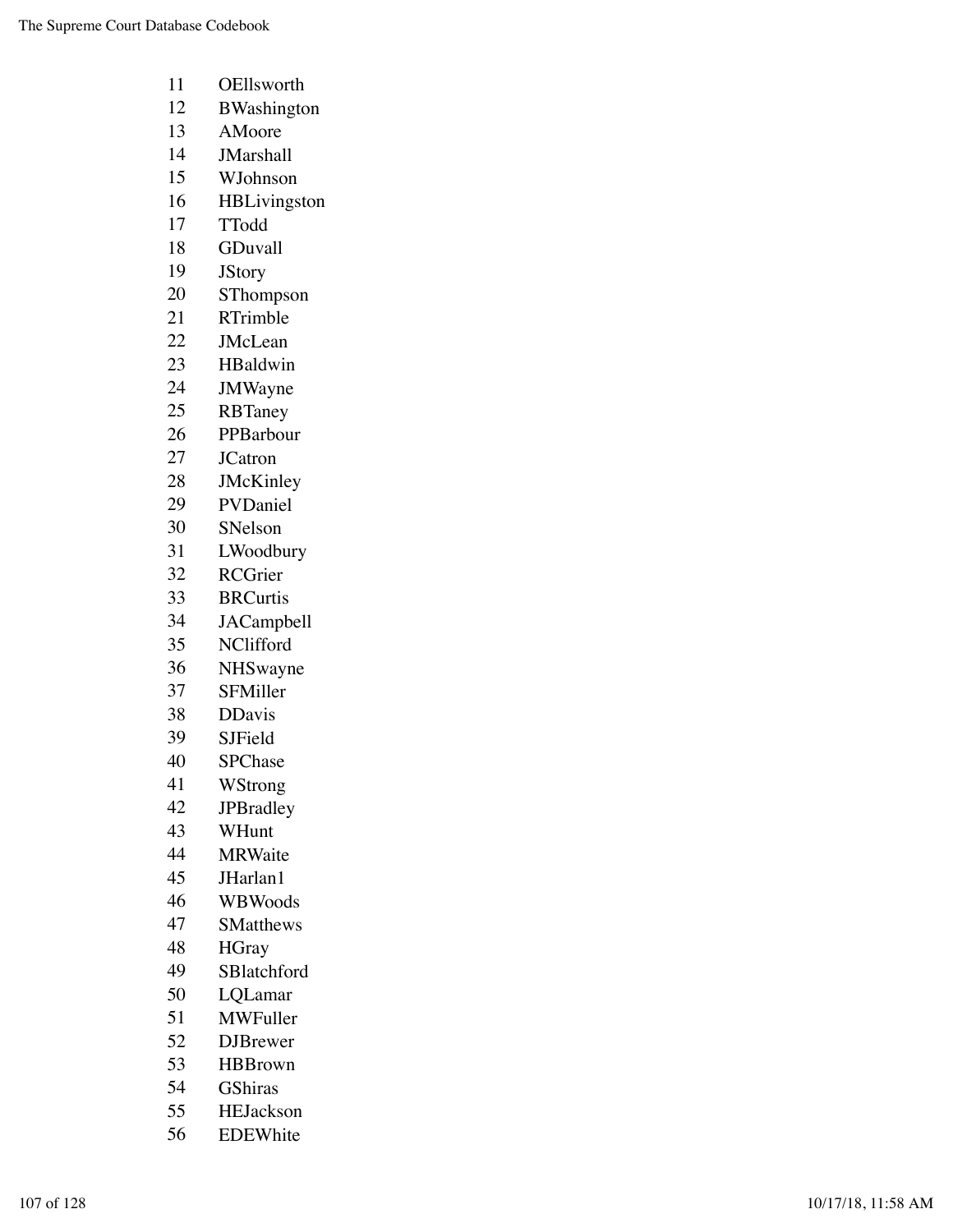| 57  | RWPeckham           |
|-----|---------------------|
| 58  | <b>JMcKenna</b>     |
| 59  | <b>OWHolmes</b>     |
| 60  | <b>WRDay</b>        |
| 61  | WHMoody             |
| 62  | <b>HHLurton</b>     |
| 63  | CEHughes1           |
| 64  | WVanDevanter        |
| 65  | <b>JRLamar</b>      |
| 66  | MPitney             |
| 67  | <b>JCMcReynolds</b> |
| 68  | LDBrandeis          |
| 69  | <b>JHClarke</b>     |
| 70  | WHTaft              |
| 71  | GSutherland         |
| 72  | PButler             |
| 73  | <b>ETSanford</b>    |
| 74  | <b>HFStone</b>      |
| 75  | CEHughes2           |
| 76  | <b>OJRoberts</b>    |
| 77  | <b>BNCardozo</b>    |
| 78  | <b>HLBlack</b>      |
| 79  | SFReed              |
| 80  | FFrankfurter        |
| 81  | WODouglas           |
| 82  | FMurphy             |
| 83  | <b>JFB</b> yrnes    |
| 84  | RHJackson           |
| 85  | WBRutledge          |
| 86  | <b>HHBurton</b>     |
| 87  | <b>FMVinson</b>     |
| 88  | <b>TCClark</b>      |
| 89  | <b>SMinton</b>      |
| 90  | EWarren             |
| 91  | JHarlan2            |
| 92  | WJBrennan           |
| 93  | <b>CEWhittaker</b>  |
| 94  | PStewart            |
| 95  | <b>BRWhite</b>      |
| 96  | AJGoldberg          |
| 97  | <b>AFortas</b>      |
| 98  | TMarshall           |
| 99  | WEBurger            |
| 100 | HABlackmun          |
| 101 | LFPowell            |

WHRehnquist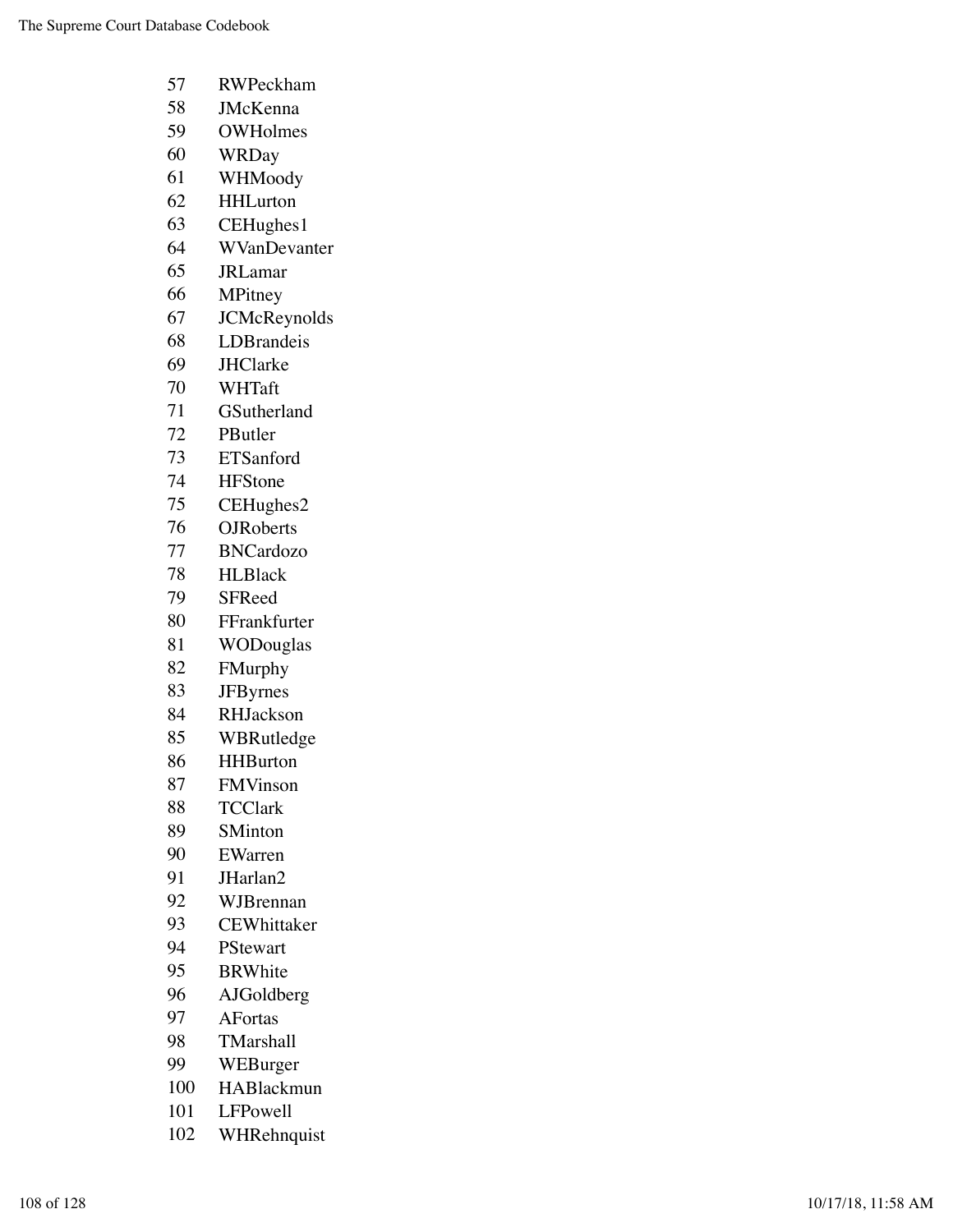- JPStevens
- SDOConnor
- AScalia
- AMKennedy
- DHSouter
- CThomas
- RBGinsburg
- SGBreyer
- JGRoberts
- SAAlito
- SSotomayor
- EKagan
- NMGorsuch
- BMKavanaugh

### A20 varLawArea

*8 Distinct Values*

varLawArea is used in conjunction with: *lawType*

#### **Values:**

- Constitution
- Constitutional Amendment
- Federal Statute
- Court Rules
- Other
- Infrequently litigated statutes
- State or local law or regulation
- No Legal Provision

# A21 varLcDisagreement

*2 Distinct Values*

varLcDisagreement is used in conjunction with: *lcDisagreement*

- no mention that dissent occurred
- dissent in ct whose dec the sct reviewed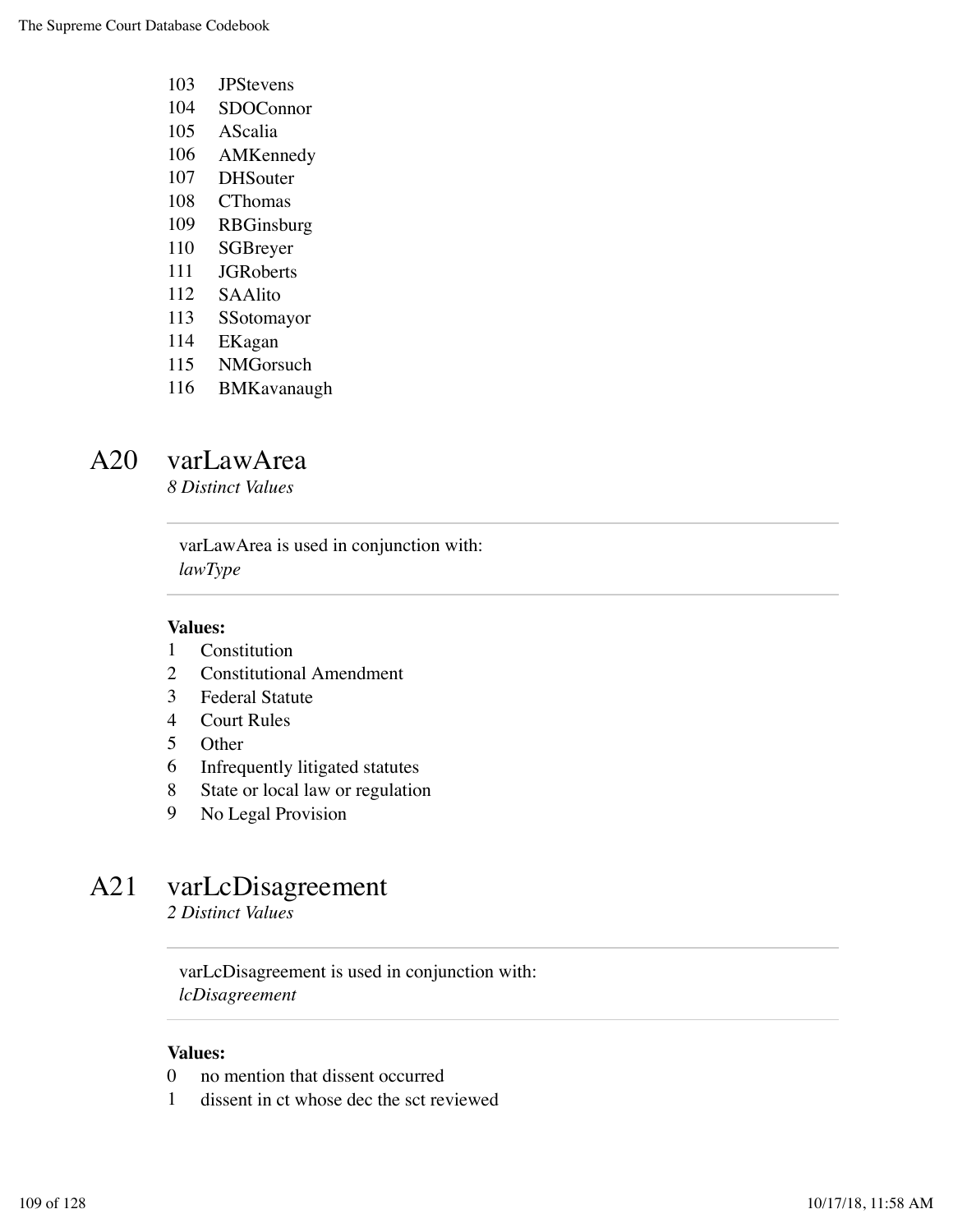## A22 varLegalProvisions

*206 Distinct Values*

varLegalProvisions is used in conjunction with: *lawSupp*

- Article I, Section 1 (delegation of powers)
- Article I, Section 10 (state bill of attainder, ex post facto law, or bills of credit)
- Article I, Section 2, Paragraph 1 (composition of the House of Representatives)
- Article I, Section 2, Paragraph 3 (apportionment of Representatives)
- Article I, Section 4, Paragraph 1 (elections clause)
- Article I, Section 5, Paragraph 1 (congressional qualifications)
- Article I, Section 6, Paragraph 1 (speech or debate clause)
- Article I, Section 6, Paragraph 2 (civil appointments)
- Article I, Section 7, Paragraph 1 (origination clause)
- Article I, Section 7, Paragraph 2 (separation of powers)
- Article I, Section 8, Paragraph 1 (taxing, spending, general welfare, or uniformity clause)
- Article I, Section 8, Paragraph 3 (interstate commerce clause)
- Article I, Section 8, Paragraph 4 (bankruptcy clause)
- Article I, Section 8, Paragraph 7 (postal power)
- Article I, Section 8, Paragraph 8 (patent and copyright clause)
- Article I, Section 8, Paragraph 11 (war power)
- Article I, Section 8, Paragraph 14 (governance of the armed forces)
- Article I, Section 8, Paragraph 15 (call-up of militia)
- Article I, Section 8, Paragraph 16 (organizing the militia)
- Article I, Section 8, Paragraph 17 (governance of the District of Columbia and lands purchased from the states)
- Article I, Section 8, Paragraph 18 (necessary and proper clause)
- Article I, Section 9, Paragraph 2 (suspension of the writ of habeas corpus)
- Article I, Section 9, Paragraph 3 (bill of attainder or ex post facto law)
- Article I, Section 9, Paragraph 4 (direct tax)
- Article I, Section 9, Paragraph 5 (export clause)
- Article I, Section 9, Paragraph 6 (preference to ports)
- Article I, Section 9, Paragraph 7 (appropriations clause)
- Article I, Section 10 (state bill of attainder or ex post facto law)
- Article I, Section 10, Paragraph 1 (contract clause)
- Article I, Section 10, Paragraph 2 (export-import clause)
- Article I, Section 10, Paragraph 3 (compact clause)
- Article II, Section 1 (executive power)
- Article II, Section 1, Paragraph 8 (oath provision)
- Article II, Section 2 (commander-in-chief)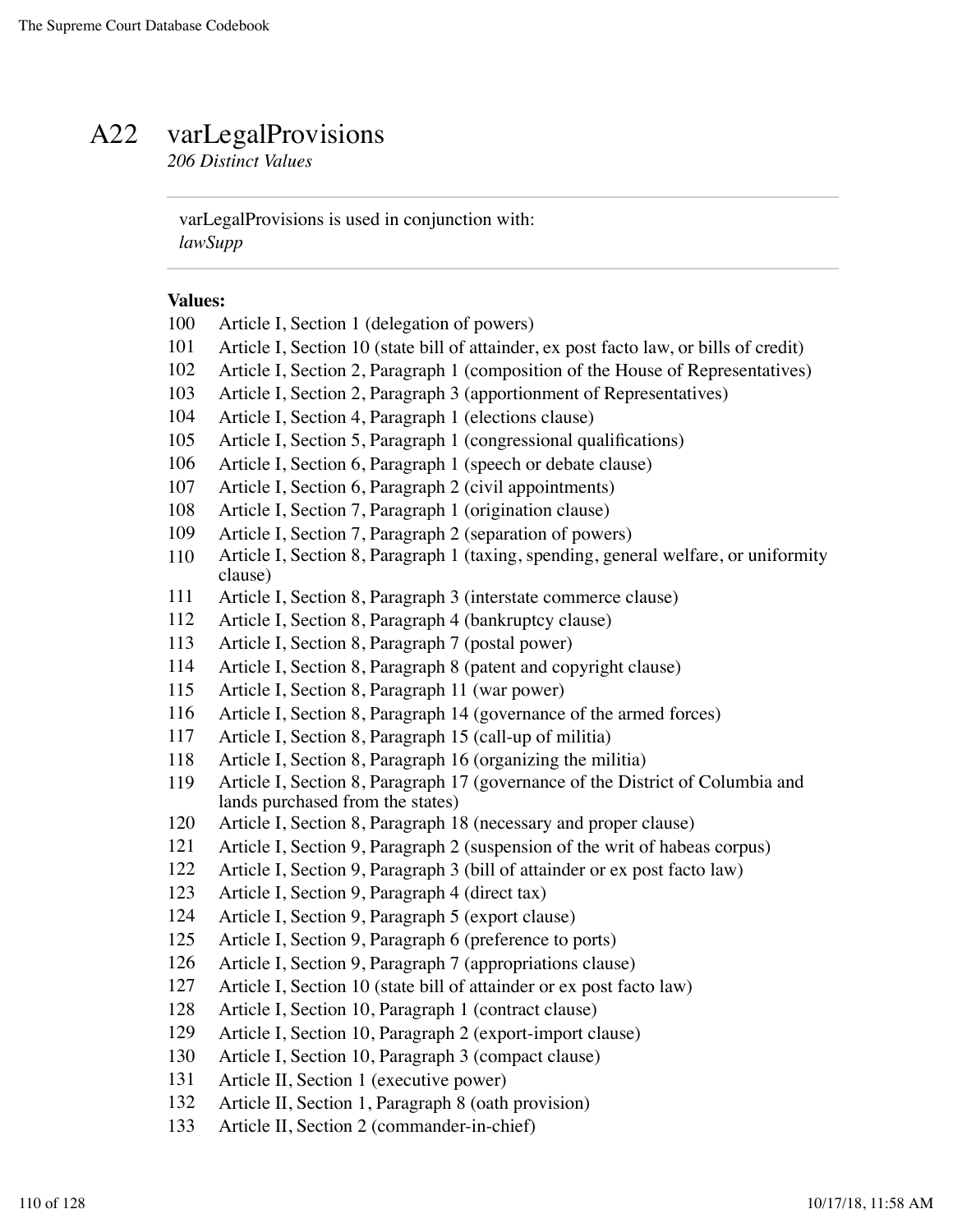- Article II, Section 2, Paragraph 1 (presidential pardoning power)
- Article II, Section 2, Paragraph 2 (appointments clause)
- Article III, Section 1, Paragraph 1 (judicial power)
- Article III, Section 1, Paragraph 2 (good behavior and compensation clause of federal judges)
- Article III, Section 2 (extent of judicial power)
- Article III, Section 2, Paragraph 1 (case or controversy requirement)
- Article III, Section 2, Paragraph 2 (original jurisdiction)
- Article III, Section 2, Paragraph 3 (vicinage requirement)
- Article III, Section 3 (treason clause)
- Article IV, Section 1 (full faith and credit clause)
- Article IV, Section 2, Paragraph 1 (privileges and immunities clause)
- Article IV, Section 2, Paragraph 2 (extradition clause)
- Article IV, Section 3, Paragraph 2 (property clause)
- Article IV, Section 4 (guarantee clause)
- Article VI, Section 2 (supremacy clause)
- Article VI, Section 3 (oath provision)
- Amendment Clause
- Article V, Section 1 (courts)
- 'contract clause' (No Article to be added)
- 'freedom of contract' (Again, no article)
- First Amendment (speech, press, and assembly)
- First Amendment (association)
- First Amendment (free exercise of religion)
- First Amendment (establishment of religion)
- First Amendment (petition clause)
- Fourth Amendment
- Fifth Amendment (double jeopardy)
- Fifth Amendment (due process)
- Fifth Amendment (grand jury)
- Fifth Amendment (Miranda warnings)
- Fifth Amendment (self-incrimination)
- Fifth Amendment (takings clause)
- Fifth Amendment (equal protection)
- Sixth Amendment (right to confront and cross-examine, compulsory process)
- Sixth Amendment (right to counsel)
- Sixth Amendment (right to trial by jury)
- Sixth Amendment (speedy trial)
- Sixth Amendment (other provisions)
- Seventh Amendment
- Eighth Amendment (prohibition of excessive bail)
- Eighth Amendment (prohibition of excessive fines)
- Eighth Amendment (cruel and unusual punishment)
- Ninth Amendment
- Tenth Amendment
- Eleventh Amendment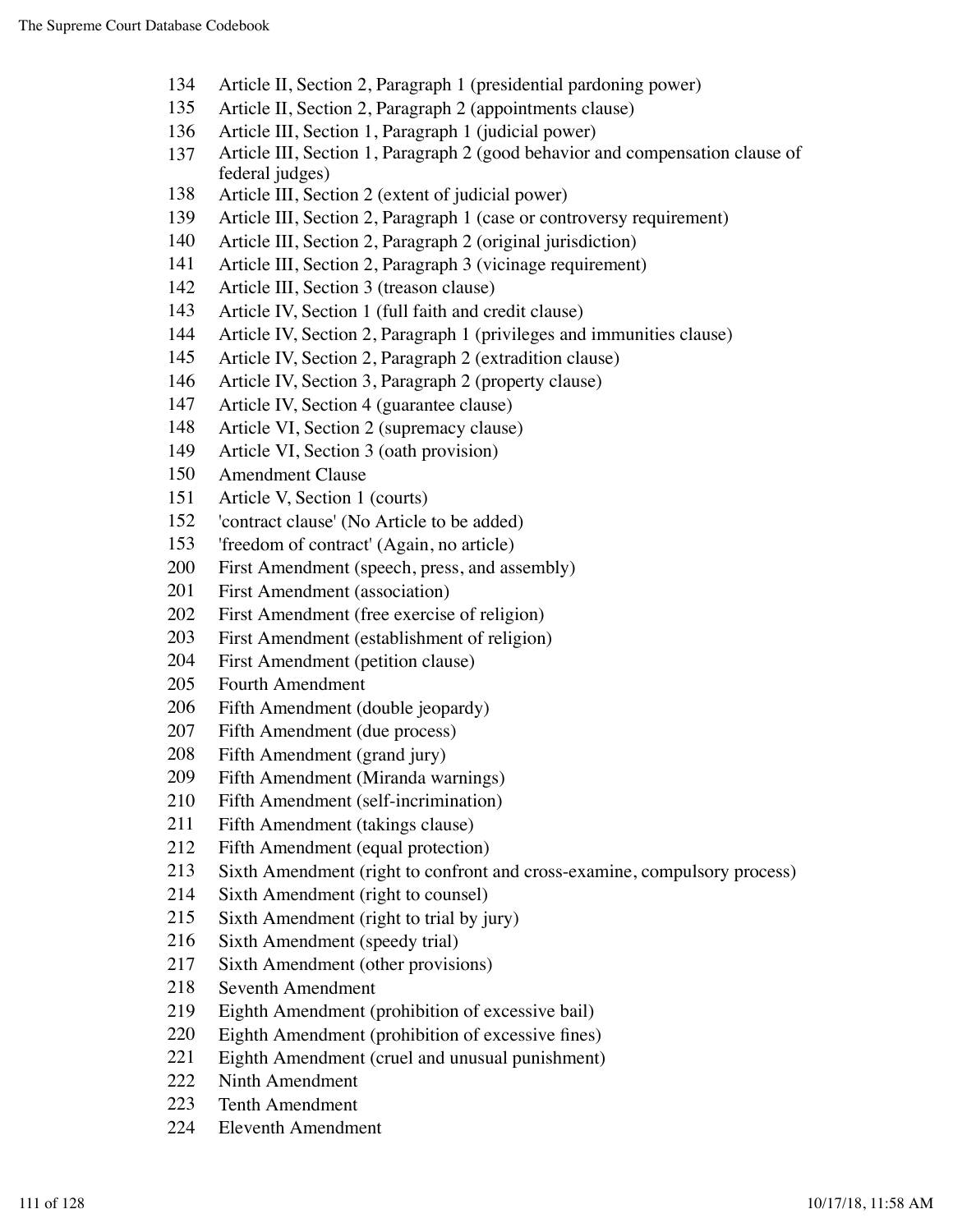- Twelfth Amendment
- Thirteenth Amendment (both sections 1 and 2)
- Fourteenth Amendment (privileges and immunities clause)
- Fourteenth Amendment (reduction in representation clause)
- Fourteenth Amendment (citizenship clause)
- Fourteenth Amendment (due process)
- Fourteenth Amendment (equal protection)
- Fourteenth Amendment (enforcement clause)
- Fifteenth Amendment (other provisions)
- Fifteenth Amendment (enforcement clause)
- Sixteenth Amendment
- Seventeenth Amendment
- Twenty-First Amendment
- Twenty-Fourth Amendment
- Second Amendment
- Fourteenth Amendment (due process and equal protection)
- Fourteenth Amendment (takings clause)
- Americans with Disabilities Act
- Age Discrimination in Employment
- Aid to Families with Dependent Children provisions of the Social Security Act, plus amendments
- Clean Air, plus amendments
- Administrative Procedure, or Administrative Orders Review
- Atomic Energy
- Bankruptcy Code, Bankruptcy Act or Rules, or Bankruptcy Reform Act of 1978
- Medicaid provisions of the Social Security Act
- Medicare provisions of the Social Security Act
- Clayton
- Reconstruction Civil Rights Acts (42 U.S.C. § 1978)
- Reconstruction Civil Rights Acts (42 U.S.C. § 1981)
- Reconstruction Civil Rights Acts (42 U.S.C. § 1982)
- Reconstruction Civil Rights Acts (42 U.S.C. § 1983)
- Reconstruction Civil Rights Acts (42 U.S.C. § 1985)
- Reconstruction Civil Rights Acts (42 U.S.C. § 1986)
- Civil Rights Act of 1964 (public accommodations)
- Civil Rights Act of 1957
- Civil Rights Act of 1991
- Statutory provisions of the District of Columbia
- Equal Access to Justice
- Education Amendments of 1972
- Employee Retirement Income Security, as amended
- Elementary and Secondary Education
- Federal False Claims
- Communication Act of 1934, as amended
- Federal Employees' Compensation
- Civil Rights Attorney's Fees Awards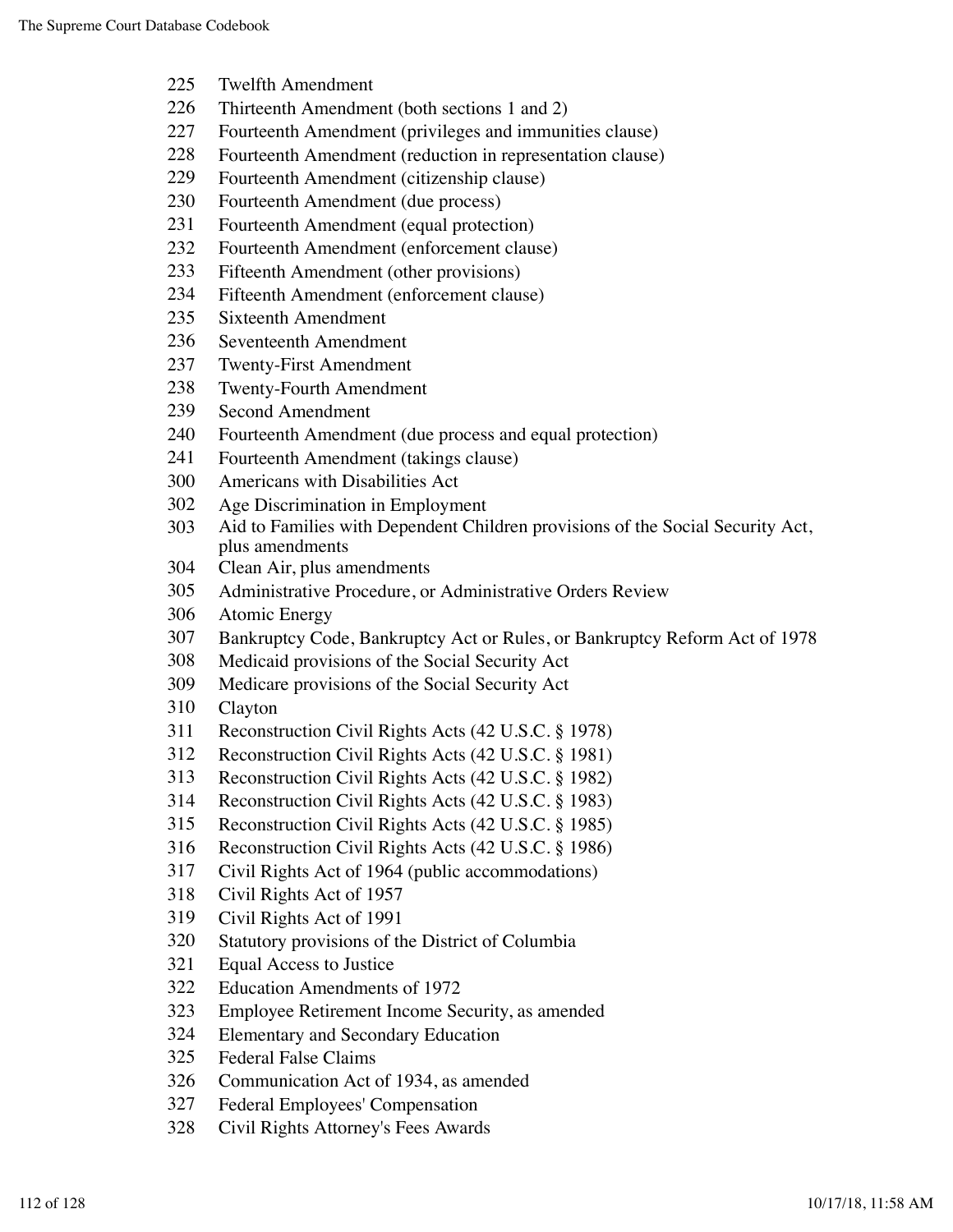- Federal Employers' Liability, as amended
- Federal Election Campaign
- Family Educational Rights and Privacy (Buckley Amendment)
- Federal Food, Drug, and Cosmetic, and related statutes
- Federal Insecticide, Fungicide, and Rodenticide
- Fair Labor Standards
- Freedom of Information, Sunshine, or Privacy Act
- Federal Power
- Federal Trade Commission
- Federal Water Pollution Control (Clean Water), plus amendments
- Omnibus Crime Control and Safe Streets, National Firearms, Organized Crime Control, Comprehensive Crime Control, or Gun Control Acts
- Education of the Handicapped, Education for All Handicapped Children, or Individuals with Disabilities Education Acts, or related statutes, as amended
- 28 U.S.C. § 2241-2255 (habeas corpus)
- Fair Housing
- Interstate Commerce, as amended
- Immigration and Naturalization, Immigration, Nationality, or Illegal Immigration Reform and Immigrant Responsibility Acts, as amended
- Internal Revenue Code and pre-IRC revenue acts
- Internal Security (also see 369)
- Jencks
- Jones, or Death on the High Seas
- Longshoremen and Harbor Workers' Compensation
- Labor-Management Relations
- Labor-Management Reporting and Disclosure
- Motor Carrier
- Miller
- National Environmental Policy
- Natural Gas, or Natural Gas Policy Acts
- National Labor Relations, as amended
- Norris-LaGuardia
- Occupational Safety and Health
- Public Utility Regulatory Policy
- Rehabilitation
- Religious Freedom Restoration
- Racketeer Influenced and Corrupt Organizations
- Railway Labor
- Robinson-Patman
- Securities Act of 1933, the Securities and Exchange Act of 1934, or the Williams Act
- Selective Service, Military Selective Service, or Universal Military Service and Training Acts
- Sherman
- Submerged Lands Acts
- Smith, Subversive Activities Control, Communist Control, or other similar federal legislation (also see 346)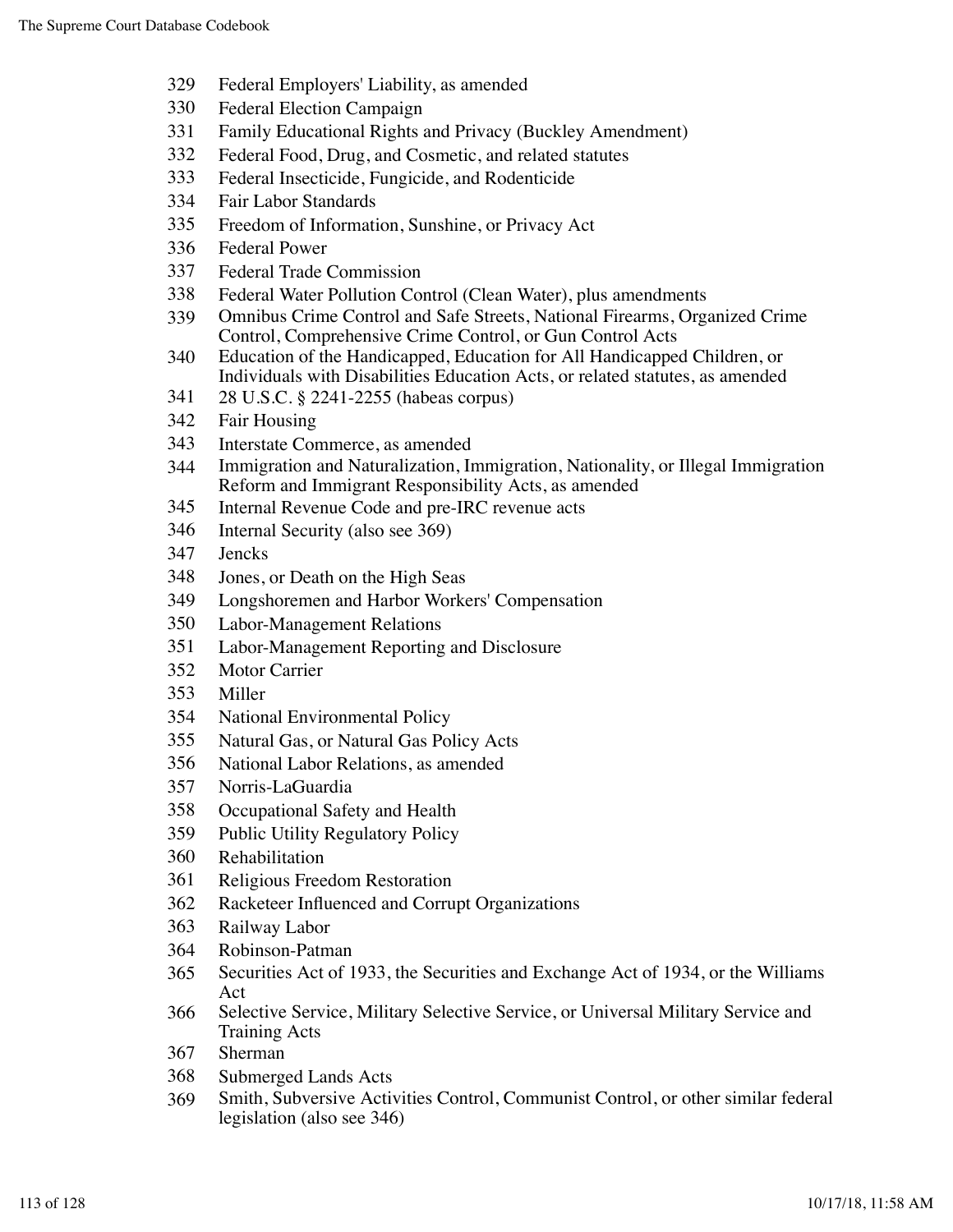- Social Security, as amended, including Social Security Disability Benefits Reform Act
- Supplemental Security Income
- State Law
- Truth in Lending
- Federal Tort Claims, or Alien Tort Statute
- Tucker
- Trading with the Enemy Act, as amended
- Universal Code of Military Justice
- Voting Rights Act of 1965, plus amendments
- Reconstruction Civil Rights Acts (42 U.S.C. § 1971)
- Reconstruction Civil Rights Acts (42 U.S.C. § 1999)
- Civil Rights Act of 1964 (Title II)
- Civil Rights Act of 1964 (Title IV)
- Civil Rights Act of 1964 (other)
- Civil Rights Act of 1964 (Title VII)
- Civil Rights Act of 1964 (Title IX)
- Civil Rights Act of 1964 (Title VI)
- Federal Arbitration Act
- Judiciary Act of 1789
- Federal Rules of Civil Procedure, including Appellate Procedure, or relevant rules of a circuit court Judicial Code, and admiralty rules
- Federal Rules of Criminal Procedure, or relevant rules of a circuit court
- Federal Rules of Evidence
- Supreme Court Rules
- Abstention Doctrine
- Retroactive application of a constitutional right
- Exclusionary Rule (Fourth Amendment)
- Exclusionary Rule (Right to Counsel)
- Exclusionary Rule (Miranda warnings)
- Harmless Error
- Res Judicata
- Estoppel
- Writ Improvidently Granted
- Treaty
- Interstate Compact
- Executive Order
- Territory Statute
- International Law
- Emergency Price Control
- Infrequently litigated statutes
- State or Local Law Regulation
- No Legal Provision

# A23 varNaturalCourt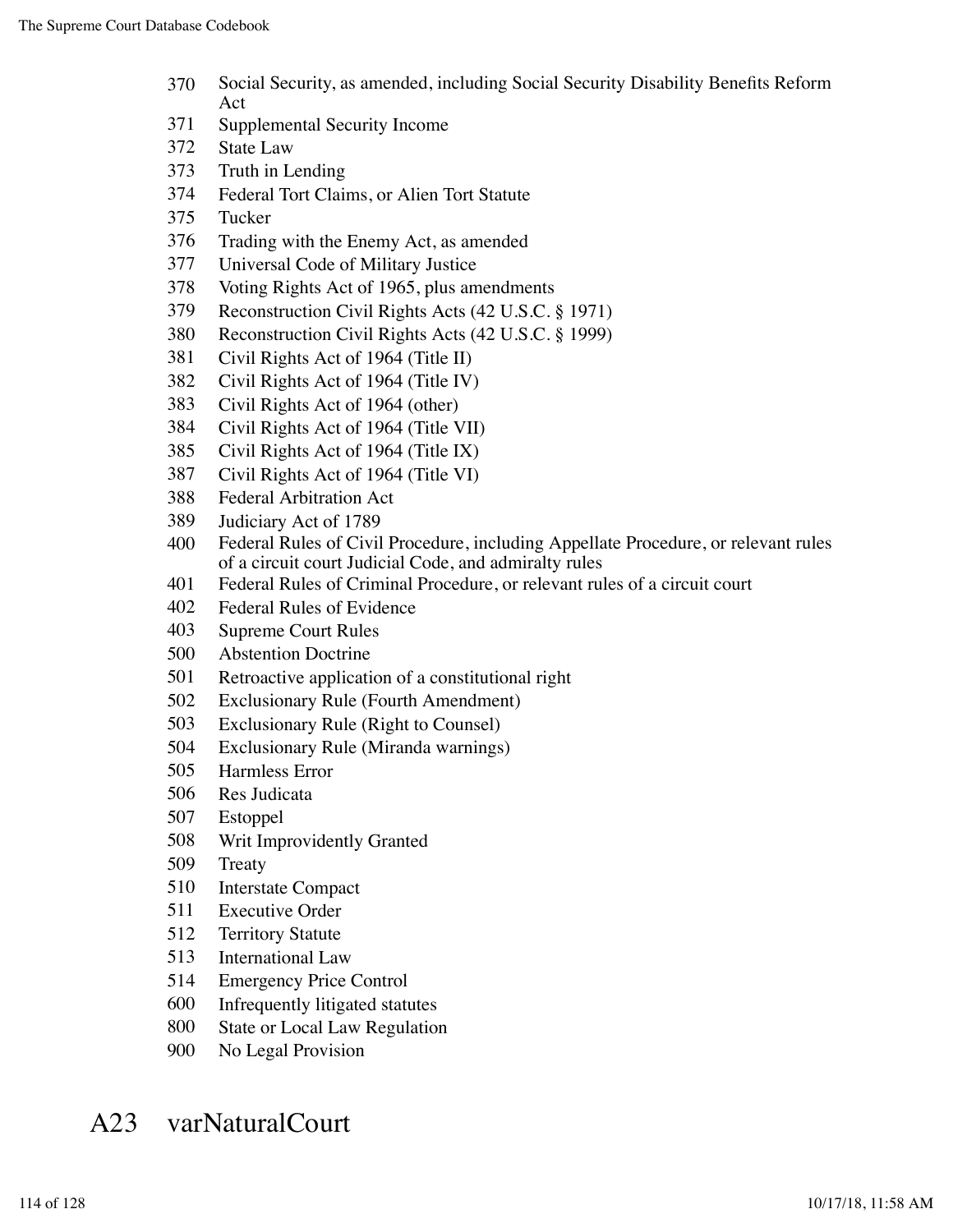*113 Distinct Values*

varNaturalCourt is used in conjunction with: *naturalCourt*

| 101 | Jay 1                    |
|-----|--------------------------|
| 102 | Jay 2                    |
| 103 | Jay 3                    |
| 104 | Jay 4                    |
| 201 | Rutledge 1               |
| 202 | No Chief (Post-Rutledge) |
| 301 | Ellsworth 1              |
| 302 | Ellsworth 2              |
| 303 | Ellsworth 3              |
| 401 | Marshall 1               |
| 402 | Marshall 2               |
| 403 | Marshall 3               |
| 404 | Marshall 4               |
| 405 | Marshall 5               |
| 406 | Marshall 6               |
| 407 | Marshall 7               |
| 408 | Marshall 8               |
| 409 | Marshall 9               |
| 410 | Marshall 10              |
| 501 | Taney 1                  |
| 502 | Taney 2                  |
| 503 | Taney 3                  |
| 504 | Taney 4                  |
| 505 | Taney 5                  |
| 506 | Taney 6                  |
| 507 | Taney 7                  |
| 508 | Taney 8                  |
| 509 | Taney 9                  |
| 510 | Taney 10                 |
| 511 | Taney 11                 |
| 512 | Taney 12                 |
| 513 | Taney 13                 |
| 514 | Taney 14                 |
| 515 | Taney 15                 |
| 601 | Chase 1                  |
| 602 | Chase 2                  |
| 603 | Chase 3                  |
| 701 | Waite 1                  |
| 702 | Waite 2                  |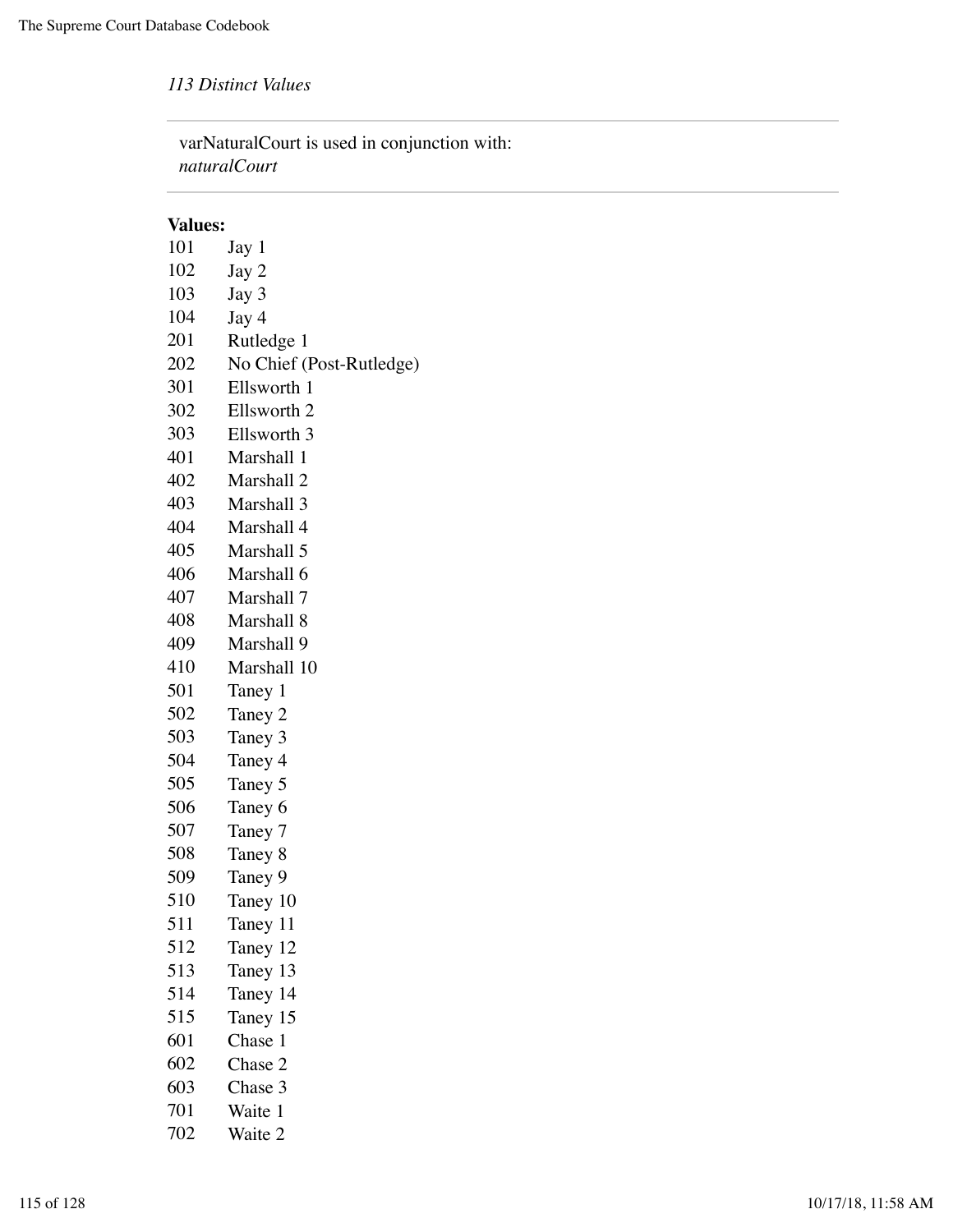| 703  | Waite 3                |
|------|------------------------|
| 704  | Waite 4                |
| 705  | Waite 5                |
| 706  | Waite 6                |
| 707  | Waite 7                |
| 801  | Fuller 1               |
| 802  | Fuller <sub>2</sub>    |
| 803  | Fuller 3               |
| 804  | Fuller 4               |
| 805  | Fuller 5               |
| 806  | Fuller <sub>6</sub>    |
| 807  | Fuller <sub>7</sub>    |
| 808  | Fuller <sub>8</sub>    |
| 809  | Fuller 9               |
| 810  | Fuller 10              |
| 811  | Fuller 11              |
| 812  | Fuller 12              |
| 813  | No Chief (Post-Fuller) |
| 901  | White 1                |
| 902  | White 2                |
| 903  | White 3                |
| 904  | White 4                |
| 905  | White 5                |
| 1001 | Taft 1                 |
| 1002 | Taft 2                 |
| 1003 | Taft 3                 |
| 1004 | Taft 4                 |
| 1005 | Taft 5                 |
| 1101 | Hughes 1               |
| 1102 | Hughes <sub>2</sub>    |
| 1103 | Hughes 3               |
| 1104 | Hughes 4               |
| 1105 | Hughes 5               |
| 1106 | Hughes 6               |
| 1107 | Hughes 7               |
| 1108 | Hughes 8               |
| 1201 | Stone 1                |
| 1202 | Stone 2                |
| 1203 | Stone 3                |
| 1301 | Vinson 1               |
| 1302 | Vinson 2               |
| 1303 | Vinson 3               |
| 1401 | Warren 1               |
| 1402 | Warren 2               |
| 1403 | Warren 3               |
| 1404 | Warren 4               |
|      |                        |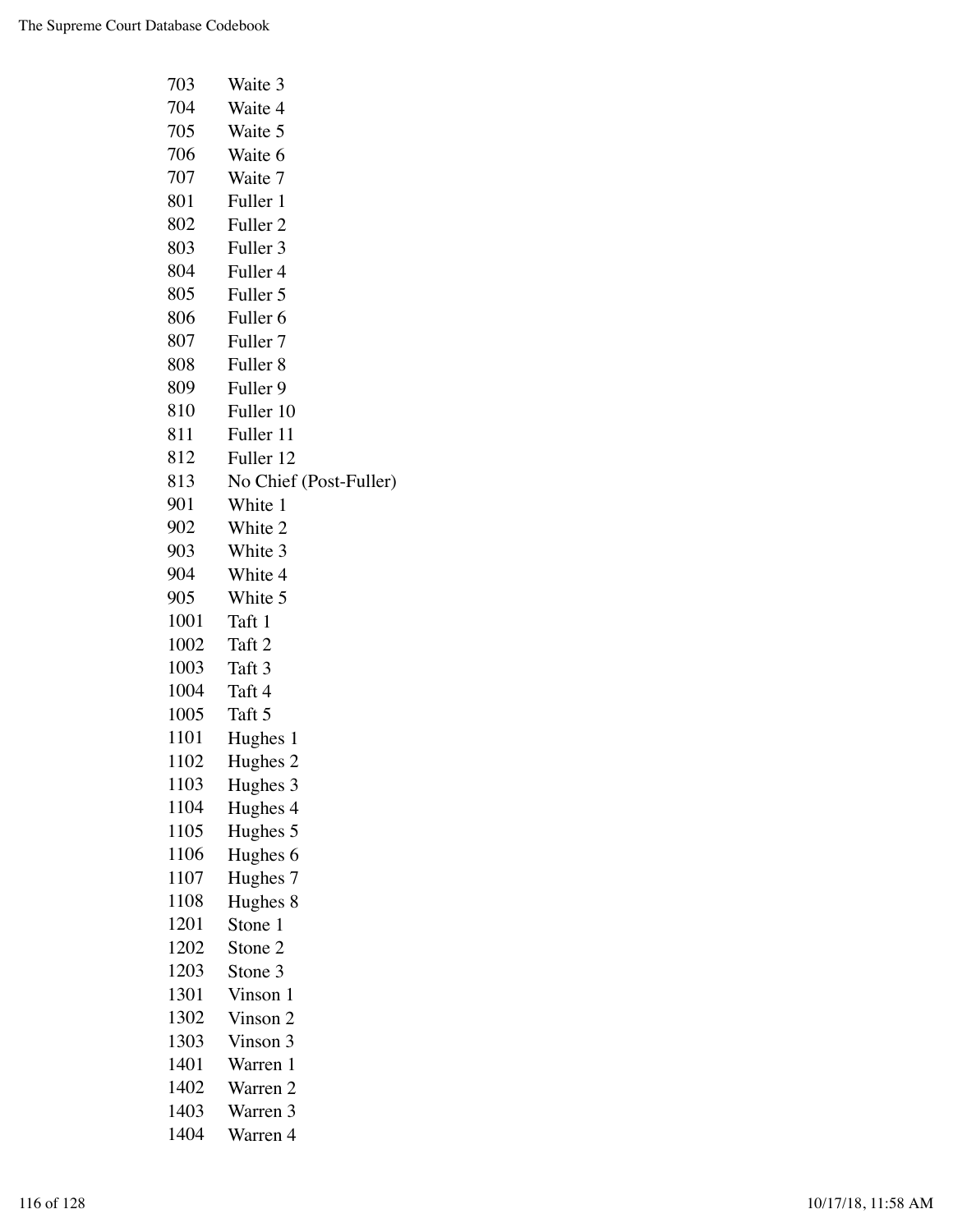| 1405 | Warren 5             |
|------|----------------------|
| 1406 | Warren 6             |
| 1407 | Warren 7             |
| 1408 | Warren 8             |
| 1409 | Warren 9             |
| 1410 | Warren 10            |
| 1411 | Warren 11            |
| 1501 | Burger 1             |
| 1502 | Burger 2             |
| 1503 | Burger 3             |
| 1504 | Burger 4             |
| 1505 | Burger 5             |
| 1506 | Burger <sub>6</sub>  |
| 1507 | Burger 7             |
| 1601 | Rehnquist 1          |
| 1602 | Rehnquist 2          |
| 1603 | Rehnquist 3          |
| 1604 | Rehnquist 4          |
| 1605 | Rehnquist 5          |
| 1606 | Rehnquist 6          |
| 1607 | Rehnquist 7          |
| 1701 | Roberts 1            |
| 1702 | Roberts <sub>2</sub> |
| 1703 | Roberts 3            |
| 1704 | Roberts 4            |
| 1705 | Roberts 5            |
| 1706 | Roberts 6            |
| 1707 | Roberts <sub>7</sub> |

# A24 varParties

*310 Distinct Values*

varParties is used in conjunction with: *petitioner respondent*

- attorney general of the United States, or his office
- specified state board or department of education
- city, town, township, village, or borough government or governmental unit
- state commission, board, committee, or authority
- county government or county governmental unit, except school district
- court or judicial district
- state department or agency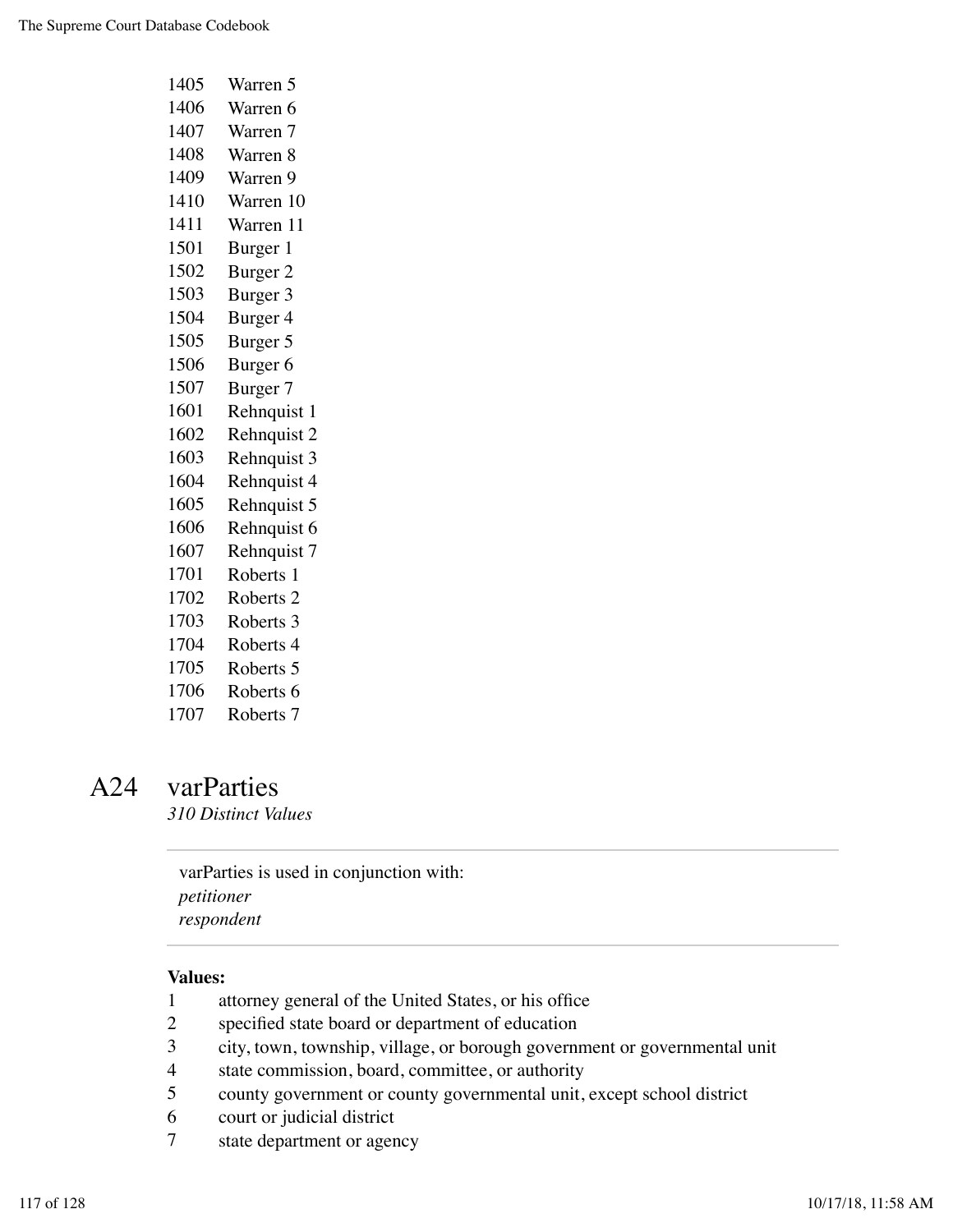- governmental employee or job applicant
- female governmental employee or job applicant
- minority governmental employee or job applicant
- minority female governmental employee or job applicant
- not listed among agencies in the first Administrative Action variable
- retired or former governmental employee
- U.S. House of Representatives
- interstate compact
- judge
- state legislature, house, or committee
- local governmental unit other than a county, city, town, township, village, or borough
- governmental official, or an official of an agency established under an interstate compact
- state or U.S. supreme court
- 21 local school district or board of education
- U.S. Senate
- U.S. senator
- foreign nation or instrumentality
- state or local governmental taxpayer, or executor of the estate of
- state college or university
- United States
- State
- person accused, indicted, or suspected of crime
- advertising business or agency
- agent, fiduciary, trustee, or executor
- airplane manufacturer, or manufacturer of parts of airplanes
- airline
- distributor, importer, or exporter of alcoholic beverages
- alien, person subject to a denaturalization proceeding, or one whose citizenship is revoked
- American Medical Association
- National Railroad Passenger Corp.
- amusement establishment, or recreational facility
- arrested person, or pretrial detainee
- attorney, or person acting as such;includes bar applicant or law student, or law firm or bar association
- author, copyright holder
- bank, savings and loan, credit union, investment company
- bankrupt person or business, or business in reorganization
- establishment serving liquor by the glass, or package liquor store
- water transportation, stevedore
- bookstore, newsstand, printer, bindery, purveyor or distributor of books or magazines
- brewery, distillery
- broker, stock exchange, investment or securities firm
- construction industry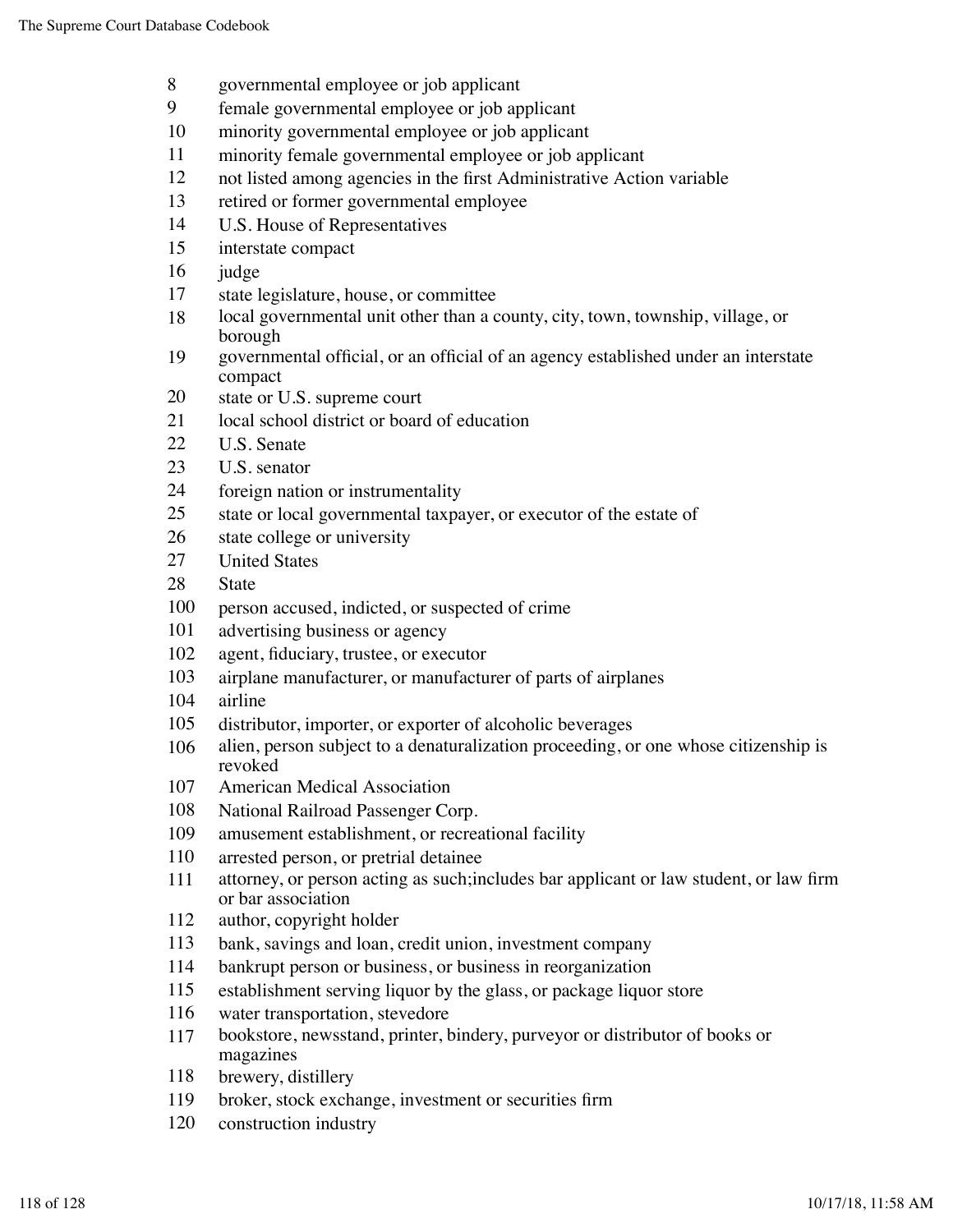- bus or motorized passenger transportation vehicle
- business, corporation
- buyer, purchaser
- cable TV
- car dealer
- person convicted of crime
- tangible property, other than real estate, including contraband
- chemical company
- child, children, including adopted or illegitimate
- religious organization, institution, or person
- private club or facility
- coal company or coal mine operator
- computer business or manufacturer, hardware or software
- consumer, consumer organization
- creditor, including institution appearing as such; e.g., a finance company
- person allegedly criminally insane or mentally incompetent to stand trial
- defendant
- debtor
- real estate developer
- disabled person or disability benefit claimant
- distributor
- person subject to selective service, including conscientious objector
- drug manufacturer
- druggist, pharmacist, pharmacy
- employee, or job applicant, including beneficiaries of
- employer-employee trust agreement, employee health and welfare fund, or multiemployer pension plan
- electric equipment manufacturer
- electric or hydroelectric power utility, power cooperative, or gas and electric company
- eleemosynary institution or person
- environmental organization
- employer. If employer's relations with employees are governed by the nature of the employer's business (e.g., railroad, boat), rather than labor law generally, the more specific designation is used in place of Employer.
- farmer, farm worker, or farm organization
- father
- female employee or job applicant
- female
- movie, play, pictorial representation, theatrical production, actor, or exhibitor or distributor of
- fisherman or fishing company
- food, meat packing, or processing company, stockyard
- foreign (non-American) nongovernmental entity
- franchiser
- franchisee
- lesbian, gay, bisexual, transexual person or organization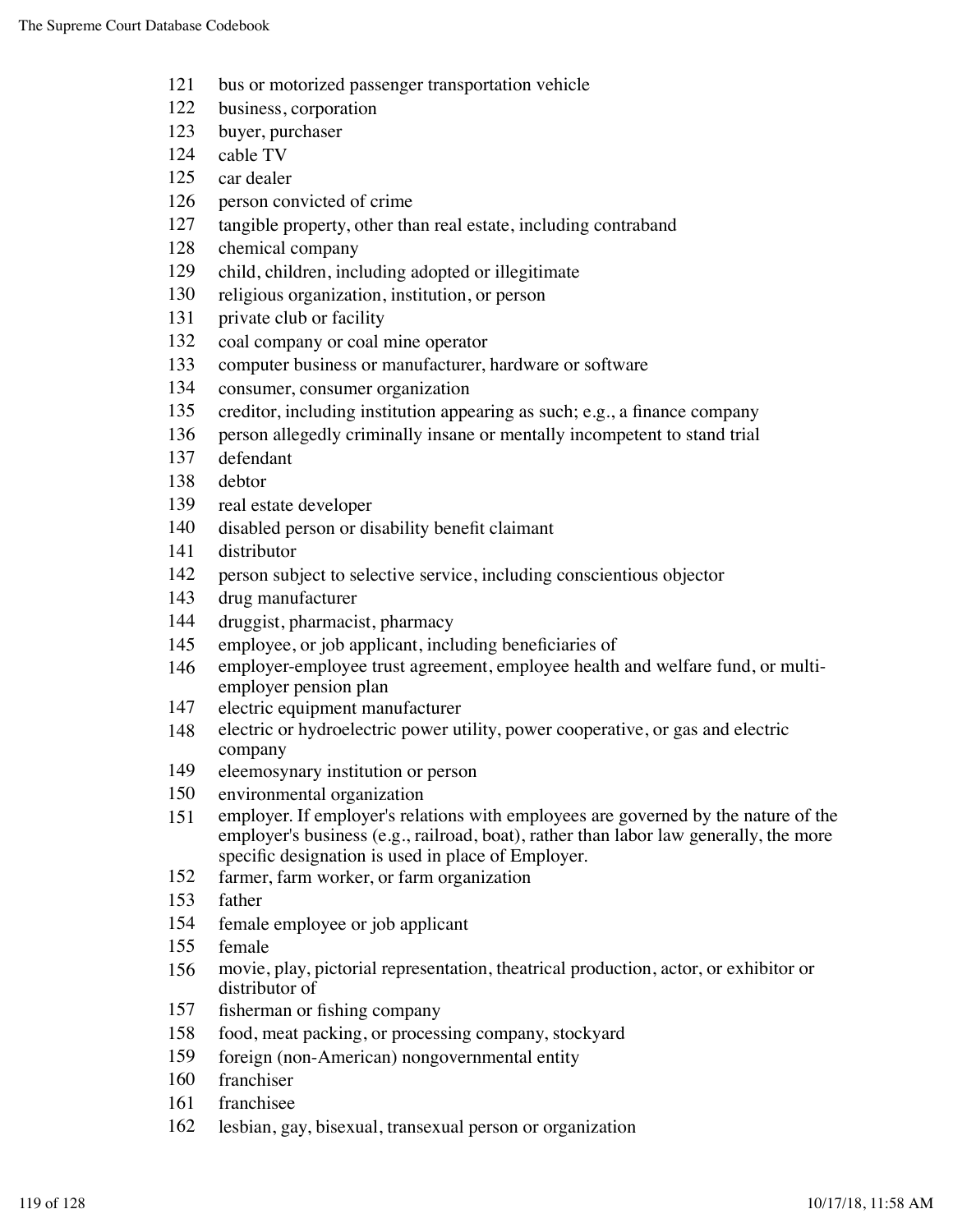- person who guarantees another's obligations
- handicapped individual, or organization of devoted to
- health organization or person, nursing home, medical clinic or laboratory, chiropractor
- heir, or beneficiary, or person so claiming to be
- hospital, medical center
- husband, or ex-husband
- involuntarily committed mental patient
- Indian, including Indian tribe or nation
- insurance company, or surety
- inventor, patent assigner, trademark owner or holder
- investor
- injured person or legal entity, nonphysically and non-employment related
- juvenile
- government contractor
- holder of a license or permit, or applicant therefor
- magazine
- male
- medical or Medicaid claimant
- medical supply or manufacturing co.
- racial or ethnic minority employee or job applicant
- minority female employee or job applicant
- manufacturer
- management, executive officer, or director, of business entity
- military personnel, or dependent of, including reservist
- mining company or miner, excluding coal, oil, or pipeline company
- mother
- auto manufacturer
- newspaper, newsletter, journal of opinion, news service
- radio and television network, except cable tv
- nonprofit organization or business
- nonresident
- nuclear power plant or facility
- owner, landlord, or claimant to ownership, fee interest, or possession of land as well as chattels
- shareholders to whom a tender offer is made
- tender offer
- oil company, or natural gas producer
- elderly person, or organization dedicated to the elderly
- out of state noncriminal defendant
- political action committee
- parent or parents
- parking lot or service
- patient of a health professional
- telephone, telecommunications, or telegraph company
- physician, MD or DO, dentist, or medical society
- public interest organization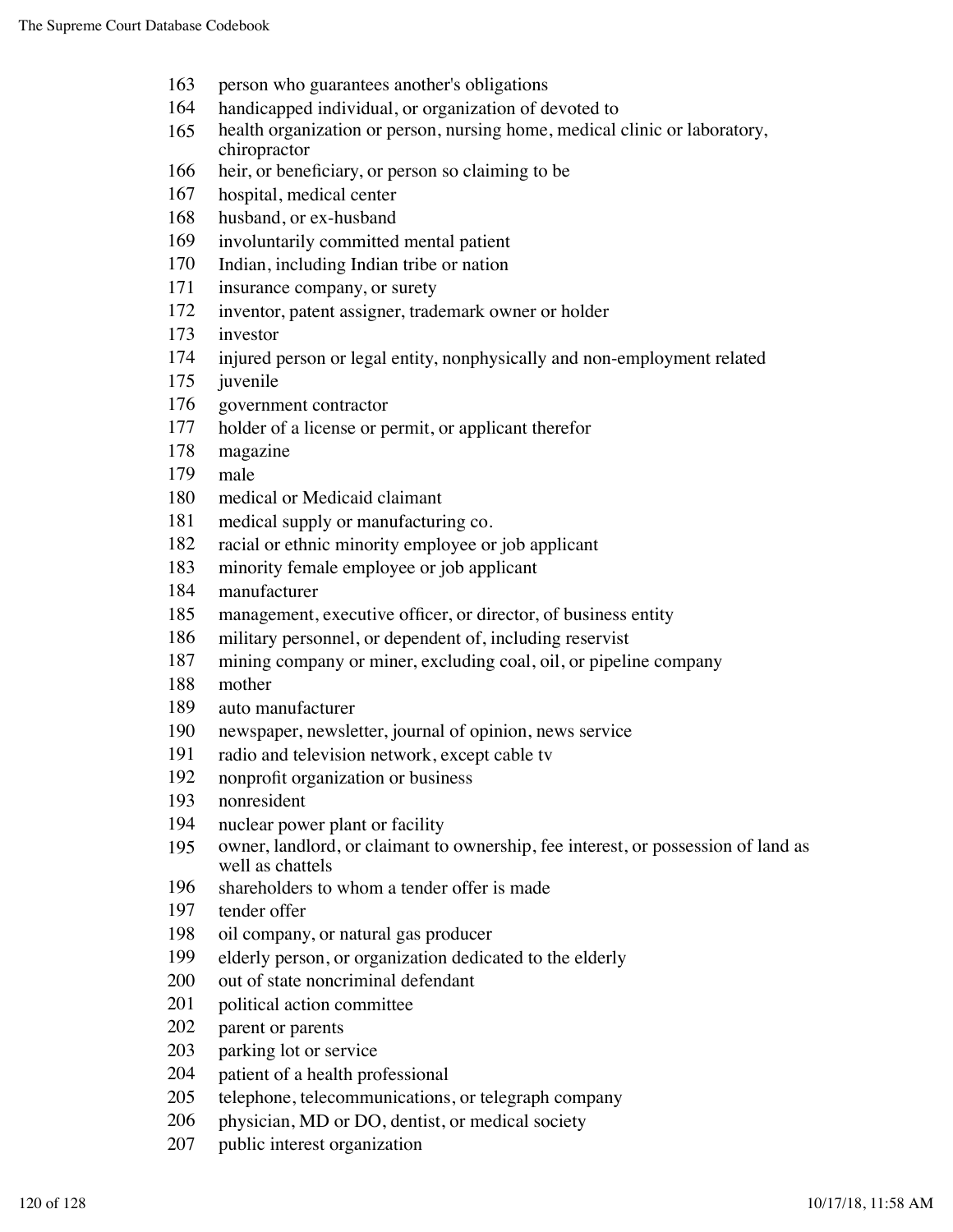- physically injured person, including wrongful death, who is not an employee
- pipe line company
- package, luggage, container
- political candidate, activist, committee, party, party member, organization, or elected official
- indigent, needy, welfare recipient
- indigent defendant
- private person
- prisoner, inmate of penal institution
- professional organization, business, or person
- probationer, or parolee
- protester, demonstrator, picketer or pamphleteer (non-employment related), or non-indigent loiterer
- 219 public utility
- publisher, publishing company
- radio station
- racial or ethnic minority
- person or organization protesting racial or ethnic segregation or discrimination
- racial or ethnic minority student or applicant for admission to an educational institution
- realtor
- journalist, columnist, member of the news media
- resident
- restaurant, food vendor
- retarded person, or mental incompetent
- retired or former employee
- railroad
- private school, college, or university
- seller or vendor
- shipper, including importer and exporter
- shopping center, mall
- spouse, or former spouse
- stockholder, shareholder, or bondholder
- retail business or outlet
- student, or applicant for admission to an educational institution
- taxpayer or executor of taxpayer's estate, federal only
- tenant or lessee
- theater, studio
- forest products, lumber, or logging company
- person traveling or wishing to travel abroad, or overseas travel agent
- trucking company, or motor carrier
- television station
- union member
- unemployed person or unemployment compensation applicant or claimant
- union, labor organization, or official of
- veteran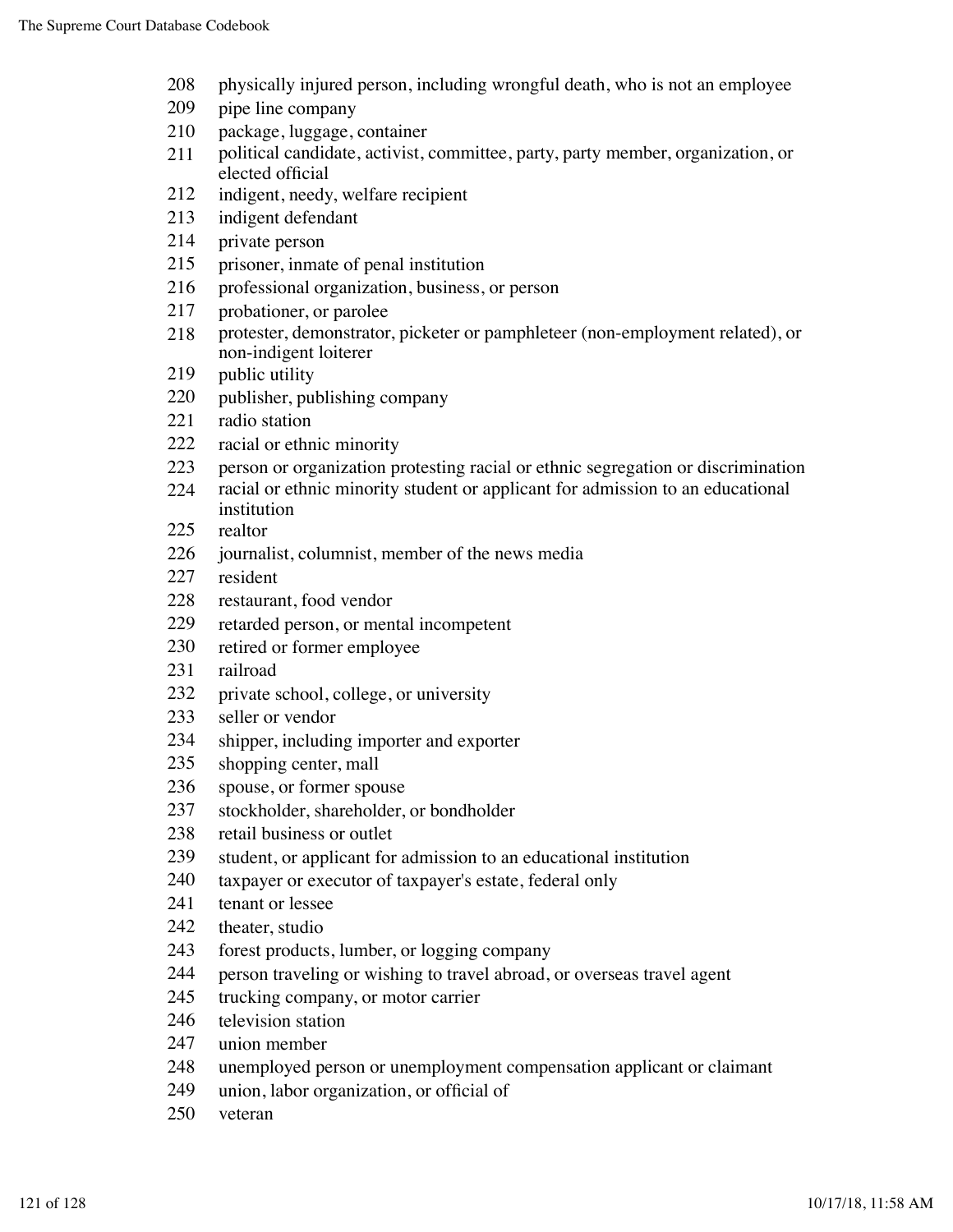- voter, prospective voter, elector, or a nonelective official seeking reapportionment or redistricting of legislative districts (POL)
- wholesale trade
- wife, or ex-wife
- witness, or person under subpoena
- network
- slave
- slave-owner
- bank of the united states
- timber company
- u.s. job applicants or employees
- Army and Air Force Exchange Service
- Atomic Energy Commission
- Secretary or administrative unit or personnel of the U.S. Air Force
- Department or Secretary of Agriculture
- Alien Property Custodian
- Secretary or administrative unit or personnel of the U.S. Army
- Board of Immigration Appeals
- Bureau of Indian Affairs
- Bonneville Power Administration
- Benefits Review Board
- Civil Aeronautics Board
- Bureau of the Census
- Central Intelligence Agency
- Commodity Futures Trading Commission
- Department or Secretary of Commerce
- Comptroller of Currency
- Consumer Product Safety Commission
- Civil Rights Commission
- Civil Service Commission, U.S.
- Customs Service or Commissioner of Customs
- Defense Base Closure and REalignment Commission
- Drug Enforcement Agency
- Department or Secretary of Defense (and Department or Secretary of War)
- Department or Secretary of Energy
- Department or Secretary of the Interior
- Department of Justice or Attorney General
- Department or Secretary of State
- Department or Secretary of Transportation
- Department or Secretary of Education
- U.S. Employees' Compensation Commission, or Commissioner
- Equal Employment Opportunity Commission
- Environmental Protection Agency or Administrator
- Federal Aviation Agency or Administration
- Federal Bureau of Investigation or Director
- Federal Bureau of Prisons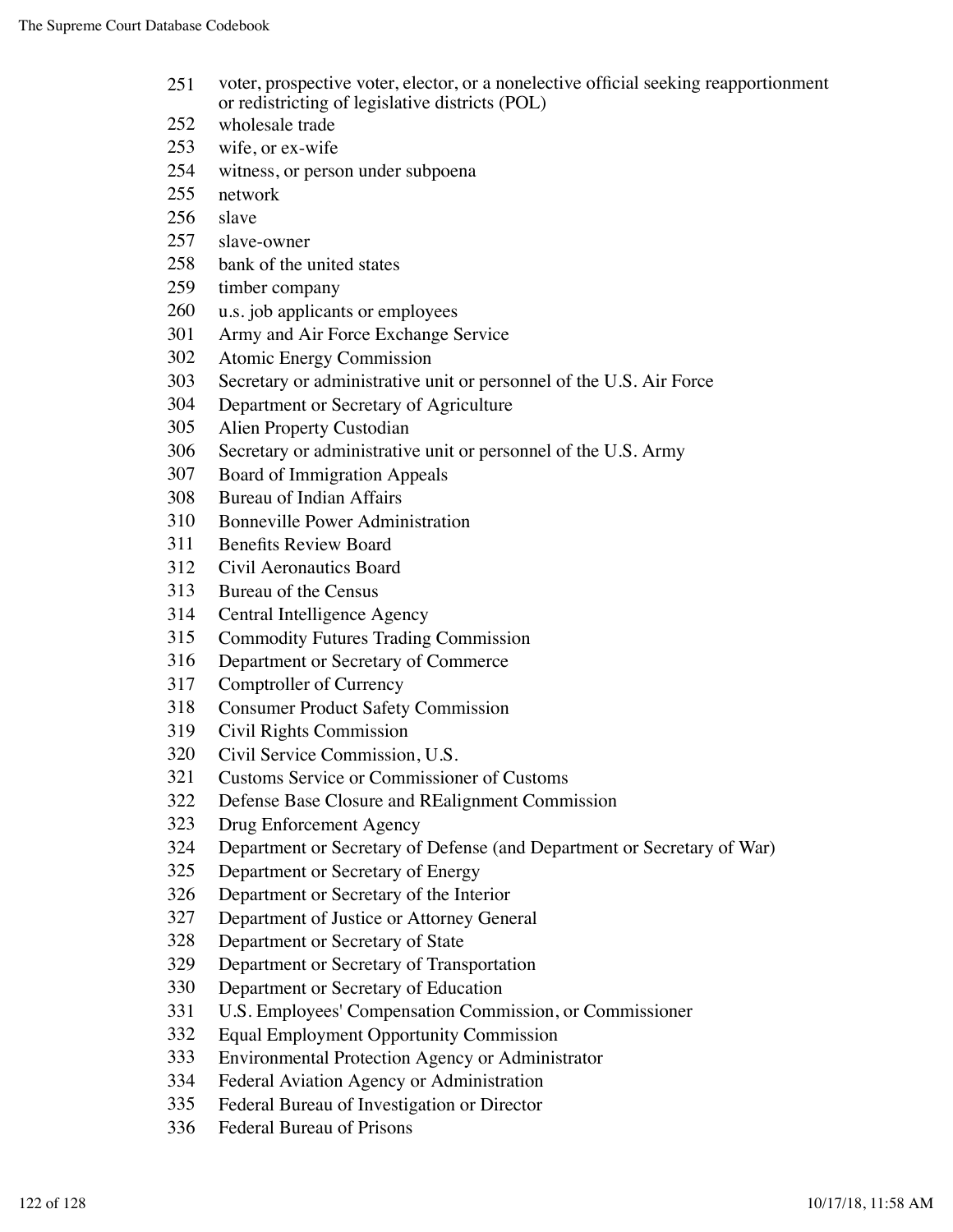- Farm Credit Administration
- Federal Communications Commission (including a predecessor, Federal Radio Commission)
- Federal Credit Union Administration
- Food and Drug Administration
- Federal Deposit Insurance Corporation
- Federal Energy Administration
- Federal Election Commission
- Federal Energy Regulatory Commission
- Federal Housing Administration
- Federal Home Loan Bank Board
- Federal Labor Relations Authority
- Federal Maritime Board
- Federal Maritime Commission
- Farmers Home Administration
- Federal Parole Board
- Federal Power Commission
- Federal Railroad Administration
- Federal Reserve Board of Governors
- Federal Reserve System
- Federal Savings and Loan Insurance Corporation
- Federal Trade Commission
- Federal Works Administration, or Administrator
- General Accounting Office
- Comptroller General
- General Services Administration
- Department or Secretary of Health, Education and Welfare
- Department or Secretary of Health and Human Services
- Department or Secretary of Housing and Urban Development
- Interstate Commerce Commission
- Indian Claims Commission
- Immigration and Naturalization Service, or Director of, or District Director of, or Immigration and Naturalization Enforcement
- Internal Revenue Service, Collector, Commissioner, or District Director of
- Information Security Oversight Office
- Department or Secretary of Labor
- Loyalty Review Board
- Legal Services Corporation
- Merit Systems Protection Board
- Multistate Tax Commission
- National Aeronautics and Space Administration
- Secretary or administrative unit of the U.S. Navy
- National Credit Union Administration
- National Endowment for the Arts
- National Enforcement Commission
- National Highway Traffic Safety Administration
- National Labor Relations Board, or regional office or officer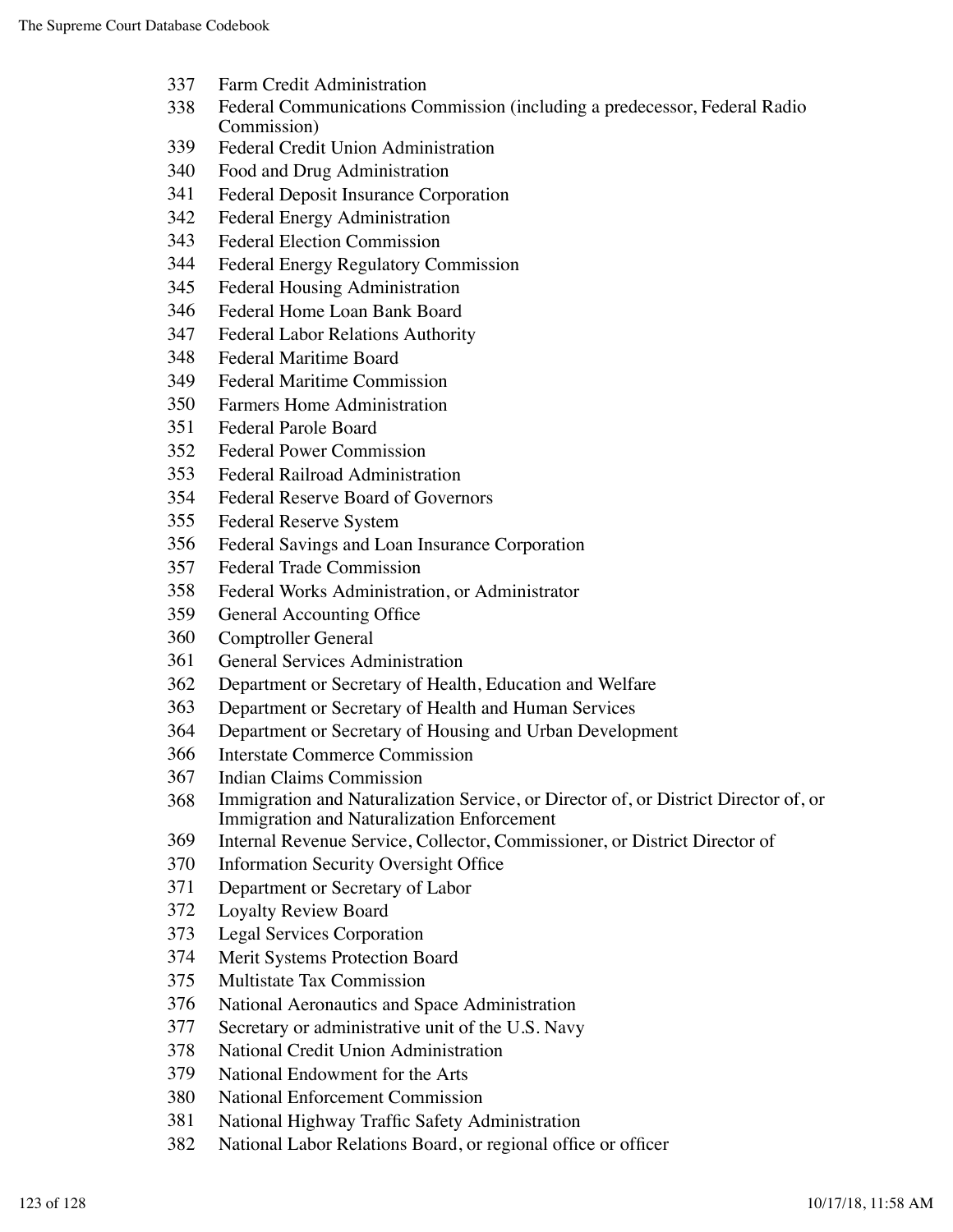- National Mediation Board
- National Railroad Adjustment Board
- Nuclear Regulatory Commission
- National Security Agency
- Office of Economic Opportunity
- Office of Management and Budget
- Office of Price Administration, or Price Administrator
- Office of Personnel Management
- Occupational Safety and Health Administration
- Occupational Safety and Health Review Commission
- Office of Workers' Compensation Programs
- Patent Office, or Commissioner of, or Board of Appeals of
- Pay Board (established under the Economic Stabilization Act of 1970)
- Pension Benefit Guaranty Corporation
- U.S. Public Health Service
- Postal Rate Commission
- Provider Reimbursement Review Board
- Renegotiation Board
- Railroad Adjustment Board
- Railroad Retirement Board
- Subversive Activities Control Board
- Small Business Administration
- Securities and Exchange Commission
- Social Security Administration or Commissioner
- Selective Service System
- Department or Secretary of the Treasury
- Tennessee Valley Authority
- United States Forest Service
- United States Parole Commission
- Postal Service and Post Office, or Postmaster General, or Postmaster
- United States Sentencing Commission
- Veterans' Administration
- War Production Board
- Wage Stabilization Board
- General Land Office of Commissioners
- Transportation Security Administration
- Surface Transportation Board
- U.S. Shipping Board Emergency Fleet Corp.
- Reconstruction Finance Corp.
- Unidentifiable
- International Entity

# A25 varPartyWinning

*3 Distinct Values*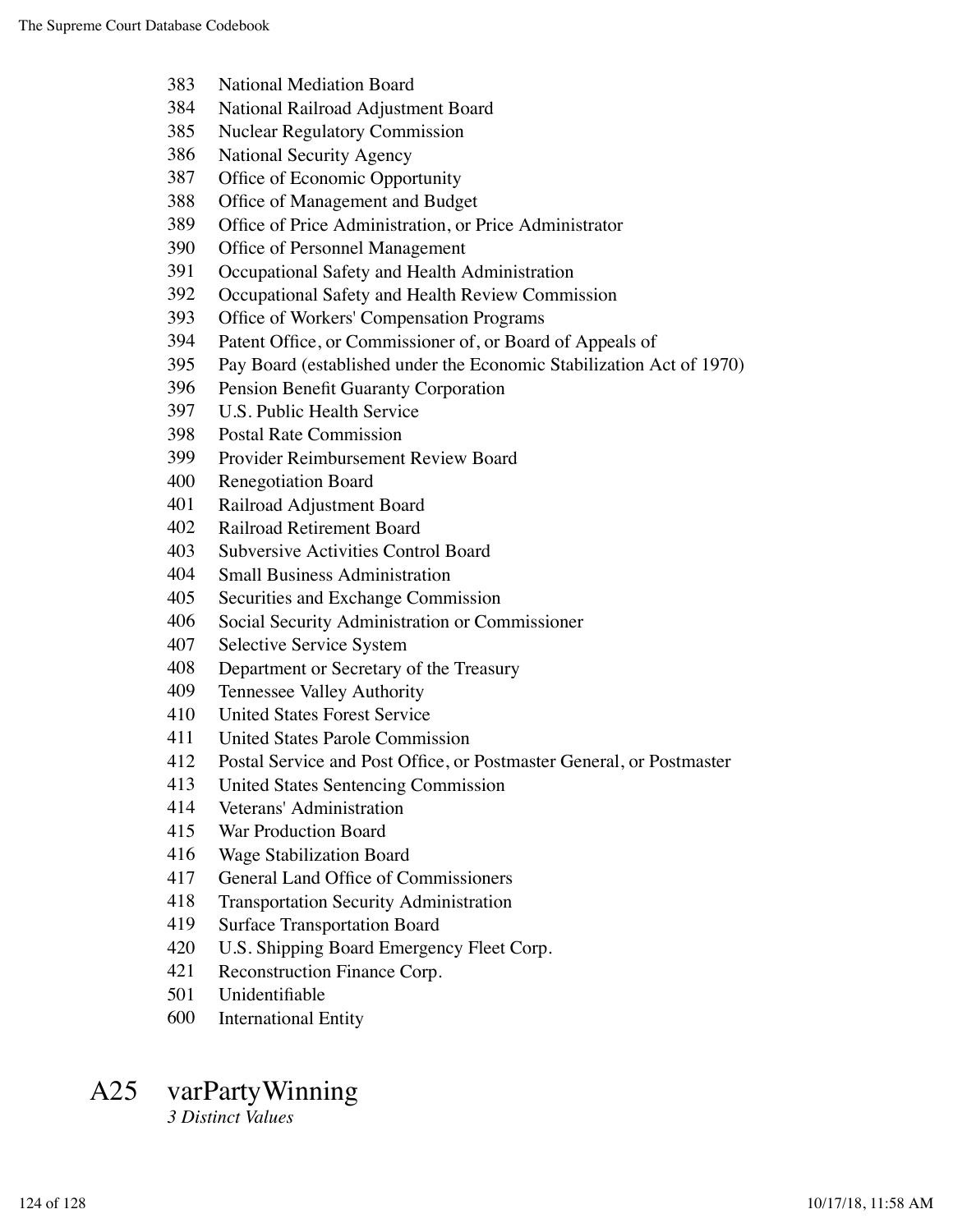varPartyWinning is used in conjunction with: *partyWinning*

#### **Values:**

- 0 no favorable disposition for petitioning party apparent
- 1 petitioning party received a favorable disposition
- 2 favorable disposition for petitioning party unclear

# A26 varPrecedentAlteration

*2 Distinct Values*

varPrecedentAlteration is used in conjunction with: *precedentAlteration*

#### **Values:**

- 0 no determinable alteration of precedent
- 1 precedent altered

### A27 varSplitVote

*2 Distinct Values*

varSplitVote is used in conjunction with: *splitVote*

#### **Values:**

- 1 first vote on issue/legal provision
- 2 second vote on issue/legal provision

## A28 varStates

*64 Distinct Values*

varStates is used in conjunction with: *petitionerState respondentState adminActionState caseOriginState caseSourceState*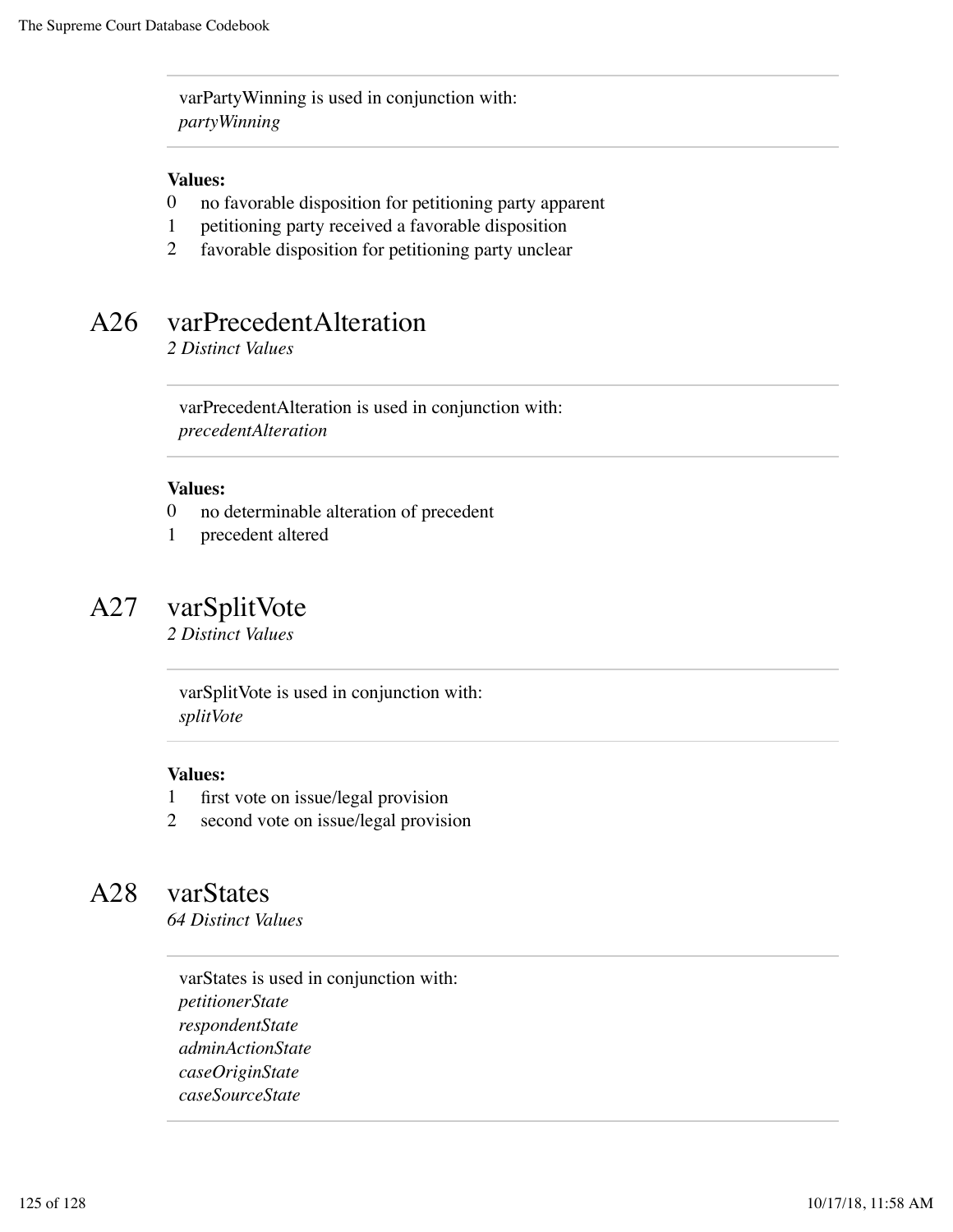- Alabama
- Alaska
- American Samoa
- Arizona
- Arkansas
- California
- Colorado
- Connecticut
- Delaware
- District of Columbia
- Federated States of Micronesia
- Florida
- Georgia
- Guam
- Hawaii
- Idaho
- Illinois
- Indiana
- Iowa
- Kansas
- Kentucky
- Louisiana
- Maine
- Marshall Islands
- Maryland
- Massachusetts
- Michigan
- Minnesota
- Mississippi
- Missouri
- Montana
- Nebraska
- Nevada
- New Hampshire
- New Jersey
- New Mexico
- New York
- North Carolina
- North Dakota
- Northern Mariana Islands
- Ohio
- Oklahoma
- Oregon
- Palau
- Pennsylvania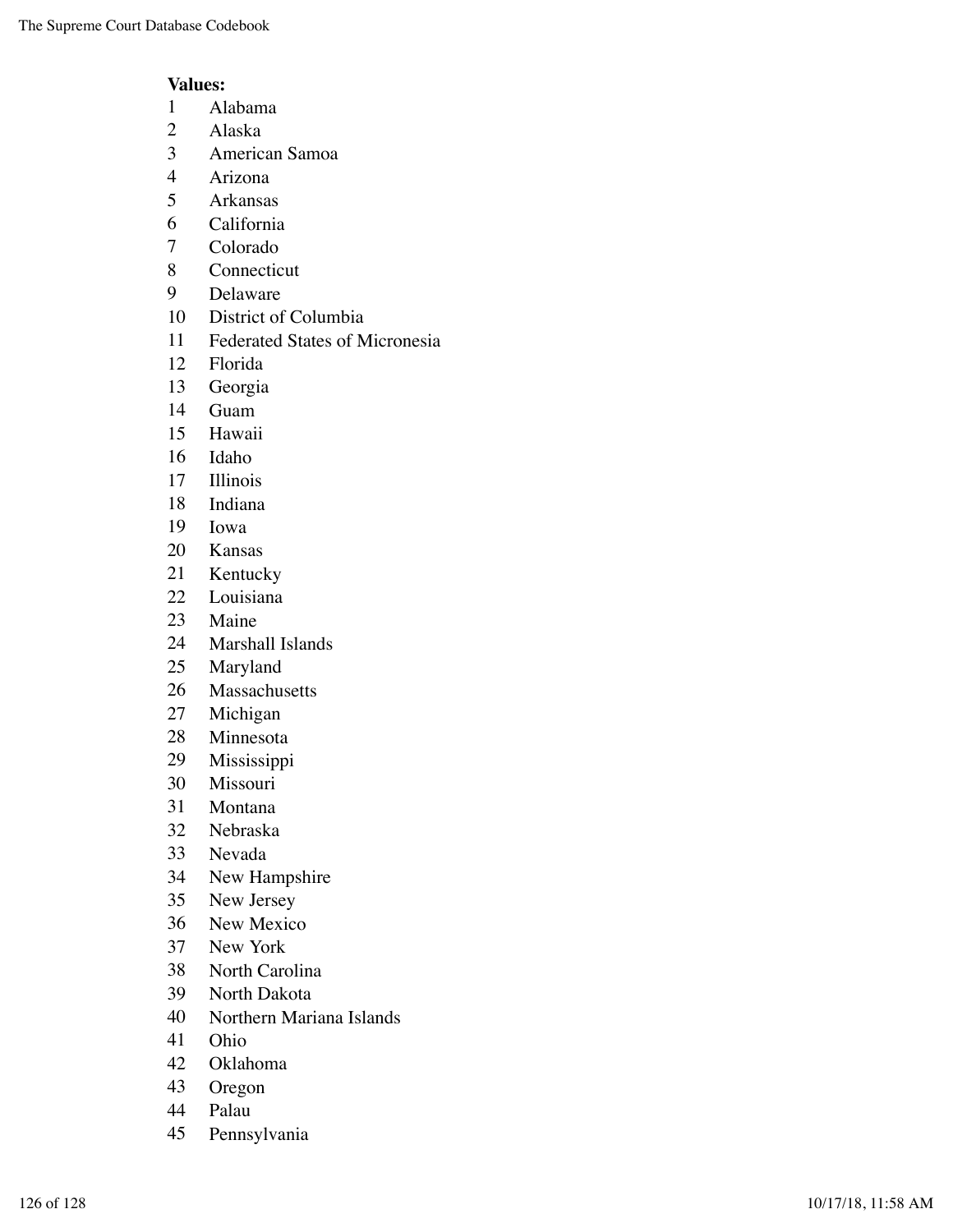- Puerto Rico
- Rhode Island
- South Carolina
- South Dakota
- Tennessee
- Texas
- Utah
- Vermont
- Virgin Islands
- Virginia
- Washington
- West Virginia
- Wisconsin
- Wyoming
- United States
- Interstate Compact
- Philippines
- Indian
- Dakota

## A29 varThreeJudgeFdc

*2 Distinct Values*

varThreeJudgeFdc is used in conjunction with: *threeJudgeFdc*

#### **Values:**

- no mention that a 3-judge ct heard case
- 3-judge district ct heard case

### A30 varVote

*8 Distinct Values*

varVote is used in conjunction with: *vote*

- voted with majority or plurality
- dissent
- regular concurrence
- special concurrence